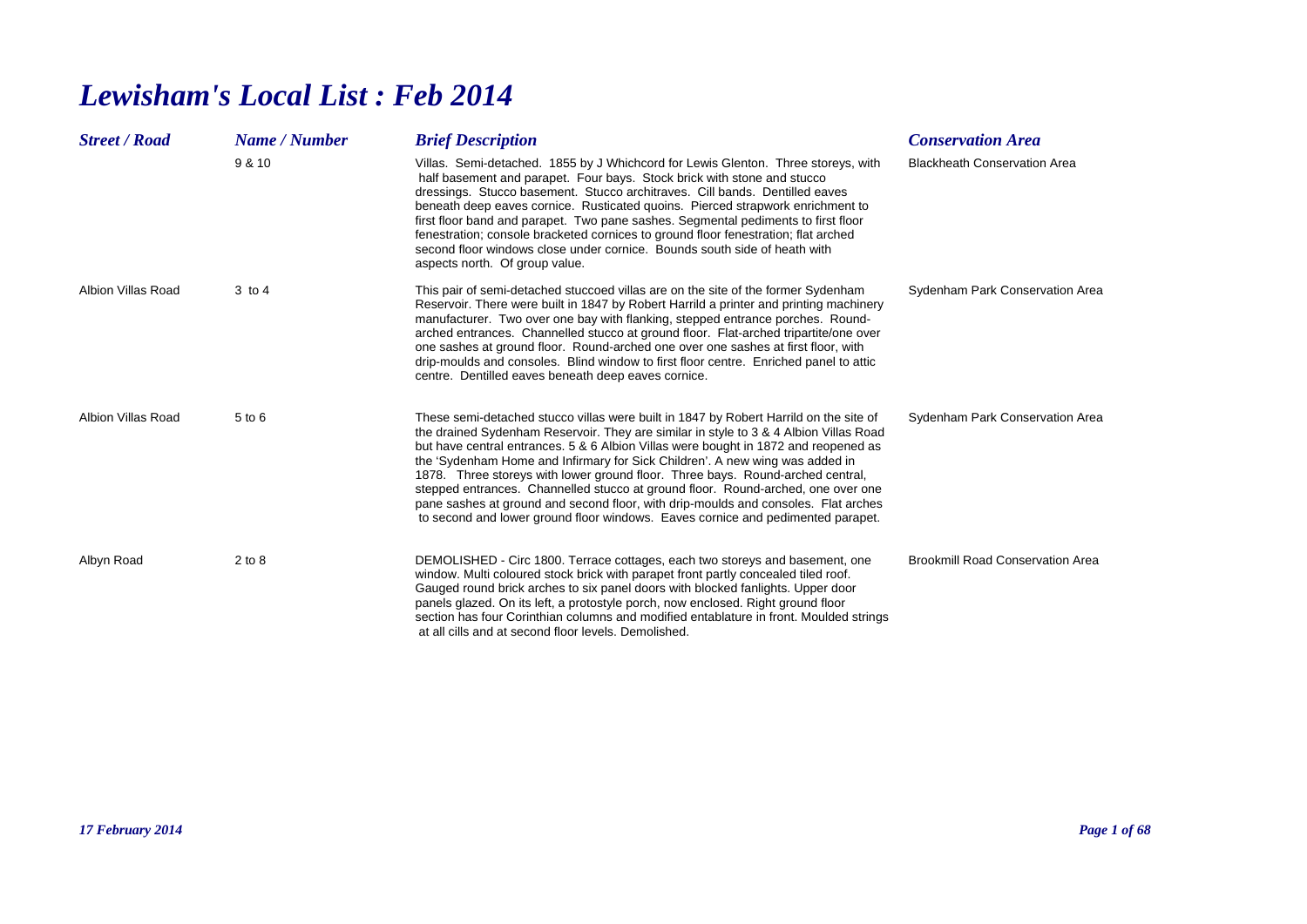| <b>Street / Road</b>   | Name / Number                                    | <b>Brief Description</b>                                                                                                                                                                                                                                                                                                                                                                                                                                                                                                                                                                                                                                                                                                                                                                                                                                                                                                                          | <b>Conservation Area</b>   |
|------------------------|--------------------------------------------------|---------------------------------------------------------------------------------------------------------------------------------------------------------------------------------------------------------------------------------------------------------------------------------------------------------------------------------------------------------------------------------------------------------------------------------------------------------------------------------------------------------------------------------------------------------------------------------------------------------------------------------------------------------------------------------------------------------------------------------------------------------------------------------------------------------------------------------------------------------------------------------------------------------------------------------------------------|----------------------------|
| Albyn Road             | $88 - 134$                                       | DEMOLISHED - 1850's group in blocks of 2, 4, and 6 houses, each 2 storeys, one<br>window. Multicoloured stock brick, stucco entablature and blocking course. Cornice<br>of No's. 92-98 has dentils. Stucco plinth and first floor band. Outer houses in each<br>block have windows in full height rounded bays running through entablature; and<br>plain entrances on the returns. Inner houses have paired doors under bracketed<br>hoods with curved fronts. Segmental brick arches to the doors and to sash<br>windows with margin lights. All revealed stucco lined. Doors of 2 long panels.<br>Arched, set back entrance screens, crowned by balustrades, between blocks.<br>Narrow recesses on axes of blocks. No.88 rebuilt in reasonably approximation to<br>style. Nos. 88 to 134 (even) form a group. Moulded architrave's to sash windows.<br>Modern French door at the left and brick porch at right, with margin lights to the left. | Not in a Conservation Area |
| <b>Alverton Street</b> | John Evelyn School                               | Demolished                                                                                                                                                                                                                                                                                                                                                                                                                                                                                                                                                                                                                                                                                                                                                                                                                                                                                                                                        |                            |
| Amersham Grove         | 38 & Walls                                       | Mid C19 villa, 2 storeys, 3 windows. Fairly low pitched slated roof, hipped at right.<br>Multicoloured stock brick with painted front. Moulded architrave's to first floor sash<br>windows with margin lights, the centre one round headed. Flat stucco surrounds and<br>bracketed cornices to ground floor sash windows with vertical bars and rococo<br>cast iron guards. Prostyle Ionic porch with dentil cornice and blocking course; lion<br>couchant over. Four panel door with plain fanlight. Wall: Mid C19. Plain, low walls of<br>multicoloured stock brick. Red brick, stone coped, square end piers with large ball<br>finials.                                                                                                                                                                                                                                                                                                       | Not in a Conservation Area |
| Avonley Road           | The Former Nurse's Home of<br>New Cross Hospital | Built in 1870s. Only original part of former hospital remaining on Avonley Village<br>housing development. Locally listed during hospital redevelopment. Rebuilt 1904-6.                                                                                                                                                                                                                                                                                                                                                                                                                                                                                                                                                                                                                                                                                                                                                                          | Not in a Conservation Area |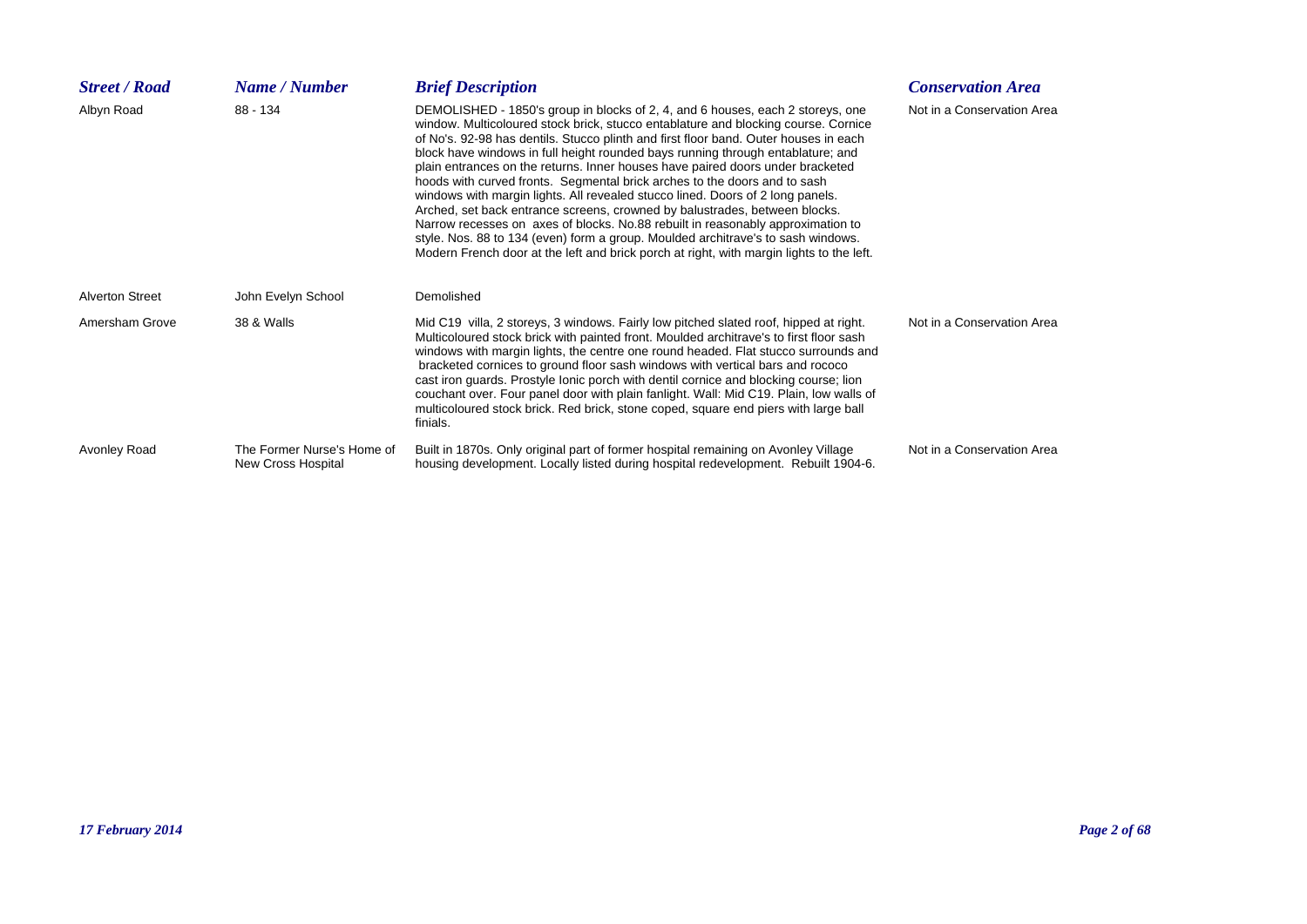### *Street / Road*

Baring Road Baring Hall Hotel, 368 The Baring Hall Hotel is a late Victorian purpose built hotel which sits on the corner of Not in a Conservation Area Baring Road and Downham Way. It is across the road from Grove Park station and surrounded by several small parades of shops, mainly anonymous blocks, which contribute towards the hub of Grove Park. The Downham Estate, a 1920s development, which sprawls over much of the locality, adjoins Grove Park to the west of the hotel.

> The Baring Hall Hotel is two storeys with a hipped roof and made of red brick. There are gabled dormer windows and a protecting gabled bay to the first floor and roof. There is a balcony to the front elevation with an iron balustrade and a pedimented entrance to the side. An extension was built in the 1950s that extends to the rear along Downham Way. The hotel sits on a generous plot with a large car park to the rear accessed via Downham Way.

> The hotel is believed to have been built around 1880 when the Earl of Northbrook, Lord Baring developed the southern part of his estate around the new Grove Park station. Norman Shaw's architectural practice was engaged to design the new hotel and it was his senior assistant, Ernest Newton who was responsible for the design of the hotel. Newton went on to have a distinguished career becoming President of the Royal Institute of British Architects (RIBA), a founding member of the Art Workers Guild and a Royal Academician. He was also awarded a CBE and became known as a distinguished Arts and Crafts architect. Newton was a local man, educated in Blackheath and responsible for several notable local buildings including St Swithun's Church in Hither Green, the vicarage of which is already on Lewisham's Local List. The Baring Hall Hotel is an unusual example of a commercial building of Newton's as he principally built substantial residential properties in Kent, Surrey and Sussex.

> Baring Hall Hotel is an early example of Newton's work and English Heritage did not consider it met the criteria for statutory listing because it was felt not to be of the same quality as Newton's later work. However, in the notification report English Heritage state that,

"The Baring Hall Hotel …[is]…locally significant as a landmark and …a handsome piece of street architecture…"

For these reasons, it is agreed that The Baring Hall Hotel makes a positive contribution to the local streetscape being a distinctive local landmark building. All four elevations are visible because of the corner plot it occupies and the architect has designed each to be viewed, not succumbing to using cheaper materials in unseen areas.

The hotel is the last remnant of the artist estate that Lord Northbrook envisaged with the redevelopment of his estate in Grove Park. It is significant as evidence of the evolution of this suburb which is now dominated by early twentieth century residential properties.

## *Name / Number Brief Description Conservation Area*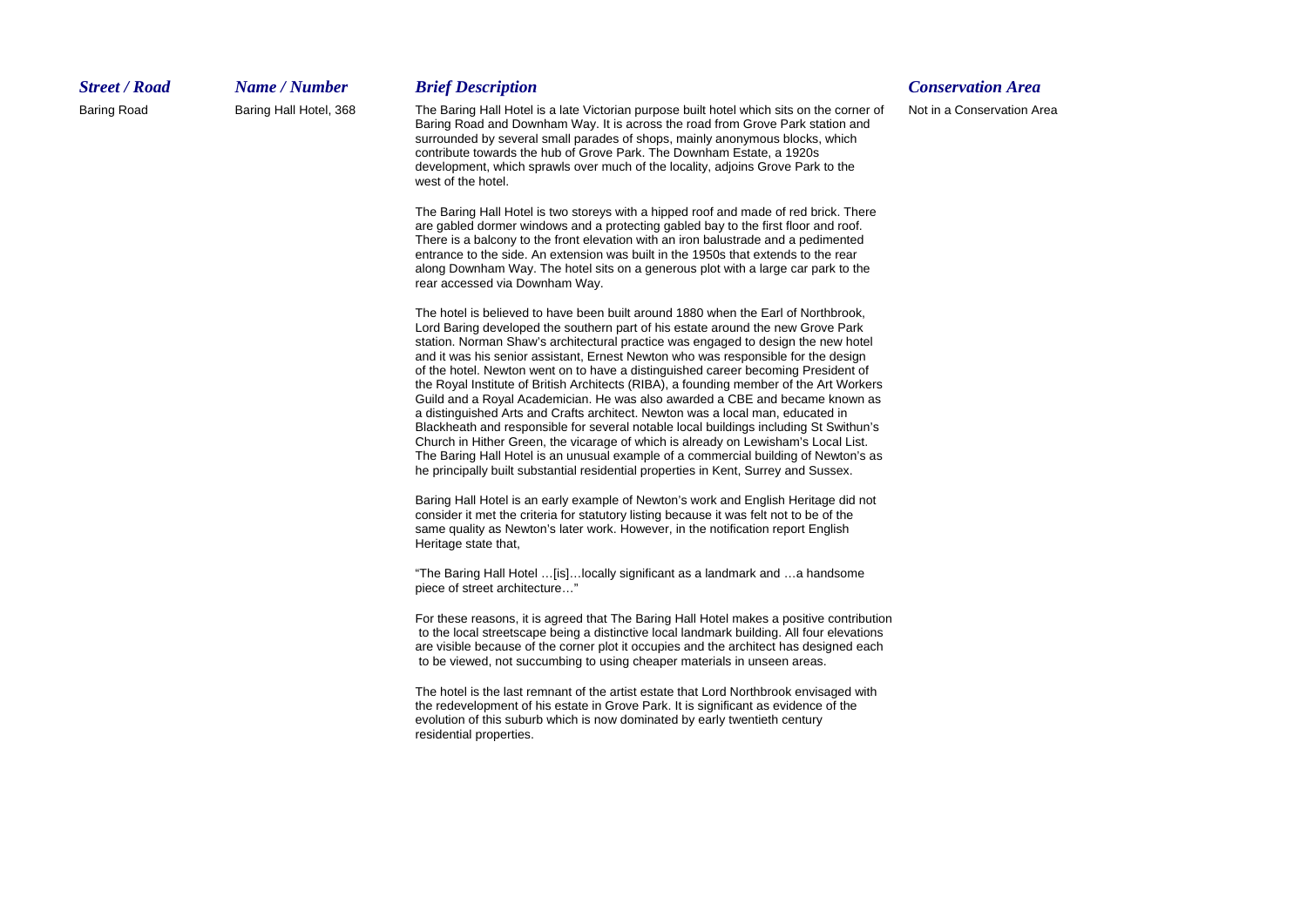*17 February 2014 Page 3 of 68*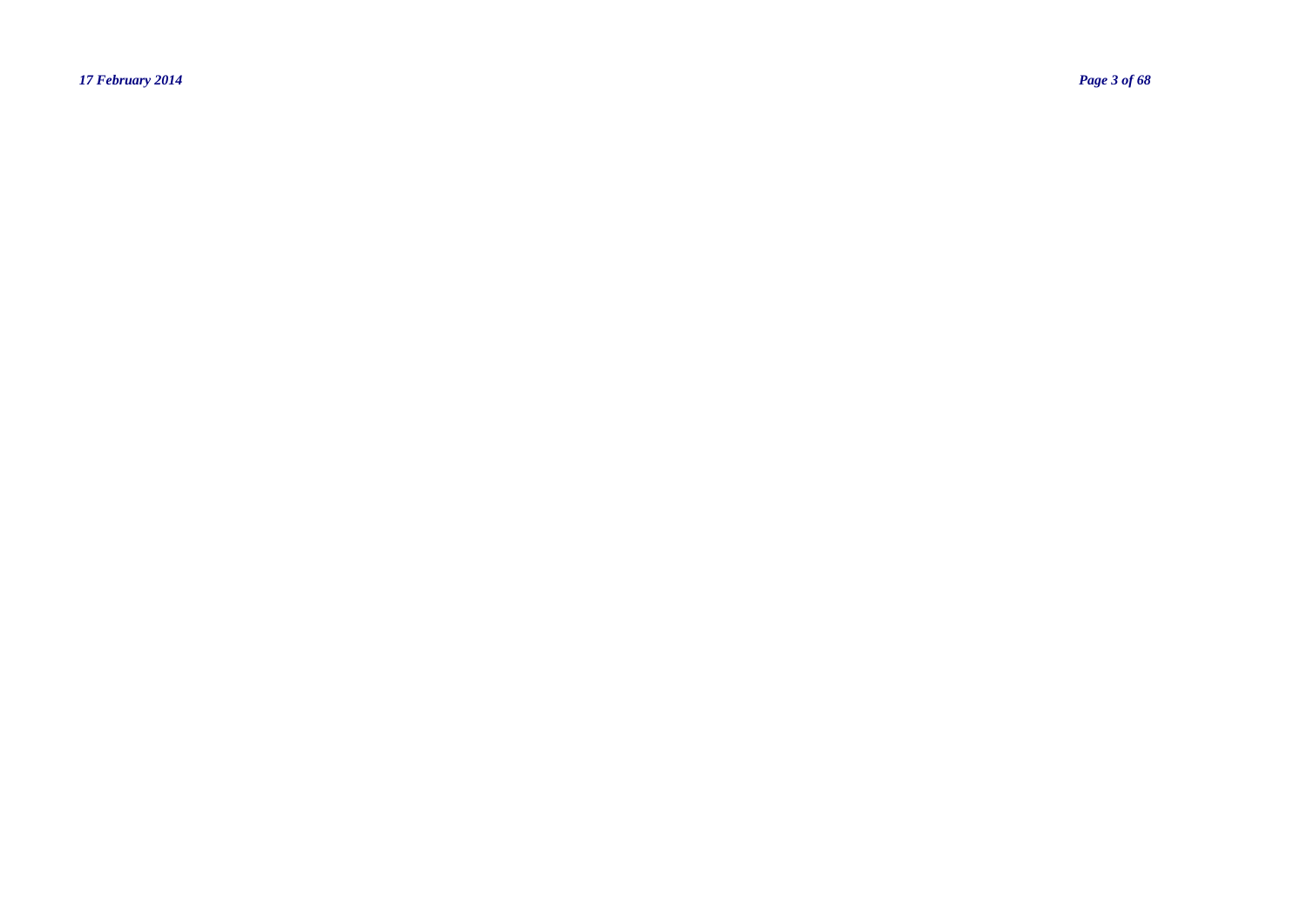| <b>Street / Road</b> | Name / Number | <b>Brief Description</b>                                                                                                                                                                                                                                                                                                                                                                                                                                                                                                                                                                                                         | <b>Conservation Area</b>            |
|----------------------|---------------|----------------------------------------------------------------------------------------------------------------------------------------------------------------------------------------------------------------------------------------------------------------------------------------------------------------------------------------------------------------------------------------------------------------------------------------------------------------------------------------------------------------------------------------------------------------------------------------------------------------------------------|-------------------------------------|
| <b>Belmont Grove</b> | 1&2           | Villas. Semi-detached. 1857-8. Three storey with half-basement. Four bays.<br>Projecting entrance porches with flat roofs. Raised end bays. Stock brick with<br>stone and stucco dressings. Slate hipped roof. Stucco ground floor and basement.<br>Splayed brick arches to first floor fenestration. Fine stucco cill band to second floor<br>fenestration. Brick and stucco 'pilaster' strip to centre of pair. Occasional brackets<br>survive to deep eaves cornice. Of group value.                                                                                                                                          | <b>Blackheath Conservation Area</b> |
| <b>Belmont Grove</b> | 3 & 4         | Villas. Semi-detached. 1857-8. Three storey with half-basement, four bays.<br>Projecting entrance porches with flat roofs and round arched side lights. Raised end<br>bays. London stock brick with stone and stucco dressings. Slate hipped roof.<br>Splayed brick arches to windows. Fine stucco cill band to ground, first and second<br>floor fenestration. Brick and stucco 'pilaster' strip to centre of pair. Occasional<br>brackets survive to deep eaves cornice. Of group value.                                                                                                                                       | <b>Blackheath Conservation Area</b> |
| <b>Belmont Grove</b> | 5 & 6         | Villas. Semi-detached. 1857-8. Three storey with basement. Slate and stock brick<br>with stone and stucco dressings. Hipped roofs. Stucco basement level. Fine stucco<br>cill band to first and second floor fenestration. Console bracketing to ground and<br>first floor doors and windows. Italianate wing tower with bracketed eaves and<br>rusticated quoins. First floor tower window has console bracketed triangular<br>pediment and engaged balconet. Second floor window has console bracketed<br>cornice.                                                                                                             | <b>Blackheath Conservation Area</b> |
| <b>Belmont Grove</b> | 7 & 8         | Villas. Semi-detached. 1857-8. Slate and stock brick with stone and stucco<br>dressings. Three storey with half-basement, two bays. Projecting entrance porches<br>with pitched roofs. Raised end bays. Hipped roof. Banded rustication to stucco<br>ground floor. Stucco architraves. Console bracketed cornices and cills to first floor<br>fenestration; cambered arches with keystones to second floor fenestration. Fine<br>stucco string course at second floor arch level. Brick and stucco 'pilaster' strip to<br>centre of pair. Occasional brackets survive to deep eaves cornice. Of group value.                     | <b>Blackheath Conservation Area</b> |
| <b>Belmont Grove</b> | 9 & 10        | Villas. Semi-detached. 1857-8. Slate and stock brick with stone and stucco<br>dressings. Three storey with half-basement, two bays. Projecting entrance porches<br>with pitched roofs. Raised end bays. Hipped roof. Banded rustication to stucco<br>ground floor. Stucco basement. Stucco architraves. Console bracketed cornices<br>and cills to first floor fenestration; cambered arches with keystones to second floor<br>fenestration. Fine stucco string course at second floor head level. Brick and stucco<br>'pilaster' strip to centre of pair. Occasional brackets survive to deep eaves cornice.<br>Of group value. | <b>Blackheath Conservation Area</b> |
| <b>Belmont Hill</b>  | 6 & 8         | Two early-mid C19 villas, each 2 storeys and basement, 3 windows. Two storey,<br>one window later link between. Moderately low pitched, hipped slate roofs with wide<br>eaves soffit. Now pebbledashed. Smooth rendered quoins and door and window<br>surrounds. Sash windows with glazing bars. Six panel doors, with plain segment-<br>headed fanlight, in segmental arched recesses. Nos. 6 to 18 (even) form a group.                                                                                                                                                                                                        | <b>Belmont Conservation Area</b>    |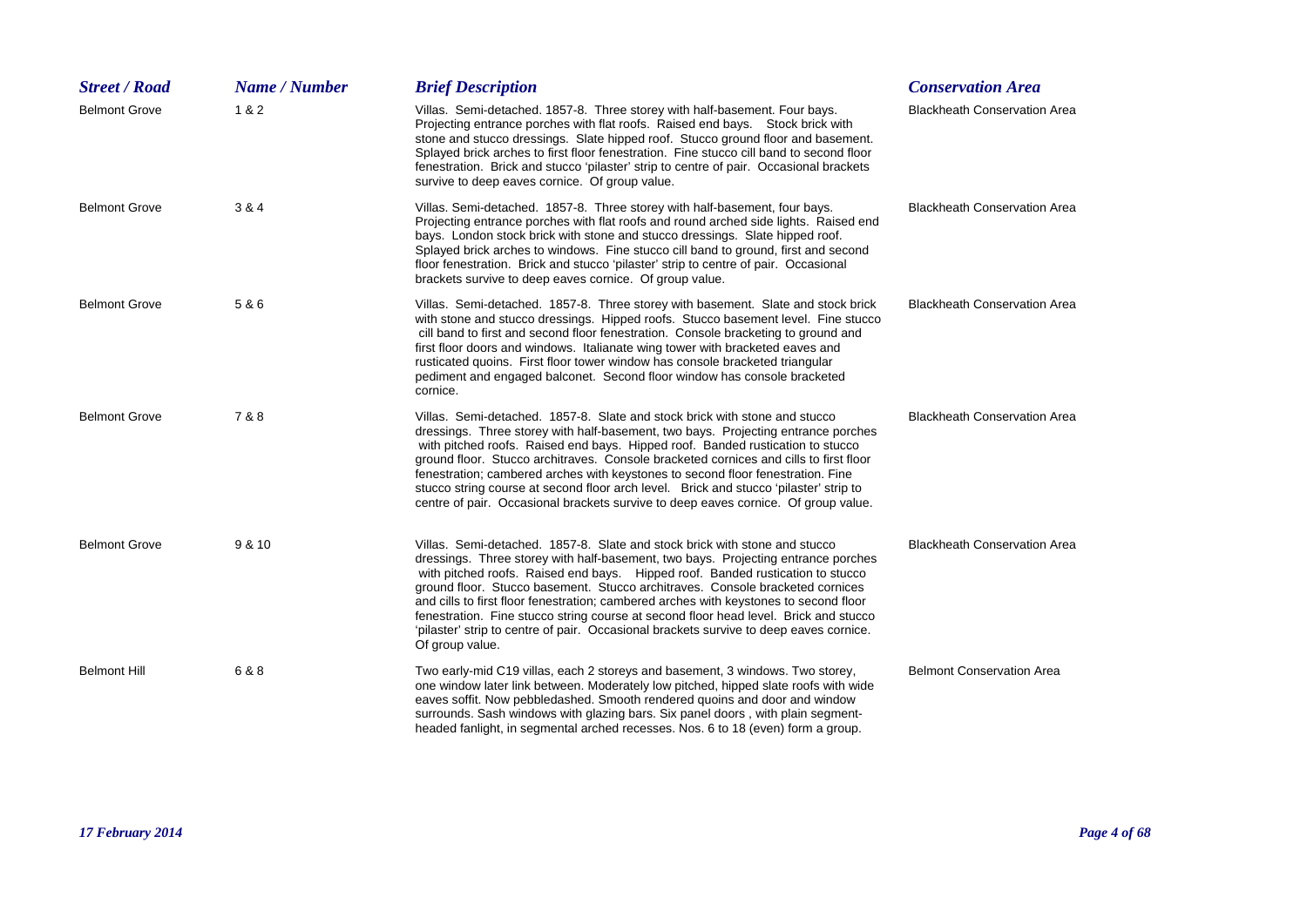| <b>Street / Road</b>    | Name / Number                 | <b>Brief Description</b>                                                                                                                                                                                                                                                                                                                                                                                                                                                                                                                                                                                                                                                                     | <b>Conservation Area</b>            |
|-------------------------|-------------------------------|----------------------------------------------------------------------------------------------------------------------------------------------------------------------------------------------------------------------------------------------------------------------------------------------------------------------------------------------------------------------------------------------------------------------------------------------------------------------------------------------------------------------------------------------------------------------------------------------------------------------------------------------------------------------------------------------|-------------------------------------|
| <b>Belmont Hill</b>     | 95                            | No.95 Belmont Hill, known as Grove Villa, was built in 1853 for the Secretary of the<br>General Post Office, F.J. Lawrence. It is a particularly highly articulated example of<br>the mid-Victorian "Swiss Chalet" style used in lodge gates, etc. The deeply projecting<br>eaves to the gables, one of which is cantilevered over the curved arches to the<br>entrance, and the stone string courses and tapered chimney, all combine to produce<br>a particularly attractive composition for such a modest sized building.                                                                                                                                                                 | <b>Blackheath Conservation Area</b> |
| <b>Blackheath Grove</b> | <b>Blackheath Post Office</b> | Post Office. 1911 by John Rutherford. Red brick with stone and pink brick detailing,<br>slate and lead roof. Canted form on corner plot. Two storeys with one storey wing<br>running east. Principal façade (facing west up Blackheath Grove) has four bays.<br>Two raised end bays, with ground to eaves level banded rustication. To raised bays,<br>ground floor windows are round-arched and recessed into deep cavetto moulding.<br>Pink brick plinth. Twelve pane sashes to ground floor. Sixteen pane sashes to first<br>floor. Windows have stone surrounds with splayed keystones to ground floor, and<br>substantial key-blocks to first floor. Edwardian pseudo-Georgian styling. | <b>Blackheath Conservation Area</b> |
| <b>Blackheath Hill</b>  | 110                           | Villa. Semi-detached. Mid C19. Stucco and slate. Three storeys. Two bays. Gibbs<br>surround to central, round arched entrance. Shallow pitch roof with deep eaves.<br>Offset tower element to rear. Moulded strings at first and second floor. Moulded<br>architraves to first and second floor fenestration. Console bracketed cornices and<br>cills to first floor windows over fielded panels. Alternating quoins. Rear tower with<br>round-arched corbel table to eaves and round headed first floor windows. Italianate.                                                                                                                                                                | <b>Blackheath Conservation Area</b> |
| <b>Blackheath Hill</b>  | 114                           | Late C18 with alterations. Three storeys and basement, 3 windows, including blank<br>centre windows. Painted brick with parapet front. One sash window with glazing<br>bars, the others modern casements, in near-flush frames. Ground floor later splay<br>bay window at south and shop at north. Three steps to door with architrave, half-<br>pilasters, mutule cornice and added pseudopediment.                                                                                                                                                                                                                                                                                         | <b>Blackheath Conservation Area</b> |
| <b>Blackheath Vale</b>  | All Saint's Primary School    | Small single storey cottage style school in former quarry. Red brick with plain tiled<br>roof pierced by the gables of two symmetrical painted timber multi paned windows.<br>Centrally positioned chimney stack. Pierced barge boards and tile hanging to gables.<br>Situated at end of cul de sac.                                                                                                                                                                                                                                                                                                                                                                                         | <b>Blackheath Conservation Area</b> |
| <b>Brandram Road</b>    | 19, 21, 23                    | Shops with residences over. Terrace. c.1833. Three storey. Six bays over three<br>shop-fronts. Shallow roof in renewed pantiles over modern render. To 19 and 21,<br>ornate modillion brackets support deep cornicing over multi-pane shop-fronts;<br>Corinthian corner columns supports fascia over 23. Deeply recessed fenestration.<br>Two-pane sashes to 19; six pane sashes to 21; modern aluminium replacements to<br>23. Contemporary shop-front and advertising to 23. Dentilled cornice survives<br>beneath. Poor condition, much loss and intrusion, but of significant historic interest as<br>a result of period and surviving form and features.                                | <b>Blackheath Conservation Area</b> |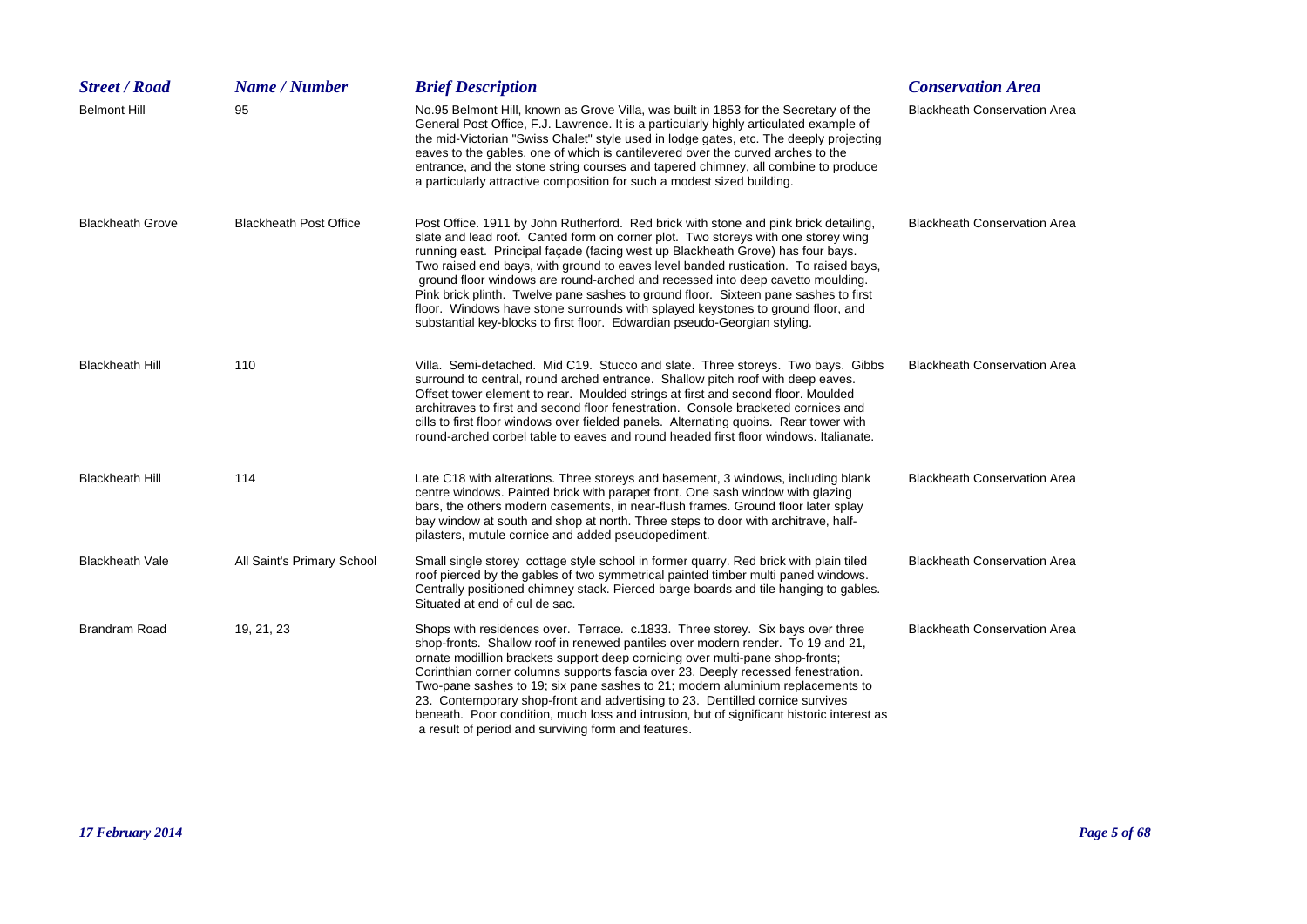| <b>Street / Road</b> | Name / Number       | <b>Brief Description</b>                                                                                                                                                                                                                                                                                                                                                                                                                                                                                                                                                                                              | <b>Conservation Area</b>          |
|----------------------|---------------------|-----------------------------------------------------------------------------------------------------------------------------------------------------------------------------------------------------------------------------------------------------------------------------------------------------------------------------------------------------------------------------------------------------------------------------------------------------------------------------------------------------------------------------------------------------------------------------------------------------------------------|-----------------------------------|
| <b>Brockley Road</b> | Brockley Barge, 184 | The Brockley Barge is located adjacent to Brockley Station and has an imposing<br>curved elevation which faces towards New Cross. It occupies a narrow wedge site<br>and makes a substantial contribution to the local streetscape.                                                                                                                                                                                                                                                                                                                                                                                   | <b>Brockley Conservation Area</b> |
|                      |                     | This pub dates from 1868 and takes its name from the barges on the Croydon Canal<br>which is now the railway track. The canal closed in 1836 but the pub retained the<br>canal links by incorporating the look of a canal boat with the ground floor curved<br>elevation and in the name.                                                                                                                                                                                                                                                                                                                             |                                   |
|                      |                     | The Brockley Barge is a three storey brick building, now painted, and has faience<br>blockwork to the ground floor. There is a dentiled eaves course and the original sash<br>windows have been retained to the upper floors. The original pub frontage is also<br>retained with casement windows, pilasters and a striking curved fascia running the<br>entire street facing elevation.                                                                                                                                                                                                                              |                                   |
|                      |                     | This building meets the Local List criteria for local architectural and local historic<br>interest.                                                                                                                                                                                                                                                                                                                                                                                                                                                                                                                   |                                   |
| <b>Brockley Road</b> | Brockley Jack, 408  | A large and ornate Victorian public house built in 1898 that includes a theatre built out<br>of the former stables. There has been a pub on this site for several hundred years<br>and a former landlord was rumoured to be a highway man. Previous names of the<br>pubs on this site were 'The Crooked Billet' in the 1700s and the 'The Castle' in the<br>1800s Like many historic pubs within the borough they were destinations for day<br>trippers when the area was still rural and before the suburbs of Lewisham grew<br>around. This is a local landmark building and reflects the evolution of the borough. | Not in a Conservation Area        |
|                      |                     | The Brockley Jack is made of yellow stock brick with rendered ground floor and a<br>slate roof with decorative terracotta ridge tiles. The pub retains its original timber<br>casement windows which have subdivided transom lights. There is a grand entrance<br>porch, now used by the theatre, which has a decorative pediment and a dentiled<br>course which runs along the entire front elevation. The is a double storey bay<br>window which meets a substantial gabled tower which rises above the main roof<br>ridge line and bares the date of 'AD 1898'.                                                    |                                   |
|                      |                     | This building meets the Local List criteria for local architectural and local historic<br>interest.                                                                                                                                                                                                                                                                                                                                                                                                                                                                                                                   |                                   |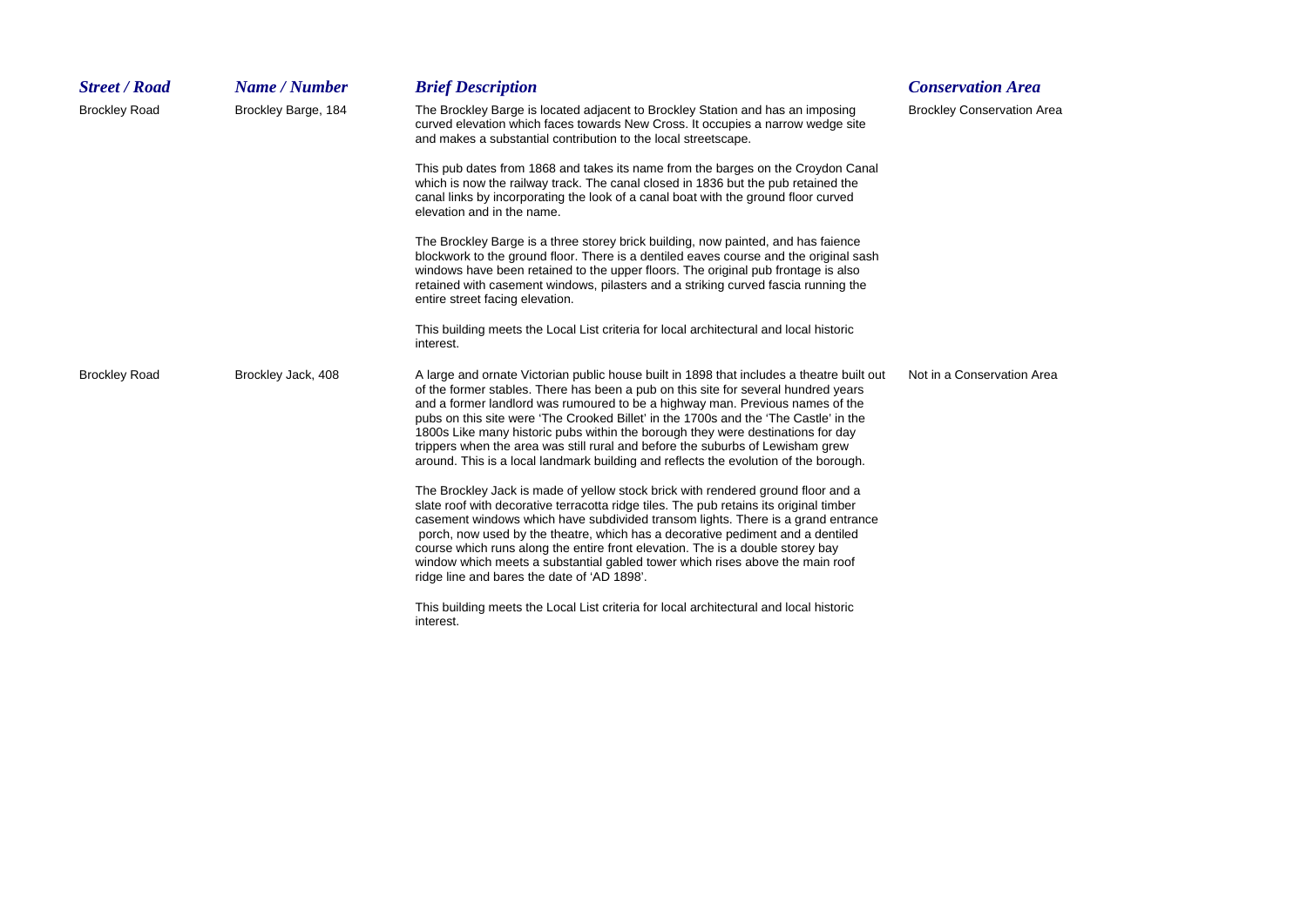*17 February 2014 Page 6 of 68*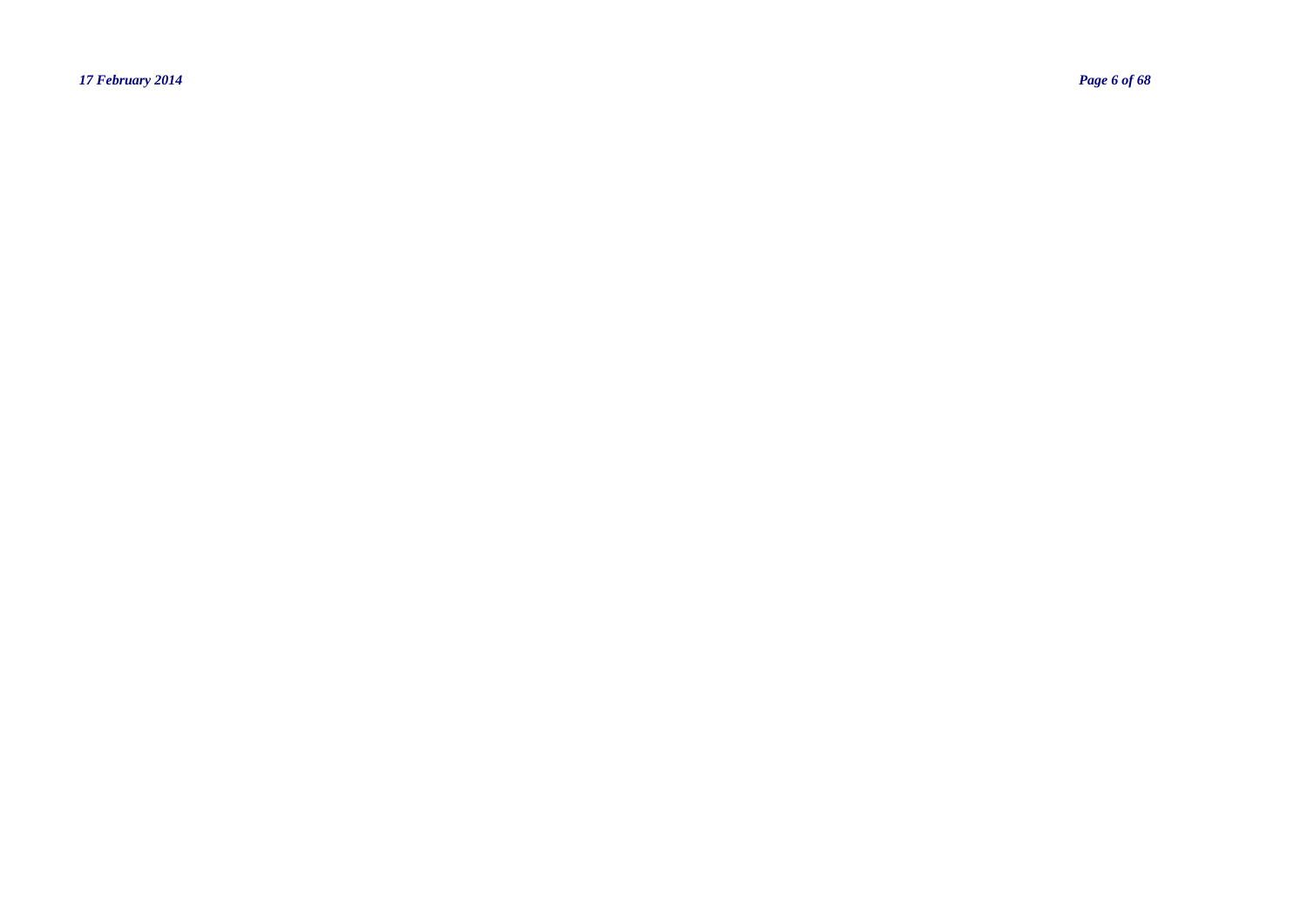| <b>Street / Road</b>  | Name / Number                         | <b>Brief Description</b>                                                                                                                                                                                                                                                                                                                                                                                                                                                                                                                                                                                                                                                                                                                                                                                                        | <b>Conservation Area</b>                 |
|-----------------------|---------------------------------------|---------------------------------------------------------------------------------------------------------------------------------------------------------------------------------------------------------------------------------------------------------------------------------------------------------------------------------------------------------------------------------------------------------------------------------------------------------------------------------------------------------------------------------------------------------------------------------------------------------------------------------------------------------------------------------------------------------------------------------------------------------------------------------------------------------------------------------|------------------------------------------|
| <b>Brockley Road</b>  | Crofton Park Library                  | Formerly known as the Brockley Branch Library, Crofton Park Library was opened in<br>1905. The architect was Alfred L Guy, who also designed Sydenham Library and it<br>was built by FJ Gorham of Greenwich. It was built with a donation from Andrew<br>Carnegie, a industrialist and philanthropist, who funded many public and university<br>libraries around the world. In England there are 380 Carnegie libraries.                                                                                                                                                                                                                                                                                                                                                                                                        | Not in a Conservation Area               |
|                       |                                       | The building is made from red brick with stone dressings and a slate roof. It is in an<br>ornate style with decorative dutch gables, an entrance tower with ogee dome and a<br>large pillared entrance. Lewisham's coat of arms is carved above the door.                                                                                                                                                                                                                                                                                                                                                                                                                                                                                                                                                                       |                                          |
|                       |                                       | The building has been altered several times, notably after bomb damage when the<br>adjacent station, Crofton Park, was hit in 1940 and 1945. Refurbishment work was<br>carried out in the 1950s. The original fixtures no longer survive.                                                                                                                                                                                                                                                                                                                                                                                                                                                                                                                                                                                       |                                          |
|                       |                                       | This building makes a handsome contribution towards the streetscape and is a locally<br>significant building.                                                                                                                                                                                                                                                                                                                                                                                                                                                                                                                                                                                                                                                                                                                   |                                          |
| <b>Bromley Road</b>   | Former cinema, 1                      | Formerly Central Picture Hall. 1913. Built by James Watt. Architect E A Stone. Three<br>storey building plus mansard roof and two flanking cupolas (now gone). Banded<br>stucco. Prominent corner building in classical monumental style. Now used as church.                                                                                                                                                                                                                                                                                                                                                                                                                                                                                                                                                                   | <b>Culverley Green Conservation Area</b> |
| <b>Brookmill Road</b> | <b>Former Thames Water</b><br>Offices | DEMOLISHED - An 1860s building with attractive features including a rusticated<br>porch, two storey bow and groups of arched windows, altogether in an Italianate<br>style. The stock brick building comprises a lower range that has a prominent brick<br>porch with a rusticated arch and slightly taller section addressing the river with the<br>letters 'KWW' above the main door, standing for Kent Water Works. Both ranges have<br>prominent chimneys. The window openings are under either pronounced segmental<br>rendered arches or a hybrid flat arch with rendered shoulders. The building has an<br>interesting history as part of the adjacent pumping station site and is situated to the<br>west of the Ravensbourne River and next to Brookmill Park. Locally listed before<br>redevelopment. Now demolished. | Not in a Conservation Area               |
| <b>Brownhill Road</b> | $16 - 20$                             | This is an attractive former Bromley and Crays Co-Operative Society building that sits<br>on the corner of Brownhill Road and Plassy Road in Catford. It was built in 1911 and<br>designed by F.G. Crickett. It is a two storey building with a shop frontage primarily to<br>the Brownhill Road elevation. It is pebbledashed to the first floor with fine brick and<br>stone detailing to the windows and decorative parapet. There is also a distinctive<br>turret with weathervane. The name of the Co-op changed in 1922 to the South<br>Suburban Co-operative Society Ltd and part of a glass etched fascia signage can still<br>be seen behind later plywood addition.                                                                                                                                                   | Not in a Conservation Area               |
|                       |                                       | This building meets the Local List criteria for local architectural and local historic<br>interest.                                                                                                                                                                                                                                                                                                                                                                                                                                                                                                                                                                                                                                                                                                                             |                                          |
| <b>Brownhill Road</b> | 294-298                               |                                                                                                                                                                                                                                                                                                                                                                                                                                                                                                                                                                                                                                                                                                                                                                                                                                 | Not in a Conservation Area               |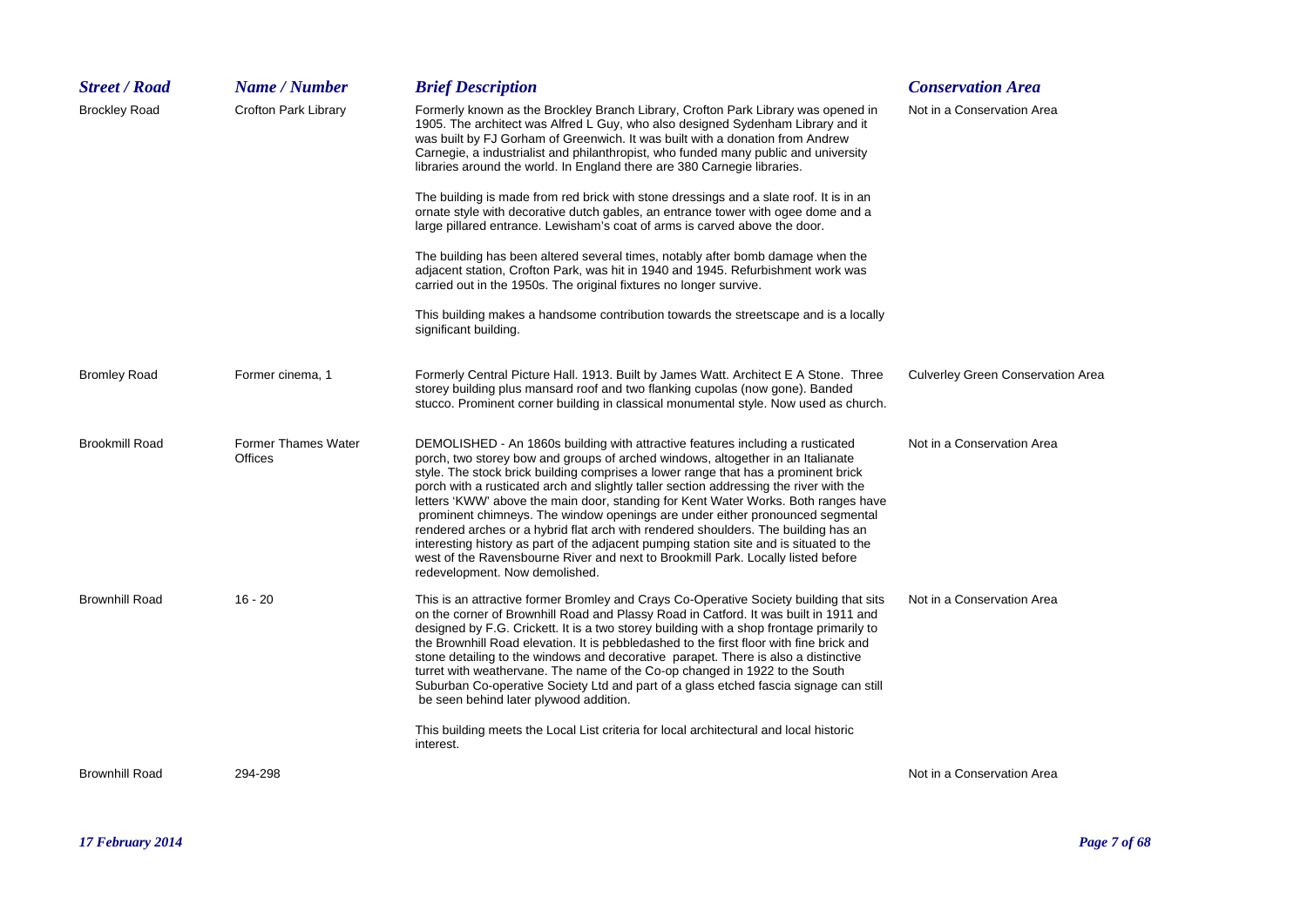| <b>Street / Road</b>    | Name / Number                               | <b>Brief Description</b>                                                                                                                                                                                                                                                                                                                                                                                                                                                                                                                                                                                                                                              | <b>Conservation Area</b>    |
|-------------------------|---------------------------------------------|-----------------------------------------------------------------------------------------------------------------------------------------------------------------------------------------------------------------------------------------------------------------------------------------------------------------------------------------------------------------------------------------------------------------------------------------------------------------------------------------------------------------------------------------------------------------------------------------------------------------------------------------------------------------------|-----------------------------|
| <b>Brownhill Road</b>   | 304-324                                     |                                                                                                                                                                                                                                                                                                                                                                                                                                                                                                                                                                                                                                                                       | Not in a Conservation Area  |
| <b>Brownhill Road</b>   | <b>Baptist Church</b>                       |                                                                                                                                                                                                                                                                                                                                                                                                                                                                                                                                                                                                                                                                       | Not in a Conservation Area  |
| Burnt Ash Hill          | The Crown, 117                              | The Crown, formerly The Crown Hotel, is a substantial detached Victorian pub built<br>around 1870. It is located in a wide tree lined residential street comprising of large<br>detached and semi-detached three storey Victorian properties and more modern<br>development. This area was developed after 1866 when the station in Lee opened<br>and saw middle class homes built to the south of the station. The Crown assimilates<br>architecturally into the area by being of a similar size and scale to the surrounding<br>historic property. The Crown follows the building line of the street which is set<br>significantly back from the road and pavement. | Not in a Conservation Area  |
|                         |                                             | The Crown is made from yellow stock brick with red brick detailing and has a steeply<br>pitch roof with gabled bay. There is an unusual terrace to the front first floor level<br>which runs the entire width of the building and there are large windows and French<br>doors that provide access. It has a decorative timber balustrade which may have<br>been extended in depth subsequently.                                                                                                                                                                                                                                                                       |                             |
|                         |                                             | This building meets the Local List criteria for local architectural interest.                                                                                                                                                                                                                                                                                                                                                                                                                                                                                                                                                                                         |                             |
| <b>Burnt Ash Road</b>   | 56 to 62                                    | Grade II - Now on Statutory List. Mid C19 group of villas, each 2 storeys, 3 windows.<br>Yellow stock brick. Moderately low pitched, hipped slate roof with deep eaves soffit.<br>Gauged flat brick arches to first floor sash windows with glazing bars. Segment-<br>headed moulded architrave's to ground floor sash windows with glazing bars, those<br>of No.58 3 light. Four panel doors, with plain rectangular fanlights, in entablature<br>surrounds. Various additions between houses. Now statutorily listed (Grade II).                                                                                                                                    | Lee Manor Conservation Area |
| <b>Burnt Ash Road</b>   | Lee railway platform shelters<br>and tunnel | 1866 Simple wooden canopies to shelter passengers waiting on platform and tunnel<br>to access opposite line. Modern booking hall not included.                                                                                                                                                                                                                                                                                                                                                                                                                                                                                                                        | Lee Manor Conservation Area |
| Burnt Ash Road          | Lord Northbrook Public House                | c1865-6 Imposing three storey stock brick corner building with parapet roof, sash<br>windows with keystones and segmental arches over. One entrance was probably<br>formerly situated at the angled corner of the building. Glazed tiles, now over-painted,<br>to ground floor frontage, enlivened by hanging baskets in summer. The Lord<br>Northbrook referred to was Francis Baring, local Lord of the Manor. His portrait is<br>featured in the pub sign.                                                                                                                                                                                                         | Lee Manor Conservation Area |
| Catford Broadway        | Elmwood (Catford<br>Conservative Club)      | 1736 farm-house of two storeys and attic, three windows. Double span rounded<br>mansard roof with old tile below but tops covered in corrugated iron. Three square<br>dormers, early 19C casements. Front row pebbledashed, with parapet.                                                                                                                                                                                                                                                                                                                                                                                                                             | Not in a Conservation Area  |
| <b>Charlecote Grove</b> | 2                                           | House. Originally a single house with Bounds Cottage circa 1830s and later sub-<br>divided. Now semi-detached. Late C19. Two storeys. Brick and plain clay tile.<br>Pitched roof. Multi-paned casements with flat stone arches with chamfers.<br>Projecting, timber-framed entrance bay to left, gabled, of stock and red-brick<br>herringbone. Ornate barge-boards. John Scott Russell (1880 - 1882) lived here c.<br>$1847 - 52.$                                                                                                                                                                                                                                   | Not in a Conservation Area  |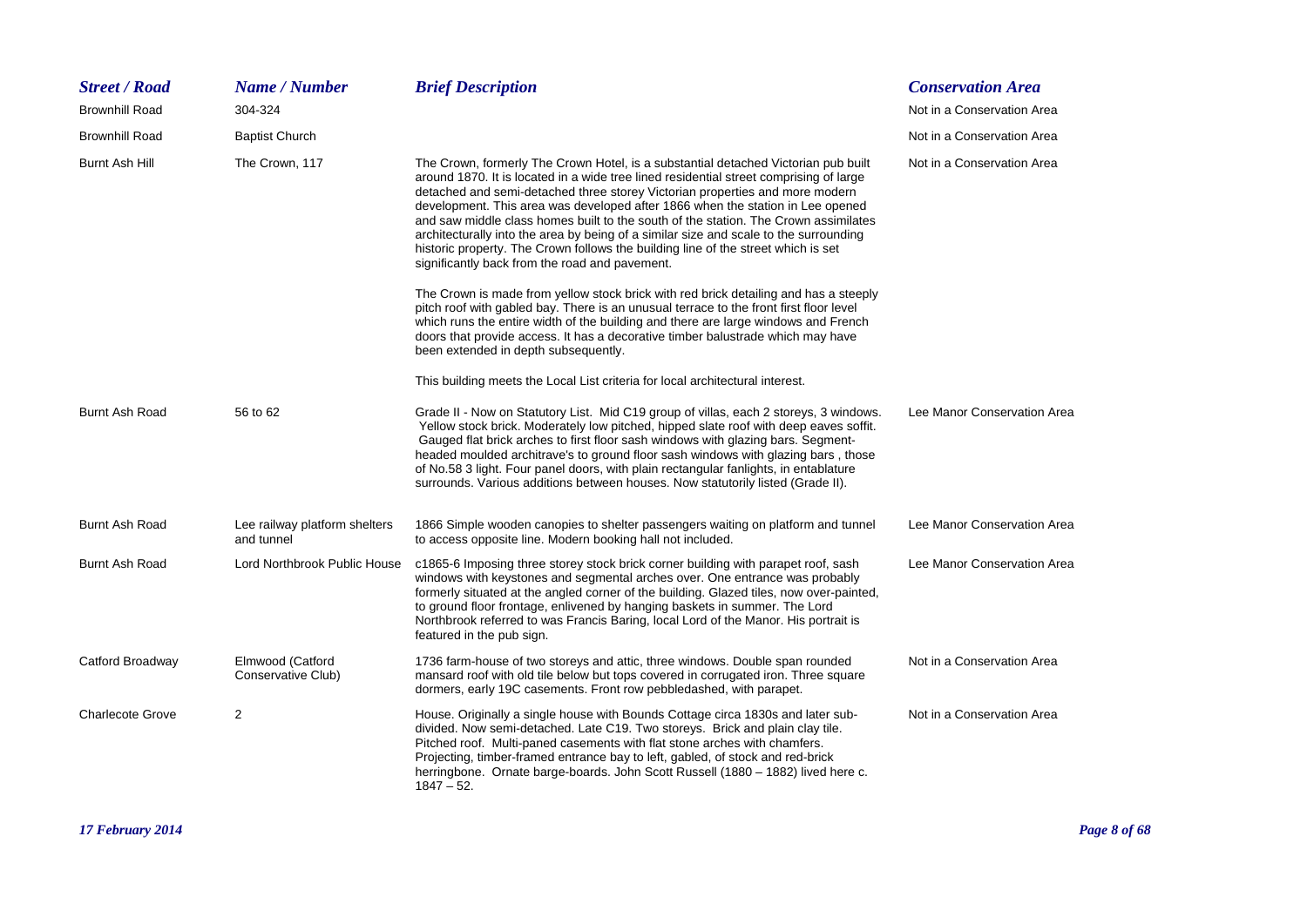| <b>Street / Road</b>    | Name / Number                                      | <b>Brief Description</b>                                                                                                                                                                                                                                                                                                                                                                                                                                                                                                                                                                                                                                                                              | <b>Conservation Area</b>            |
|-------------------------|----------------------------------------------------|-------------------------------------------------------------------------------------------------------------------------------------------------------------------------------------------------------------------------------------------------------------------------------------------------------------------------------------------------------------------------------------------------------------------------------------------------------------------------------------------------------------------------------------------------------------------------------------------------------------------------------------------------------------------------------------------------------|-------------------------------------|
| <b>Charlecote Grove</b> | 8                                                  | House. Detached. 1830s. Stock brick and slate. Two storeys. Three bays flanked<br>by two-storey gabled wings. Pitched roofs. Plain barge-boards. Projecting porch<br>to centre with pitched roof and entrance with pointed arch. Blind window over.<br>Canted stucco bay to right. Flat splayed arches over two over two sashes.                                                                                                                                                                                                                                                                                                                                                                      | Not in a Conservation Area          |
| <b>Church Terrace</b>   | 17 & 18                                            | Villas. Semi-detached. Mid C19. Stock brick and slate with stone and stucco<br>detailing. Two storeys with attics and basement. Two outer bays project to form<br>flanking wing towers. Low pitched roofs with curved brackets to gable ends. At<br>ground floor, stucco architrave and pediments to round-arched margin sashes with<br>moulded cills. At first floor, two-light round-arched windows with stucco heads.<br>Attics have single-light round arched windows with stucco heads. Cast iron railing<br>up to double four-panel door with narrow flanking windows. Entrance set into<br>veranda on cast iron columns. Important visual-stop to the east-west axis of Church<br>Terrace.     | <b>Blackheath Conservation Area</b> |
| <b>Clarendon Rise</b>   | 36                                                 | Formerly St. Mark's Vicarage, now divided into flats. 1914 by Greenaway and<br>Newberry. Art and Craft building with Gothic touches. Two storeys, 4 windows.<br>Gabled left bay. Brown brick. First floor pebbledashed except for slightly projecting<br>porch section in second bay from left. This has canted, stone gabled corner<br>buttresses and stone coped parapet with 4 inset stones giving date. Three and 4-light<br>casement windows with transom, mostly under segmental heads. Sloped stone cills.<br>On ground floor right group of 3 slit windows. Entrance under segmental moulded and<br>chamfered stone arch, under hoodmould. Set back right extension with another<br>entrance. | Not in a Conservation Area          |
| <b>Clarendon Rise</b>   | 41                                                 | DEMOLISHED - Third quarter of C19 house in Gothic style. Probably a former vicarage<br>of St. Mark's Church. Two storeys and attic, 2 windows. High pitched, double span<br>roof of large slates, cross-gabled over slightly projecting right bay. Multicoloured<br>stock brick. Stone quoins and window dressings. Cusped, pointed arches to attic<br>window and to each light of 3 and 4-light ground floor windows. Shouldered lintels to<br>first floor windows. Right windows in 2-floor canted bay. On south (entrance) front<br>all windows have cusped, pointed arches. Four-panel door well set back behind<br>moulded, pointed stone arch. Demolished.                                      | Not in a Conservation Area          |
| <b>Clarendon Rise</b>   | The parish hall to the former<br>Church of St Mark | Parish Hall of the former church of St Mark. Now amalgamated with St. Stephen's<br>Parish. 1914 by Greenaway and Newberry. Arts and Crafts Gothic style. Brown<br>brick with stone dressings. Fairly high pitched, tiled roof. Tall central gable with<br>chimney on tiny cross-gable. In the fable a 5-light with stone chamfered and moulded<br>arch, hoodmould and mullioned and transomed window, under hipped gables. Porch,<br>projecting still further, with canted angles each holding one one-light window, has<br>stone coped parapet and canted buttresses. Double door under segmental moulded<br>and chamfered stone arch with hoodmoulded.                                              | Not in a Conservation Area          |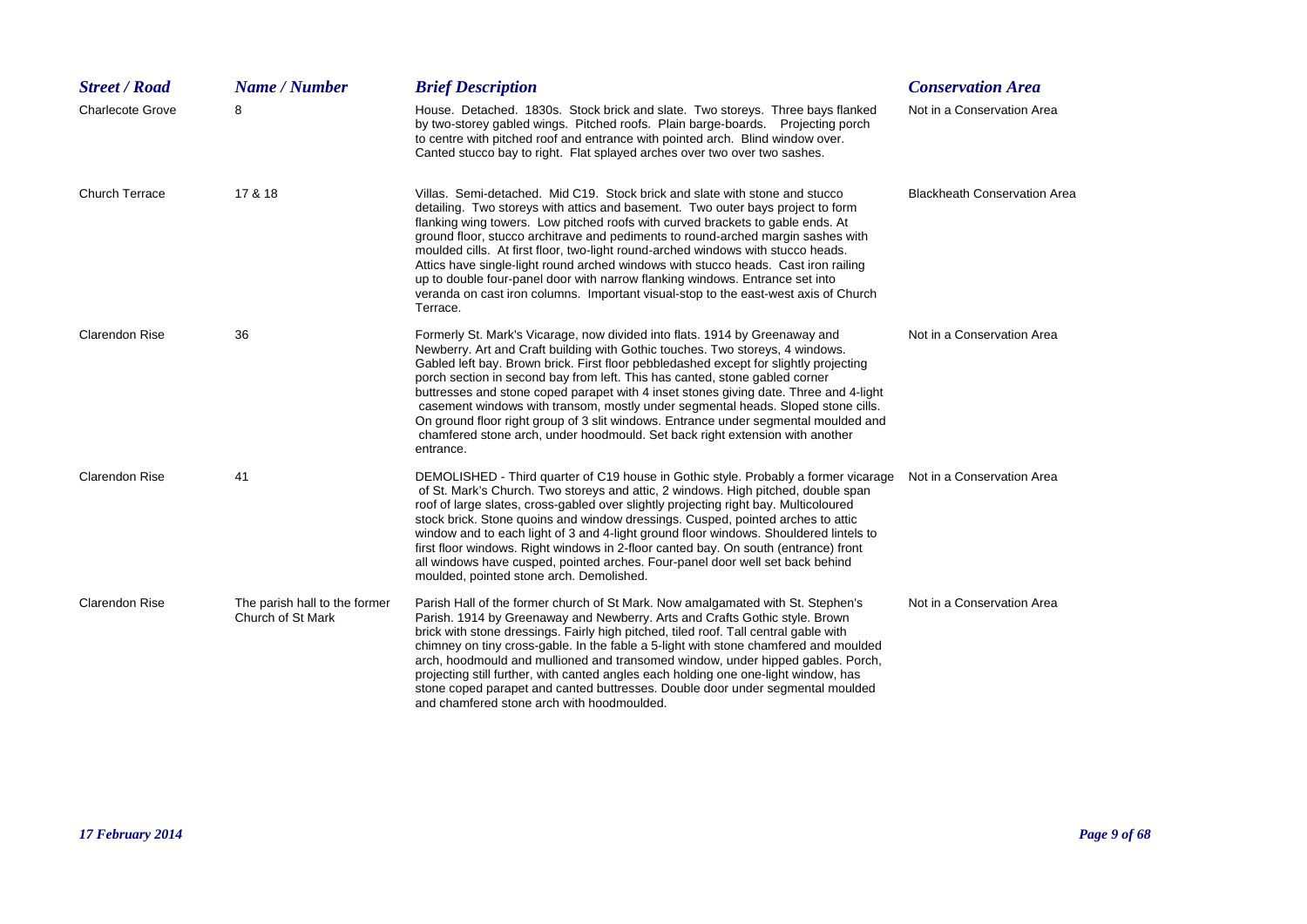| <b>Street / Road</b>     | Name / Number     | <b>Brief Description</b>                                                                                                                                                                                                                                                                                                                                                                                                                                                                                                                                                                                                                                                                                                                                                                                                                                                                                                                  | <b>Conservation Area</b>                |
|--------------------------|-------------------|-------------------------------------------------------------------------------------------------------------------------------------------------------------------------------------------------------------------------------------------------------------------------------------------------------------------------------------------------------------------------------------------------------------------------------------------------------------------------------------------------------------------------------------------------------------------------------------------------------------------------------------------------------------------------------------------------------------------------------------------------------------------------------------------------------------------------------------------------------------------------------------------------------------------------------------------|-----------------------------------------|
| Cranbrook Road           | The Cranbrook, 65 | The Cranbrook is an unusual and beautiful bullnosed building on the junction of<br>Brookmill Road and Cranbrook Road. It was built in 1854 as part of the creation of<br>Deptford New Town in the mid - late 19th century. It reflects the building style of the<br>surrounding terraces in the Brookmill conservation area which are simply designed<br>with classical influences and unified with a rendered parapet. The Cranbrook is three<br>storeys tall and looks over the surrounding streets as the most prominent building<br>within the conservation area. It is made from yellow stock brick with a stucco ground<br>floor with Palladium inspired channel jointing and decorated window apertures to the<br>upper floors. Like the surrounding terraces the pub also has a thick stucco parapet<br>that wraps around the building. The windows of the building to the upper floors are<br>evenly and generously distributed. | <b>Brookmill Road Conservation Area</b> |
|                          |                   | This building meets the Local List criteria for local architectural and local historic<br>interest.                                                                                                                                                                                                                                                                                                                                                                                                                                                                                                                                                                                                                                                                                                                                                                                                                                       |                                         |
| Creekside                | public house      | The Oxford Arms, later, The Birds Nest - 32 Deptford Church Street                                                                                                                                                                                                                                                                                                                                                                                                                                                                                                                                                                                                                                                                                                                                                                                                                                                                        | Not in a Conservation Area              |
| <b>Crossfield Street</b> | 12, 16 & 18       | DEMOLISHED - Nos.12 and 16: late C18, each 3 storeys, 2 windows. Multicoloured<br>stock brick. Parapets partly conceal high pitched roofs, No.12 pantile, No.16 slate.<br>Gauged red brick arches to recessed sash windows with glazing bars, some altered.<br>No.12 has altered door, No.16 6-panel door, with moulded cornice head continuing<br>through deep reveal to form capitals of side pilasters. Friezes with paterae, dentil<br>cornices and dentilled open pediment.<br>No.18: early C19, 2 storeys and basement, one window. Multicoloured stock brick<br>with parapet front. Gauged flat yellow brick arches to recessed sash windows with<br>glazing bars; and round arch to 6-panel door with blocked fanlight. Three steps to<br>door. Plain wrought iron area railings. Demolished.                                                                                                                                     | <b>St Pauls Conservation Area</b>       |
| Dacre Gardens            | 1 to $4$          | Dacre Gardens is a short tree lined cul-de-sac containing four detached, four storey<br>houses. 1887 - 1890. Built on the grounds of Dacre House. They form a particularly<br>pleasant rustic retreat off Brandram Road. Houses. Stock brick with red brick, stone<br>and stucco detailing. Slate pitched roofs. 1 and 2 have recessed side wings and are<br>surmounted by gables. 3 and 4 are double fronted to flank a projecting central<br>entrance bay, again surmounted by a gable. Rectangular bay windows flank central<br>bays and are surmounted by two-pane sashes. These are again surmounted by flat<br>arched two-light casements set close under projecting rafter ends. Two-pane<br>sashes to first floor and projecting entrance have linear four-centered arches in red<br>brick with stone impost blocks and brick drip-moulds.                                                                                        | <b>Blackheath Conservation Area</b>     |
| Dacre Park               | 119 & 121         | Early-mid C19 pair, each 3 storeys and basement, 2 windows. Front now<br>pebbledashed. Stucco frieze, cornice and blocking course. Eaves soffit of roof visible<br>at either side. Flat, stucco surrounds to sash windows with glazing bars. Doors of 2<br>long panels, now glazed, with palin fanlight. Round headed opening in round arched<br>recess. Low grade because of pebbledash. This bay has side pilasters with<br>segmental pediments and long, garlanded corbels with spike finials. Wide stone band<br>forms lintels of the side windows and side lights of the centre window whose taller                                                                                                                                                                                                                                                                                                                                  | <b>Blackheath Conservation Area</b>     |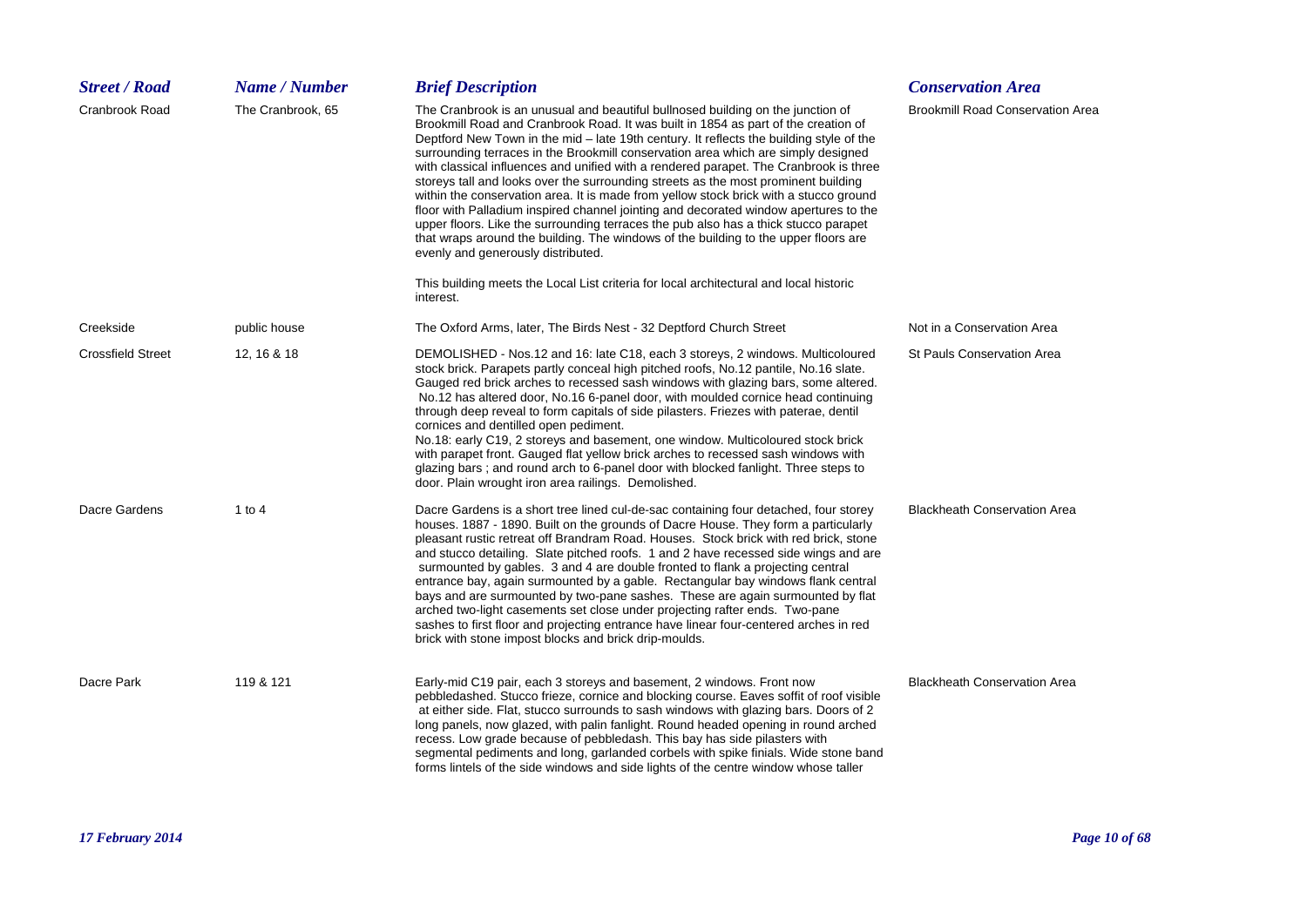| <b>Street / Road</b> | Name / Number | <b>Brief Description</b>                                                                                                                                                                                                                                                                                                                                                                                                                                                                                                                                                                                                                                                       | <b>Conservation Area</b>             |
|----------------------|---------------|--------------------------------------------------------------------------------------------------------------------------------------------------------------------------------------------------------------------------------------------------------------------------------------------------------------------------------------------------------------------------------------------------------------------------------------------------------------------------------------------------------------------------------------------------------------------------------------------------------------------------------------------------------------------------------|--------------------------------------|
| Dacre Park           | 39 to 47      | Nos. 39 to 47 Dacre Park form a terrace of five modest but attractive proportioned<br>worker's cottages built in about 1840-1841. The houses are remnants of the Lee<br>working class "village" around Boone and Fludyer streets which has since been<br>redeveloped with Council housing. Stock brick (45 rendered, 47 painted) and slate<br>(some with concrete or 'eternit' replacement roof coverings) with stone and stucco<br>detailing. Two storeys, two bays (except 39, built to three bays). Shallow pitched<br>roofs. Round arched doorways. Flat, splayed brick arches to horned margin sashes<br>(except 47, which has 12 pane sashes). Cill band to first floor. | <b>Blackheath Conservation Area</b>  |
| Dacre Park           | 89 to 97      | Houses. Terrace. 1848. Stucco. Three storeys, two bays. Cill bands to first and<br>second floor. Entablature and blocking course. Plain reveals. Twelve pane sashes.<br>Console bracketed cornices at first floor. Recessed round arched windows at<br>ground floor. Pediments to porches, with square columns. Blind sides. With nos. 73<br>to 87 (odd) form important group.                                                                                                                                                                                                                                                                                                 | <b>Blackheath Conservation Area</b>  |
| Dartmouth House      | Letterbox     | Red painted iron. 'V', 'R' and crown emblem in relief over canopied letter slot. The<br>letterbox in the front wall to Dartmouth House is a rare example of the earliest<br>Victorian letterbox design in the district.                                                                                                                                                                                                                                                                                                                                                                                                                                                        | <b>Blackheath Conservation Area</b>  |
| Dartmouth Road       | 107 and 109   | Mid C19 stuccoed pair, each 3 storeys and basement, 3 windows. Set back outer<br>entrance bays with 4 panel doors well recessed behind round arches. Moderately<br>low pitched, hipped slate roof has deep eaves soffit with beam ends. First and<br>second floor cill bands. Moulded architrave's to second floor sash windows with<br>glazing bars. Flat, shouldered surrounds to first floor sash windows. Round moulded<br>architrave's, with impost blocks, above flat headed ground floor sash windows with<br>glazing bars. Projecting bracketed cills with cast iron balcony rails.                                                                                    | <b>Forest Hill Conservation Area</b> |
| Dartmouth Road       | 149 to 151    | Villas. Semi-detached. 1840s. Stock brick with stucco dressings. Two storeys with<br>attics and lower ground floor. One bay with flanking entrance bays. Principal bay<br>projects and rises through eaves; surmounted by pedimented gable. Ground floor<br>tripartite sash with splayed brick arch and keystone. Round-arched four over four<br>sashes with stucco architrave at first floor. Three over six sash with splayed brick<br>arch at attic level. Brick string courses at first and second floor level. Round-arched<br>entrance with stucco architrave.                                                                                                           | Sydenham Park Conservation Area      |
| Dartmouth Road       | 165 to 175    | Villas. Terrace. Built 1843, originally called York Terrace. Stock brick and slate with<br>stucco dressings. Stucco lower ground floor. Two storeys with lower ground floor.<br>Two bays flanked by recessed entrance porches. Hipped roof behind parapet.<br>Round-arched entrances recessed in stucco. Stucco architraves to six over six<br>sashes at ground and first floor. Shaped stucco aprons top first floor windows.<br>Eared architraves to ground floor windows. Stucco eaves cornice. Decorative<br>ironwork to ground floor cills. Group value.                                                                                                                  | Not in a Conservation Area           |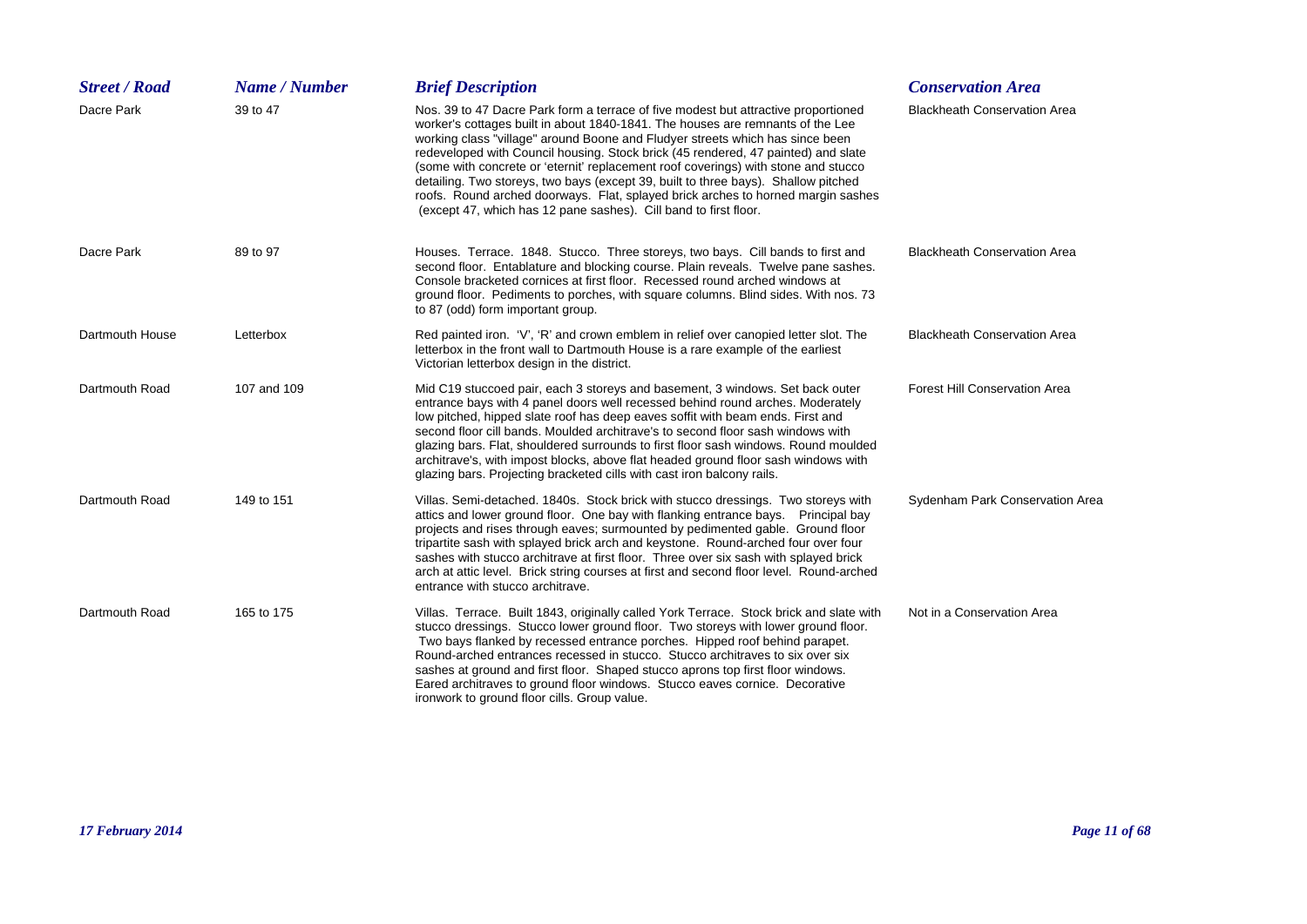| <b>Street / Road</b> | Name / Number            | <b>Brief Description</b>                                                                                                                                                                                                                                                                                                                                                                                                                                                                                                                                                                                                                                                                                                                                                                                                                                                                                                                                           | <b>Conservation Area</b>             |
|----------------------|--------------------------|--------------------------------------------------------------------------------------------------------------------------------------------------------------------------------------------------------------------------------------------------------------------------------------------------------------------------------------------------------------------------------------------------------------------------------------------------------------------------------------------------------------------------------------------------------------------------------------------------------------------------------------------------------------------------------------------------------------------------------------------------------------------------------------------------------------------------------------------------------------------------------------------------------------------------------------------------------------------|--------------------------------------|
| Dartmouth Road       | 88 to 90                 | Villas. Semi-detached. Early C19. Two storeys with lower ground floor. Two bays.<br>Hipped roof. Stock brick and slate with stucco dressings. Twinned central porches,<br>recessed in stucco with pilasters. Surmounted by central French windows with<br>further stucco pilasters, dentils and iron balconets. Six over six sashes to ground<br>floor with flat canopies on console brackets and further balconets. Three over six<br>sashes at first floor.                                                                                                                                                                                                                                                                                                                                                                                                                                                                                                      | <b>Forest Hill Conservation Area</b> |
| Dartmouth Road       | Bricklayers Arms, 189    | Public House. Rebuilt 1924. Red brick and stucco. Two storeys with parapet of<br>brick with stucco balustrade. Six bays. Distinctive 'wedge' footprint. Six over six<br>sashes with gauged brick arches at first floor. Brick 'rustication' throughout<br>elevations. Stucco eaves cornice. Dentilled fascia supported by engaged Tuscan<br>columns, in turn flank large multi-paned windows with over-casements. Stucco panel<br>with Bricklayer Arms motif at first floor.                                                                                                                                                                                                                                                                                                                                                                                                                                                                                       | Not in a Conservation Area           |
| Dartmouth Road       | Courtside                | Formerly detached villas, now apartment block. 1850s, altered c.1925. Three<br>storeys with lower ground floor. Stock brick and stucco dressings. Brick 'rustication'<br>to ground floor. Projecting stucco portico. Stucco architraves to surviving two over<br>two pane sashes. Classical adornments include consoles, urns, ionic columns and<br>segmental pediments. Built as two houses by Robert Harrild of Round Hill House, a<br>local printer, for his sons. Originally known as Round Hill Villa and Newark Lodge. In<br>c.1925 a connecting range linked the houses, which were converted into 25 flats and<br>then known as Courtside. Local builder E. C. Christmas undertook the conversion,<br>being one of the leading builders in Forest Hill, whose offices were at 55 Dartmouth<br>Road from the 1880s.                                                                                                                                         | Not in a Conservation Area           |
| Dartmouth Road       | Dartmouth Arms           | C1880s. Substantial two storey purpose built public house, on the site of an earlier L-<br>shaped building shown on the 1870 map. This was located between the road<br>(Dartmouth Road) and the Croyden Canal, opened in 1809 to link Croyden to the<br>Thames. In 1836 the canal was closed and the new railway line built along part of its<br>course, opening in 1839. Forest Hill Station was, until 1845, called Dartmouth Arms<br>Station. The present building is two storeys high, built from yellow London stock brick<br>with red brick dressings, and a slate roof. The symmetrical street front retains its<br>ground floor façade (with some modern fenestration but with the three pairs of<br>original doors), with three closely set sash windows above. Taller wing to the rear,<br>addressing the former canal site. Locally Listed for its historic significance and as a<br>good example of a relatively unaltered purpose-built public house. | <b>Forest Hill Conservation Area</b> |
| Dartmouth Road       | <b>Forest Hill Baths</b> | Public Bath, 1884. Central range of two and a half storeys with basement. Flanking<br>wings two storeys with basement. Central bay projects, containing round-arched<br>entrance with impost and keystone. Flanked by pilasters with composite capitals.<br>Flat-arched windows in series of two, three or four-light groupings. Central and<br>flanking elements surmounted by round-arched one over one sashes, in turn<br>surmounted by pedimented gables with ball or cone finials.                                                                                                                                                                                                                                                                                                                                                                                                                                                                            | <b>Forest Hill Conservation Area</b> |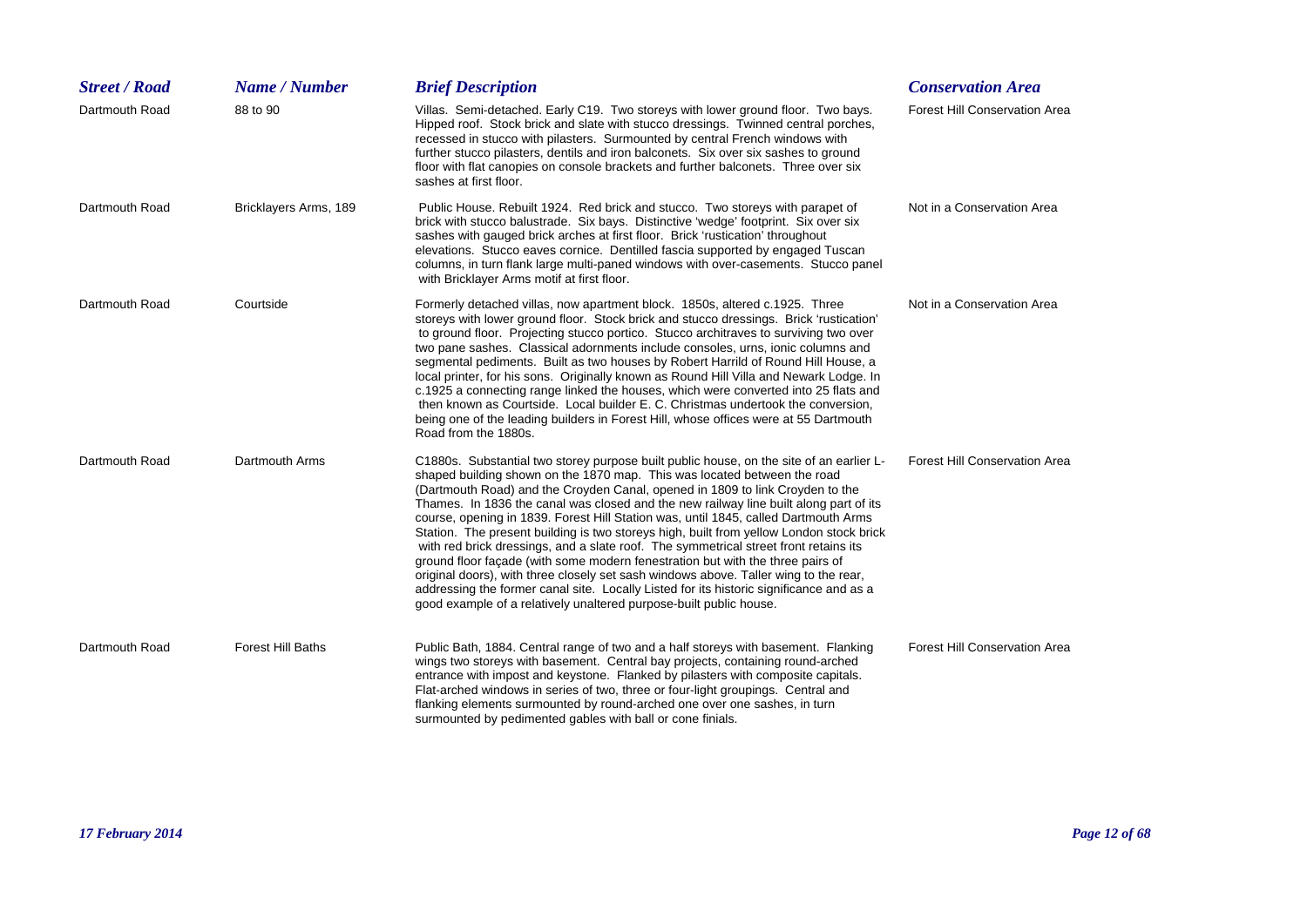| <b>Street / Road</b> | Name / Number | <b>Brief Description</b>                                                                                                                                                                                                                                                                                                                                                                                                                                                                                                                                                      | <b>Conservation Area</b>            |
|----------------------|---------------|-------------------------------------------------------------------------------------------------------------------------------------------------------------------------------------------------------------------------------------------------------------------------------------------------------------------------------------------------------------------------------------------------------------------------------------------------------------------------------------------------------------------------------------------------------------------------------|-------------------------------------|
| Dartmouth Row        | 13            | No.13 was built in 1884 and its prominent position on the corner of Dartmouth Grove<br>is reflected in its design. It was once known as Hillside Lodge and was used for<br>some years as a school. Although it has subsequently been stuccoed and painted it<br>retains most of its original features. It forms an attractive composition with the<br>adjoining 7 Dartmouth Grove.                                                                                                                                                                                            | <b>Blackheath Conservation Area</b> |
| Dartmouth Row        | 15            | House. Detached. 1891. Red brick with terracotta, stone detail and plain clay tiles.<br>Projecting gabled bay with plain barge-boarding to right. Pitched roof. Decorative<br>terracotta banding at first floor cill and lintel level. Gable window has corbelled cill<br>course over three-light sash over canted bay. Tile hanging to gables. Ornate open<br>porch surmounted by three entrance hall lights, surmounted by single-light two-pane<br>sash. Tall narrow stair light to left. With no's. 17 and 19 built on the site of Red<br>House garden.                   | <b>Blackheath Conservation Area</b> |
| Dartmouth Row        | 19            | House. Detached. 1891. Red brick with terracotta and stone detail and plain clay<br>tiles. Projecting gabled bay with plain barge-boarding to right. Pitched roof.<br>Decorative terracotta banding at first floor cill and lintel level. Gable window has<br>corbelled cill course over three-light sash over canted bay. Tile hanging to gables.<br>Ornate open porch surmounted by three entrance hall lights, surmounted by single-<br>light two-pane sash at first-floor. Tall narrow stair light to left. With no's 15 and 17<br>built on the site of Red House garden. | <b>Blackheath Conservation Area</b> |
| Dartmouth Row        | 22a           | House. Detached. 1911-1912. By Leonard Vincent Hunt (1863-1928). Red two-inch<br>un-pointed bricks and plain clay tiles. Two storey. Bracketed flat porch canopy<br>beneath relieving arch. Entrance flanked by single-lights; flanked by canted bay and<br>flush two-light window. Three-light windows beneath cambered arches at first floor.<br>Dentilled eaves. Half-hipped roof. Brick cill band and quoins. Of group value with<br>nos. 24 and 26.                                                                                                                      | <b>Blackheath Conservation Area</b> |
| Dartmouth Row        | 24            | House. Detached. 1911-12. By Leonard Vincent Hunt (1863-1928). Red two-inch<br>un-pointed brick and plain clay tiles. Two storeys. Double-fronted. Half-hipped roof.<br>Brick string course and quoins. Scalloped canopy to central entrance, reflected at<br>eaves level by segmental pediment (with blank stucco escutcheon) over central first<br>floor window. Dentilled eaves. Plastic replacement windows. Of group value with<br>nos. 22a and 26.                                                                                                                      | <b>Blackheath Conservation Area</b> |
| Dartmouth Row        | 26            | House. Detached. 1911-1912. By Leonard Vincent Hunt (1863-1928). Two storey<br>with attic, double fronted. Red two-inch brick and plain clay tiles. Half-hipped roof.<br>Brick string course. Dentilled 'eyebrow' features surmount flanking three-light<br>mullioned windows at first-floor. Ionic portico beneath central first floor three-light<br>window. Dentilled eaves. Central dormer. Of group value with nos. 22a and 24.                                                                                                                                          | <b>Blackheath Conservation Area</b> |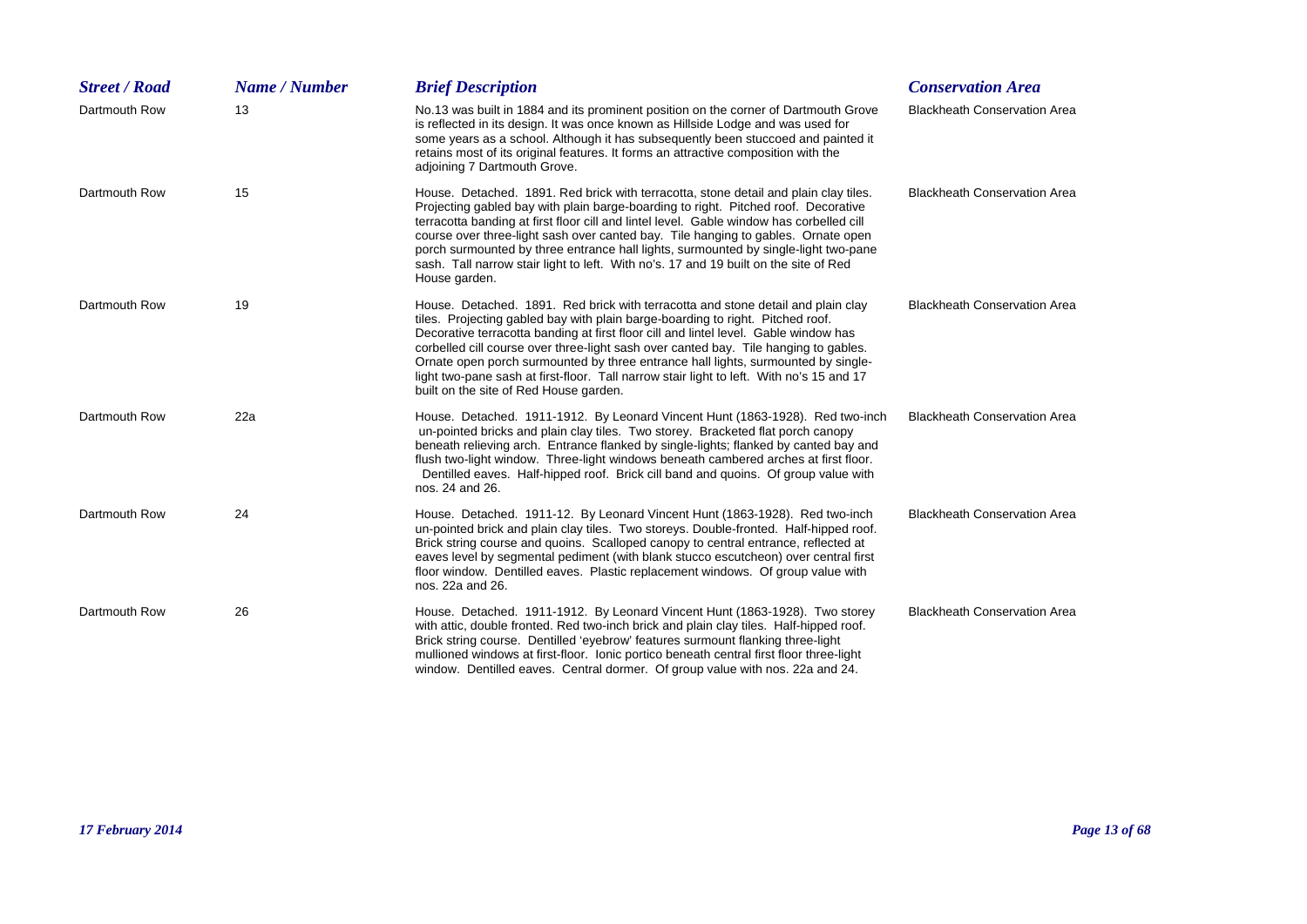| <b>Street / Road</b>     | Name / Number | <b>Brief Description</b>                                                                                                                                                                                                                                                                                                                                                                                                                                                                                                                                                                                                                                                                                                                                                                                                                                                                                                                                              | <b>Conservation Area</b>            |
|--------------------------|---------------|-----------------------------------------------------------------------------------------------------------------------------------------------------------------------------------------------------------------------------------------------------------------------------------------------------------------------------------------------------------------------------------------------------------------------------------------------------------------------------------------------------------------------------------------------------------------------------------------------------------------------------------------------------------------------------------------------------------------------------------------------------------------------------------------------------------------------------------------------------------------------------------------------------------------------------------------------------------------------|-------------------------------------|
| Dartmouth Row            | 38 & 40       | Villas. Semi-detached. 1892. By James Ebenezer Saunders (1829-1909). Stock<br>brick and slate with stone and stucco dressings. Two storeys with attic, built to<br>three bays. Flat arched two pane sashes. Chamfered stone lintels, stone mullions,<br>stone cills. Slate-cheeked dormers over projecting bay with two-light mullioned sash<br>over pitch roofed rectangular bay window. Fine stucco cill bands at ground and first<br>floors. Pitched roof porch with square columns and open sides. Greek key frieze at<br>eaves. Built on the site of Dartmouth Hill House.                                                                                                                                                                                                                                                                                                                                                                                       | <b>Blackheath Conservation Area</b> |
| Dartmouth Row            | 42            | Villa. Detached. 1891-1893. By James Ebenezer Saunders (1829-1909). Stock<br>brick with red brick dressings and plain clay tiles. Two storeys with attic. Side<br>entrance porch. Attic dormer with tile-hung gable and cheeks. Projecting bay with<br>tile-hung gable and small three-light window over first floor three-light window over<br>ground floor rectangular bay window. Multi-paned window over mullioned plain<br>glazed lights. Flat splayed arches. At ground floor, plain brick lintel band; at first<br>floor, moulded brick cill and lintel bands. On the site of Dartmouth Hill House. Given<br>by the Earl of Dartmouth to the Church Commissioners in 1914; since used as the<br>vicarage for the Church of the Ascension, opposite.                                                                                                                                                                                                            | <b>Blackheath Conservation Area</b> |
| Dartmouth Row            | 46 & 48       | Villas. Semi-detached. 1891-1893. By James Ebenezer Saunders (1829-1909).<br>Stock brick and slate with stone and stucco dressings. Two storeys with attic, built<br>to three bays. Flat arched two pane sashes. Chamfered stone lintels, stone mullions,<br>stone cills. Slate-cheeked dormers over projecting bay; with two-light mullioned sash<br>over rectangular bay window. Fine stucco cill bands at ground and first floors.<br>Single pitch roof porch with square columns and open sides. Greek key frieze at<br>eaves.                                                                                                                                                                                                                                                                                                                                                                                                                                    | <b>Blackheath Conservation Area</b> |
| Dartmouth Row            | 5, 7, 9, & 11 | Houses and former shop (No. 5). Terrace. 1882. By William Coppard Banks. Stock<br>brick and slate (originally - several have been re-roofed) with stone and stucco<br>dressings. Two storeys with attic. Pitched roofs with dormers. Decorative barge<br>boards and casements to dormers. Stucco cill band to first floor. Flat stone arches<br>with corner mouldings. First floor windows close under projecting eaves. Two pane<br>sashes to former shop and first floors. To the ground floor of residences, margin<br>sashes beneath pointed relieving arches. Highly decorative entrances with brick<br>voussoirs, stucco keystones, segmental drip-moulds and pilasters surmounted by<br>Corinthian capitals. To no. 5, plain stucco pilasters supporting a plain stucco cornice.<br>Six panel door with flanking pilasters and plain fanlight with slanted glazing bars. No.<br>5 important streetscape feature to corner of Dartmouth Row and Dartmouth Hill. | <b>Blackheath Conservation Area</b> |
| <b>Dartmouth Terrace</b> | -1            | House. Detached. 1853-54. Probably John Wichcord Jnr for developer Lewis<br>Glenton. Three storeys with half-basement. Stock brick and slate. Full height canted<br>bay to left and recessed entrance to right. String course at first floor. Deep eaves.<br>Four-pane sashes. Stuccoed basement level. Ornate surrounds to the ground floor<br>fenestration with bracketed cornice. Of group value with nos. 2 to 5 Dartmouth<br>Grove. With these properties, bounds the western side of the Blackheath Heath with<br>open aspects east.                                                                                                                                                                                                                                                                                                                                                                                                                            | <b>Blackheath Conservation Area</b> |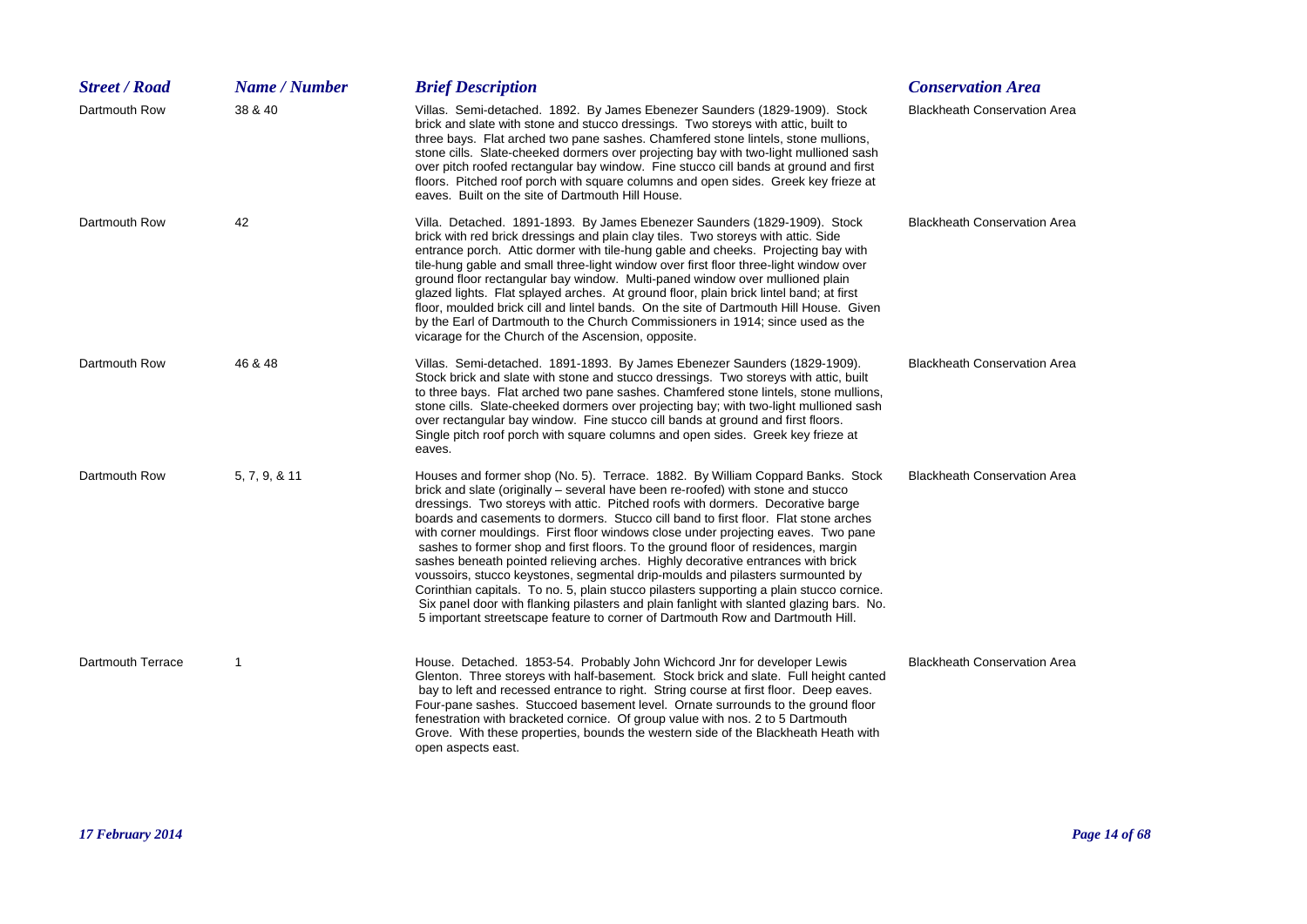| <b>Street / Road</b> | Name / Number | <b>Brief Description</b>                                                                                                                                                                                                                                                                                                                                                                                                                                                                                                                                                                                                                                                                                                                    | <b>Conservation Area</b>             |
|----------------------|---------------|---------------------------------------------------------------------------------------------------------------------------------------------------------------------------------------------------------------------------------------------------------------------------------------------------------------------------------------------------------------------------------------------------------------------------------------------------------------------------------------------------------------------------------------------------------------------------------------------------------------------------------------------------------------------------------------------------------------------------------------------|--------------------------------------|
| Dartmouth Terrace    | 2             | House. Detached. 1853-54. Probably John Wichcord Jnr for developer Lewis<br>Glenton. Three storeys with half-basement. Stock brick and slate. Full height canted<br>bay to right and recessed entrance to left. String course at first floor. Deep<br>bracketed eaves. Two-pane sashes. Stuccoed basement level. Console bracketed<br>cornicing and ornate balconet to ground floor fenestration (the only one of the group<br>to retain this feature). Bracketed cills to first and second floor fenestration. Of group<br>value with nos. 1, 3, 4 and 5 Dartmouth Grove. With these properties, bounds the<br>western side of the Blackheath Heath with open aspects east.                                                                | <b>Blackheath Conservation Area</b>  |
| Dartmouth Terrace    | 3             | House. Detached. 1853-54. Probably John Wichcord Jnr for developer Lewis<br>Glenton. Three storeys with half-basement. Stock brick and slate. Double fronted<br>with two full height canted bays. Central entrance with flanking pilasters and<br>dentilled cornice. String course at first floor. Deep bracketed eaves. Two-pane<br>sashes. Rusticated stucco basement level. Console bracketed cornicing to ground<br>floor fenestration. Bracketed cills to first and second floor fenestration. Splayed flat<br>arches to first floor fenestration. Important central element of grouping (nos. 1, 2, 3, 4<br>and 5 Dartmouth Grove). With these properties, bounds the western side of the<br>Blackheath Heath with open aspects east. | <b>Blackheath Conservation Area</b>  |
| Dartmouth Terrace    | 4             | House. Detached. 1853-54. Probably John Wichcord Jnr for developer Lewis<br>Glenton. Three storeys with half-basement. Stock brick and slate. Full height canted<br>bay to right and recessed entrance to left. String course at first floor. Deep eaves.<br>Two-pane sashes. Rusticated stucco basement level. Console bracketed cornicing<br>and moulded stucco architraves to ground floor fenestration. Splayed flat arches to<br>first floor fenestration. Bracketed cills to first and second floor fenestration. Of<br>group value with nos. 1, 2, 3 and 5 Dartmouth Grove. With these properties, bounds<br>the western side of the Blackheath Heath with open aspects east.                                                        | <b>Blackheath Conservation Area</b>  |
| Dartmouth Terrace    | 5             | House. Detached. 1853-54. Probably John Wichcord Jnr for developer Lewis<br>Glenton. Three storeys with half-basement. Stock brick and slate. Full height canted<br>bay to right and recessed entrance to left. Stucco string course at first floor. Deep<br>bracketed eaves. Two-pane sashes. Rusticated stucco basement level. Console<br>bracketed cornicing and moulded stucco architraves to ground floor fenestration.<br>Splayed flat arches to first floor fenestration. Bracketed cills to first and second floor<br>fenestration. Of group value with nos. 1, 2, 3 and 4 Dartmouth Grove. With these<br>properties, bounds the western side of the Blackheath Heath with open aspects east.                                       | <b>Blackheath Conservation Area</b>  |
| David's Road         | Kingdom Hall  | C1864. Built as the Forest Hill Working Men's Club. Served as a Mission Hall for St<br>Paul's Church (destroyed in 1944). The Jehovah's Witnesses have used it as a<br>church since 1945. Two storey stuccoed building, symmetrically arranged around a<br>central door. Giant pilasters to either side. Three windows to the first floor. Moulded<br>parapet above. Modern fenestration. Locally Listed for its social significance and<br>for its architectural qualities.                                                                                                                                                                                                                                                                | <b>Forest Hill Conservation Area</b> |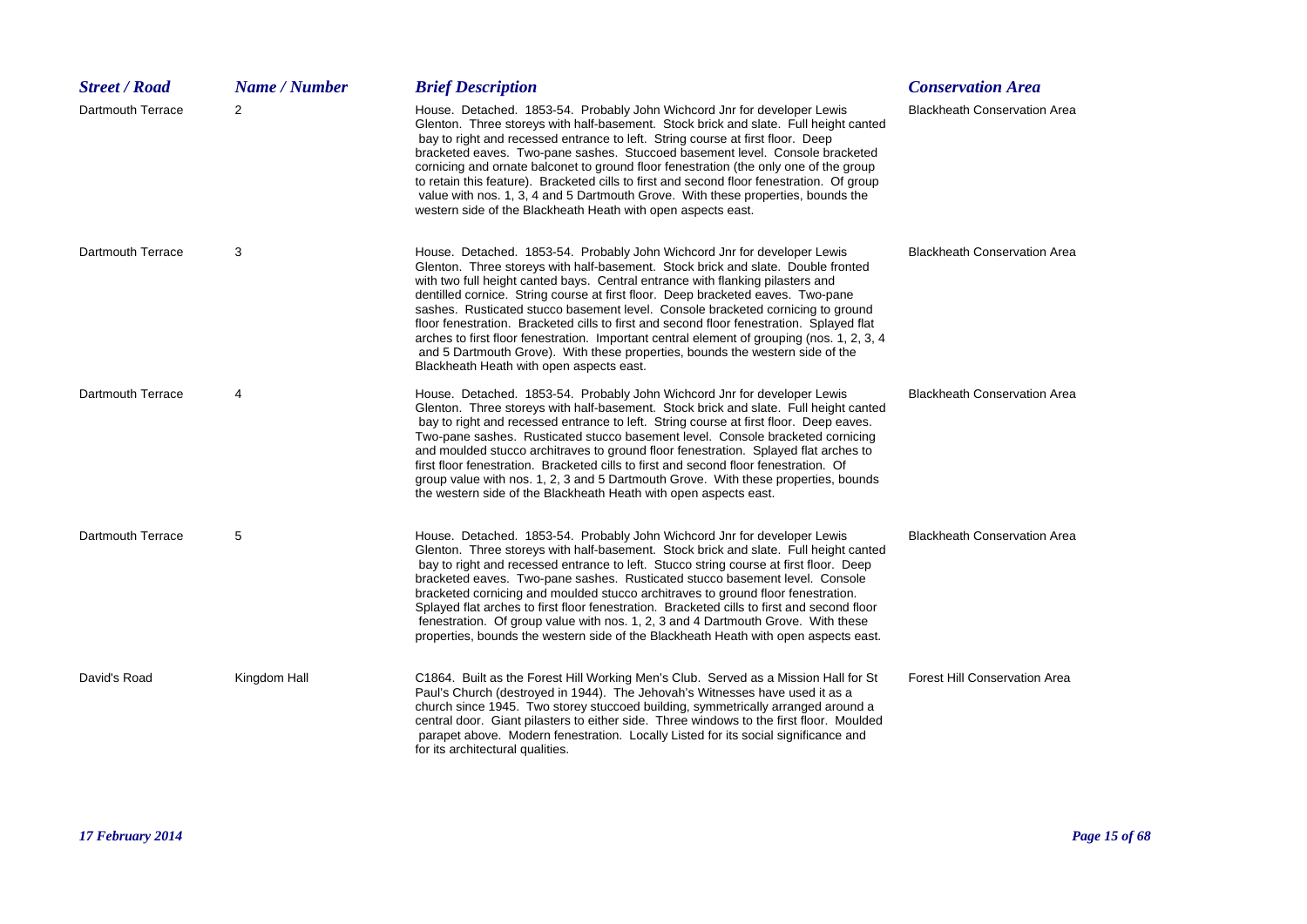| <b>Street / Road</b> | Name / Number  | <b>Brief Description</b>                                                                                                                                                                                                                                                                                                                                                                                                                                                                                                                                                                                                                                                                                                                                                                                                                                     | <b>Conservation Area</b>               |
|----------------------|----------------|--------------------------------------------------------------------------------------------------------------------------------------------------------------------------------------------------------------------------------------------------------------------------------------------------------------------------------------------------------------------------------------------------------------------------------------------------------------------------------------------------------------------------------------------------------------------------------------------------------------------------------------------------------------------------------------------------------------------------------------------------------------------------------------------------------------------------------------------------------------|----------------------------------------|
| David's Road         | The Place      | Ca 1880. Gothic details. Former Lecture Hall to the Presbyterian Church St. John<br>(demolished), then the United Reformed Church. Now used as The Place Recovery<br>Centre. Yellow London Stock brick with polychromatic red and dark blue bricks for<br>window arches, banding and eaves. Fishscale slate roof covering. Decorative<br>bargeboards and gothic detailed timber tracery for windows in place. This building<br>was constructed before the houses in David's Road which wrap around it. Locally<br>Listed for its architectural quality and social significance.                                                                                                                                                                                                                                                                              | <b>Forest Hill Conservation Area</b>   |
| Deptford High Street | 13             | Early-mid C19 front on double-span house whose shape suggests an early C18<br>origin. Three storeys, 3 windows. Two right windows in full height rounded bay.<br>Yellow stock brick. Parapet front concealing high pitched roof, now slated. Brick<br>architrave, rendered frieze, cornice and parapet. Gauged brick arches, segmental on<br>second floor and flat on first, to sash windows, some with glazing bars, all in<br>recesses shaped like the windows. At ground floor left tetrastyle lonic porch, the<br>outer columns square. Four steps up to porch, wrought iron rail around it. Door of 3<br>shaped panels with plain rectangular fanlight. Modern shop on ground floor right,<br>hence low grading.                                                                                                                                        | Deptford High Street Conservation Area |
| Deptford High Street | 167 & 169      | c1780. Two storeys and attic. No.167 one window, No.169, 2 windows. Originally<br>one house. High pitched roof, No.167 of old tile, No.169 now slated. Two gabled<br>dormers. Tall brick chimney, Reddish brick. Rendered front with cornice band. Plain<br>reveals to sash windows, No.167 with glazing bars. No.167 has modern shop front<br>on ground floor. No.169 has C18 bow shop front with sunk panel pilasters and mutule<br>cornice. Stallrisers replaced and glazing bars gone.                                                                                                                                                                                                                                                                                                                                                                   | Deptford High Street Conservation Area |
| Deptford High Street | The White Swan | An imposing corner property situated on Deptford High Street on the corner with<br>Edward Street. This was built as a pub and also a hotel in the early 1800s. It is stock<br>brick with classical detailing and retains the original pub frontage. There is a grand<br>separate entrance to the hotel on the Edward Street elevation and the pilasters,<br>fascia and decorative entrances of the pub frontage are all still intact. The pediment<br>detail to the first floor windows has been removed. The most impressive element of<br>this building, which can be seen along the street, is the deep parapet which<br>incorporates the signage 'Swan', 'Hotel' and 'The White Swan' and classical arched<br>detailing. At the corner rising above the parapet is a swan figurine sitting within a<br>stuccoed recessed background with a finial above. | Deptford High Street Conservation Area |
|                      |                | This building meets the Local List criteria for local architectural and local historic<br>interest.                                                                                                                                                                                                                                                                                                                                                                                                                                                                                                                                                                                                                                                                                                                                                          |                                        |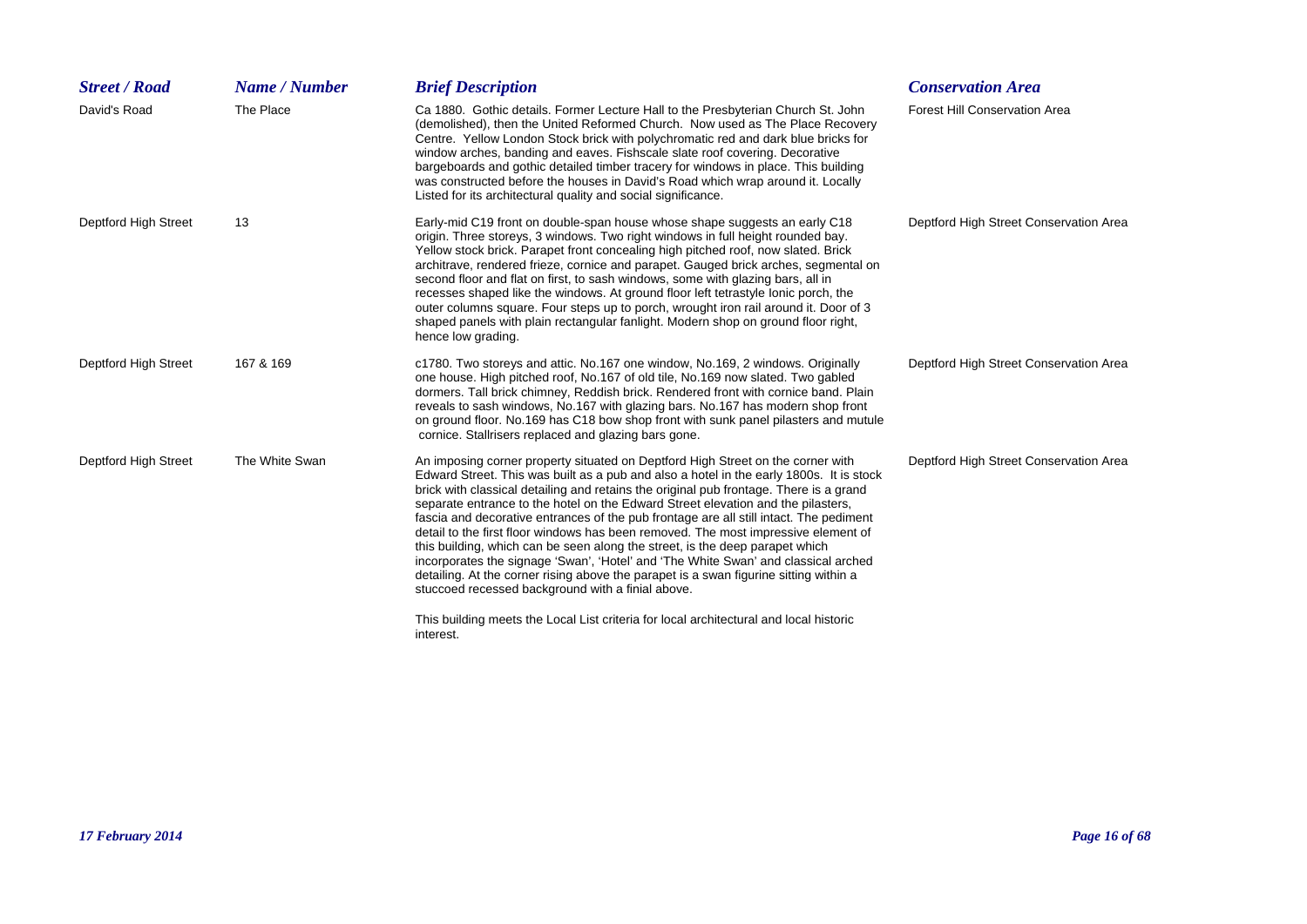| <b>Street / Road</b> | Name / Number                  | <b>Brief Description</b>                                                                                                                                                                                                                                                                                                                                                                                                                                                                                                                                                                                                                                                                                                              | <b>Conservation Area</b>             |
|----------------------|--------------------------------|---------------------------------------------------------------------------------------------------------------------------------------------------------------------------------------------------------------------------------------------------------------------------------------------------------------------------------------------------------------------------------------------------------------------------------------------------------------------------------------------------------------------------------------------------------------------------------------------------------------------------------------------------------------------------------------------------------------------------------------|--------------------------------------|
| Devonshire Road      | <b>Belle Vue</b>               | Built as 'Bellevue Mansions' in 1903 by James Grundy of Forest Hill. Four storey brick<br>construction with stone dressing to the window apertures and dentil decoration to<br>the eaves. Timber Queen Anne revival windows and part glazed timber panel doors.<br>There is decorative ironwork to the central balconettes and banisters.                                                                                                                                                                                                                                                                                                                                                                                             | <b>Forest Hill Conservation Area</b> |
|                      |                                | Purpose built flats became more common in the interwar years and there are many<br>examples in Lewisham. There are also earlier examples of conversions of Victorian<br>properties into flats but this Edwardian mansion block is very unusual and believed to<br>be the only example in the Borough of Lewisham. In Central London, mansion blocks<br>were for those who could expect an income of at least £500 per annum which<br>greatly exceeded the average middle class income of £150 per annum. This block<br>was an aspirational development, self-styled as a 'Mansion', bringing the<br>sophistication of central London into this emerging suburb and aimed squarely at the<br>local middle class.                       |                                      |
|                      |                                | This building has an important local significance being unique as a building type within<br>the area. It is illustrative of the development of this suburb and retains most of its<br>original architectural features including, happily its timber windows and doors and the<br>decorative ironwork.                                                                                                                                                                                                                                                                                                                                                                                                                                 |                                      |
| Devonshire Road      | Former Post Sorting Office, 61 | Small, Edwardian baroque building of red brick with white stone dressings. One<br>storey. Three symmetrical bays plus slightly projecting left entrance bay. Pilasters<br>define bays. Between these parapets curve up in centre, and that of taller middle bay<br>bears Royal Arms. This bay has side pilasters with segmental pediments and long,<br>garlanded corbels with spike finials. Wide stone band forms lintels of side windows<br>and side lights of centre window whose taller, middle section has entablature with<br>carved swell frieze and pediment holding scrolled cartouche. Royal cipher over side<br>windows. Double door at left in shouldered, moulded architrave under pediment<br>holding crown and leaves. | <b>Forest Hill Conservation Area</b> |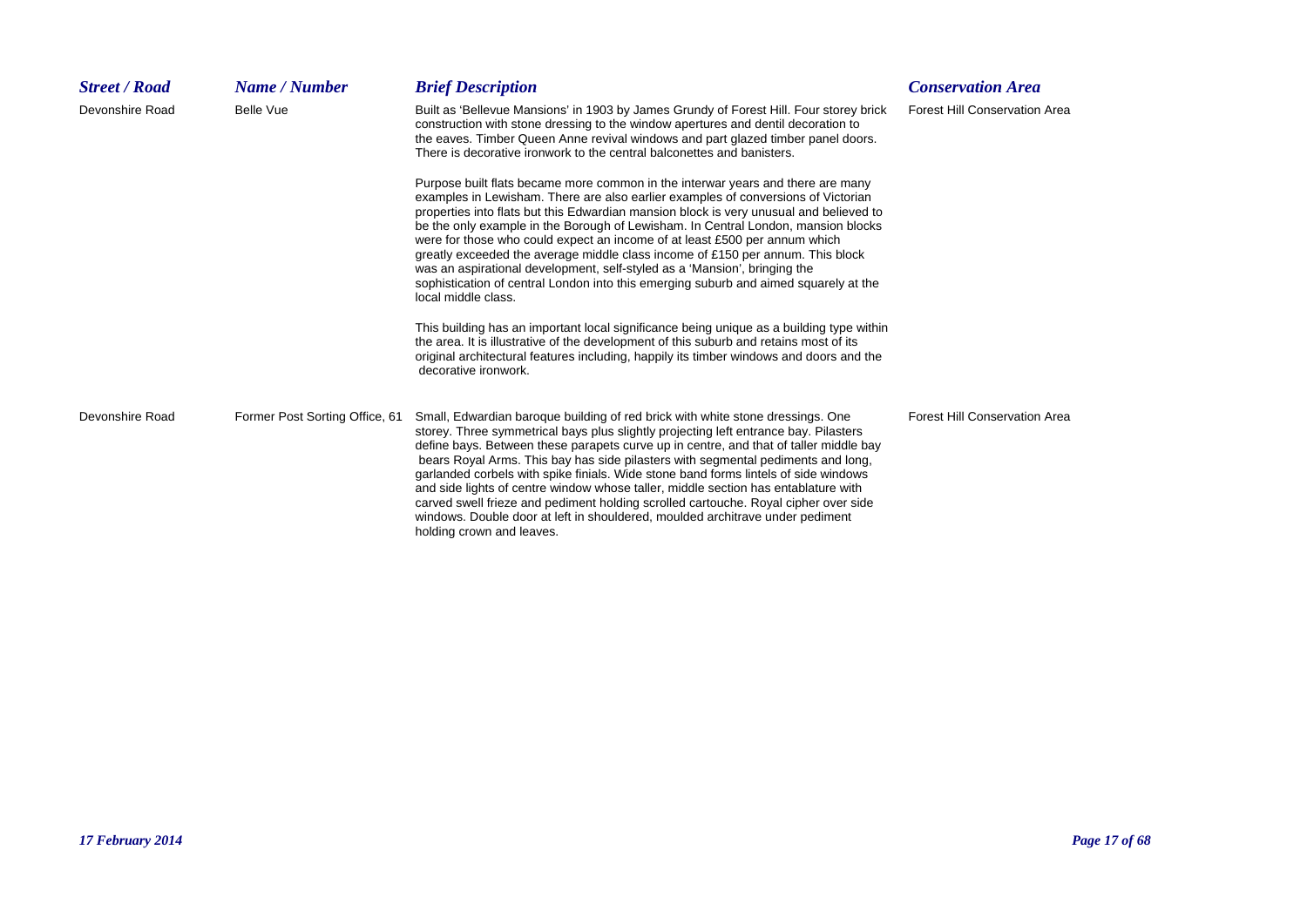| <b>Street / Road</b> | Name / Number                                  | <b>Brief Description</b>                                                                                                                                                                                                                                                                                                                                                                                                                                                                                                                                                                                                                                                                                                                                                                                                                                | <b>Conservation Area</b>          |
|----------------------|------------------------------------------------|---------------------------------------------------------------------------------------------------------------------------------------------------------------------------------------------------------------------------------------------------------------------------------------------------------------------------------------------------------------------------------------------------------------------------------------------------------------------------------------------------------------------------------------------------------------------------------------------------------------------------------------------------------------------------------------------------------------------------------------------------------------------------------------------------------------------------------------------------------|-----------------------------------|
| Dressington Ave      | Ladywell Lodge                                 | Ladywell Lodge is the former administrative block and dining rooms of St Olaves<br>Workhouse. The work house was built in 1897 as a satellite to the Southwark<br>workhouse of St Olaves Union. This workhouse was built to accommodate the needs<br>of the sick and aged inmates and was designed with maximum light and space. The<br>original site was spread over a large area of the former Slagrave Farm with the<br>entrance and ancillary buildings to the north of the site and the workhouse to the<br>south. The site has been greatly eroded with only Ladywell Lodge and the stables<br>and gatehouse remaining. Ladywell Lodge is no longer accessed via the original<br>entrance on Malyons Terrace, although the gates still survive having been re-hung on<br>replica piers.                                                           | Not in a Conservation Area        |
|                      |                                                | The building has two symmetrical houses connected by the former dining rooms. The<br>houses are two storey and have turrets to each corner of the front elevation and a<br>large pediment with an elliptical window. The main entrance to each building is<br>decorated dressed stone with large double timber and part glazed entrance doors.<br>The buildings are made from stock brick with red brick detailing to the quoins and<br>windows eaves and pediments. The roof is covered in slate with clay ridge tiles and<br>the turret ridges capped in lead. The timber sash windows remain.                                                                                                                                                                                                                                                        |                                   |
|                      |                                                | The dining rooms are double height with additional lighting from louvred windows.<br>This space has been sub-divided but remains unaltered externally.                                                                                                                                                                                                                                                                                                                                                                                                                                                                                                                                                                                                                                                                                                  |                                   |
|                      |                                                | This is an important local building charting the development of the workhouse and its<br>high status architecture is unusual for this building type.                                                                                                                                                                                                                                                                                                                                                                                                                                                                                                                                                                                                                                                                                                    |                                   |
| Eastern Road         | Hall of the West Kent<br><b>Grammar School</b> | Grade II - 1913, part of addition to older building on which it abuts at north-west. Red<br>brick building of one tall storey and attic, gable ended to east. Two bays visible on<br>north side and 3 on south. High pitched tiled roof with 2 hipped gabled dormers on<br>each side. Stone coping to parapet and gable end. Offset buttresses between bays.<br>Round arched windows with moulded stone reveals and Perpendicular type tracery.<br>East window very large, Interior of 5 bays. Short hammer-beams, with pendants, on<br>corbels, support arch braces of roof. Large blank round arches in inner bays.<br>Arcaded entrance lobby. The west wall, the ceiling and walls of lobby above impost<br>level, and the arches in main walls are filled with paintings, done about 1930 in Pre-<br>Raphaelite style. Now added to statutory list. | <b>Brockley Conservation Area</b> |
| Effingham Road       | Parish Boundary Marker                         | Short square section stone marker on inside edge of pavement. Installed in the<br>second half of 19th century to mark the boundary between the parishes of St<br>Margaret's and Christ Church. Locally listed 19 March 2008.                                                                                                                                                                                                                                                                                                                                                                                                                                                                                                                                                                                                                            | Lee Manor Conservation Area       |
| Effingham Road       | St Winifred's Roman Catholic<br>School         | 1891. Two storey school building built of stock brick with timber sash windows and<br>slate roof.                                                                                                                                                                                                                                                                                                                                                                                                                                                                                                                                                                                                                                                                                                                                                       | Lee Manor Conservation Area       |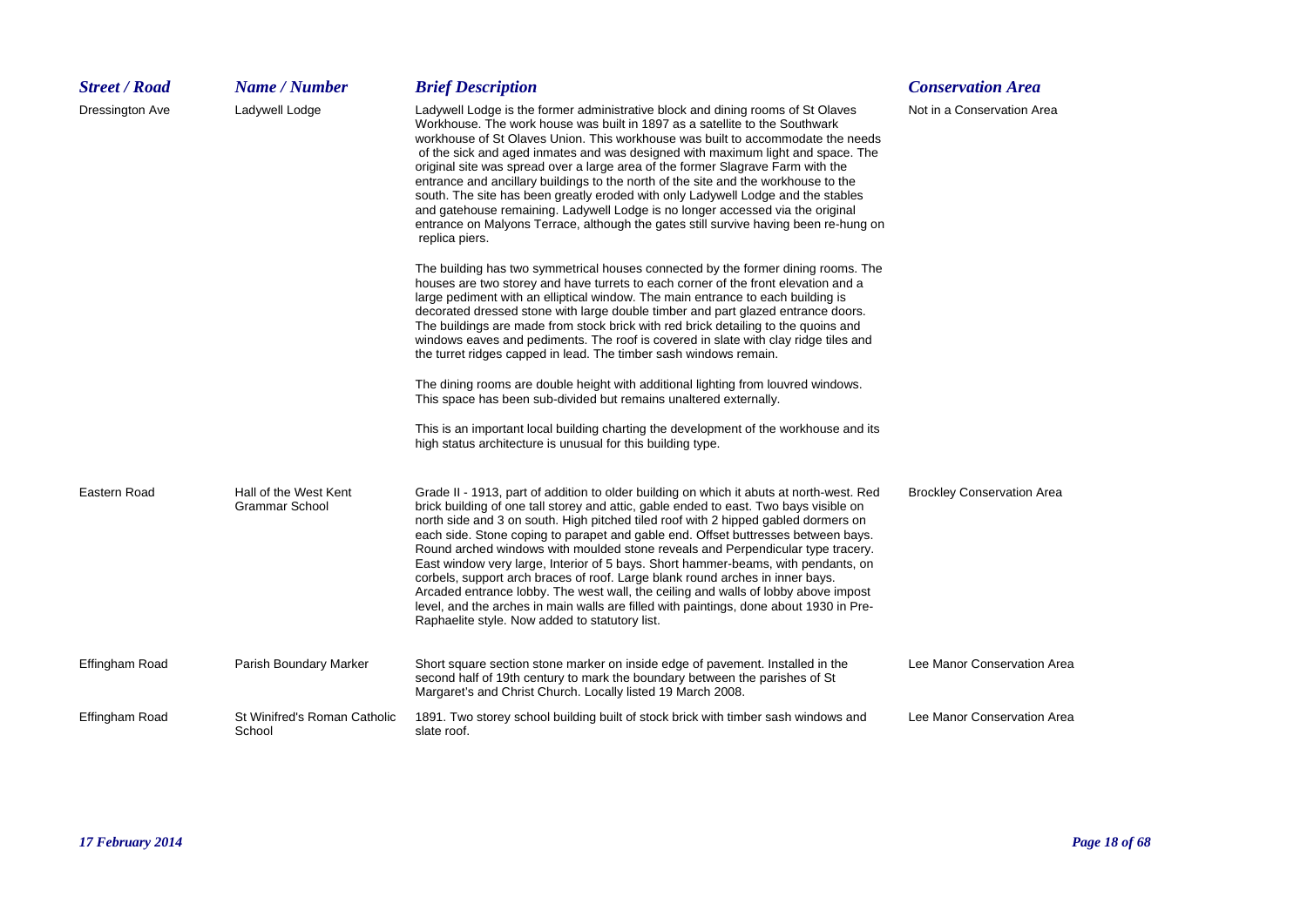| <b>Street / Road</b>  | Name / Number           | <b>Brief Description</b>                                                                                                                                                                                                                                                                                                                                                                                                                                                                                                                                                                                                                                                                                                                                                                                                                      | <b>Conservation Area</b>            |
|-----------------------|-------------------------|-----------------------------------------------------------------------------------------------------------------------------------------------------------------------------------------------------------------------------------------------------------------------------------------------------------------------------------------------------------------------------------------------------------------------------------------------------------------------------------------------------------------------------------------------------------------------------------------------------------------------------------------------------------------------------------------------------------------------------------------------------------------------------------------------------------------------------------------------|-------------------------------------|
| <b>Eliot Bank</b>     | 29 Phoenix House        | Formerly the Lodge, built 1850s Large house of multicoloured stock brick. Very high<br>pitched, tiled roof with overhanging eaves. Two storeys, 8 irregular windows. Tall,<br>grouped diagonal chimney stacks. Gothic style. Central square tower with pyramidal<br>swept roof. Stone mullioned casement windows of one to 5 lights, some with<br>transoms, in chamfered reveals. Many windows have decorative glazing with<br>lozenge or chamfered quarry pattern. Pointed doors under hood-moulds with head<br>stops. Two storey, 2 window left extension in similar style. The front door has a<br>simple concrete looking shelter. The side elevation (facing Sydenham Hill) has<br>rendered canter bay. The roof is tiled and pitched. Most windows are casement,<br>some have 6 panes.                                                  | Not in a Conservation Area          |
| <b>Eliot Bank</b>     | Oak Cottage             | House. Early 1850s. Red brick and plain clay tiles with stucco dressings. One and a<br>half storeys. Steep-pitched roof with six gables. Gable dormer to left. Stucco<br>quoins and quoined window surrounds to mullioned casements (at ground floor).<br>Gabled dormes to the front and rear. Plain barge-boards. Canopy over door. Stucco<br>canted bay. Formerly Lodge to Eliot Bank. Building extended away from Kirkdale in<br>the 1880s and thought to be why the well is located directly outside the present front<br>door.                                                                                                                                                                                                                                                                                                           | Not in a Conservation Area          |
| <b>Eliot Cottages</b> | 1 to $5$                | Cottages. Terrace. 1860. By John Whichcord. Stock brick and slate with stone and<br>stucco detailing. Three storeys with railed basements, to two bays. Round arched<br>windows at ground floor; flat splayed arches to first floor; flat arches to second floor<br>fenestration, set close under plain frieze and projecting eaves. Four-pane sashes.<br>Moulded stucco cill band at first floor. Face west over the Heath.                                                                                                                                                                                                                                                                                                                                                                                                                  | <b>Blackheath Conservation Area</b> |
| <b>Eliot Cottages</b> | The Hare and Billet, 1a | This is a prominent pub adjacent to the Heath in Blackheath and is situated on a road<br>that is named after the pub, Hare and Billet Road. It is a prominent corner site that can<br>be clearly seen across the heath from various view points. There has been a pub on<br>this site since the 1700s and the current building is from the late 1800s.<br>The building is three storey red brick with a rendered ground floor pub frontage. The<br>pub's primary elevation is onto Hare and Billet Road although there is an interesting<br>blank window side elevation onto Eliot Place. There is a small terrace to the front<br>elevation at the first floor and there are timber French doors to access. The pub<br>retains timber sash windows to the third floor. There is a rendered signage band that<br>sits just below the parapet. | <b>Blackheath Conservation Area</b> |
|                       |                         | This building meets the Local List criteria for local historic interest.                                                                                                                                                                                                                                                                                                                                                                                                                                                                                                                                                                                                                                                                                                                                                                      |                                     |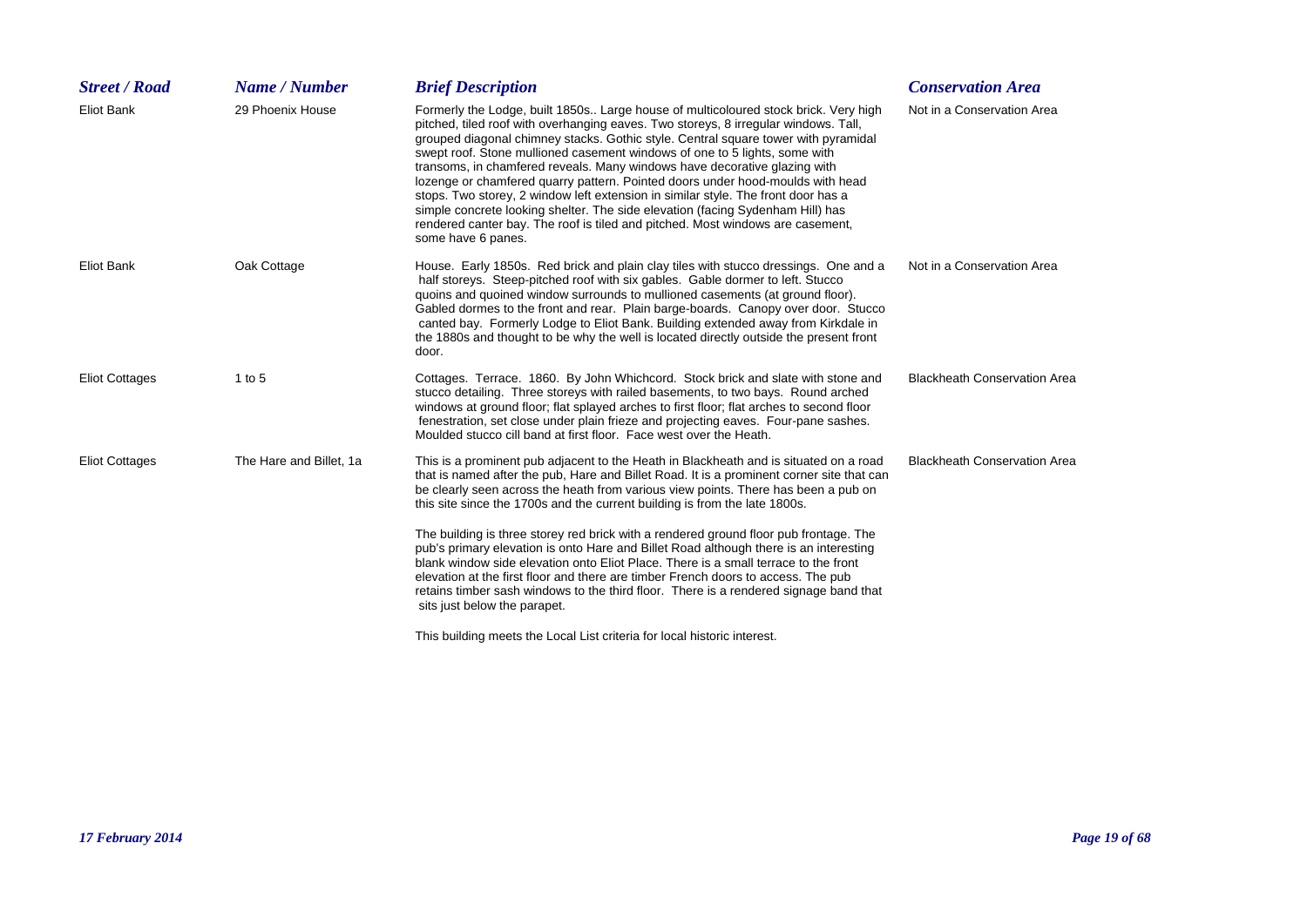| <b>Street / Road</b> | Name / Number               | <b>Brief Description</b>                                                                                                                                                                                                                                                                                                                                                                                                                                                                                                                                                                                                                                                                                                                                         | <b>Conservation Area</b>            |
|----------------------|-----------------------------|------------------------------------------------------------------------------------------------------------------------------------------------------------------------------------------------------------------------------------------------------------------------------------------------------------------------------------------------------------------------------------------------------------------------------------------------------------------------------------------------------------------------------------------------------------------------------------------------------------------------------------------------------------------------------------------------------------------------------------------------------------------|-------------------------------------|
| Eliot Hill           | 1, 1a, 82                   | Houses. Semi-detached. 1864. Stock brick with stone and stucco detailing. Four<br>storeys. Symmetrical façade. Stucco to ground and first floor levels. Central<br>projecting bay surmounted by ridge height terrace with pierced strap-work balcony.<br>Central bay has round arched principal entrance surmounted by two triple-light<br>windows with enriched surrounds (consoles, cornicing, dentils, cill bands, segmental<br>pediment). Flanked by four-pane sashes with stucco surrounds and console<br>bracketed cornicing. Delicate eaves corbelling. Three storey circular corner bays.<br>Entrance to southern wing with ornate surround, winding stair and balcony feature.<br>Important streetscape feature to corner of Eliot Hill and Eliot Park. | <b>Blackheath Conservation Area</b> |
| Eliot Hill           | The Knoll and the Old Knoll | The Knoll and The Old Knoll form a semi-detached pair which were built as one house<br>in 1798, probably to the design of George Gibson, who also designed Woodlands.<br>Stone Hs & St. Mary's. The original house was extended in the 1840's and was<br>divided into two houses in 1905. Stucco. Parapet balustrade. Two-pane sashes.<br>Projecting canted bays and rectangular bays. Decorative iron-work canopy to<br>rectangular bay at right. Decorative iron balconet to adjacent canted bay at left.<br>Two-pane sashes. Pedimented porch. Pedimented gables. Home to William<br>Wedgewood Benn/ Viscount Stansgate (1877-1960) from c.1905 - c.1917. Illustrates<br>continuing development, particularly evident in plan-form.                           | <b>Blackheath Conservation Area</b> |
| Eliot Vale           | 1 & 2                       | Houses. Semi-detached. 1856-1858. By John Whichcord. Slate and stock brick<br>with stucco and stone detailing over stucco basement level. Two storeys with<br>dormered attics and basements. Triple light, four and two-pane sashes with stucco<br>surrounds to ground floor, surmounted by dentilled segmental pediments over<br>dentilled, console bracketed cornicing. Stucco arch band. Flat-arched four-pane<br>sashes to first floor flanked by narrow two-light sashes, both with stucco surrounds.<br>Stucco cill band. Stone balustrade to basement. Recessed side wings with round-<br>arched entrance and round-arched four-pane sash over. Deep projecting eaves with<br>dentils. 1-6 Eliot Vale formerly Haddo Villas.                              | <b>Blackheath Conservation Area</b> |
| Eliot Vale           | 3 & 4                       | Houses. Semi-detached. 1856-1858. By John Whichcord. Slate and stock brick<br>with stucco and stone detailing over stucco basement level. Two storeys with<br>dormered attics and basements. Triple light, four and two-pane sashes with stucco<br>surrounds to ground floor, surmounted by dentilled segmental pediments over<br>dentilled console bracketed cornicing. Stucco arch band. Flat-arched four-pane<br>sashes to first floor flanked by narrow two-light sashes, both with stucco surrounds.<br>Stucco cill band. Recessed side wings with round-arched entrance and round-<br>arched four-pane sash over. Deep projecting eaves with dentils. 1-6 Eliot Vale<br>formerly Haddo Villas.                                                             | <b>Blackheath Conservation Area</b> |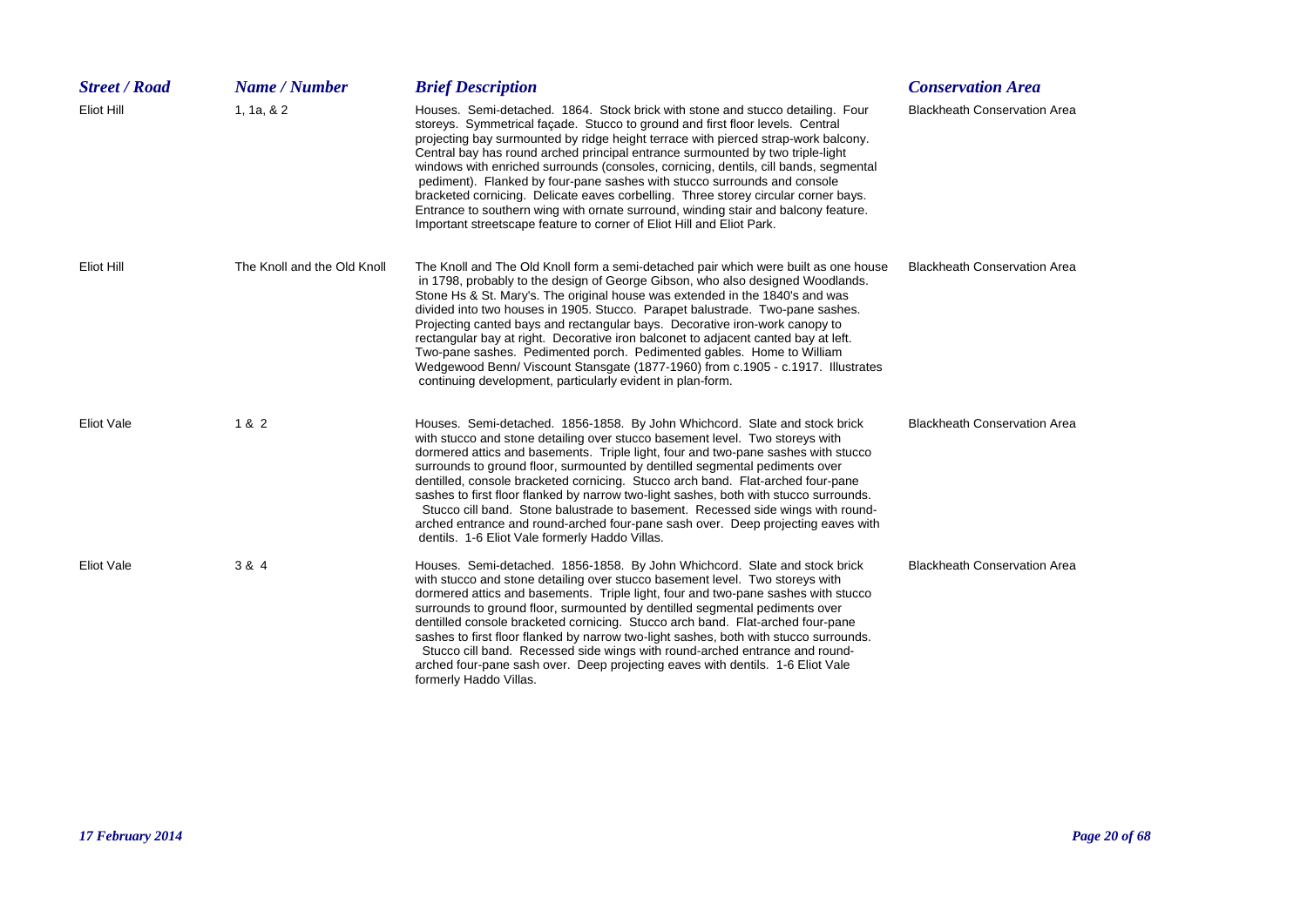| <b>Street / Road</b> | Name / Number | <b>Brief Description</b>                                                                                                                                                                                                                                                                                                                                                                                                                                                                                                                                                                                                                                                                             | <b>Conservation Area</b>            |
|----------------------|---------------|------------------------------------------------------------------------------------------------------------------------------------------------------------------------------------------------------------------------------------------------------------------------------------------------------------------------------------------------------------------------------------------------------------------------------------------------------------------------------------------------------------------------------------------------------------------------------------------------------------------------------------------------------------------------------------------------------|-------------------------------------|
| Eliot Vale           | 5 & 6         | Houses. Semi-detached. 1856-1858. By John Whichcord. Slate and stock brick<br>with stucco and stone detailing over stucco basement level. Two storeys with<br>dormered attics and basements. Triple light, four and two-pane sashes with stucco<br>surrounds to ground floor, surmounted by dentilled segmental pediments over<br>dentilled console bracketed cornicing. Stucco arch band. Flat-arched four-pane<br>sashes to first floor flanked by narrow two-light sashes, both with stucco surrounds.<br>Stucco cill band. Recessed side wings with round-arched entrance and round-<br>arched four-pane sash over. Deep projecting eaves with dentils. 1-6 Eliot Vale<br>formerly Haddo Villas. | <b>Blackheath Conservation Area</b> |
| <b>Elliot Park</b>   | 15            | House. Detached. 1867. Stock brick and slate with stucco detailing. Two storey.<br>Stucco porch with square columns, flanked by canted bay window to right, four-<br>pane sash to left and with four-pane sash over. Bay and porch have ornamental<br>stone balustrades. First floor has four, four-pane sashes with moulded stucco<br>surrounds. Deep projecting bracketed eaves.                                                                                                                                                                                                                                                                                                                   | <b>Blackheath Conservation Area</b> |
| <b>Elliot Place</b>  | 9 & 9a        | Houses. Semi-detached. c.1912. Red brick, stone details and slate. To left, two-<br>storey bow window bay with rough-render first-floor band. Bow is surmounted by<br>dormer gable with multi-paned thermae windows, projecting from hipped roof. To<br>right, flat roofed portico over six-panel door and canted bay. Dentilled eaves to roof<br>and portico. Stone cills.                                                                                                                                                                                                                                                                                                                          | <b>Blackheath Conservation Area</b> |
| Eton Grove           | 1 & 2         | Houses. Semi-detached. 1850. Slate and stock brick with stucco detailing. Two<br>storey. One bay with recessed side entrance bay. Shallow pitch hipped roof.<br>Stucco cill band at first floor. Flat splayed brick arches over twelve-pane (replaced)<br>sash windows in stucco lined reveals. Four panel doors with rectangular fanlights.<br>Altered entrance porches.                                                                                                                                                                                                                                                                                                                            | <b>Blackheath Conservation Area</b> |
| Eton Grove           | 8 to 12       | Houses. Terrace. 1853 to 1855. Slate and stock brick with stone and stucco<br>detailing. Three storey with basement, two bay. Four or twelve-pane sashes (most<br>replaced) with profiled stucco surrounds. Stucco cill band. Stone cills to ground and<br>second floor windows. Second floor windows close under projecting eaves.<br>Stucco surrounds with pilasters to entrances. Recessed entrances to 8 and 10. Iron<br>railings.                                                                                                                                                                                                                                                               | <b>Blackheath Conservation Area</b> |
| Evelyn Street        | 148           | DEMOLISHED - Mid C19 house of 2 storeys and basement, 3 windows. Moderately<br>low pitched, hipped slate roof with eaves soffit and 3 modillions at angles.<br>Multicoloured stock brick with stuccoed front. Rusticated quoins and first floor string.<br>Plain reveals to sash windows with vertical bars. Slightly projecting central entrance<br>section has cornice head and plain fanlight over modern door. Three steps with<br>wrought iron handrail. Wrought iron area railings. Demolished.                                                                                                                                                                                                | Not in a Conservation Area          |
| Evelyn Street        | 192           | Second quarter of C19. House looks like remnant of terrace. Three storeys and<br>basement, 2 windows. Yellow stock brick. Stone top entablature, first floor cill band,<br>ground floor band and rusticated basement. Gauged flat brick arches to sash<br>windows with glazing bars. Those on ground floor in round arched recesses.<br>Entrance on left return has modern door with plain segment headed fanlight in<br>segmental arched recess.                                                                                                                                                                                                                                                    | Not in a Conservation Area          |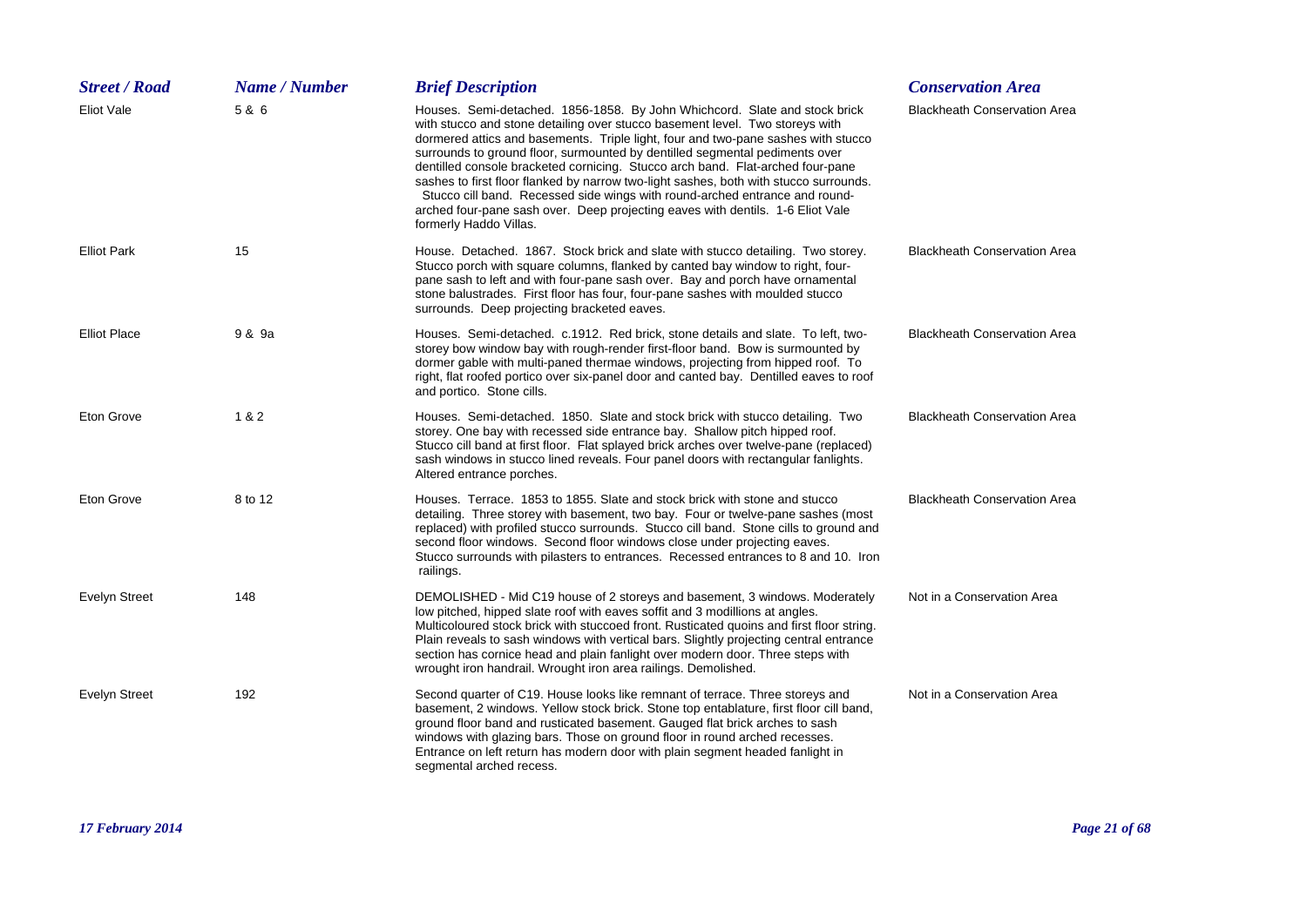| <b>Street / Road</b> | Name / Number        | <b>Brief Description</b>                                                                                                                                                                                                                                                                                                                                                                                                                                                                                                                                                                                                                                                                                                                                                                                                                                                                                                                                                                                                                                 | <b>Conservation Area</b>   |
|----------------------|----------------------|----------------------------------------------------------------------------------------------------------------------------------------------------------------------------------------------------------------------------------------------------------------------------------------------------------------------------------------------------------------------------------------------------------------------------------------------------------------------------------------------------------------------------------------------------------------------------------------------------------------------------------------------------------------------------------------------------------------------------------------------------------------------------------------------------------------------------------------------------------------------------------------------------------------------------------------------------------------------------------------------------------------------------------------------------------|----------------------------|
| <b>Evelyn Street</b> | 212 to 230 (even)    | DEMOLISHED - Early C18. Each 2 storeys and attic, one window. Rounded mansard<br>roofs renewed in various materials, some pantiles, some machine tiles. A little old tile<br>remaining. Nos.216 and 218 renewed in galvanised iron after bombing. Multicoloured<br>stock brick with parapet fronts. Gauged brick arches to first floor windows, some<br>sashes with glazing bars, some altered casements. Concrete lintel to modern<br>casement in No.214. Modern shops on ground floor. Nos. 218, 222 and 224 have<br>original staircases, with wainscoted walls, and some original dado rails and<br>floorboards. No.222 has arch over hallway, and No.224 has panelled dado in hall.<br>Nos.226 to 230 (even) early C18. Each 2 storeys and basement, one window.<br>Rounded mansard roofs renewed in various materials. One square dormer each.<br>Multicoloured stock brick with parapet fronts. Renewed windows under concrete<br>lintels. Modern shops on ground floor. Empty and boarded up. Nos. 212 to 230 (even)<br>form a group. Demolished. | Not in a Conservation Area |
| <b>Evelyn Street</b> | The Black Horse, 185 | An traditional three storey Victorian working pub from the 1870/80s. It is built in stock<br>brick with deep decorative eaves. The original bull nosed timber sash windows<br>remain to the upper floor but the first floor windows have been replaced.<br>This pub has an impressive green and beige tiled frontage which makes a historic<br>contribution to the local streetscape which has been largely redeveloped in the<br>twentieth century. This pub was originally a corner pub although since redevelopment<br>this is no longer the case. The fascia is also tiled with the signage incorporated into<br>the tiling and the original windows and large gas entrance lamp remains. The dentiled<br>course separates the tiled frontage from the upper floors.<br>This building meets the Local List criteria for local architectural and local historic<br>interest.                                                                                                                                                                          | Not in a Conservation Area |
| <b>Florence Road</b> | 1 to 19              | Mid C19 pair and adjacent terrace. Each cottage 2 storeys and basement, 2<br>windows. Moderately low pitched slated roof. Multicoloured stock brick with stucco<br>entablature and blocking course. Gauged, flat brick arches to sash windows with<br>glazing bars in stucco lined reveals. Projecting cills, with cast iron guards, to ground<br>floor windows. Paired doors in entablature surrounds with wreaths in frieze above<br>pilasters and blocking course peaked in centre. Three to 5 steps to doors of 2 long<br>panels. Nos. 2 and 4, Nos. 22 to 46 (even) and Nos. 1 to 19 (odd) form a group.<br>Gauged flat brick arches to sash windows in stucco lined reveals. The other with<br>margin lights.                                                                                                                                                                                                                                                                                                                                      | Not in a Conservation Area |
| Florence Road        | 2 & 4                | Mid C19 pair of cottages, each 2 storeys, 2 windows. Moderately low pitched slated<br>roof. Multicoloured stock brick, stucco entablature and blocking course. Gauged flat<br>brick arches to sash windows with glazing bars in stucco lined reveals. Projecting<br>cills with cast iron guards on ground floor. Paired doors in entablature surrounds,<br>with wreaths in frieze above pilasters and blocking course peaked in centre. Doors<br>of 2 long panels.                                                                                                                                                                                                                                                                                                                                                                                                                                                                                                                                                                                       | Not in a Conservation Area |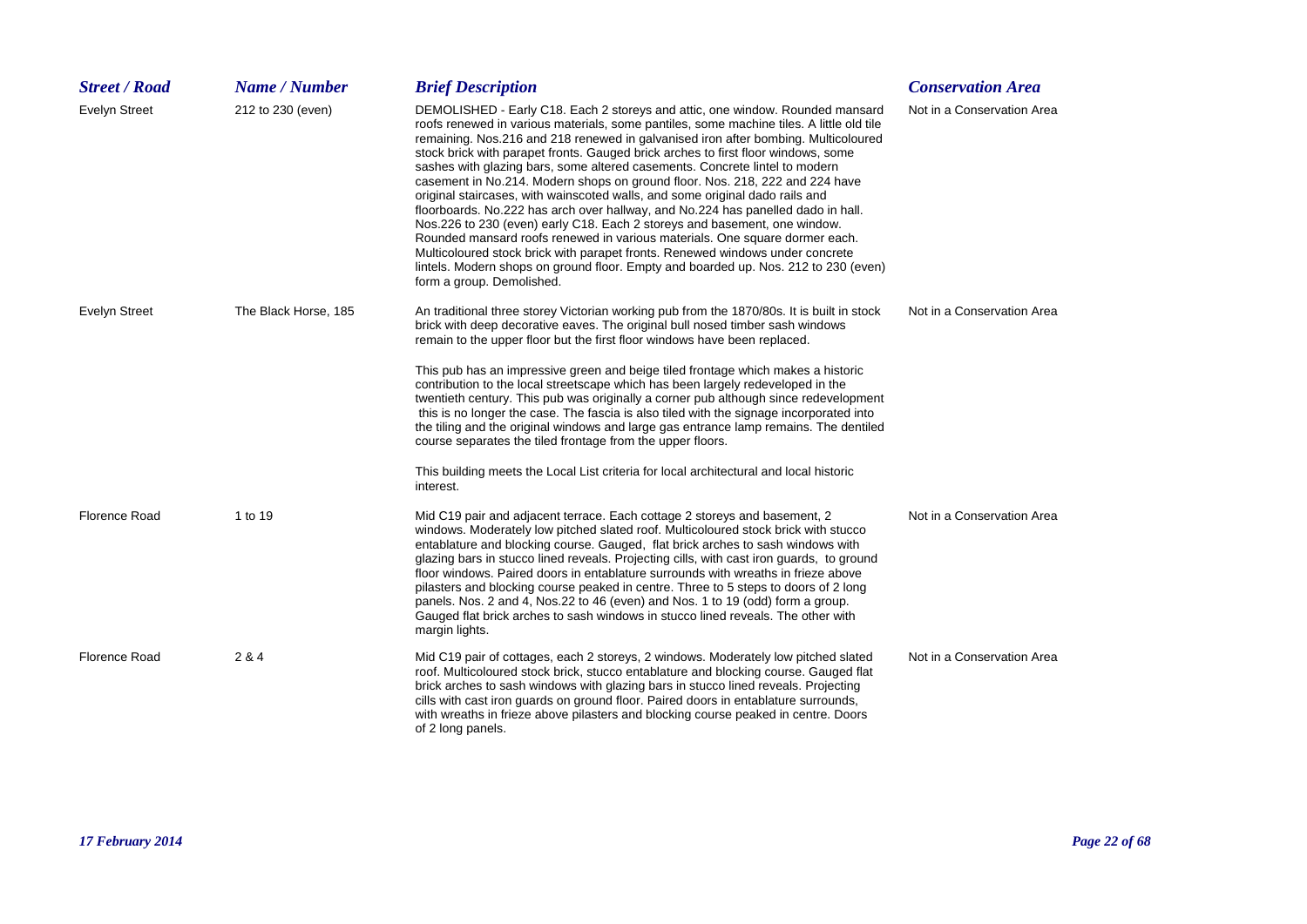| <b>Street / Road</b>   | Name / Number | <b>Brief Description</b>                                                                                                                                                                                                                                                                                                                                                                                                                                                                                                                                                                                     | <b>Conservation Area</b>                |
|------------------------|---------------|--------------------------------------------------------------------------------------------------------------------------------------------------------------------------------------------------------------------------------------------------------------------------------------------------------------------------------------------------------------------------------------------------------------------------------------------------------------------------------------------------------------------------------------------------------------------------------------------------------------|-----------------------------------------|
| <b>Florence Road</b>   | 22 to 46      | Mid C19 terrace of cottages, each 2 storeys, 2 windows. Moderately low pitched,<br>slated roof. Multicoloured stock brick with stucco entablature and blocking course.<br>Nos.34-46 have giant pilasters supporting this, and wreaths in frieze above. Gauged<br>flat brick arches to sash windows in stucco lined reveals. Those of Nos. 22-32 with<br>glazing bars, the others with margin lights. Paired doors of 4 panels (some altered) in<br>entablature surrounds with peaked blocking course above. Nos.34-36 have wreaths<br>in frieze. Projecting ground floor window cills have cast iron guards. | Not in a Conservation Area              |
| <b>Friendly Street</b> | 12 to 16      | REPLICA - Early-mid C19 terrace, each house 2 storeys, 2 windows, double fronted.<br>Multicoloured stock brick. High parapet with sunk panels above windows. Segmental<br>brick arches to recessed sash windows with glazing bars in box frames. Gauged,<br>round brick arches to 6 panel doors, with plain fanlights, in round arched recesses.<br>No.12 has oriel bow shop front, complete with glazing bars, on ground floor left.<br>No.14 has altered door.                                                                                                                                             | St Johns Conservation Area              |
| <b>Friendly Street</b> | 18 to 26      | REPLICA - Early-mid C19 terrace, each house 2 storeys, 2 windows, double fronted.<br>Multicoloured stock brick. High parapet with sunk panels above windows. Segmental<br>brick arches to recessed sash windows with glazing bars in box frames. Gauged,<br>round brick arches to 6 panel doors, with plain fanlights, in round arched recesses.<br>No.26 has altered door and glazing; and shop fascia board added over ground floor<br>centre and right. Wrought iron sign bracket above door. Nos.12 to 26 { even) form a<br>group.                                                                       | St Johns Conservation Area              |
| <b>Friendly Street</b> | 52 to 90      | Circa 1840 terrace of cottages. Each 2 storeys, one window, except No.52 which<br>has 2 storeys and basement, 2 windows. Moderately low pitched slated roof with<br>eaves soffit. Multicoloured stock brick. Gauged, flat brick arches to recessed sash<br>windows with glazing bars. Gauged round brick arches to 6 panel doors with radial<br>fanlights. No.52 has cast iron area railings and narrow extra door inserted at right.<br>Some windows have margin lights as well as glazing bars. Mid C19 shop front to<br>No.90.                                                                            | St Johns Conservation Area              |
| <b>Friendly Street</b> | 94 to 112     | Circa 1840 terrace of cottages, each 2 storeys, one window. Moderately low pitched<br>slated roof with eaves soffit. Multicoloured stock brick. Gauged, flat brick arches to<br>recessed sash windows with glazing bars, some missing. Gauged round brick<br>arches to 6 panel doors under plain fanlights. Nos. 52 to 90 (even) and Nos.94 to 112<br>(even) form a group. It was intended to resemble a church style. The school may<br>have been setting for a number of story books. The building has since been used for<br>a variety of purposes.                                                       | <b>Brookmill Road Conservation Area</b> |
| George Lane            | $2$ to $6$    | Terrace of 3 early C19 cottages, each 2 storeys, one window. Yellow stock brick<br>with parapet front. Low pitched slate roof. No.4 pebbledashed. Gauged brick arches,<br>flat to sash windows with glazing bars (some missing) round to doorways with 6<br>panel doors (No. 2 with fancy panels) .Gothic interlacing bars to fanlights (No.6<br>blocked).                                                                                                                                                                                                                                                   | Not in a Conservation Area              |
| George Lane            | 28            | Early C19. Two storeys, 3 windows. Yellow brick with parapet front. Gauged brick<br>arches to recessed replaced sash windows. Door of 6 beaded panels, with moulded<br>cornice head and plain fanlight, under trellis porch with swept lead hood.                                                                                                                                                                                                                                                                                                                                                            | Not in a Conservation Area              |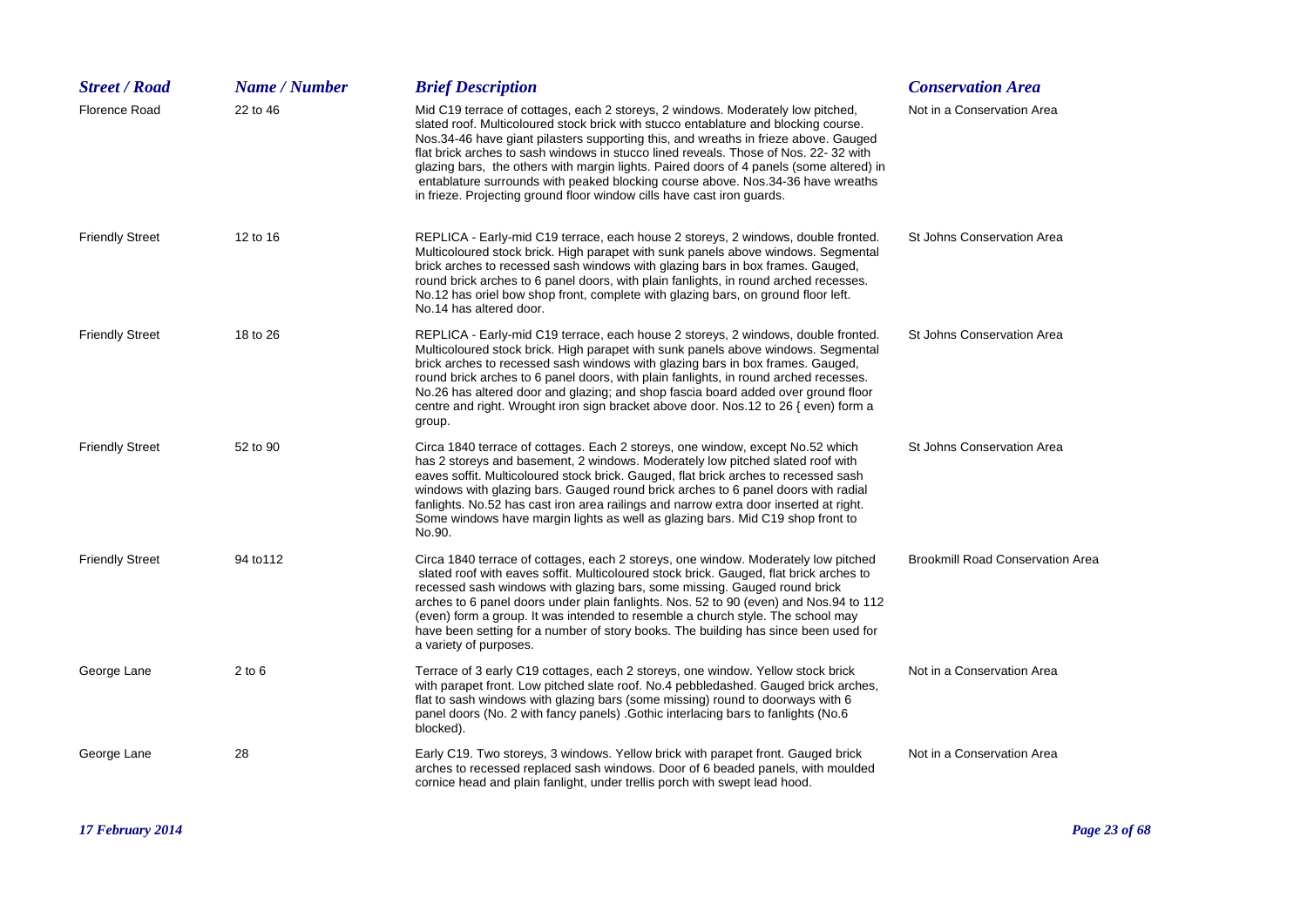| <b>Street / Road</b>  | Name / Number                       | <b>Brief Description</b>                                                                                                                                                                                                                                                                                                                                                                                                                                                                                                                                                                                                                                                                                                                                                            | <b>Conservation Area</b>                |
|-----------------------|-------------------------------------|-------------------------------------------------------------------------------------------------------------------------------------------------------------------------------------------------------------------------------------------------------------------------------------------------------------------------------------------------------------------------------------------------------------------------------------------------------------------------------------------------------------------------------------------------------------------------------------------------------------------------------------------------------------------------------------------------------------------------------------------------------------------------------------|-----------------------------------------|
| George Lane           | $30 - 32$                           |                                                                                                                                                                                                                                                                                                                                                                                                                                                                                                                                                                                                                                                                                                                                                                                     | Not in a Conservation Area              |
| <b>Granville Park</b> | 41                                  | Villa. Detached. 1858. H. W. Spratt. Slate and stock brick with stucco and stone<br>dressings. Two storeys, two bays with recessed entrance bay, also to two storeys<br>with dentils over entrance. Pyramidal roof with two round arched dormers. At<br>ground floor, canted bay window to left, sash with stucco surround to right, both<br>with console bracketed cornicing and dentils. Moulded stucco surround over<br>corbelled cills to first floor level fenestration. Four-pane sashes. Projecting eaves<br>with dentils over plain frieze. Originally known as Hamilton Lodge.                                                                                                                                                                                             | <b>Blackheath Conservation Area</b>     |
| Granville Park        | <b>Granville House</b>              | Villa. Detached. 1857. By Joseph Russell to the design of H. W. Spratt. Slate and<br>stock brick with stone and stucco detailing. Three storey, three bay with projecting<br>central porch. This surmounted at first floor by four-pane sash with plain stucco<br>surround and segmental pediment. This flanked by four-pane sashes with plain<br>stucco surrounds and cornices. Fine stucco cill band to second floor, cambered<br>arched fenestration with keystones and bracketed cills. Second floor windows let<br>into plain stucco frieze beneath deep bracketed eaves. Banded stucco to ground<br>floor. Brick quoins. For John Christopher Lethbridge, Controller of Greenwich's<br>Seamen's Hospital (later the Royal Naval College).                                     | <b>Blackheath Conservation Area</b>     |
| <b>Granville Park</b> | Newton House and<br>Clarendon House | Villas. Semi-detached. 1859-60. By Henry William Spratt for father-in-law Joseph<br>Russell. Slate and stock brick with stone and stucco dressings. Three storeys, three<br>bays, with recessed entrance bays, round arched entrances and enriched parapets.<br>Hipped roof. Banded stucco at ground floor. Moulded stucco surrounds with<br>bracketed cills, cambered arches and keystones to first floor fenestration. Moulded<br>stucco surrounds, cambered arches and cill bands to second floor fenestration. Fine<br>stucco bands and bracketing to ceiling level of first and second floor fenestration.<br>Bracketed eaves. Entrance bay to Clarendon built to two storeys with round-arched<br>windows in moulded stucco surrounds with keystones, some blind.             | <b>Blackheath Conservation Area</b>     |
| Grotes Place          | 5 to 8                              | Houses. Terrace. 1860. By John Whichcord. Stucco and slate. Three storeys,<br>three bays. Round arched recessed entrances. Four panel doors. Console<br>bracketed cornicing to ground floor windows and entrances. Bracketed cills to<br>second floor fenestration. Banding to ground floor and to both ground and first floor<br>levels of nos. 5 and 8, 'book-ending' the terrace. Four-pane sashes to ground, first<br>and second floor levels. Fenestration to nos. 5 and 8 are also flanked by slim two-<br>pane sashes, re-emphasising the 'book-end' effect of these two properties. Deep<br>bracketed cornice at second floor cill level. Second floor fenestration has moulded<br>surrounds and is set close under eaves.  Bounding the Heath with aspects south-<br>east. | <b>Blackheath Conservation Area</b>     |
| <b>Halifax Street</b> | 27 to 39                            | Early-mid C19 L-shaped group of cottages, each 2 storeys, 3 windows (except<br>No.31 in angle, 2 windows). Multicoloured stock brick, Nos.27, 29 and 33 stuccoed.<br>Low pitched slated roof, hipped at ends. Plain reveals to sash windows with glazing<br>bars and margin lights. Stucco modified entablature surround to 4 panel doors, the<br>upper panels round headed and glazed.<br>Nos.27 and 33 have replaced, flush doors.                                                                                                                                                                                                                                                                                                                                                | <b>Halifax Street Conservation Area</b> |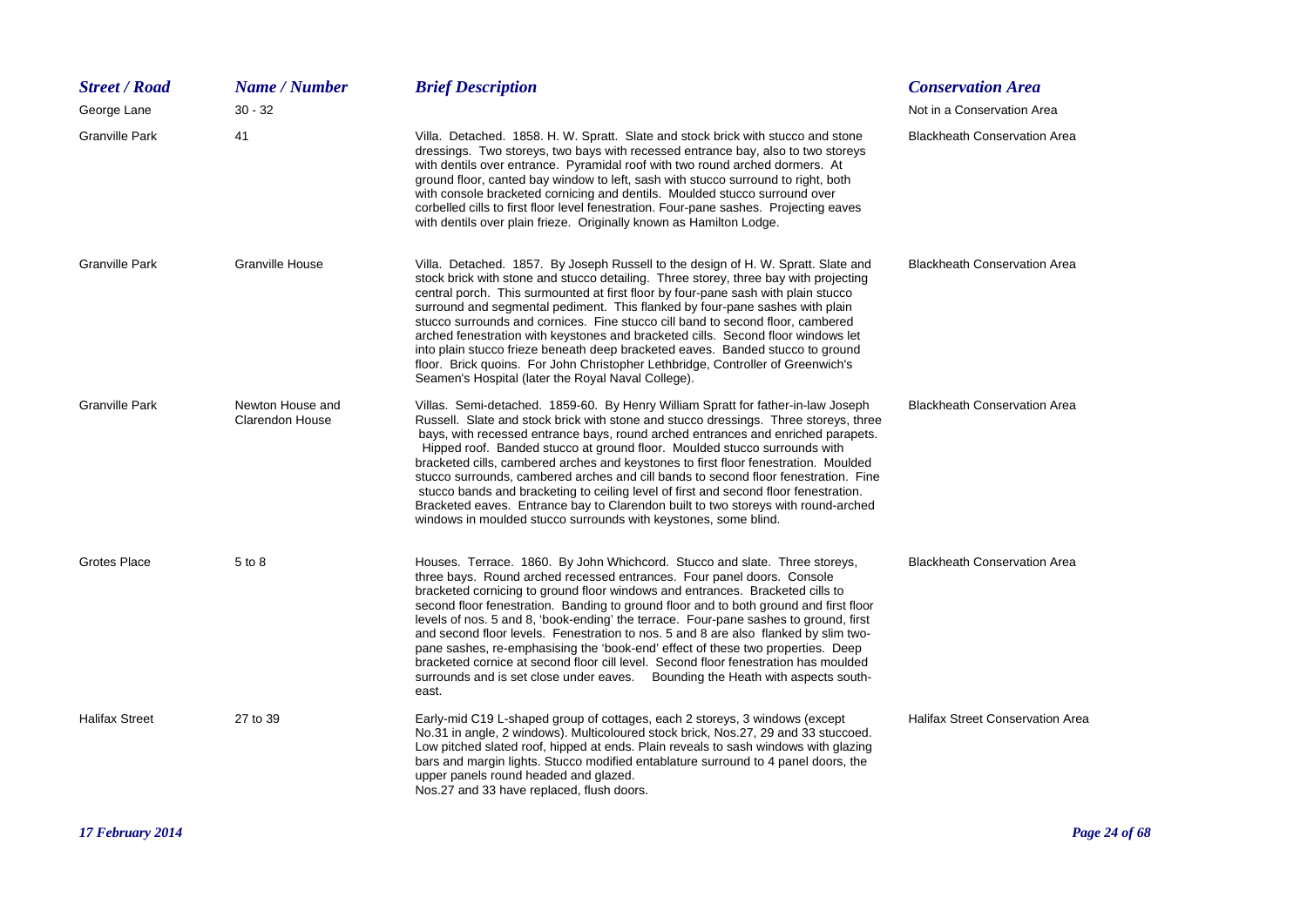| <b>Street / Road</b>     | Name / Number                                                          | <b>Brief Description</b>                                                                                                                                                                                                                                                                                                                                                                                                                                                                                                                                                                                                                                                                                                                                                                                                                                                                                                                                                                                                                                                                                                                                                                                                                                            | <b>Conservation Area</b>            |
|--------------------------|------------------------------------------------------------------------|---------------------------------------------------------------------------------------------------------------------------------------------------------------------------------------------------------------------------------------------------------------------------------------------------------------------------------------------------------------------------------------------------------------------------------------------------------------------------------------------------------------------------------------------------------------------------------------------------------------------------------------------------------------------------------------------------------------------------------------------------------------------------------------------------------------------------------------------------------------------------------------------------------------------------------------------------------------------------------------------------------------------------------------------------------------------------------------------------------------------------------------------------------------------------------------------------------------------------------------------------------------------|-------------------------------------|
| Handen Road              | Former Vicarage to the<br>Church of the Good<br>Shepherd with St Peter | 1897. Formerly the vicarage to the Church of the Good Shepherd. Gothic Revival<br>detached house in red brick. Two storeys with hipped slate roof and casement<br>windows. Central porch with pointed arch and square headed stone transomed and<br>mullioned window above.                                                                                                                                                                                                                                                                                                                                                                                                                                                                                                                                                                                                                                                                                                                                                                                                                                                                                                                                                                                         | Lee Manor Conservation Area         |
| Handen Road              | Parish Boundary Marker                                                 | Short square section stone marker on inside edge of pavement. Installed in the<br>second half of 19th century to mark the boundary between the parishes of St<br>Margaret's and Christ Church.                                                                                                                                                                                                                                                                                                                                                                                                                                                                                                                                                                                                                                                                                                                                                                                                                                                                                                                                                                                                                                                                      | Lee Manor Conservation Area         |
| Handen Road              | The Church of the Good<br>Shepherd with St Peter                       | 1957. Rebuilt after bomb damage. Simple Gothic style church built of red brick with<br>long catslide clay tile roof over nave and aisles. Surrounded by solid red brick<br>boundary wall. Replaced the original Good Shepherd Church of 1881 which was<br>destroyed in WWII. Fragmentary stonework from this building survives in the church<br>grounds.                                                                                                                                                                                                                                                                                                                                                                                                                                                                                                                                                                                                                                                                                                                                                                                                                                                                                                            | Lee Manor Conservation Area         |
| <b>Heath Lane</b>        | 5 & 6                                                                  | Two houses, originally one. House on site of no. 6 from early C19. House extended in<br>1877 by John Penn and large extension built, now no.5 and it was called The<br>Cottage. The Cottage was a gift to Penn's daughter, Isabella, upon her marriage. The<br>adjacent West Lodge was a gift to his other daughter who married on the same day.<br>Both properties were accessible via private road through Penn's estate, from his<br>home, The Cedars on Belmont Hill. A later extension to the south was carried out in<br>1890 and the house was sub-divided into the current arrangement in 1925. Two<br>storeys, together 6 windows, irregular. Yellow stock brick with stone dressings, i.e.<br>window jambs, mullions and hoodmoulds, cornice, parapet coping, strings at first<br>floor level and first floor cills. Parapet, battlemented in centre and gabled at right,<br>conceals roof. Tall, grouped patterned Doulton chimney shafts. Two and 3 light<br>casement windows, those on first floor with pointed heads, some with Y-tracery.<br>No.5 has modern door under pent hood' in 2 storey right extension. No.6 has Tudor<br>arched door in moulded and chamfered reveal. Long, glazed, covered way, on wood<br>posts, approaches it from gate. | <b>Blackheath Conservation Area</b> |
| <b>Hindsley Place</b>    | $7, 19 - 27$                                                           |                                                                                                                                                                                                                                                                                                                                                                                                                                                                                                                                                                                                                                                                                                                                                                                                                                                                                                                                                                                                                                                                                                                                                                                                                                                                     | Not in a Conservation Area          |
| <b>Hither Green Lane</b> | St Swithuns Vicarage                                                   | Formerly The Chestnuts. Early-mid C19 house with front entirely rebuilt C20 mid. Rear<br>elevation of 2 storeys in yellow stock brick. Left part of 2 window with low pitched,<br>hipped slate roof. Middle part a 3 window round bow under rounded hipped, slate<br>roof. Right 2 windows part slightly later with slated roof of moderate pitch. Gauged<br>brick arches to all windows, some original sashes a casements, some replaced.<br>Inside 2 marble chimney pieces and some enriched cornices.                                                                                                                                                                                                                                                                                                                                                                                                                                                                                                                                                                                                                                                                                                                                                            | Not in a Conservation Area          |
| Holbeach Road            | <b>Holbeach Primary School</b>                                         | 1900. Architect T J Bailey. Three storey Queen Anne style stock brick building with<br>red brick dressings and buff terracotta details. Hipped tiled roof topped by an open<br>painted timber cupola. Roofs emphasised by crow step gables, mock terracotta<br>turrets, niches and ball finials. Replacement multi paned upvc windows. Surrounded<br>by high brick wall                                                                                                                                                                                                                                                                                                                                                                                                                                                                                                                                                                                                                                                                                                                                                                                                                                                                                             | Not in a Conservation Area          |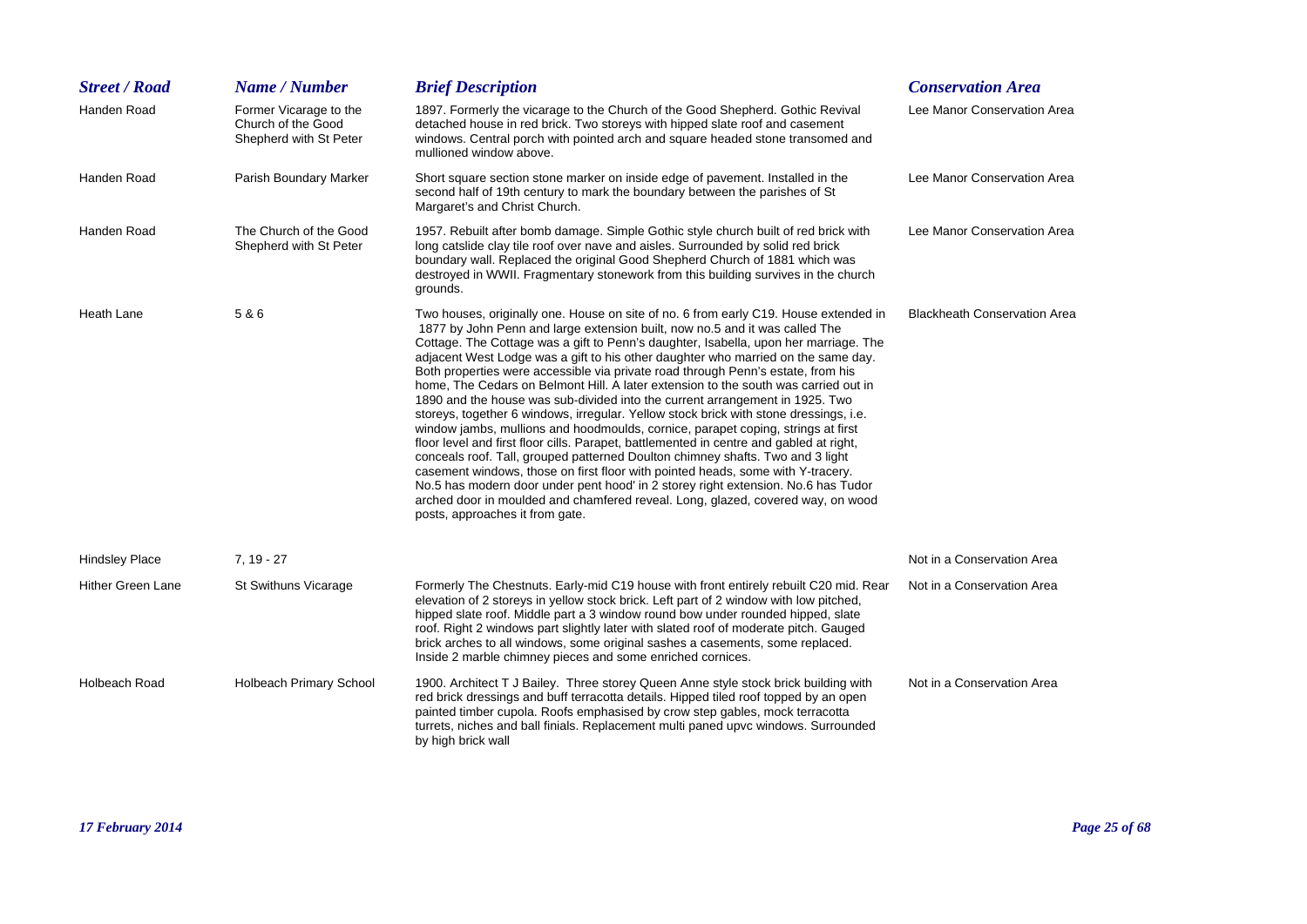| <b>Street / Road</b>                       | Name / Number         | <b>Brief Description</b>                                                                                                                                                                                                                                                                                                                                                                                                                                                                                                                                                                                                                                                                                                                                                                                                                                      | <b>Conservation Area</b>             |
|--------------------------------------------|-----------------------|---------------------------------------------------------------------------------------------------------------------------------------------------------------------------------------------------------------------------------------------------------------------------------------------------------------------------------------------------------------------------------------------------------------------------------------------------------------------------------------------------------------------------------------------------------------------------------------------------------------------------------------------------------------------------------------------------------------------------------------------------------------------------------------------------------------------------------------------------------------|--------------------------------------|
| Honor Oak Park, etc                        | Walter's Way          | A development of thirteen timber frame clad houses with flat roofs from 1987. The<br>buildings vary in layout and plan but all are built of the same materials and to the same<br>design. Walters Way was named after the architect, Walter Segal.                                                                                                                                                                                                                                                                                                                                                                                                                                                                                                                                                                                                            | Not in a Conservation Area           |
|                                            |                       | One of four phases of a pioneering self-build initiative by Lewisham Council for<br>Borough residents which began in the 1970s and was the brainchild of the architect<br>Walter Segal. Segal's vision was a simple modular design that avoided the use of the<br>'wet trades' like bricklaying and plastering and utilised a timber frame clad in standard<br>size materials that were available from builder's merchants. The simplicity of the<br>design and the use of standard material sizing was to enable easy alterations and<br>enlargements. The beauty of his design meant that these houses, built on deep but<br>narrow concrete foundations, could be built on ground not traditionally suitable for<br>development. The houses were designed to be built by one to two people with extra<br>help required for larger jobs like frame lifting. |                                      |
|                                            |                       | Walter's Way is one of the self largest self-build sites in the Borough and is significant<br>as a representation of Lewisham's innovative schemes that launched social self-<br>build housing in England. The houses on Walter's Way have been largely altered<br>which is entirely in the spirit of the original concept and in no way detracts from their<br>local historic and illustrative significance.                                                                                                                                                                                                                                                                                                                                                                                                                                                 |                                      |
| Honor Oak Road                             | 36                    | Villa. 1898-9. Architect Edward Hide. Red brick and slate with stone dressings.<br>Built to two storeys and three bays plus domed corner turret with round-arched<br>windows at first floor. Right hand bay projects through full height. Stone surrounds<br>and mullions to flat-arched windows. Three stone bands over stone string at first<br>floor level. Now Hamilton House. Presently a retirement home.                                                                                                                                                                                                                                                                                                                                                                                                                                               | Not in a Conservation Area           |
| Honor Oak Road                             | 74, 76 & 82           | Villas. 74 and 76 from 1830s. No. 82 from 1840s to 1850s. All stock brick, slate and<br>stucco dressings. 74 built to two storeys and four bays, including one full height<br>canted<br>bay to right and projecting stucco porch to centre. 76 built to two storeys with attic<br>and<br>basement and three bays, including one projecting gable with round-arched tripartite<br>window at first floor. 82 built to three storeys and three bays with slightly projecting<br>flanking bays. Good representatives of early to mid-19th century suburban villas and                                                                                                                                                                                                                                                                                             | <b>Forest Hill Conservation Area</b> |
|                                            |                       | houses.                                                                                                                                                                                                                                                                                                                                                                                                                                                                                                                                                                                                                                                                                                                                                                                                                                                       |                                      |
| Honor Oak Road                             | 78 & 80               | Pair of villas, c1840. Stock brick, slate and stucco dressings, built to three storeys<br>with basement and of one bay each plus flanking entrance wings with projecting<br>stucco porticos. Ground and basement levels of stucco.                                                                                                                                                                                                                                                                                                                                                                                                                                                                                                                                                                                                                            | <b>Forest Hill Conservation Area</b> |
| Horniman Drive and<br><b>Westwood Park</b> | <b>Boundary Stone</b> | 19th century. Stone post marking the boundary between Lewisham and Camberwell<br>parishes, as well as between Kent and Surrey. It also marked the edge of Sydenham<br>Common.                                                                                                                                                                                                                                                                                                                                                                                                                                                                                                                                                                                                                                                                                 | <b>Forest Hill Conservation Area</b> |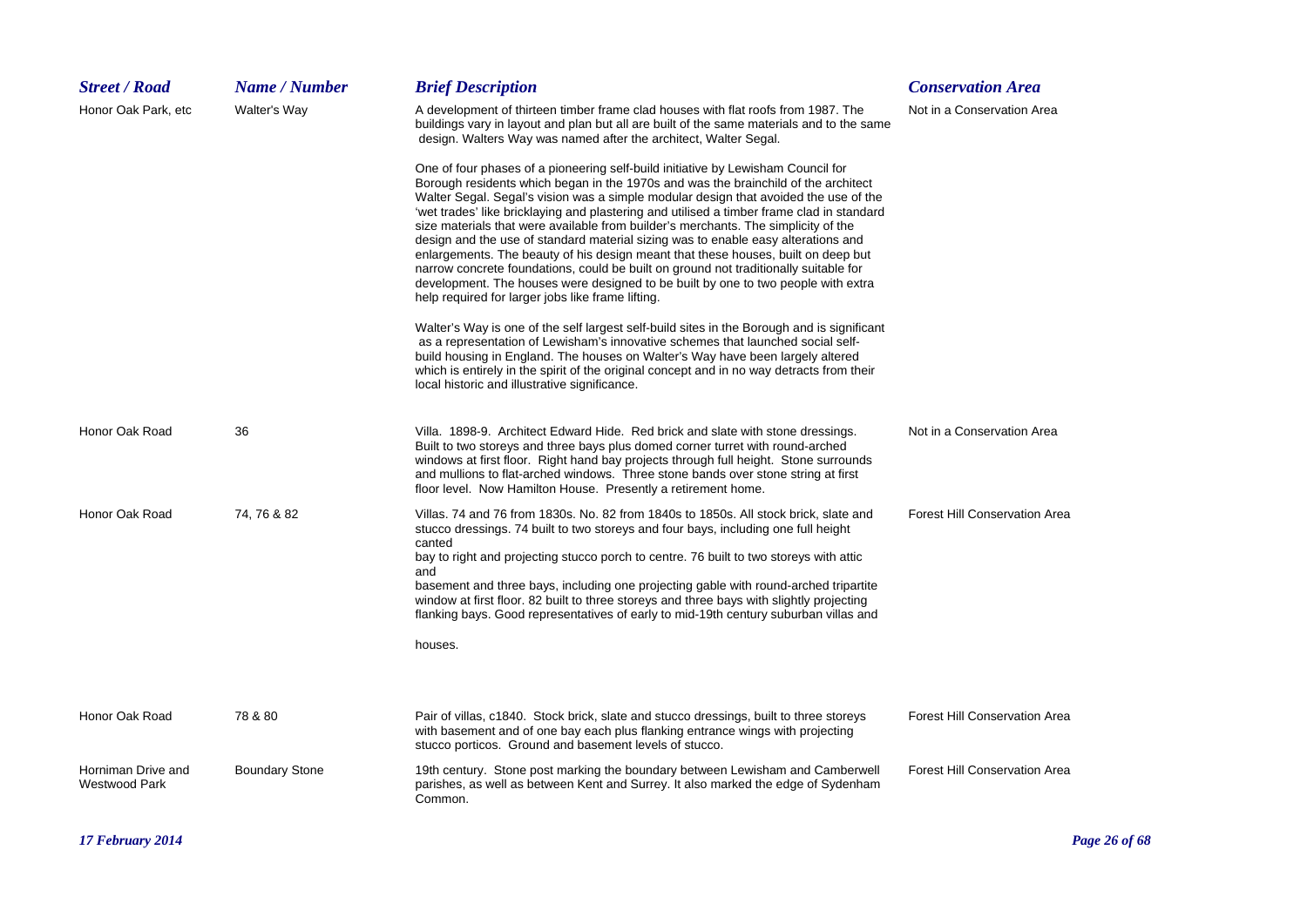| <b>Street / Road</b>    | Name / Number                                                     | <b>Brief Description</b>                                                                                                                                                                                                                                                                                                                                                                                                                                                                                                                                                                                                                                                                                                                                                                                                                                                                                                                                                                                                    | <b>Conservation Area</b>             |
|-------------------------|-------------------------------------------------------------------|-----------------------------------------------------------------------------------------------------------------------------------------------------------------------------------------------------------------------------------------------------------------------------------------------------------------------------------------------------------------------------------------------------------------------------------------------------------------------------------------------------------------------------------------------------------------------------------------------------------------------------------------------------------------------------------------------------------------------------------------------------------------------------------------------------------------------------------------------------------------------------------------------------------------------------------------------------------------------------------------------------------------------------|--------------------------------------|
| <b>Horniman Gardens</b> | Bandstand                                                         | An open 1920s bandstand now in need of some restoration.                                                                                                                                                                                                                                                                                                                                                                                                                                                                                                                                                                                                                                                                                                                                                                                                                                                                                                                                                                    | <b>Forest Hill Conservation Area</b> |
| Howson Road             | <b>Brockley Police Station 2-4</b>                                | The police station was built between 1882-1883 by the surveyor to the Metropolitan<br>Police, John Butler (1828-1900). The station was built at the same time as the<br>surrounding residential streets, which is in contrast to later police stations which<br>were fitted into existing streetscapes. Many other police stations were built by John<br>Dixon Butler, presumably Butler's son.                                                                                                                                                                                                                                                                                                                                                                                                                                                                                                                                                                                                                             | Not in a Conservation Area           |
|                         |                                                                   | The building survives in its original layout with the sargent's family quarters upstairs;<br>offices on the ground floor; the canteen in the Kneller Road wing and the cells in the<br>opposite wing. Elements of the plain interior survive and including a small number of<br>panelled doors and timber partitions. The station is surrounded by a yard with its<br>original six foot wall and substantial gate posts. The two storey building is built of red<br>brick in the neo-Georgian style with six-over-six pane sash windows, Portland stone<br>rusticated door cases and stone lintels. The ground floor storey is in rusticated brick<br>and the building is topped by a slate hipped roof and highly decorative chimney stacks<br>and terracotta pots.                                                                                                                                                                                                                                                        |                                      |
| Independents Road       | <b>Winchester House</b>                                           | Winchester House was designed by W. G. Habershon as the School for the Sons<br>and Orphans of Missionaries in 1856. It was intended to resemble a church and was<br>designed in what the Illustrated London News of the time described as "the domestic<br>style of the 15th century in the best Kentish brick, and Bath stone dressings on the<br>angles and windows" (Neil Rhind, "Blackheath Village and Environs, 1790-1970,<br>Vol.11"). The school may have been the setting for the book "Goodbye Mr Chips" by<br>James Hilton. The building has since been used for a variety of purposes and is about<br>to be converted by Blackheath Hospital. The remarkably high four-storey building,<br>with its steep gables, Gothic tracery and ornate bay windows and porch is a<br>prominent feature of the Village from many viewpoints, including the descent from<br>The Heath down Montpelier Vale. Both its historic interest and its importance to the<br>local townscape justify its inclusion on the Local List. | <b>Blackheath Conservation Area</b>  |
| Jerningham Road         | Haberdashers' Aske's<br>Hatcham College (former girls'<br>school) | 1891 by Stock, Page and Stock. Gothic Revival style school. Two stories plus attic<br>with attic storey windows behind trefoil arches in gables. Tudor style brick chimneys.<br>Gargoyles over cast iron hopper heads at eaves. Painted timber four over four and<br>two over four sash windows. Highly ornamented stone entrance porch with date<br>1890 and motto: "Serve and obey". Red brick boundary wall with diaper work and<br>stone coping; two openings pierce wall with carved stone surrounds and finials and<br>panelled oak doors.                                                                                                                                                                                                                                                                                                                                                                                                                                                                            | Telegraph Hill Conservation Area     |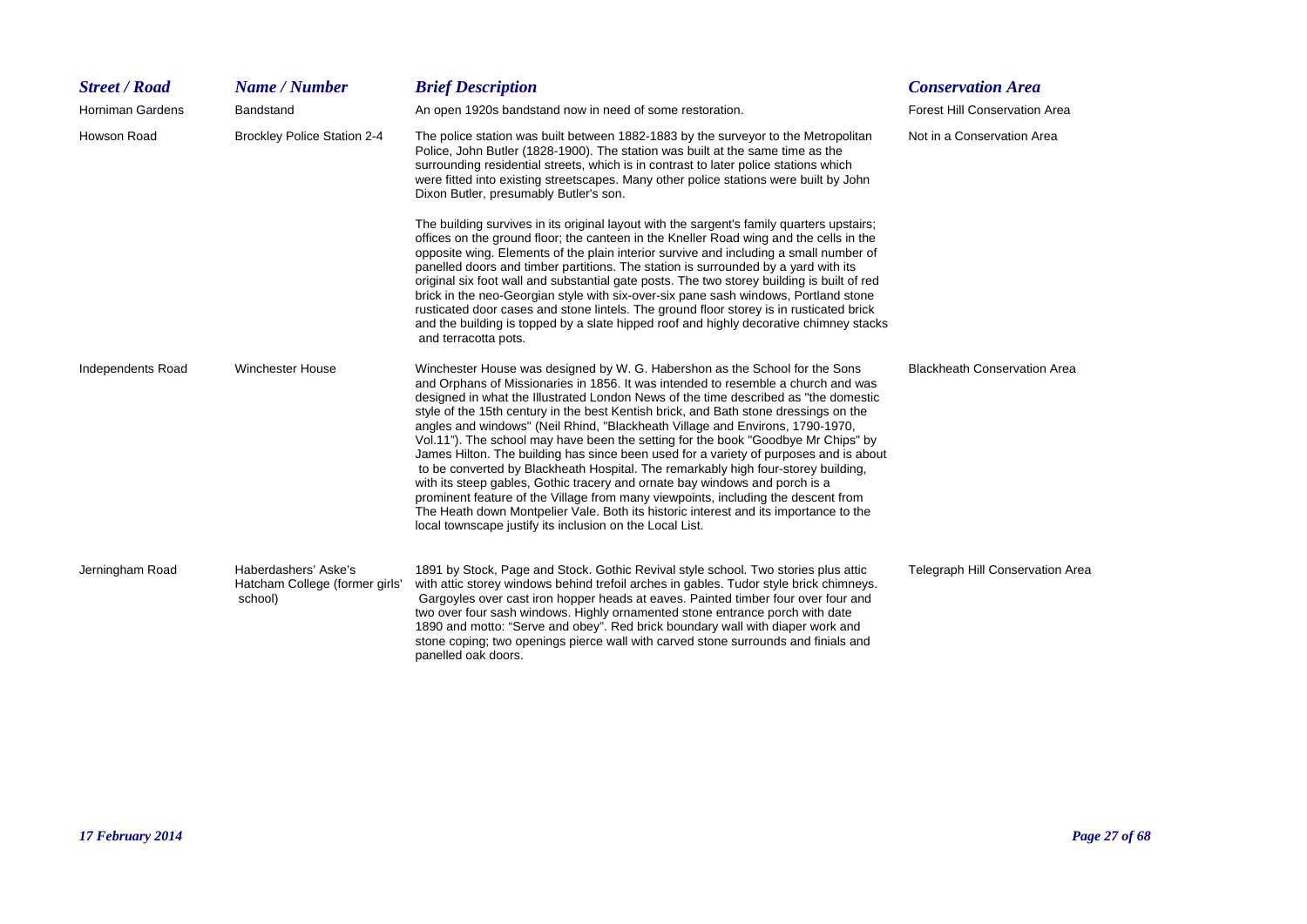| <b>Street / Road</b> | Name / Number | <b>Brief Description</b>                                                                                                                                                                                                                                                                                                                                                                                                                                                                                                                                                                                                                                                                                                                                                 | <b>Conservation Area</b>            |
|----------------------|---------------|--------------------------------------------------------------------------------------------------------------------------------------------------------------------------------------------------------------------------------------------------------------------------------------------------------------------------------------------------------------------------------------------------------------------------------------------------------------------------------------------------------------------------------------------------------------------------------------------------------------------------------------------------------------------------------------------------------------------------------------------------------------------------|-------------------------------------|
| Jews Walk            | 1 & 3         | Semi - detached villas (now apartments). 1850s. Stock brick with red and blue brick<br>detailing and stucco. Two storeys. Gables. Steep pitched roofs. 1 has plain clay<br>tiles; 3 has concrete replacement tiles. 1 extended to left. Both have stucco<br>surrounds to mullion and transom windows; one and three-light windows with quoins<br>and dagger heads. 3 has additional two and six-light arrangements. 1 has principal<br>pointed-arch entrance with drip-mould and boss terminations. 3 more enriched with<br>red brick chimney breast and two-storey bay window with blur brick diapering and<br>stucco quoins. Chimney breast also with coped buttress and three-trefoil detail in<br>stucco.                                                            | Jews Walk Conservation Area         |
| Jews Walk            | 13            | Villa. c.1850. Red brick and slate with stucco and grey brick dressings. Two<br>storeys with central tower built to three storeys, flanked by gables. Central entrance<br>with pointed arch set into stucco surround with enriched tympanum; surmounted by<br>two-light, flat-arched window with trefoil heads and drip-mould. Square, full-height<br>bay window in enriched stucco with pyramidal roof to left. Canted bay window to<br>right with pierced parapet; surmounted by three-light, flat-arched window with trefoil<br>heads and drip-mould. Diaper-work in grey brick throughout elevation. Central tower<br>has pyramidal roof with scalloped slate roof and tripartite, pointed-arch lights with<br>trefoil detail and string courses to cill and impost. | Jews Walk Conservation Area         |
| Kelvin Grove         | 9 to 15       | 9 & 10 semi detached pair, built 1862. 11 to 15 detached houses built 1862. 2 storeys,<br>2 windows. Moderately low pitched, hipped, slated roof with eaves soffit.<br>Multicoloured stock brick with stuccoed front. The first are plain with simple capitals<br>and an arched head. Just outside this there are another set, also simple but with<br>decorative capitals at the height of the arch. Below the arch is a fanlight. Level with<br>the front of the building are fluted columns either side of the doorway also with<br>decorative capitals. Either side of these are sets of three windows, The top of the<br>lower floor has a string course, cornice and blocking course, which provides a<br>balance.                                                 | Not in a Conservation Area          |
| Kingswood Place      | 1 to 4        | Houses. Terrace. c.1840. Slate and stock brick with stone and stucco dressings.<br>Two storeys with basement. Shallow pitched roofs. Twelve-pane sashes with<br>margin panes and moulded stucco surrounds and bracketed cills. Overhanging<br>eaves. Doors with stucco pilasters supporting plain frieze and cornice. Nos. 3 and 4<br>have recessed side wings with entrance porches. Round arched window in gable<br>of no. 1. Iron railings. Of group value.                                                                                                                                                                                                                                                                                                           | <b>Blackheath Conservation Area</b> |
| Kingswood Place      | $5$ to $6$    | Houses. Terrace. c.1840. Stucco and stock brick. Three storey pair with basement,<br>one bay. Central twelve pane sashes with margin panes and bracketed cills.<br>Second floor fenestration set into plain frieze under bracketed eaves. Recessed<br>brick side entrance wing with stucco porch surmounted by twelve pane sashes.<br>Form transitional element between nos. 1 to 4 and earlier 7 to 10. Iron railings.                                                                                                                                                                                                                                                                                                                                                  | <b>Blackheath Conservation Area</b> |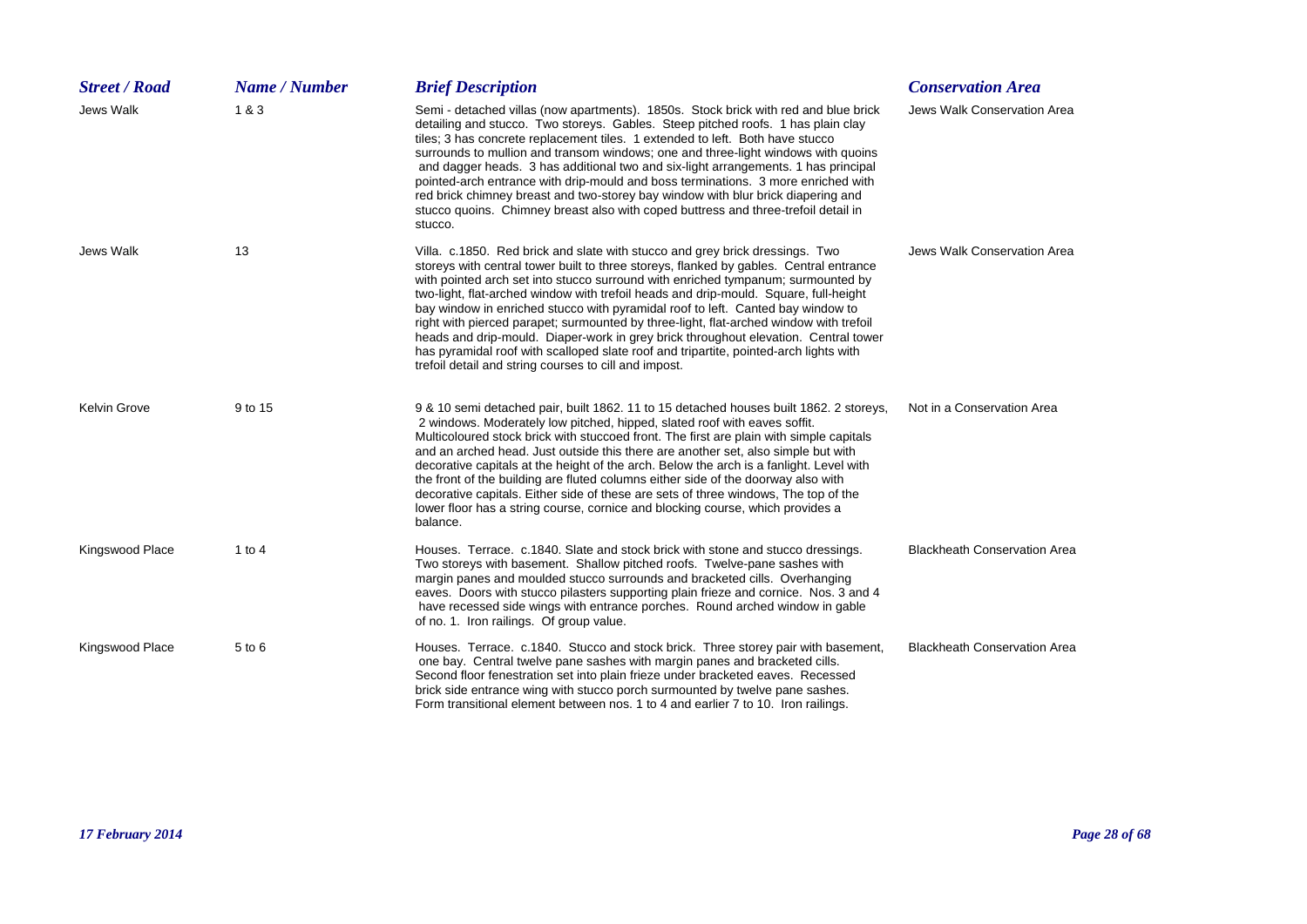| <b>Street / Road</b> | Name / Number            | <b>Brief Description</b>                                                                                                                                                                                                                                                                                                                                                                                                                                                                                                                                                                                                                                                                  | <b>Conservation Area</b>            |
|----------------------|--------------------------|-------------------------------------------------------------------------------------------------------------------------------------------------------------------------------------------------------------------------------------------------------------------------------------------------------------------------------------------------------------------------------------------------------------------------------------------------------------------------------------------------------------------------------------------------------------------------------------------------------------------------------------------------------------------------------------------|-------------------------------------|
| Kingswood Place      | 7 to 10                  | Houses. Terrace. c.1851. Two storeys with basement, two bays. Stock brick with<br>stone and stucco dressings. Bracketed cornice and blocking course. First floor cill<br>string. Recessed windows to ground floor, with flat gauged arches to windows.<br>Similarly recessed round-arched doorways. Six panel doors with plain fanlights.<br>This surmounted by two-pane sashes. To left, three-light, two-pane sashes to<br>ground and first floor. Four steps and wrought iron rails. Of group value.                                                                                                                                                                                   | <b>Blackheath Conservation Area</b> |
| Kingswood Place      | Kingswood Hall and Lodge | Chapel and Hall. 1854. Lancet windows. Slate and stock brick with stone and<br>stucco dressings. Four bays. Pitched roofs. Gable coping with kneelers caps crow-<br>step wall head. Triple stepped lancets in stone and stucco surrounds with drip-<br>moulds surmount projecting pitched roof porch pointed-arch entrance. Six panel door<br>has boarded tympanum. Bays with recessed lancets punctuated by stepped<br>buttressing with stone steps and copings. Hall is one storey with attic. Central<br>pointed entrance flanked by two pointed windows. This surmounted by three stepped<br>lancets to attic. Gothic Revival style. Built as Dacre Park Baptist Chapel, closed 1952. | <b>Blackheath Conservation Area</b> |
| Kingswood Place      | The Dacre Arms, 17       | The Dacre Arms is a small pub situated on a quiet residential street. It is made of red<br>brick with decoratively coursed cream faience blockwork to the ground floor. The<br>brewer, Courage, is represented in the faience by a colourful cockerel in a small<br>reveal. It is in an Arts and Craft style and would have previously had black leaded<br>casement windows to the upper floors but they have been replaced by white leaded<br>PVCu windows. The building following the building line of the terrace and although of<br>a different style seeks to add an attractive and enticing addition to the street.                                                                 |                                     |
|                      |                          | This is an attractive example of a surviving small neighbourhood pub designed to<br>serve the surrounding suburban streets. It has retained this scale and relationship to<br>the neighbouring properties and remains as evidence of the suburban nature of the<br>borough.                                                                                                                                                                                                                                                                                                                                                                                                               |                                     |
|                      |                          | This building meets the Local List criteria for local architectural and local historic<br>interest.                                                                                                                                                                                                                                                                                                                                                                                                                                                                                                                                                                                       |                                     |
| Kirkdale             | 168 - 178                | Villas. Semi-detached. 1850s. Stock brick, stucco and slate. Built to two storeys<br>and four bays. Hipped roof. Projecting central bay contains bay windows<br>surmounted by either three or two light round-arched window arrangement. Stucco<br>architraves with keystones surround one over one sash windows. First floor<br>cornice string. Bracketed eaves, bracketed cills. 'Fielded' stucco panels beneath first<br>floor windows.                                                                                                                                                                                                                                                | Jews Walk Conservation Area         |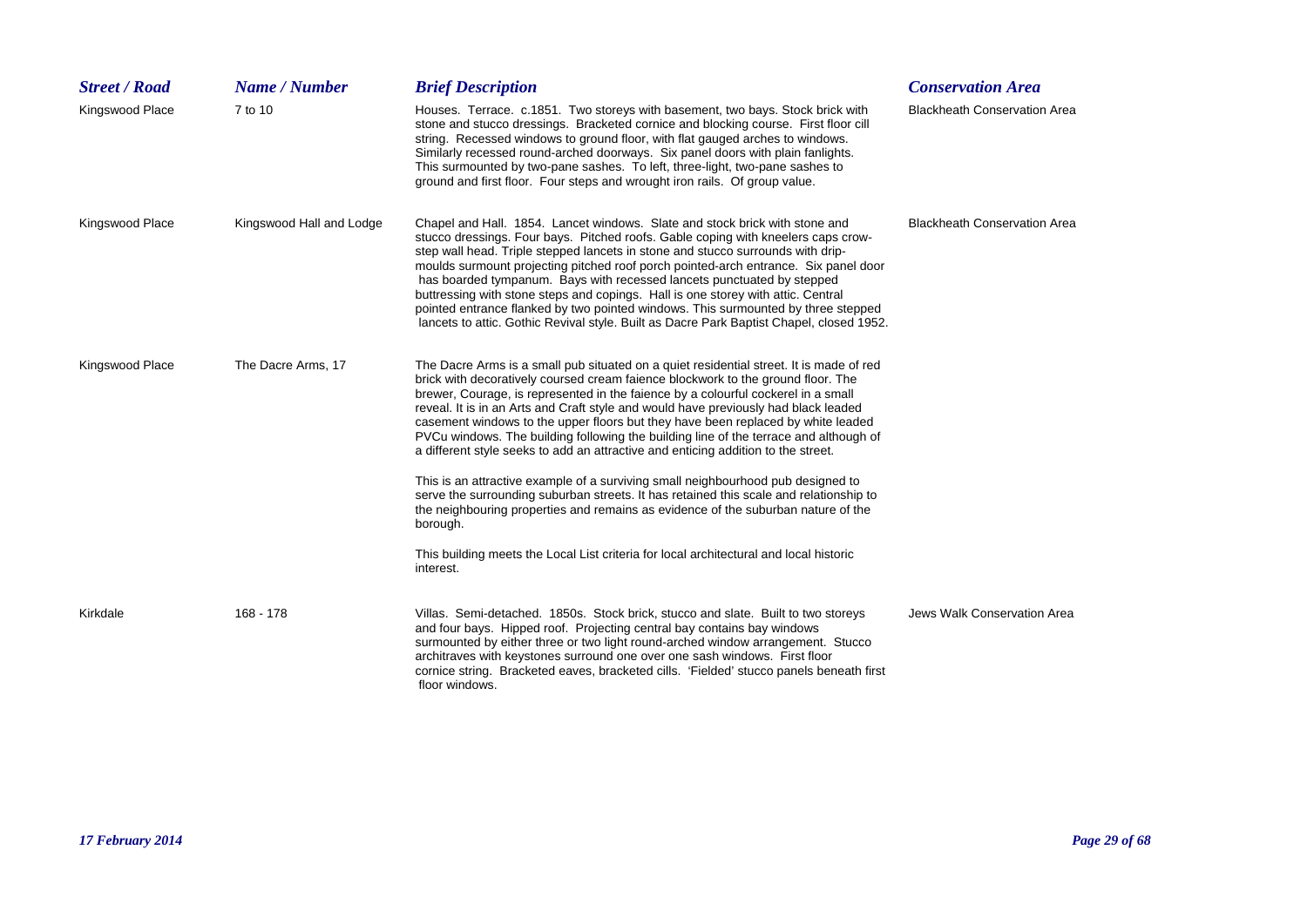| <b>Street / Road</b> | Name / Number                     | <b>Brief Description</b>                                                                                                                                                                                                                                                                                                                                                                                                                                                                                                                                                                                                                                                                                                                                                                                                                                                                                                                                                                                                                                                                                                                                                                                                                         | <b>Conservation Area</b>   |
|----------------------|-----------------------------------|--------------------------------------------------------------------------------------------------------------------------------------------------------------------------------------------------------------------------------------------------------------------------------------------------------------------------------------------------------------------------------------------------------------------------------------------------------------------------------------------------------------------------------------------------------------------------------------------------------------------------------------------------------------------------------------------------------------------------------------------------------------------------------------------------------------------------------------------------------------------------------------------------------------------------------------------------------------------------------------------------------------------------------------------------------------------------------------------------------------------------------------------------------------------------------------------------------------------------------------------------|----------------------------|
| Kirkdale             | 57 Bounds Cottage                 | Villa. Formerly part of a large house with 2 Charlecote Grove. 1830s with later<br>extension from the 1880s. Red-brick plain clay tiles with stock-brick dressings. Two<br>storeys, one bay. Canted bay window in stock brick. Surmounted by twinned four<br>over four sashes set into stock brick surround with flat gauged arch (obscured by<br>shades). Stock brick quoins. Decorative barge-boards. To right, entrance set into<br>return with slate covered porch. To left, projecting chimney breast, again with stock-<br>brick quoins. Originally part of a single large house with 2 Charlecote Grove built in<br>1830s, the current Bounds Cottage is mainly an extension from 1880s.                                                                                                                                                                                                                                                                                                                                                                                                                                                                                                                                                  | Not in a Conservation Area |
| Kirkdale             | Fox & Hounds public house,<br>150 | Public House. 1889 by Thomas Haliburton Smith for E. W. White. Stock brick, red brick Not in a Conservation Area<br>and stucco. Corner building. Built to three storeys with three bays and splayed<br>corner entrance with oriel over. Principal facade (on Kirkdale) has at much-altered<br>ground floor dentilled cornice over fascia supported on volutes and surmounted by<br>ball finials. First floor has central oriel flanked by multi-pane over one sashes with flat<br>gauged arches. Central oriel surmounted by balustrade at second floor. Substantial<br>second floor red-brick stringer. This surmounted by multi-pane over one sash set into<br>elliptical recessed arch in red-brick. Fine red-brick stringer run from impost level. In<br>turn flanked by multi-pane over one sashes with flat gauged arches. Stucco parapet<br>over shallow red-brick eaves cornice.<br>This building has group value with the parade of shops, 'High Street Buildings' (Grade<br>II) which are adjacent on Kirkdale.                                                                                                                                                                                                                        |                            |
| Kirkdale             | Kirkdale School                   | Central block built 1859 – 61. Architects Sir Joseph Paxton and Henry Dawson.<br>Opened by Paxton in 1861. Originally central black was Sydenham Public Lecture Hall<br>with later additions and alterations. The wings were added by the LCC in 1904. Brick,<br>slate and rough-cast render. Built to two storeys, with ten over five bays. Hipped<br>roof. Central chimney stack. Deep eaves with red and black brick eaves. Round<br>arched windows of black and grey polychromatic brick. Red and black brick string<br>with 'zig-zag' motif at first floor. Flanking wings running contrary to main block. One<br>storey, glazed-roof subsidiary block situated forward of principal building. Entrance<br>porch comprised of tower with hipped roof. Splayed entrance of double-doors with<br>red-brick surround and four-centred arch. Flanked by six windows with red brick<br>surrounds and keystone details. On lower storey roofs, interlocking clay tiles. Now<br>dressed in pebble dash, there is evidence that Paxton's original design had striking<br>structural polychrome stripes.<br>There are substantial historic dressed gate piers and iron gates to the front elevation<br>on Kirkdale. One glass lantern light remains. | Not in a Conservation Area |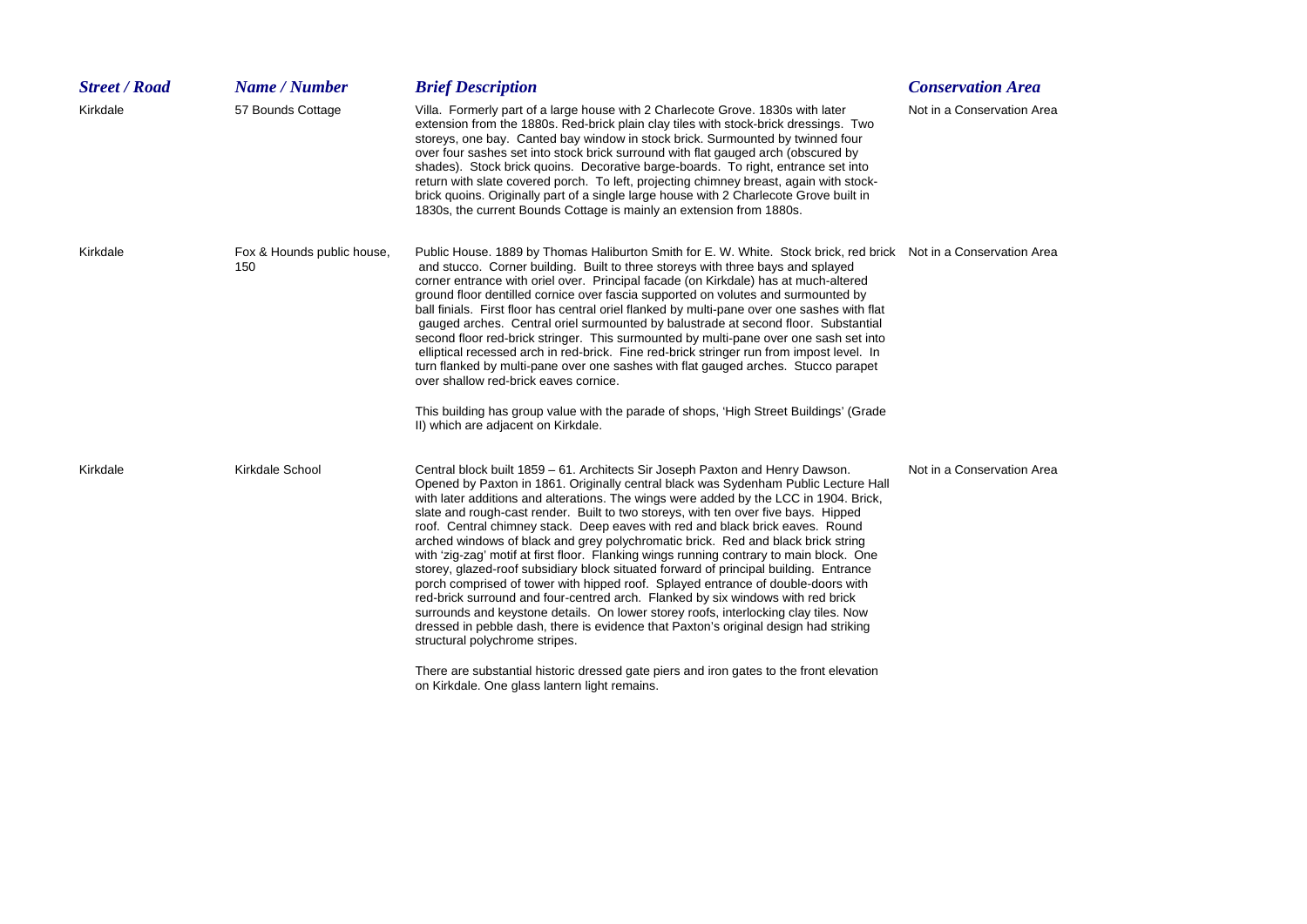*17 February 2014 Page 30 of 68*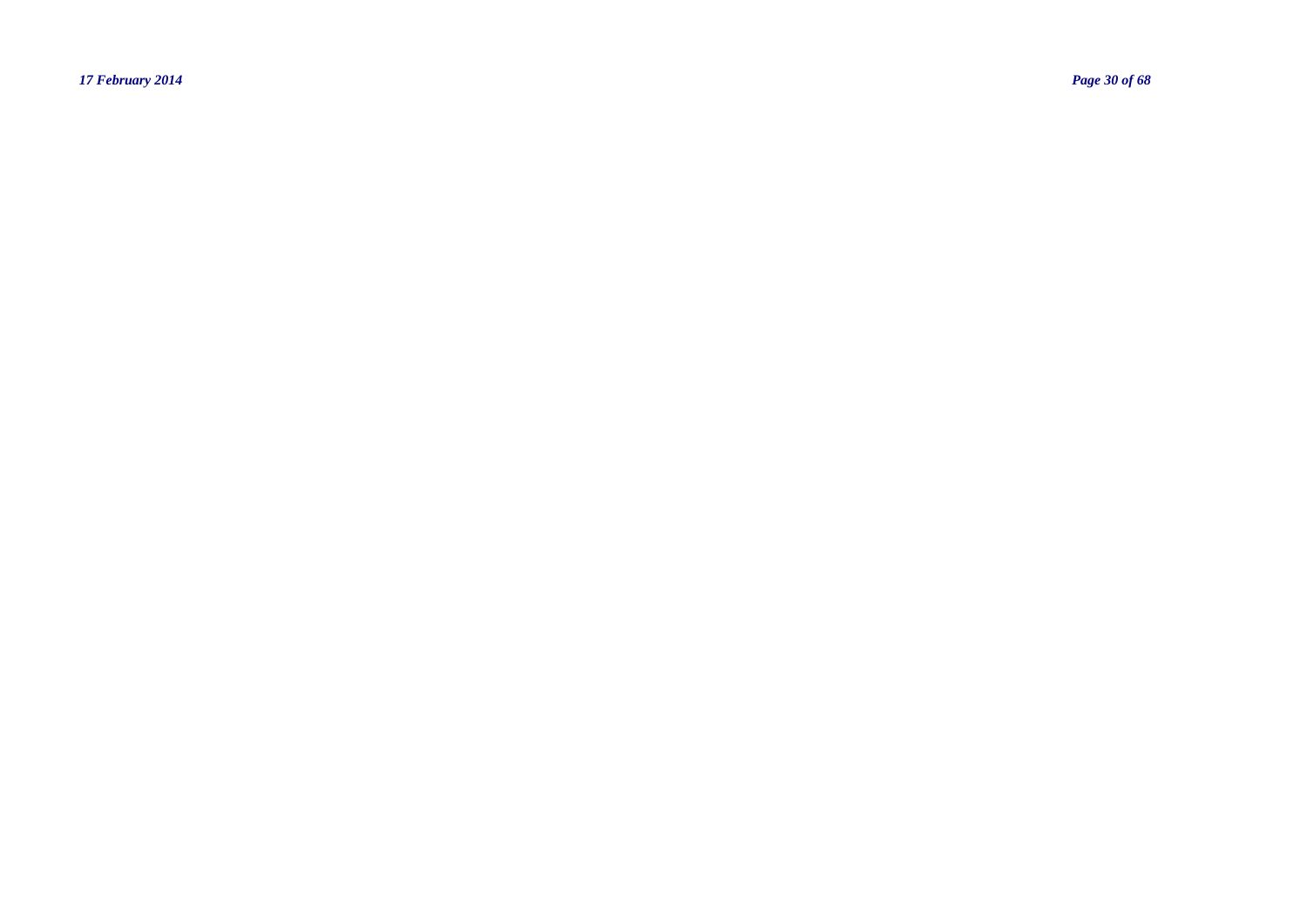### *Street / Road*

Kirkdale

 The Greyhound Built in 1873 by / for Abraham Steer of South Norwood Park. Two storey large brick Cobb's Corner Conservation Area chalet or hunting lodge style building with two unmatched double height shallow square bays to the front elevation, decorative timber barge boards, slate roof and sash windows. The building sits behind an open space where pub tables were located at time of local listing. The brickwork is painted cream but was originally unpainted. This building is on the site of an earlier inn dating to the early 1700s and some of its structure or features may have been incorporated into the rear of the current building. The Georgian inn was first referred to as the Greyhound in 1727 and this was a timber framed, weather boarded building that faced the common to the west.

> The 1873 pub has a recessed entrance bay containing the front door which is flanked by two Edwardian style curved glass windows. Another entrance to the pub and hotel was on the west elevation. This entrance is a sumptuous tiled room with mosaic floor, stained glass roof and fine Victorian embossed, floral tiles and printed tiles showing vases of flowers. Over the bar at the eastern end of the room are the words "Greyhound Hotel". In a report by English Heritage's Heritage Protection Team, this was said to be a drinking corridor, common in the north of England, but rare in London. At the time of this research, the tiles had been removed, had they been present, they may have been of such interest that the pub could have been added to the statutory list.

The Greyhound has a level of special interest because it is a Victorian detached pub of simple architectural design and because of its date. Throughout the Georgian and Victorian periods pubs were built on corner sites to help fund the subsequent residential terraces. The 1880s and 1890s was the heyday of the high Victorian pub where much decoration was applied both inside and out. However, the Greyhound was built before this heyday and therefore was a simpler architectural style and was detached which is rare for a South London pub. The style chosen seems to hark back to the hunting days that were soon to disappear to rapid urbanisation. The Greyhound is certainly the location of Sydenham's oldest inn from its origins in the early 18th century, however, the present day building, built in 1873, is itself one of Sydenham's oldest pubs.

The pub was part of the development of the area brought about when the Crystal Palace was moved to Sydenham in 1854. Cobb's Corner was the higher class end of Sydenham with houses such as those on the corner of Lawrie Park Road (no. 2) and the Cedars (Grade II listed) being built for fashionable and wealthy people who wanted to move to this up and coming area.

The small addition to the west of the pub was Harold Pace's confectioners between the wars and appears on the 1894 map. Now so altered that it is of little value. On Spring Hill a simple house and shop today form part of the Greyhound site and were also built by 1894.

Locally listed 7 September 2007.

# *Name / Number Brief Description Conservation Area*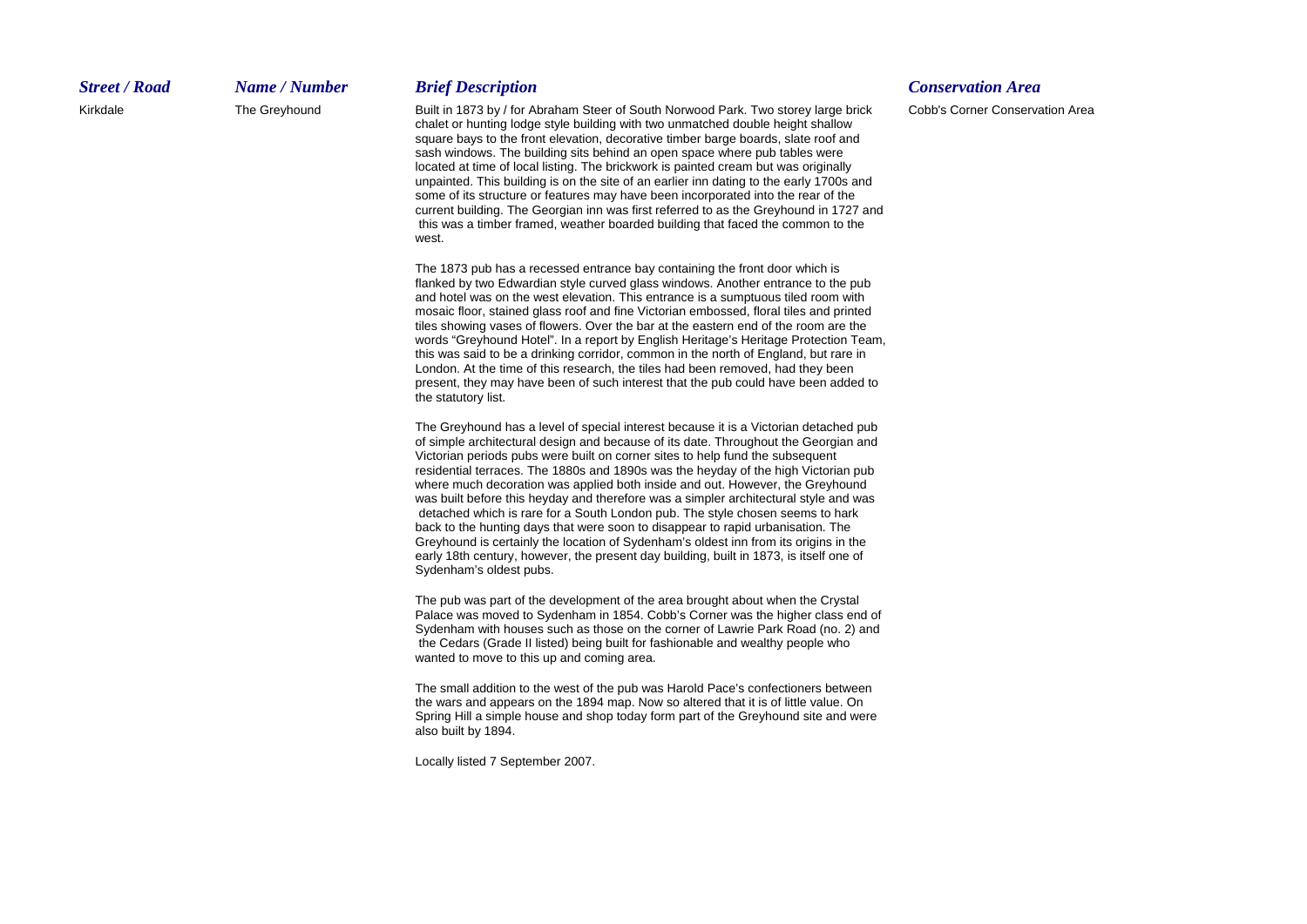*17 February 2014 Page 31 of 68*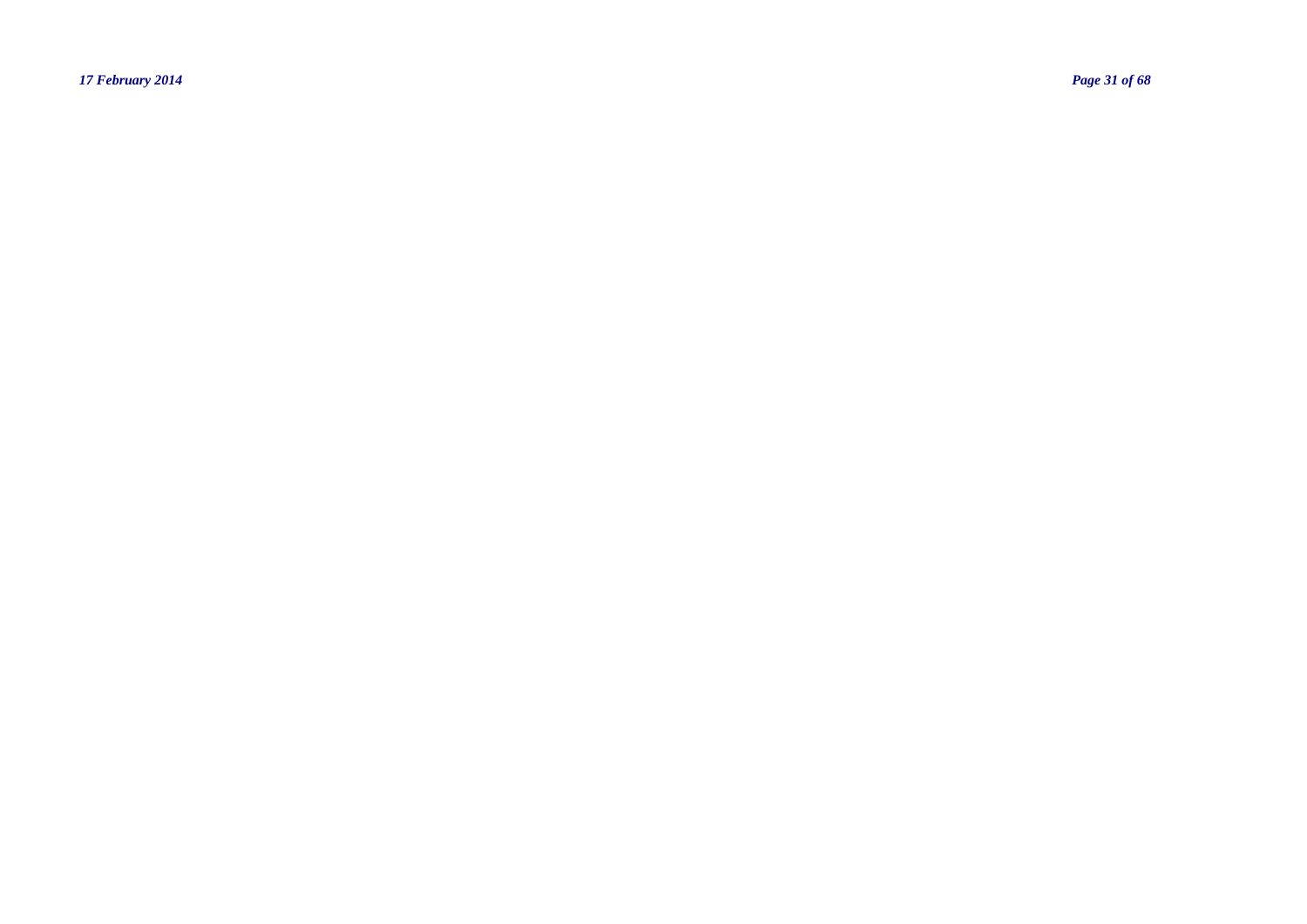| <b>Street / Road</b>               | Name / Number                  | <b>Brief Description</b>                                                                                                                                                                                                                                                                                                                                                                                                                                                                                                                                                                                                                                                                                                                                                                                                                                                                                                                                                         | <b>Conservation Area</b>                |
|------------------------------------|--------------------------------|----------------------------------------------------------------------------------------------------------------------------------------------------------------------------------------------------------------------------------------------------------------------------------------------------------------------------------------------------------------------------------------------------------------------------------------------------------------------------------------------------------------------------------------------------------------------------------------------------------------------------------------------------------------------------------------------------------------------------------------------------------------------------------------------------------------------------------------------------------------------------------------------------------------------------------------------------------------------------------|-----------------------------------------|
| Kirkdale (formerly The<br>Woodman) | 110                            | The former Woodman Public House is located on the south-west corner of Kirkdale,<br>just on the north-west side of the junction with Halifax Street. The building lies in the<br>Halifax Street Conservation Area, which extends to the west along Halifax Street.<br>The construction period ranges from the 17th Century through to the Victorian era.<br>There is a "blue plaque" on the side elevation of the pub, dating the Victorian pub<br>'conversion' to 1837. The building is built of red brick with slate pitched roofs and<br>brown glazed tiles to the street elevation.                                                                                                                                                                                                                                                                                                                                                                                          | <b>Halifax Street Conservation Area</b> |
|                                    |                                | The former pub is a key building on Kirkdale because of its architectural prominence<br>within the streetscape. The main historic structure of the former pub is to the rear<br>(the hipped roofed portion) It reveals the original structure of the pub built in flint<br>stone, a Kentish vernacular tradition, and is the only known flint building to have<br>survived in Sydenham, probably in Lewisham as a whole.                                                                                                                                                                                                                                                                                                                                                                                                                                                                                                                                                         |                                         |
|                                    |                                | This building meets the Local List criteria for local architectural and local historic<br>interest and rarity.                                                                                                                                                                                                                                                                                                                                                                                                                                                                                                                                                                                                                                                                                                                                                                                                                                                                   |                                         |
| Kitto Road                         | Skehans                        | pre-1884. Originally The Duke of Albany. A prominent three storey red brick corner<br>building with typical Victorian pub frontage. Clay tile roof pierced with gables over<br>pairs of sash windows. Tall chimney stacks. Called "Skehans" at the time of local<br>listing.                                                                                                                                                                                                                                                                                                                                                                                                                                                                                                                                                                                                                                                                                                     | Telegraph Hill Conservation Area        |
| Ladywell Road                      | 55 & 57                        | Late 1850s. Two detached Victorian houses fronting the Ravensbourne River and<br>situated behind the Adhesives Specialities, off Ladywell Road.                                                                                                                                                                                                                                                                                                                                                                                                                                                                                                                                                                                                                                                                                                                                                                                                                                  | <b>St Marys Conservation Area</b>       |
| Ladywell Road                      | 59 (Adhesive Specialities Ltd) | Demolished - Art Deco style factory building of 3 storeys and 3 bays with 2 storey<br>side wings each of 1 bay, all with flat roofs. The first floor has access to Ladywell<br>Road via a bridge. The rear part of the building principally comprises a single storey<br>20th century factory building of standard design. Originally built in the 1930s for the<br>Neuk Laundry by a local builder called Howkins, the frontage was remodelled in 1987-<br>88 by architects Rainey and Rainey for Adhesives Specialities Ltd, the then owner of<br>the building. This included providing the building with more appropriate Crittal<br>windows in 1930s style and adding some additional Art Deco detailing, particularly to<br>the parapets fronting the street. A clock and glazed tile string course was also added<br>at theis time. The front door of the building appears originasl and the interior contains<br>two original oak panelled walls to a first floor office. | Not in a Conservation Area              |
| Ladywell Road                      | 74 & 76                        | Circa 1800 small pair, each 2 storeys, one window. Multicoloured stock brick with<br>parapet front concealing roof. Gauged flat brick arches to sash windows with<br>glazing bars. Gauged round brick arches to doors with cornice heads and blocked<br>fanlights. No.74 has 6 panel door, the upper 2 glazed. No.76 has modern door.                                                                                                                                                                                                                                                                                                                                                                                                                                                                                                                                                                                                                                            | Not in a Conservation Area              |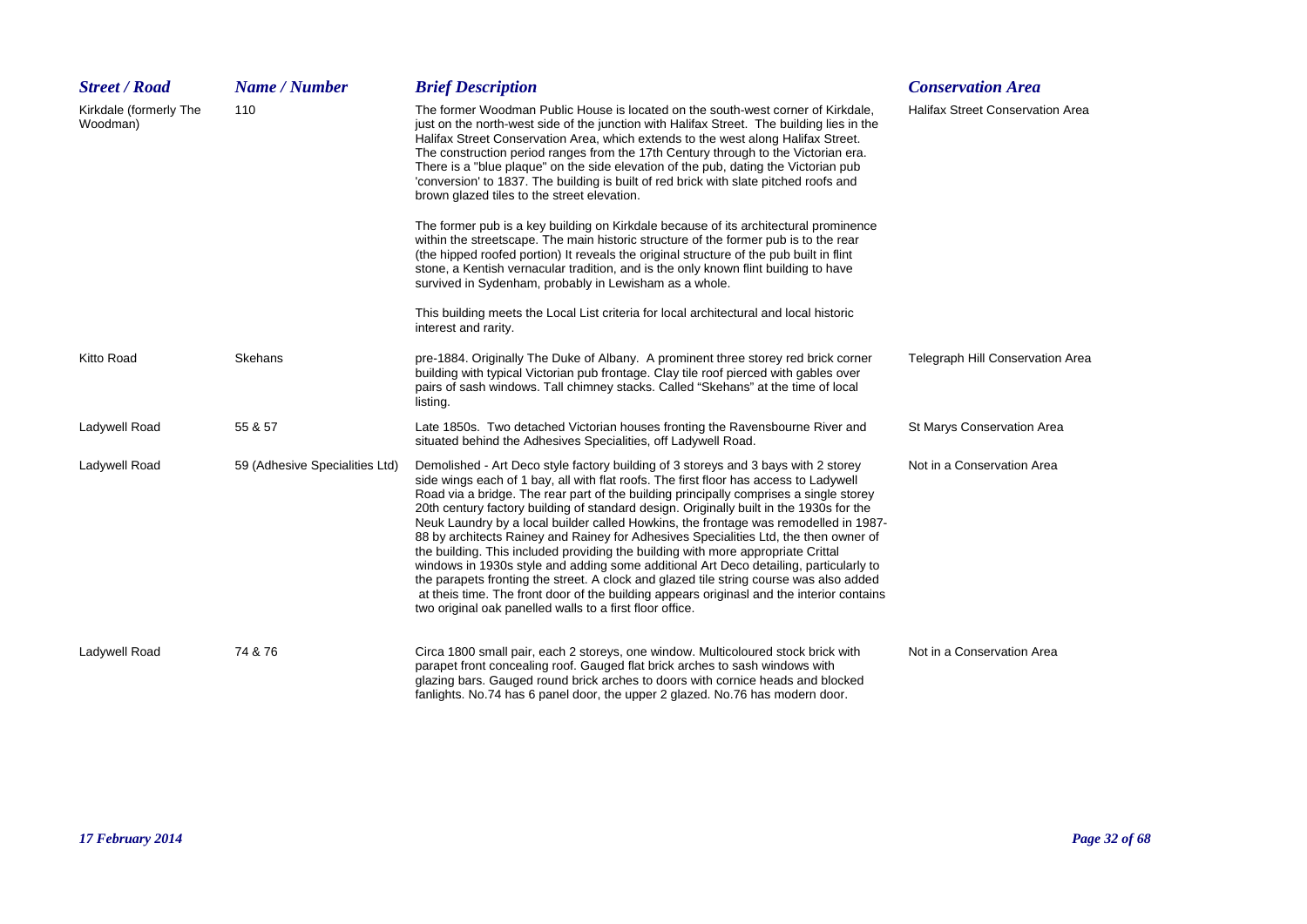| <b>Street / Road</b>       | Name / Number           | <b>Brief Description</b>                                                                                                                                                                                                                                                                                                                                                                                                                                                                                                                                                                                                                           | <b>Conservation Area</b>   |
|----------------------------|-------------------------|----------------------------------------------------------------------------------------------------------------------------------------------------------------------------------------------------------------------------------------------------------------------------------------------------------------------------------------------------------------------------------------------------------------------------------------------------------------------------------------------------------------------------------------------------------------------------------------------------------------------------------------------------|----------------------------|
| Ladywell Road              | The Ladywell Tavern, 80 | The Ladywell Tavern was built in 1846 on the corner of Ladywell Road and Slagrove<br>Place. The main entrance is on Ladywell Road but the building also offers a<br>secondary elevation including another entrance on Slagrove Place. It is an impressive<br>and well detailed building with a central protruding entrance bay and small bull nosed<br>sash windows to the side elevation . It is built from red brick with stucco parapet and<br>detailing. There is a slate tiles mansard roof with dormer windows.                                                                                                                              |                            |
|                            |                         | The Ladywell Tavern has a prominent position within the local streetscape and is well<br>detailed building that stands out from the surrounding yellow brick shopping parades.<br>This pub makes an attractive and positive contribution to Ladywell's centre.                                                                                                                                                                                                                                                                                                                                                                                     |                            |
|                            |                         | This building meets the Local List criteria for local architectural and local historic<br>interest.                                                                                                                                                                                                                                                                                                                                                                                                                                                                                                                                                |                            |
| Lawrie Park Gardens        | 115 to 123              | Villa. Detached. Built 1866, formerly Dorchester House. Stock brick and slate with<br>red brick and stone dressings. Built to two storeys with four asymmetrical bays.<br>Pitched roof with twin gables running contrary to front. Right-angled plan. To left,<br>canted bay; to centre entrance; to right, two bays set into return with veranda<br>running from front, to return to rear. One over one sashes with cambered arches in<br>red brick with stone dressings. Stone cill strings with finer string running from<br>imposts at both ground and first floor.                                                                            | Not in a Conservation Area |
| <b>Lawrie Park Gardens</b> | 183                     | Villa. Detached. Late 1850s. Stucco and slate. Built to two storeys and eight over<br>four bays. Pitched roof. Deep eaves. One flat-roofed central dormer. Round-<br>arched one over one sashes at first floor with shallow raised surround and keystone<br>detail surmounted by fine string. Corbelled cornice at first floor. Bracketed canopies<br>at ground floor. Steps up to round-arched entrance flanked by round-arched<br>casement windows. Decorative cast iron balustrade at ground floor. Previously<br>called St Hilda's, then Woolwich House after the Bishop of Woolwich, whose 'palace'<br>it was in the early twentieth century. | Not in a Conservation Area |
| <b>Lawrie Park Gardens</b> | 191                     | Villa. Detached. Late 1850s. Stucco and slate. Built to two storeys with eight over<br>three bays. Pitched roof. Central projecting porch. Central dormer. Flanking one<br>storey extensions with flat-arched one over one sashes. Round-arched one over<br>one sashes at first floor with shallow surrounds and keystone detail surmounted by<br>fine string; round-arched casements at ground floor with bracketed canopies. Red<br>brick chimney stacks. Deep bracketed eaves. Corbelled string at first floor.<br>Decorative cast iron balustrade at ground floor.                                                                             | Not in a Conservation Area |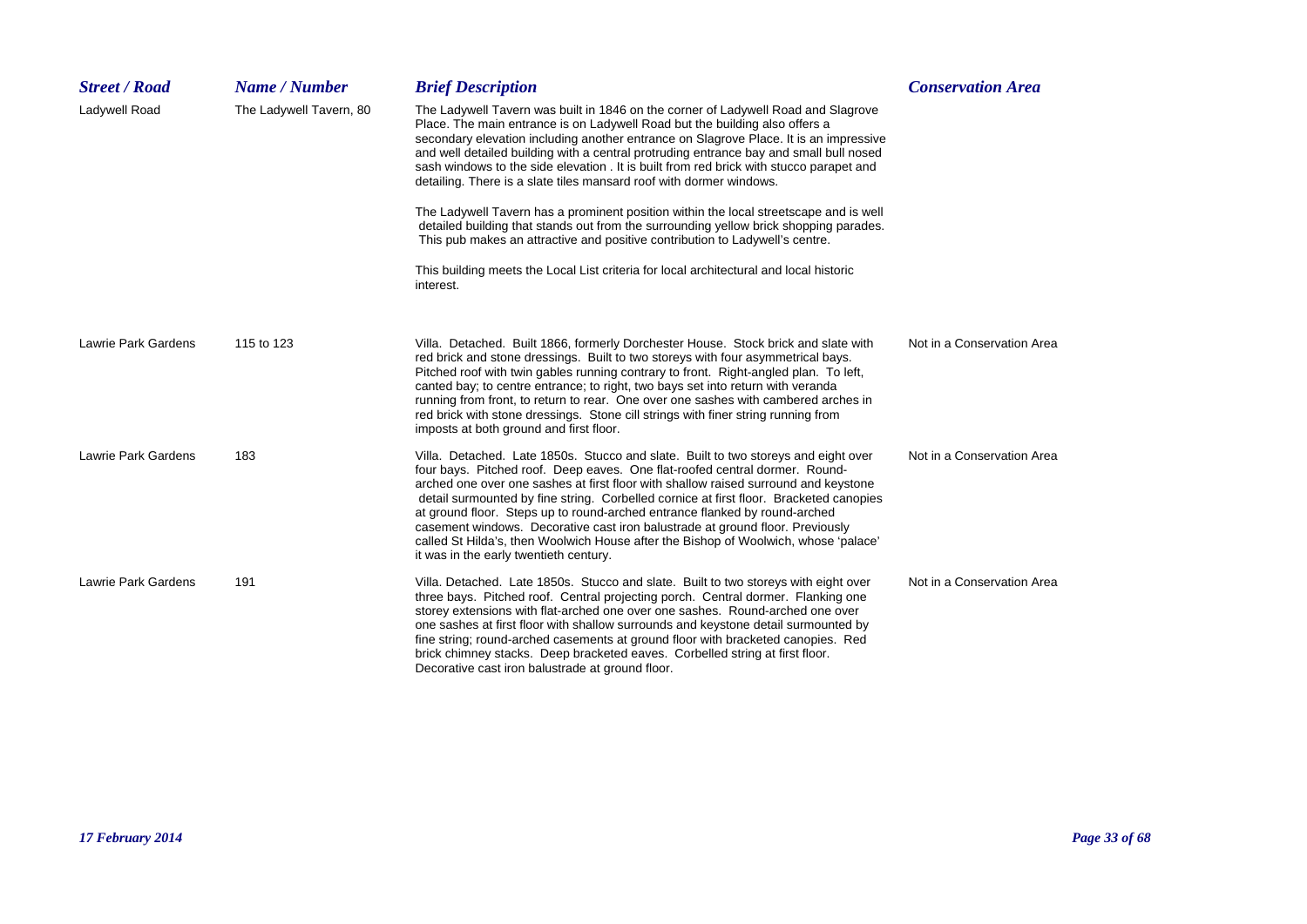| <b>Street / Road</b> | Name / Number | <b>Brief Description</b>                                                                                                                                                                                                                                                                                                                                                                                                                                                                                                                                                                                                                                                                                                                                                                                                                                                                | <b>Conservation Area</b>               |
|----------------------|---------------|-----------------------------------------------------------------------------------------------------------------------------------------------------------------------------------------------------------------------------------------------------------------------------------------------------------------------------------------------------------------------------------------------------------------------------------------------------------------------------------------------------------------------------------------------------------------------------------------------------------------------------------------------------------------------------------------------------------------------------------------------------------------------------------------------------------------------------------------------------------------------------------------|----------------------------------------|
| Lawrie Park Gardens  | $48 - 56$     | A good example of the work of local builder Edward (Ted) Christmas. Five detached<br>houses built between 1929 and 1931 on the former 'Westwood Road'. Lawrie Park<br>Gardens was extended to included Westwood Hill in 1949. Built in a suburban Arts<br>and Craft style, double fronted with a side extension to include a garage. Mock-Tudor<br>decorative timbers to the upper level and a porch supported by a decorative<br>ironwork. There is a central gabled bay with a timber door. The original windows are<br>timber with leaded panes.                                                                                                                                                                                                                                                                                                                                     | Not in a Conservation Area             |
|                      |               | Ted Christmas was a local business man turned prolific builder in the Forest<br>Hill/Sydenham area. His work is characterised by Arts and Crafts influenced<br>suburban homes. His homes have very good attention to detail and despite of his lack<br>of formal architecture training are of high design and build quality.                                                                                                                                                                                                                                                                                                                                                                                                                                                                                                                                                            |                                        |
|                      |               | These buildings have both historic and architectural significance to the local area.<br>They make a positive contribution towards the streetscape of Lawrie Park Gardens<br>which reflects a variety of architectural styles from a range of periods.                                                                                                                                                                                                                                                                                                                                                                                                                                                                                                                                                                                                                                   |                                        |
| Lawrie Park Road     | 2             | Large, Italianate villa of mid C19. Irregular plan. Two storeys with central, 3 storey<br>tower. Stucco. Banded, rusticated ground floor with blocking course and high plinth.<br>Moderately low pitched, hipped slate roofs of varying shapes having eaves soffit<br>with brackets resting on thin cornice. First floor round arched windows with<br>keystones and pronounced impost blocks, some with panels of coarse guilloche<br>mounding beneath. Ground floor windows square headed. All windows sashes.<br>Prostyle, tetrastyle Tuscan porch, the outer columns square, with bracketed cornice<br>and hipped pent roof.                                                                                                                                                                                                                                                         | <b>Cobb's Corner Conservation Area</b> |
| Lee High Road        | 124           | DEMOLISHED - Formerly Nos.122 and 124. Second quarter of C19 pair each 2<br>storeys, 3 windows. Fairly low pitched, hipped, slated roof with eaves soffit. Painted<br>brick walls. Gauged flat brick arches to sash windows (No.122 with vertical bars,<br>No.124 altered). Gauged round brick arches to stuccoed recesses with blocked<br>fanlights over cornice heads and 6 panel doors. Demolished.                                                                                                                                                                                                                                                                                                                                                                                                                                                                                  | Not in a Conservation Area             |
| Lee High Road        | 126 to 130    | DEMOLISHED - Early C19 terrace of cottages, each 2 storeys, 2 windows. Low<br>pitched slated roof hipped at ends. Painted brick walls. First floor stucco cill band.<br>Gauged brick arches to altered windows, some sashes some casements. No.126<br>and 128 have 5 steps to 6 panel door, with cornice head and rectangular fan-light,<br>well set back behind doorcase of fluted pilasters, cornices on curved brackets and<br>open pediment. Panelled reveal and false fanlight above reeded transom. No.130 is<br>pebbledashed and has modern shop on ground floor; but included on account of<br>symmetry of roof. Stucco surrounds, console bracketed cornices and bracketed cills<br>to all windows except that on the second floor centre which has moulded architrave<br>only. Dentil cornice of original door visible behind modern ground floor shop fronts.<br>Demolished. | Not in a Conservation Area             |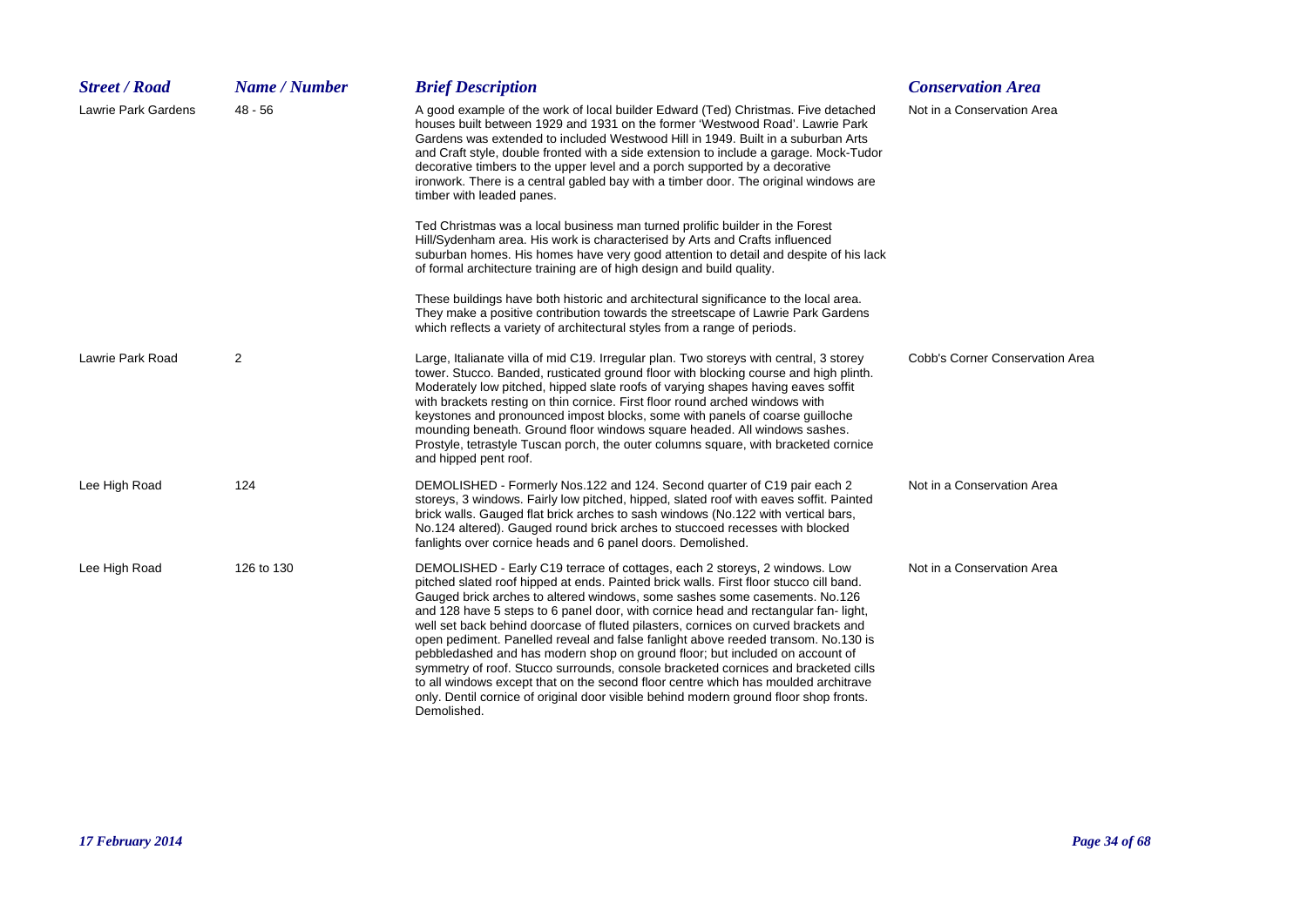| <b>Street / Road</b> | <b>Name / Number</b> | <b>Brief Description</b>                                                                                                                                                                                                                                                                                                                                                                                                                                                                                                                                                                                                | <b>Conservation Area</b>   |
|----------------------|----------------------|-------------------------------------------------------------------------------------------------------------------------------------------------------------------------------------------------------------------------------------------------------------------------------------------------------------------------------------------------------------------------------------------------------------------------------------------------------------------------------------------------------------------------------------------------------------------------------------------------------------------------|----------------------------|
| Lee High Road        | 138                  | Early C19 cottage of 2 storeys, 2 windows. Low pitched hipped slate roof. Stuccoed<br>front. Moulded architrave's to sash windows with glazing bars. First floor cill band.<br>Ground floor windows altered. Altered door, with cornice head and rectangular<br>fanlight, well set back behind doorcase of fluted pilasters cornices on curved<br>brackets and open pediment. Projecting cill with ornamental wrought iron rail. It has<br>ornate cast iron quard to attic window. There is an extension to the right which<br>consists of two storey's and an attic, two windows. Flat brick arches to sash<br>windows | Not in a Conservation Area |
| Lee High Road        | 52                   | Early C19 terrace of cottages, each 2 storeys, 2 windows. Low pitched slated roof<br>hipped at ends. Painted brick walls. First floor stucco cill band. Gauged brick arches<br>to altered windows, some sashes some casements. No.126 and 128 have 5 steps to<br>6 panel door, with cornice head and rectangular fan-light, well set back behind<br>doorcase of fluted pilasters, cornices on curved brackets and open pediment.<br>Panelled reveal and false fanlight above reeded transom. No.130 is pebbledashed and<br>has modern shop on ground floor; but included on account of symmetry of roof.                | Not in a Conservation Area |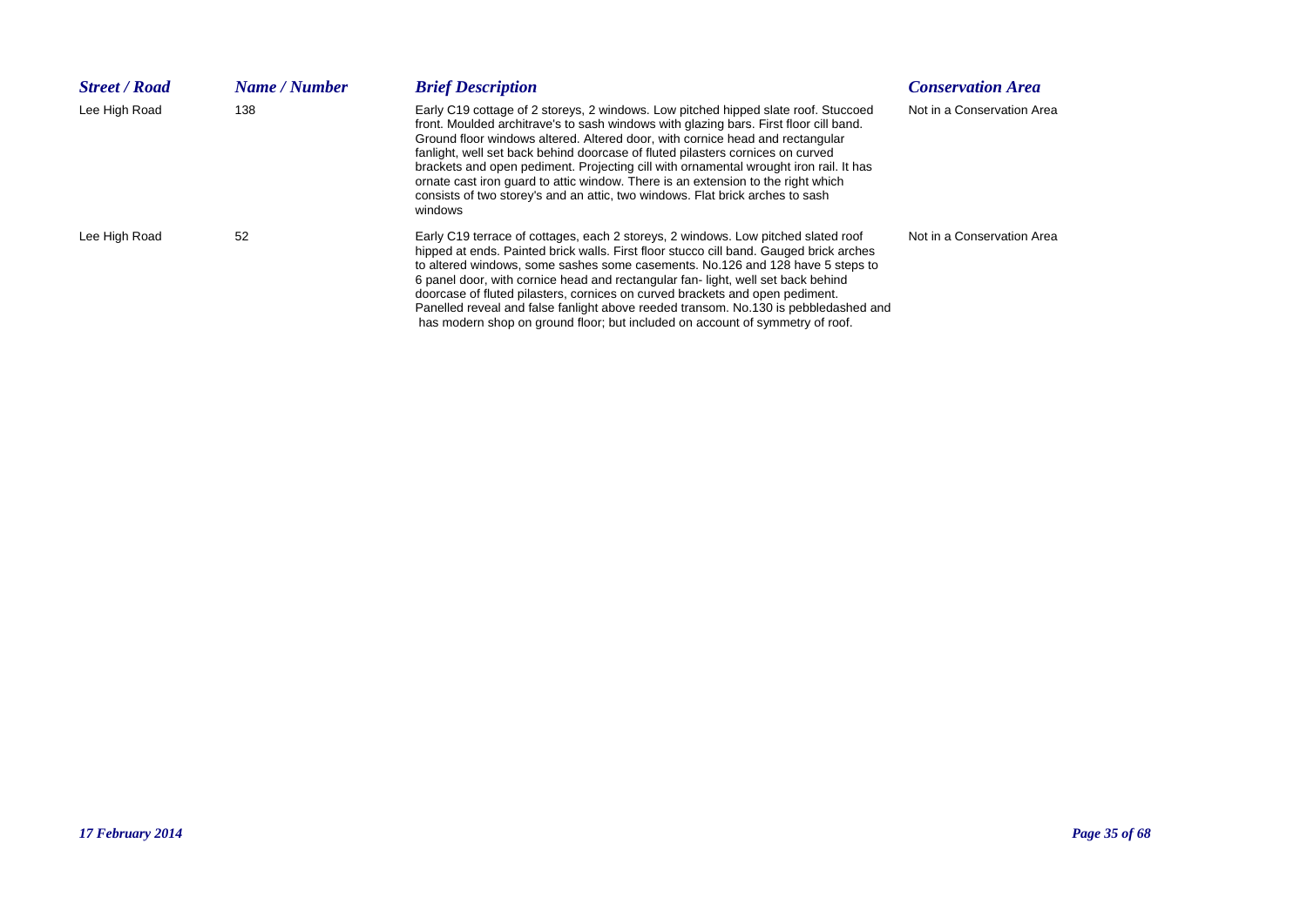# *Street / Road*

Lee High Road Boone's Almshouses The almshouses were built in 1875 by the Merchants Taylors Company on behalf of Not in a Conservation Area the

> Boone's Charity. They were built to replace earlier almshouses situated about half a mile

west of the site on the northern side of Lee High Road next to the Boone's Chapel. Christopher Boone (ca. 1615/16 - 1686) was a wealthy London wool merchant, philanthropist and member of the Merchant Taylors Company. In 1668 he bought Lee Place and relocated with his wife Mary to Lee, which at that time was a small rural village in Kent.

Around 1680 they bought further land in the parish and in 1682 had four almshouses and a

chapel constructed at their own costs. The almshouses were to house six poor elderly

people of the parish and a School Mistress for the education of twelve poor children.

To ensure its long-term future, the Boone's Charity was placed in the trust of the MTC – it

laid the foundations for the company's more than 300 years long connection with Lee.

The MTC (MTC) is one of the Twelve Great City Livery Companies surviving from Medieval

times. The Company was at first a guild, an association of tailors and Linen Armourers, and later traders. By the end of the 17th century, its connection with the tailoring trade had virtually ceased and it became what it is today, a mainly charitable organisation. It

administers many charitable trusts created by past Members and benefactors. When the Boone's estate was sold by the family in 1824, the MTC acquired large parts north of the turnpike road (Lee High Road) and built their own almshouses to the north of the existing Boone's Almshouses. The MTC had managed their own almshouses since the 15th century at various locations in the city. In contrast to the Boone's almshouses, the new almshouses were not built for the relief of local people but for the widows of freemen belonging to the company. Further information available from the Conservation Team.

## *Name / Number Brief Description Conservation Area*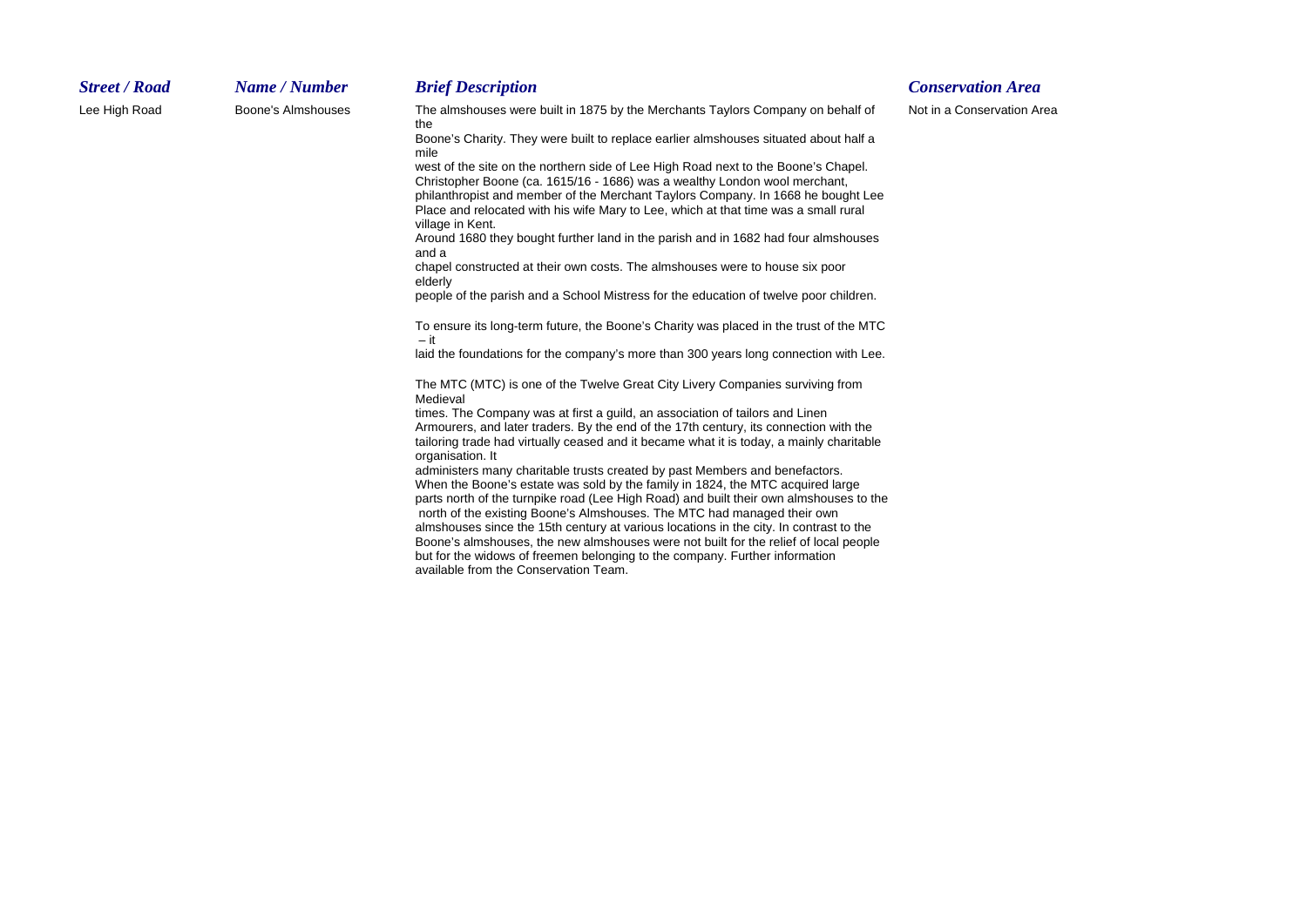*17 February 2014 Page 36 of 68*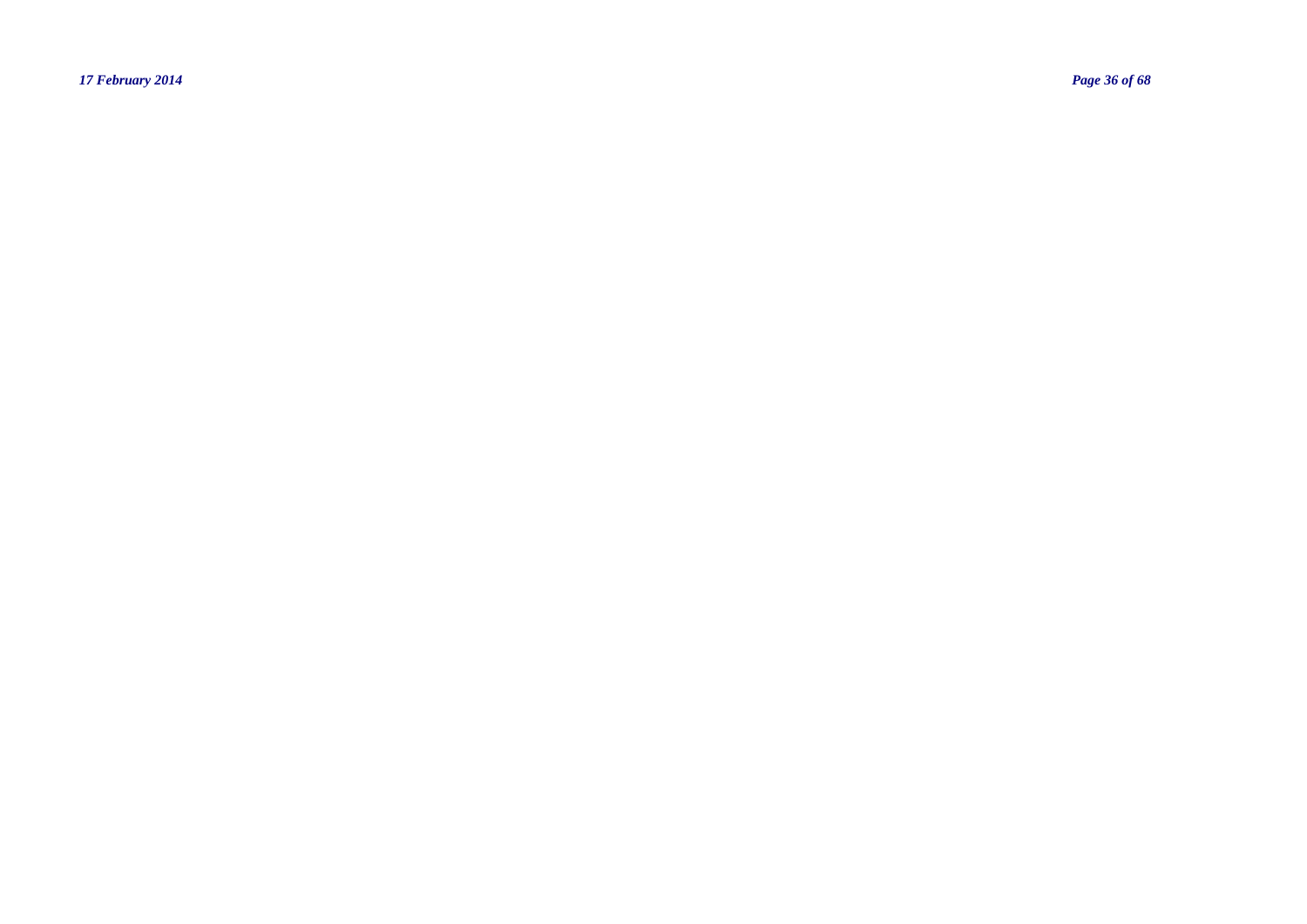| <b>Street / Road</b> | Name / Number            | <b>Brief Description</b>                                                                                                                                                                                                                                                                                                                                                                                                                                                                                                                                                                                                                                                                                                                                                                                               | <b>Conservation Area</b>            |
|----------------------|--------------------------|------------------------------------------------------------------------------------------------------------------------------------------------------------------------------------------------------------------------------------------------------------------------------------------------------------------------------------------------------------------------------------------------------------------------------------------------------------------------------------------------------------------------------------------------------------------------------------------------------------------------------------------------------------------------------------------------------------------------------------------------------------------------------------------------------------------------|-------------------------------------|
| Lee High Road        | The Old Tigers Head, 351 | The Old Tigers Head is a corner pub that sits at the junction of Lee High Road and Lee<br>Road. The New Tigers Head sits across the road on the other corner within the<br>Royal Borough of Greenwich. This is a local landmark building and reflects the<br>evolution of the borough.                                                                                                                                                                                                                                                                                                                                                                                                                                                                                                                                 | Not in a Conservation Area          |
|                      |                          | There is believed to have been a pub on this site since the mid-1700s. Historically the<br>pub sat on the side of the village green with the back to the Quaky River. It was a<br>resting place for troops marching to Waterloo in 1815.                                                                                                                                                                                                                                                                                                                                                                                                                                                                                                                                                                               |                                     |
|                      |                          | The present incarnation of the pub was built in 1896 and is made of red brick with<br>rough render to the upper floor. The pub frontage is retained including the pilasters<br>and iron ventilation grills within the windows. There is a frieze to the eaves which<br>wraps around the building. On the Lee High Road elevation there is a moulded<br>terracotta date tablet which incorporates a tiger's head. The first floor has painted<br>decorative pediments to the windows and surrounds and further terracotta reliefs.                                                                                                                                                                                                                                                                                      |                                     |
|                      |                          | This building meets the Local List criteria for local architectural and local historic<br>interest.                                                                                                                                                                                                                                                                                                                                                                                                                                                                                                                                                                                                                                                                                                                    |                                     |
| Lee Park             | 52                       | Mid C19 villa, 2 storeys and basement, 3 windows. Yellow stock brick. Stucco first<br>floor band and basement. Moderately low pitched, hipped slate roof with eaves soffit.<br>Gauged, flat brick arches to sash windows with glazing bars blind cases. Altered<br>door, with plain fanlight, in prostyle porch now filled. Set back modern left extension.<br>Ground floor windows altered. Tall, grouped patterned Doulton chimney shafts. Two<br>and Three light casement windows, those on first floor with pointed heads. Modern<br>door under pent hood' in to storey right extension                                                                                                                                                                                                                            | Not in a Conservation Area          |
| Lee Road             | 10 & 12                  | Villas. Semi-detached. 1843. Slate and stock brick with stucco and slate dressings.<br>Two storeys with attic and basement. Two bays under gable. Shallow pitched<br>roofs. Moulded stucco architrave's with splayed reveal at upper levels. Six-pane<br>sashes. Four-light casement at ground floor. Wide bow window with stucco<br>entablature and blocking course. Projecting cill with ornamental wrought iron railing.<br>Entrance to no. 10 to return in stucco porch with flat pilasters, entablature and<br>blocking course. Two storey, two-bay extension with basement to no. 12, circa 1870.<br>Both three and one-light sashes with moulded architrave's and bracketed cills. Six<br>steps to entrance with stuccoed walls, side lights and rectangular fanlight. With nos.6<br>to 18 (even) form a group. | <b>Blackheath Conservation Area</b> |
| Lee Road             | 34                       | Mid C19. Two storeys, 2 windows. Right bay under gable. Moderately low pitched,<br>slated roof with overhanging eaves. Brackets to eaves of gable . Somewhat Gothic<br>stone window surrounds with square hoodmoulds. Sash windows with horizontal<br>bars. On ground floor at right a stone canted bay. Walls now pebbledashed. Set<br>back, narrow 2 storey right entrance extension. Four steps to 4 panel door in<br>modified entablature surround. Later pent wood porch. Left garage extension.<br>Ground floor windows round headed in round arched recesses. Pedimented prostyle<br>porches, with square columns, filled at sides. The odd numbers form a group.                                                                                                                                               | Not in a Conservation Area          |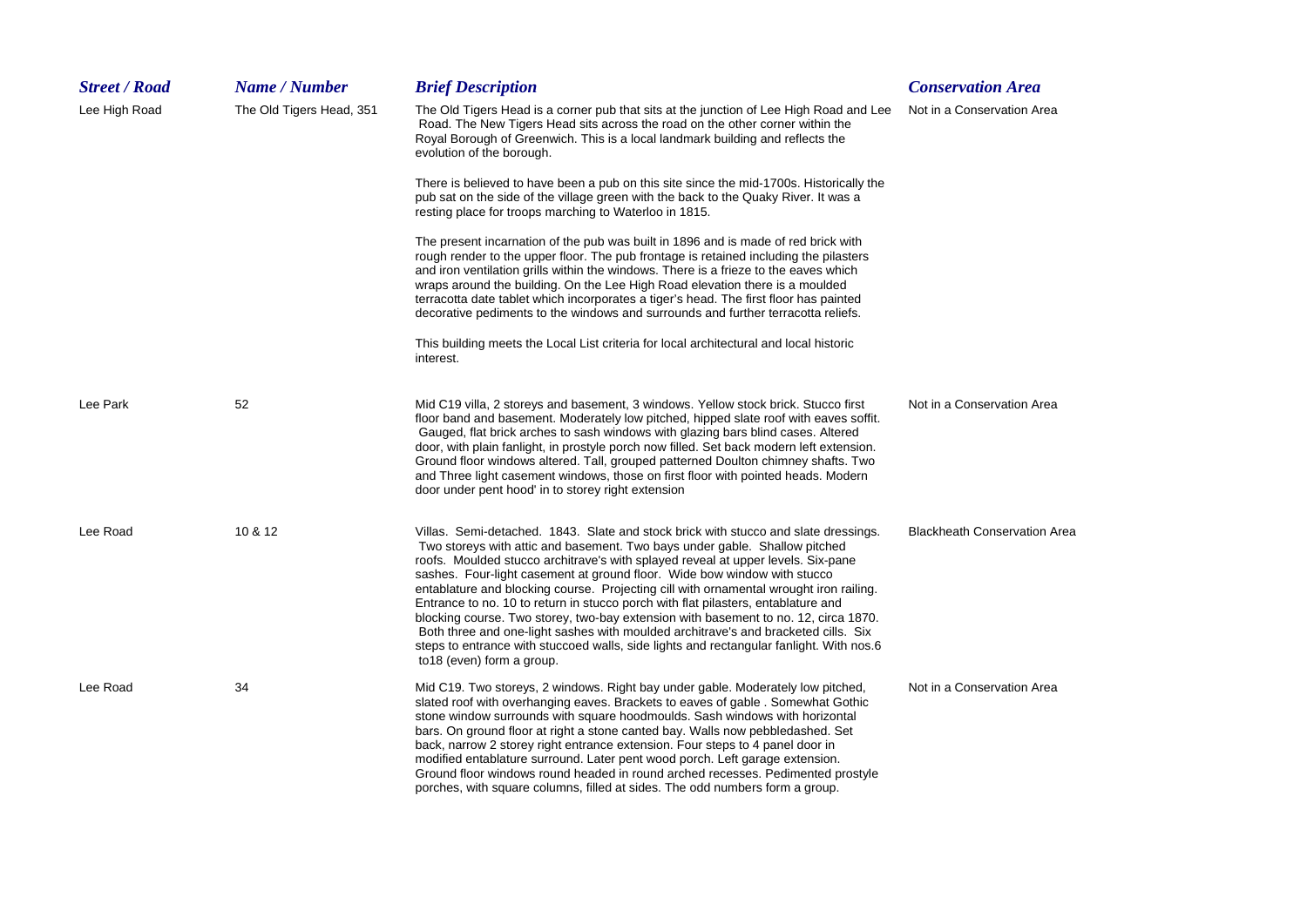*17 February 2014 Page 37 of 68*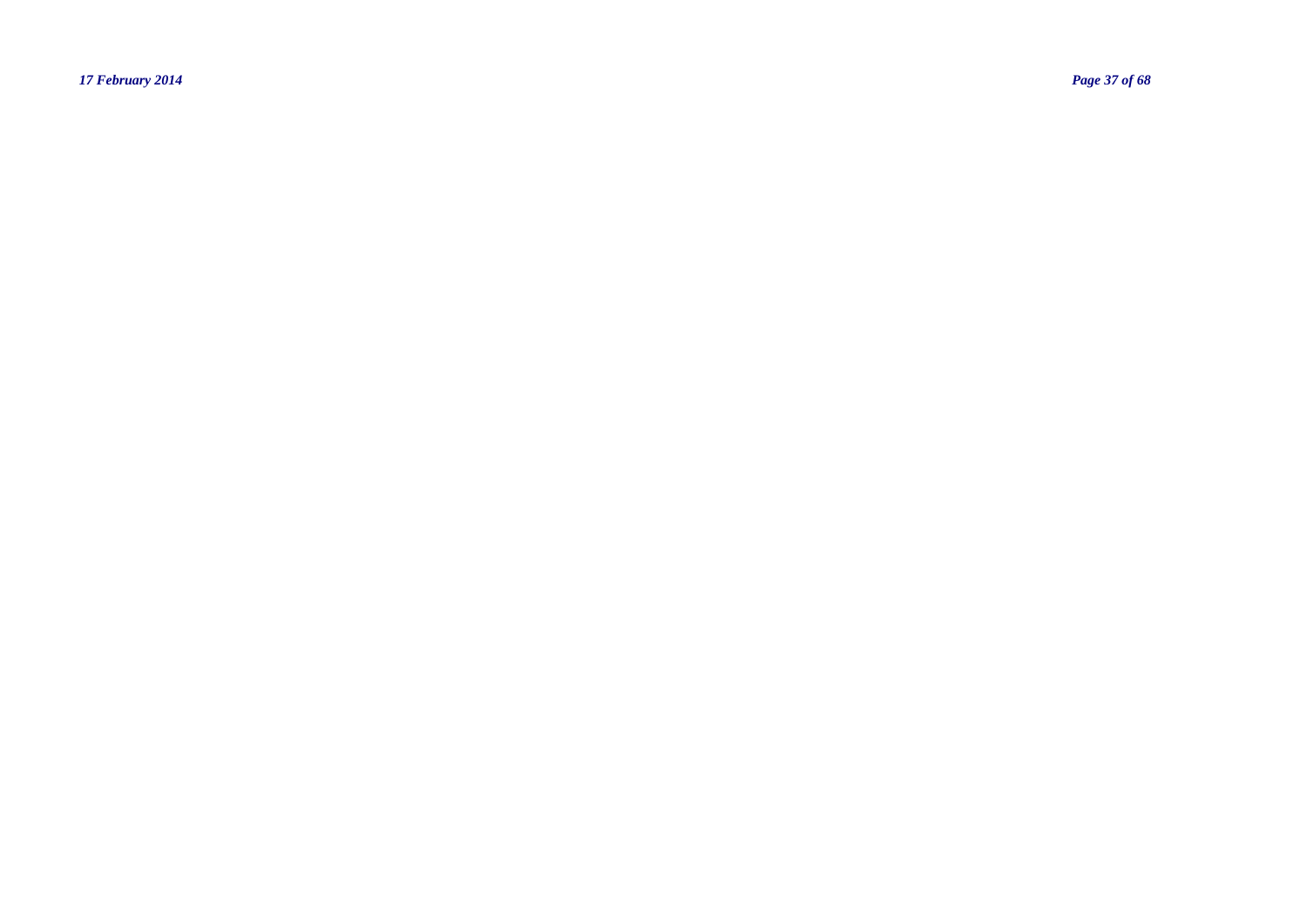| <b>Street / Road</b> | Name / Number | <b>Brief Description</b>                                                                                                                                                                                                                                                                                                                                                                                                                                                                                                                                                                                                                                                                                                                                                                                                                                                                                                                                                                                                                                                                      | <b>Conservation Area</b>            |
|----------------------|---------------|-----------------------------------------------------------------------------------------------------------------------------------------------------------------------------------------------------------------------------------------------------------------------------------------------------------------------------------------------------------------------------------------------------------------------------------------------------------------------------------------------------------------------------------------------------------------------------------------------------------------------------------------------------------------------------------------------------------------------------------------------------------------------------------------------------------------------------------------------------------------------------------------------------------------------------------------------------------------------------------------------------------------------------------------------------------------------------------------------|-------------------------------------|
| Lee Road             | 36            | Mid C19 small villa. Two storeys and basement, 2 windows, with lower, set back<br>right extension of 2 storeys and basement, one window. Narrow 2 storey left<br>entrance extension well set back. Yellow stock brick. Low pitched hipped slate roofs<br>with eaves soffit. Stucco first floor and ground floor cill bands. Walls stucco below<br>latter. Moulded architrave's to sash windows with margin lights, those on ground<br>floor with console bracketed cornices. Four steps to 4 panel door in modified<br>entablature surround. Later pent wood porch.                                                                                                                                                                                                                                                                                                                                                                                                                                                                                                                           | Not in a Conservation Area          |
| Lee Road             | 6 & 8         | Villas. Semi-detached. 1843. Possibly by H. W. Spratt. Slate and stock brick with<br>stucco dressings. Two storey with attic and basement. Barge-boarding to gables.<br>Shallow pitched roof. Moulded stucco architraves and splayed reveals to first floor<br>sashes. To ground floor, no. 6 has four light casement in wide bow window with<br>stucco entablature and blocking course. Projecting cill with ornamental wrought iron<br>rail. Extension of two storeys with attic, C.1860. Moulded architrave's and bracketed<br>cills to sashes. No.8 has late C19 recessed wing of two storeys, with, to left, a<br>further entrance extension. Two panel door with rectangular fanlight and pitched<br>canopy. This surmounted by two-light round-arched window.                                                                                                                                                                                                                                                                                                                          | <b>Blackheath Conservation Area</b> |
| Lee Terrace          | 2 & 4         | Houses. Terraced pair. 1852. Two storeys and basement. Three bays, one a<br>recessed entrance extension. Stucco and slate. Shallow pitched hipped roof. Deep<br>eaves supported on long brackets stood on second floor cill band. First floor cill<br>band. First floor fenestration has raised stucco surrounds with corniced flat-arches.<br>Rusticated ground floor with scribed voussoirs to round-arched recesses. Six-pane<br>sashes to second floor; twelve-pane sashes to first floor; margin sashes to ground<br>floor. Paired entrances. That of no. 4 glazed.                                                                                                                                                                                                                                                                                                                                                                                                                                                                                                                      | <b>Blackheath Conservation Area</b> |
| Lee Terrace          | 40            | Villa. Detached. 1868. Stucco, stone and slate. Central/principal section built to<br>three storeys with basement and tower. Four bays. Corniced string at second floor<br>level. Slightly projecting quoined entrance bay to left. Flat-arched entrance flanked<br>by Tuscan columns and surmounted by round-arch window with splayed moulded<br>reveal and keystone. This surmounted by cambered-arch window with keystone and<br>decorative stone balustrade; this supported by large enriched brackets. Above<br>parapet, terminates in tower with pyramidal roof, finial and deep projecting eaves<br>with paired brackets. One round-arch window flanked by two blind round-arch<br>windows. To right, low pitched roof surmounted by decorative iron balustrade. To<br>left, bowed section of three bays with half-blind six-pane sashes surmounted by<br>stone balustrade parapet. Corniced string at first floor level. To right, two storey,<br>two bay extension under plain parapet with further, recessed extension of one bay.<br>With no. 42, now part of Blackheath Hospital. | <b>Blackheath Conservation Area</b> |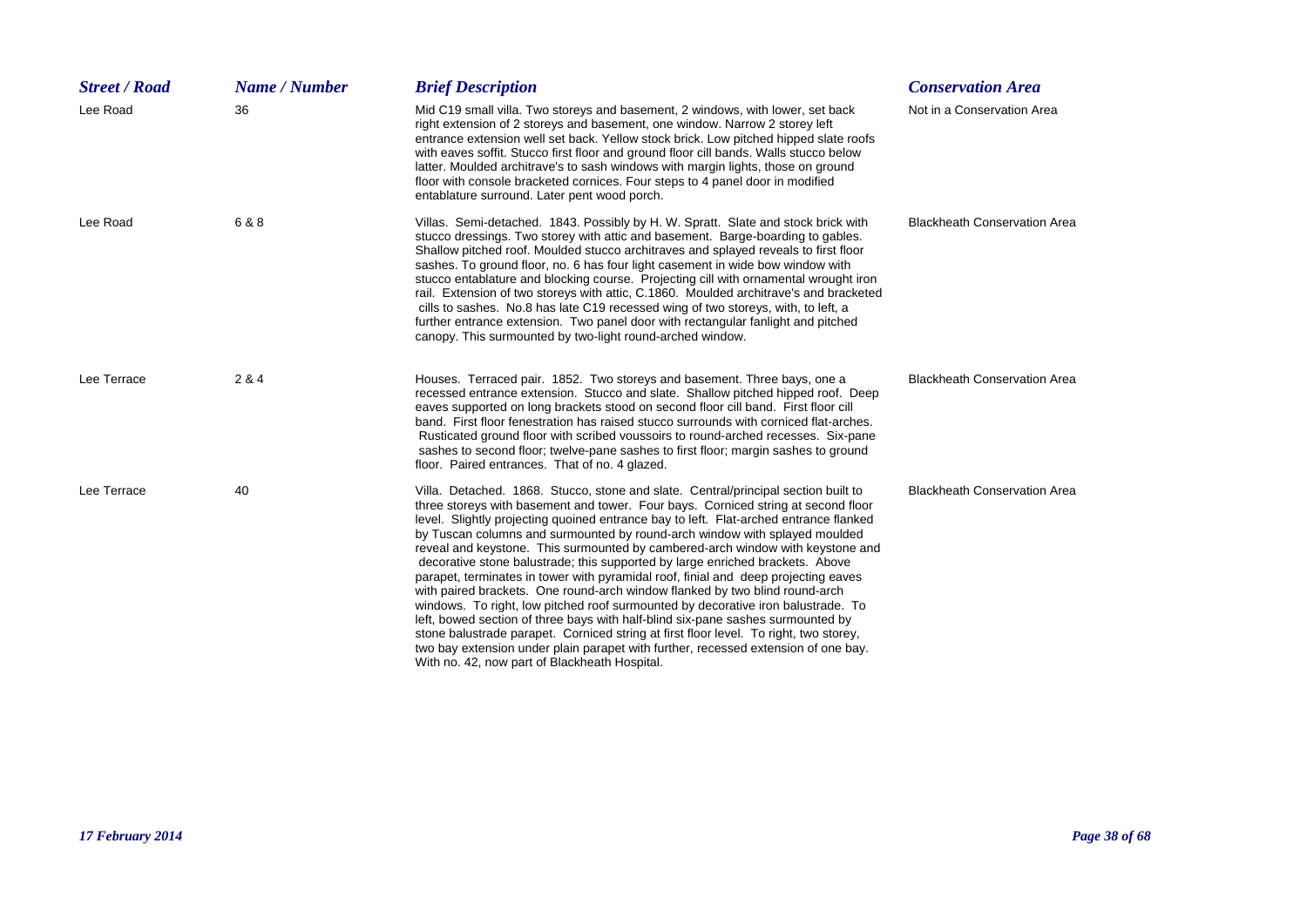| <b>Street / Road</b>                                   | Name / Number | <b>Brief Description</b>                                                                                                                                                                                                                                                                                                                                                                                                                                                                                                                                                                                                                                                                                                                                                                                                                                                                                                                                                                                                                                                                                                      | <b>Conservation Area</b>            |
|--------------------------------------------------------|---------------|-------------------------------------------------------------------------------------------------------------------------------------------------------------------------------------------------------------------------------------------------------------------------------------------------------------------------------------------------------------------------------------------------------------------------------------------------------------------------------------------------------------------------------------------------------------------------------------------------------------------------------------------------------------------------------------------------------------------------------------------------------------------------------------------------------------------------------------------------------------------------------------------------------------------------------------------------------------------------------------------------------------------------------------------------------------------------------------------------------------------------------|-------------------------------------|
| Lee Terrace                                            | 42            | Villa. Detached. 1870. Latterly painted brick and slate with stone and stucco<br>dressings. Two storeys with attics. Symmetrical façade. Three bays flanked by<br>two projecting bays. Pitched roof to central section, pyramidal roof with highly<br>decorative oculus dormers to projecting bays. Deep bracketed eaves. Central bays<br>have replaced casements with at first floor, fine iron balconets over corniced string.<br>Ground floor windows are flat arched with central flower motif and spaced by arch-<br>level nail-head strings. To projecting bays, three-light sash windows to ground floor<br>separated by plain columns and flanked by plain pilasters. Columns and pilasters<br>surmounted by variation on composite capitals. To first floor, three light sashes<br>similarly divided but surmounted by plain frieze with central cherub motif enriched by<br>foliage. This in turn surmounted by flat cornice with central camber. Original bricks<br>dark grey. Although now painted, original effect of contrasting brick and stucco still<br>clear. With no. 40, now part of Blackheath Hospital. | <b>Blackheath Conservation Area</b> |
| Lee Terrace                                            | 5             | Villa. Detached. 1824. George Ledwell Taylor (1788-1873). Two storeys with attic,<br>three bays. Later two storey extension to the right. Shallow pitched roof.<br>Pedimented gable. Six-pane flat headed sash in lunette surround to centre of<br>pediment. Flat-headed, six-pane sashes to first floor in profiled surround. Cornices to<br>all windows and later, less decorative porch. No. 3 Grade II listed.                                                                                                                                                                                                                                                                                                                                                                                                                                                                                                                                                                                                                                                                                                            | <b>Blackheath Conservation Area</b> |
| Lee Terrace                                            | 6             | Villa. Detached. 1850-52. Stucco and slate. Three storeys, three bays. Hipped<br>roof. Deep projecting bracketed eaves. Moulded architraves. Stucco string between<br>first and second floor windows. Six-pane sashes and bracketed cills at second<br>floor. Four-pane sashes at first floor. Exceptional portico (glazed) with full<br>entablature and Corinthian capitals. This surmounted by flat-arched window with<br>console bracketed cornice. Of group value.                                                                                                                                                                                                                                                                                                                                                                                                                                                                                                                                                                                                                                                        | <b>Blackheath Conservation Area</b> |
| Lee Terrace                                            | 8 to 18       | Houses. Terrace. 1845. Three storeys plus basement. Stucco. Banded rustication<br>at ground floor, with stone cill strings and recessed window surrounds, round-<br>arched to first floor. Later recessed entrance wings link each house. Nos. 14, 16<br>and 18 were rebuilt in the 1920's, whilst nos. 8,10 and 12 retain their original fabric<br>and form. Nevertheless of group value. Originally known as Victoria Terrace.                                                                                                                                                                                                                                                                                                                                                                                                                                                                                                                                                                                                                                                                                              | <b>Blackheath Conservation Area</b> |
| Lee Terrace, at the<br>northern end of Quentin<br>Road | Gate piers    | Gate piers. Stone. 1881. Square columns with plinth, cornice and inverted cone<br>finials. Important survival from early road layout of this part of Blackheath.                                                                                                                                                                                                                                                                                                                                                                                                                                                                                                                                                                                                                                                                                                                                                                                                                                                                                                                                                              | <b>Blackheath Conservation Area</b> |
| Lewisham High Street                                   | 143 - 149     | A large and imposing commercial building faced with large faience blockwork. There<br>are many vertical window openings which together give the impression of a grill. The<br>windows have more recently been painted to match the faience) but the original<br>windows are in tact. There is a deep and projecting cornice detail. This is a fine<br>example of early twentieth century architecture expressed on a large scale. The<br>unusual use of faience on a building of this size in this location were the building<br>material is predominantly brick gives this property positive townscape qualities,<br>especially when expressed in this twentieth century style.                                                                                                                                                                                                                                                                                                                                                                                                                                              | Not in a Conservation Area          |
|                                                        |               | This building meets the Local List criteria for local architectural interest.                                                                                                                                                                                                                                                                                                                                                                                                                                                                                                                                                                                                                                                                                                                                                                                                                                                                                                                                                                                                                                                 |                                     |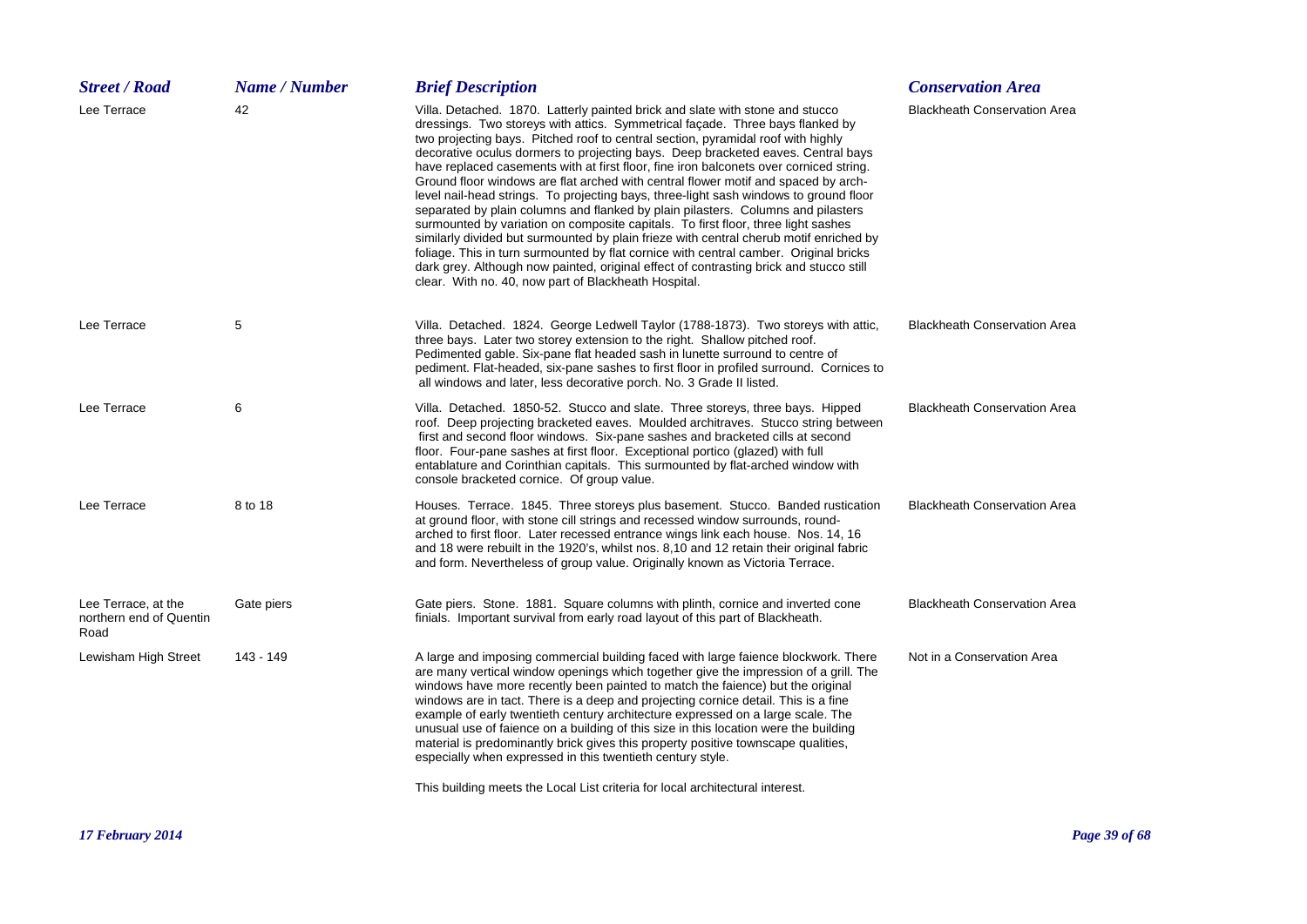| <b>Street / Road</b> | Name / Number | <b>Brief Description</b>                                                                                                                                                                                                                                                                                                                                                                                                                                                                                                                                                                                                                                                                                                                          | <b>Conservation Area</b>   |
|----------------------|---------------|---------------------------------------------------------------------------------------------------------------------------------------------------------------------------------------------------------------------------------------------------------------------------------------------------------------------------------------------------------------------------------------------------------------------------------------------------------------------------------------------------------------------------------------------------------------------------------------------------------------------------------------------------------------------------------------------------------------------------------------------------|----------------------------|
| Lewisham High Street | 17 to 31      | An attractive Italianate terrace c1864, with lonic doorcases and stuccoed rusticated<br>ground floors.                                                                                                                                                                                                                                                                                                                                                                                                                                                                                                                                                                                                                                            | Not in a Conservation Area |
| Lewisham High Street | 180 - 190     | A large and imposing 1920s red brick four storey commercial building that forms part<br>of the retail centre of Lewisham. It is a good quality Art Deco inspired building with<br>metal windows and fluted stone / cement aprons below windows and carved stone<br>corner details at eaves. The detail extends to the front part of the side elevations<br>which is particularly pleasing when viewed down the High Street. Although a ground<br>floor shopfront has subsequently been added that projects into the High Street the<br>building retains all of its townscape merit.                                                                                                                                                               | Not in a Conservation Area |
|                      |               | This building meets the Local List criteria for local architectural interest.                                                                                                                                                                                                                                                                                                                                                                                                                                                                                                                                                                                                                                                                     |                            |
| Lewisham High Street | 315-317       | Mid 18th century pair of mirrored small houses with 'M' shaped clay tile roofs and<br>double-pile plan. Much altered, particularly by Victorian shopfront (itself subsequently<br>altered). Important as rare survival in the borough of small mid 18th century pair of<br>houses as well as representing the core of old Lewisham (along with St Mary's<br>Church opposite) of which little now survives.                                                                                                                                                                                                                                                                                                                                        | St Marys Conservation Area |
| Lewisham High Street | $65 - 71$     | A four storey Art Deco style building with central tower facing the clock tower and<br>the open market in Lewisham. It narrowly missed a V1 bomb attack in 1944 when all<br>the buildings across the road were destroyed. It is red brick with carved stone details<br>including low relief plaques depicting a steam train, lorry and steam ships with the<br>dates 1868-1933 in the tower. It was built as a department store called Tower House<br>in 1933 for the Royal Arsenal Co-operative Society. The letters "RACS" can be seen<br>on the lorry at the top of the building.                                                                                                                                                              | Not in a Conservation Area |
|                      |               | This building meets the Local List criteria for local architectural and local historic<br>interest.                                                                                                                                                                                                                                                                                                                                                                                                                                                                                                                                                                                                                                               |                            |
| Lewisham High Street | $85 - 87$     | A very attractive and well detailed corner property from 1901 that narrowly escaped<br>the nearby V1 bomb in 1944. Currently a bank, it is a three storey plus attic red brick<br>building with limestone detailing. Classically proportioned the variety in window styles<br>is particularly appealing with large arched windows to street level, pediment tri-<br>partite windows to the first floor and smaller tri-partite windows to the top floor. The<br>Mansard roof, above the dentiled eaves, has a balustrade detail and pronounced<br>dormer windows with pediments. The entrance is at the corner and identified on the<br>roof with a turret. Also has group value with the adjacent properties on Lewisham<br>High Street, see 23. | Not in a Conservation Area |
|                      |               | This building meets the Local List criteria for local architectural interest.                                                                                                                                                                                                                                                                                                                                                                                                                                                                                                                                                                                                                                                                     |                            |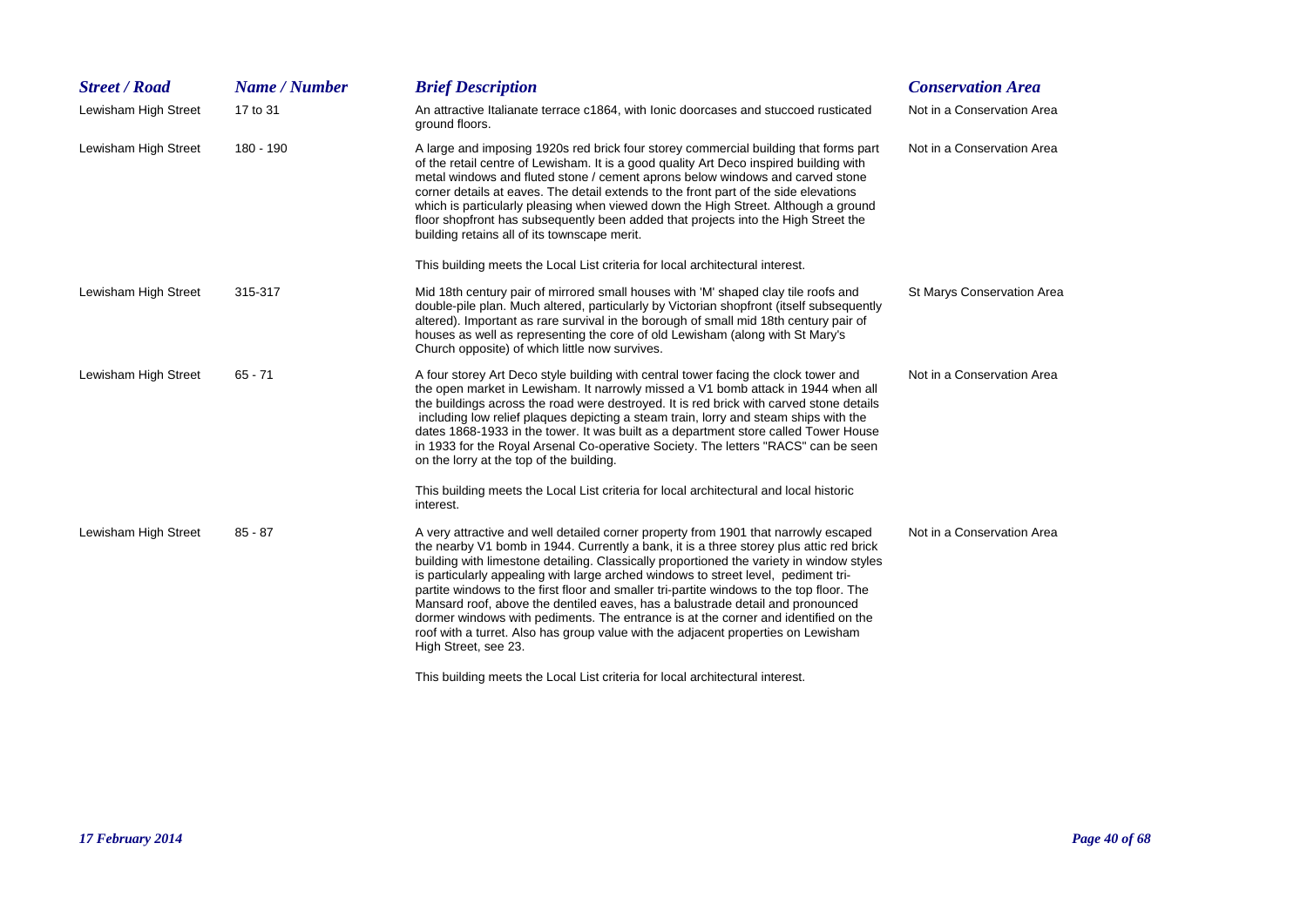| <b>Street / Road</b> | Name / Number                                                   | <b>Brief Description</b>                                                                                                                                                                                                                                                                                                                                                                                                                                                                                                                                                                                                                                                                                                                                                                                                                                                                                                                                                                                                                                                                                                                                                                                                                                                                                                                       | <b>Conservation Area</b>   |
|----------------------|-----------------------------------------------------------------|------------------------------------------------------------------------------------------------------------------------------------------------------------------------------------------------------------------------------------------------------------------------------------------------------------------------------------------------------------------------------------------------------------------------------------------------------------------------------------------------------------------------------------------------------------------------------------------------------------------------------------------------------------------------------------------------------------------------------------------------------------------------------------------------------------------------------------------------------------------------------------------------------------------------------------------------------------------------------------------------------------------------------------------------------------------------------------------------------------------------------------------------------------------------------------------------------------------------------------------------------------------------------------------------------------------------------------------------|----------------------------|
| Lewisham High Street | $93 - 95$                                                       | An attractive three storey plus attic curved corner building made of yellow stock<br>brick. It faces Lewisham open market and Lewisham High Street. The ground floor<br>has channel jointed ashlar and there are decorative carved stone window apertures<br>to the first floor. The top floor has even arched sash windows. The mansard roof<br>has unusual arched casement windows that are positioned in line with the windows<br>below creating and evenly balanced and classically proportioned early twentieth<br>century building. The entrance is to the corner and has a heavy cornice decoration<br>that is reflected in the first floor windows. Currently occupied by a bank.<br>Sharing the same address is the adjacent property a four storey stone temple style<br>building with giant order of fluted ionic columns over the upper three storeys. The<br>original black metal windows are still in situ and are an essential element of this<br>design. This building, is both attractive in its own right but also provides a necessary<br>vertical emphasis that harmoniously links the neighbouring buildings.<br>Also group value with 85 - 87 Lewisham High Street. See entry 24.                                                                                                                                        | Not in a Conservation Area |
|                      |                                                                 | This building meets the Local List criteria for local architectural interest.                                                                                                                                                                                                                                                                                                                                                                                                                                                                                                                                                                                                                                                                                                                                                                                                                                                                                                                                                                                                                                                                                                                                                                                                                                                                  |                            |
| Lewisham High Street | H.E. Olby Ironmongers and<br>Builder Merchant / No.307 -<br>313 | Built to replace older premises, this striking Art Deco showroom for the builders<br>merchant H.E.Olby was designed by Percy B Dannett F.S.I., F.R.I.B.A. who also<br>designed the John Roan (Upper) School with Banister Fletcher. It was erected in<br>1935/1936 by the builders N.H. Gage & Sons of High Street, Kingston upon Thames.<br>The building is occupied by the original builders merchant who built it. Although the<br>ground floor has been altered and the shop fronts removed, the upper storeys are<br>well preserved. The building is faced in stone to the front and north elevation with a<br>wall of stock bricks visible to the south elevation. The windows are all regularly<br>spaced with bronze, leaded multi-paned windows, some with bulls eye glass giving a<br>dignified facade and maximum internal light. Simple decorative corbels to the second<br>floor support uplighters and there is a flagpole which is centrally placed on the<br>parapet in an Art Deco fan-style stand. The original signage also remains in part. This<br>building makes a dramatic contribution to the streetscene and has significant local<br>value as a landmark.<br>Buildings of this quality and style are uncommon in Lewisham and it's provenance<br>affords it significant local historical and architectural interest. | St Marys Conservation Area |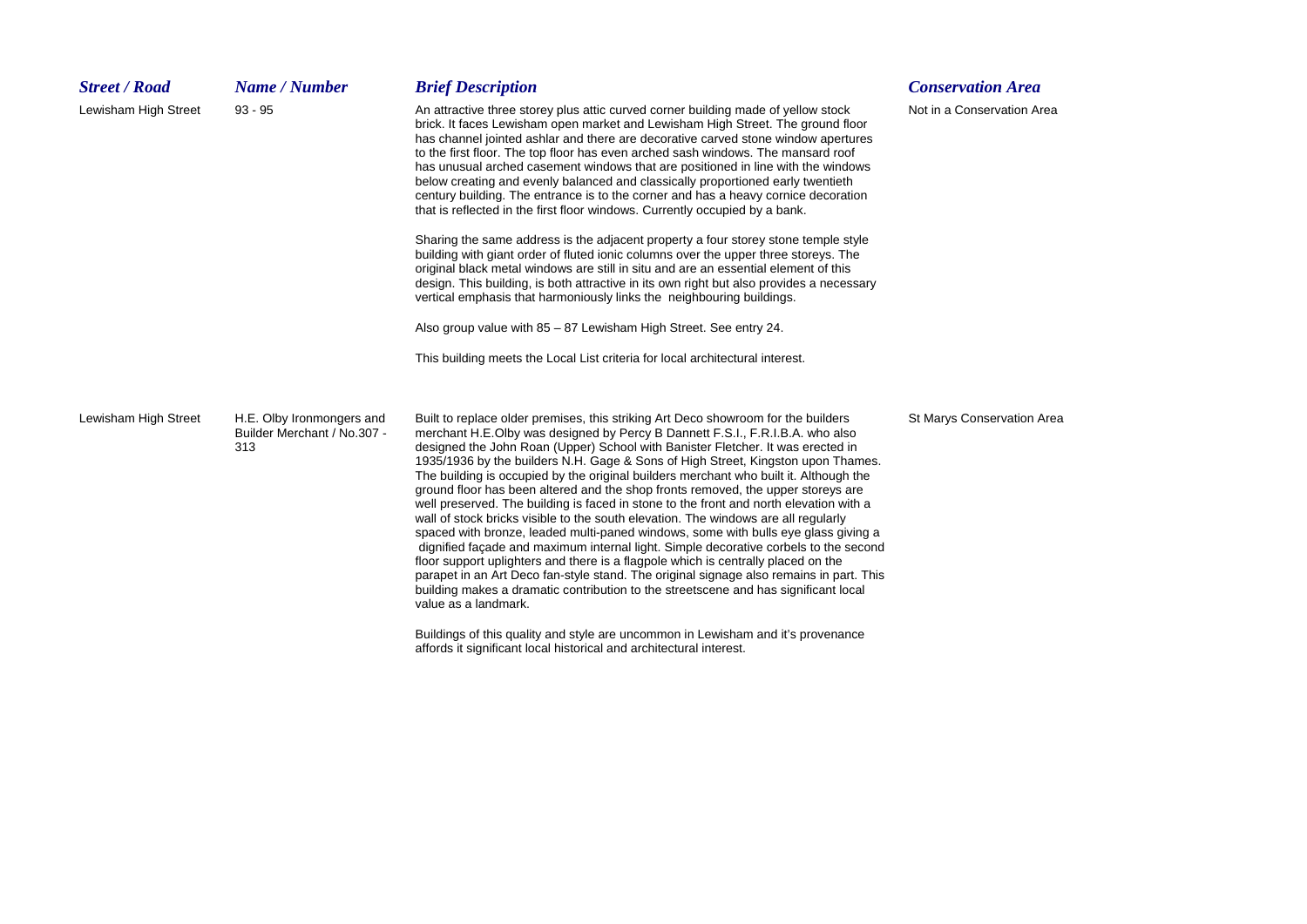*17 February 2014 Page 41 of 68*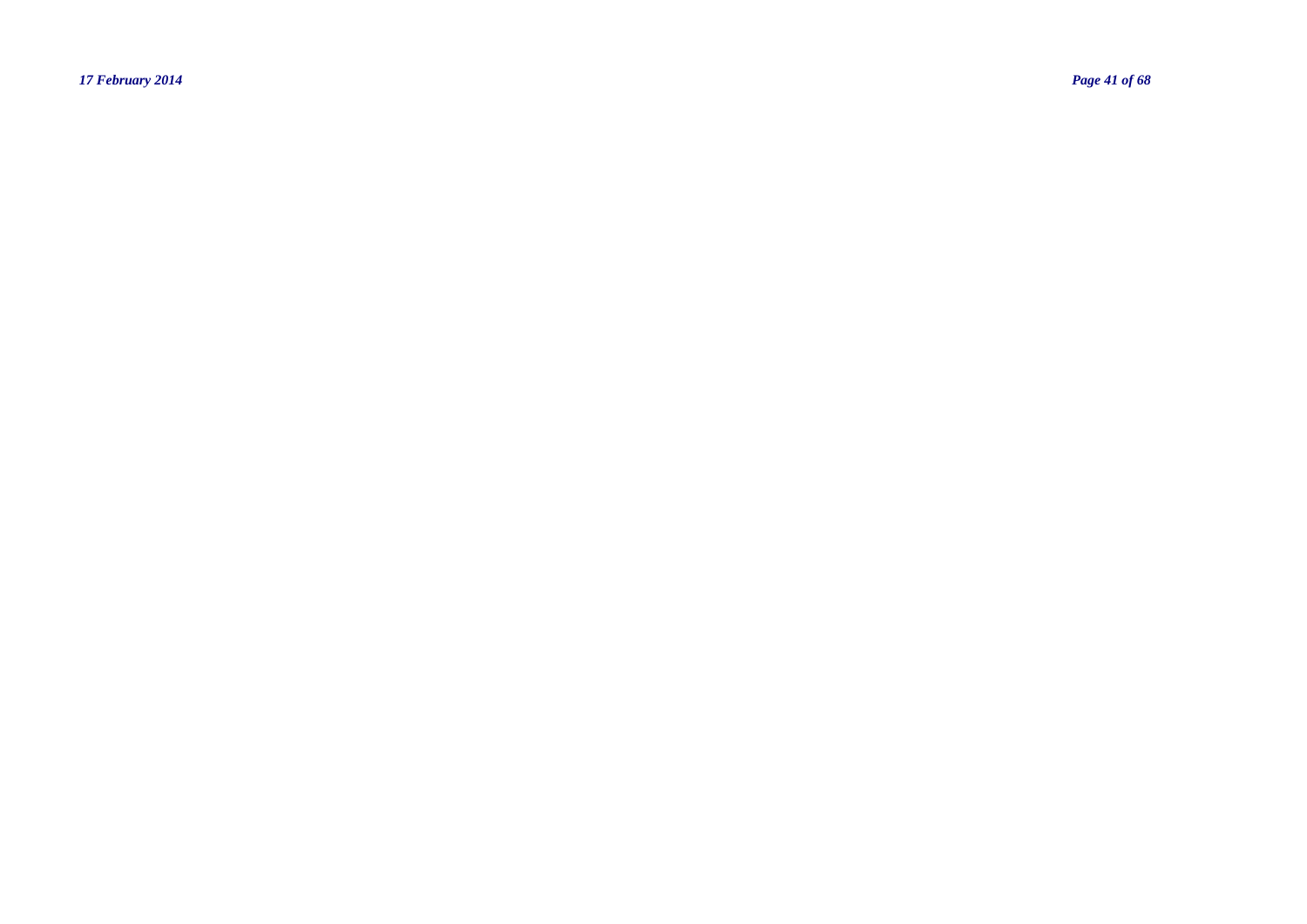| <b>Street / Road</b> | Name / Number                        | <b>Brief Description</b>                                                                                                                                                                                                                                                                                                                                                                                                                                                                                                                                                                                                                                                                                                                                                                                                                 | <b>Conservation Area</b>   |
|----------------------|--------------------------------------|------------------------------------------------------------------------------------------------------------------------------------------------------------------------------------------------------------------------------------------------------------------------------------------------------------------------------------------------------------------------------------------------------------------------------------------------------------------------------------------------------------------------------------------------------------------------------------------------------------------------------------------------------------------------------------------------------------------------------------------------------------------------------------------------------------------------------------------|----------------------------|
| Lewisham High Street | The Joiners Arms, 66                 | There has been a pub called the Joiners Arms on this site since 1881. This pub is an<br>unusually small historic pub within a busy shopping area in Lewisham Centre. It sits<br>between two buildings with modern frontages and makes an attractive historic<br>contribution to the townscape which in this area is predominantly retail. It is a<br>surviving pub in an area that has seen the loss of several nearby pubs and its<br>retention highlights the evolving nature of this area. It is constructed of red brick with<br>a Dutch gable and has a traditional curved timber panelled pub frontage which<br>provides relief to the large glazed shopfronts to either side. Building contributes<br>historic townscape qualities to the streetscape.                                                                            | Not in a Conservation Area |
|                      |                                      | This building meets the Local List criteria for local architectural and local historic<br>interest.                                                                                                                                                                                                                                                                                                                                                                                                                                                                                                                                                                                                                                                                                                                                      |                            |
| Lewisham High Street | The Ravensbourne Arms,<br>323        | The Ravensbourne Arms, was built as the Coach and Horses in 1934. It is a<br>substantial pub which occupies the plot between Legge Street and Romborough Way<br>on Lewisham High Street. The principle elevation is Lewisham High Street but this<br>building also addresses the streets to either side by continuing the pub frontage<br>round either corner. This detail increases the impact on the streetscape of this<br>building.                                                                                                                                                                                                                                                                                                                                                                                                  | St Marys Conservation Area |
|                      |                                      | Made from red brick with plain clay tiled hipped roof it is in a simple domestic style<br>with Arts and Crafts detailing. The ground floor is finished with small brown glazed<br>tiles in a simple pattern and the motif of a coach and horses is included on the Legge<br>Street corner. The building retains all of the original external detail including a dentiled<br>course to the eaves, iron rainwater goods, windows but the former shop front from<br>the off license, common in pubs has gone. It is easy to identify where it was located<br>by the timber panelling and its loss does not effect the significance of the building and<br>the handsome contribution it makes towards the character of the townscape.<br>This building meets the Local List criteria for local architectural and local historic<br>interest. |                            |
| Lewisham Road        | <b>Whitbread Brewery</b>             | Partially demolished. See Conservation Team                                                                                                                                                                                                                                                                                                                                                                                                                                                                                                                                                                                                                                                                                                                                                                                              | Not in a Conservation Area |
| Lewisham Way         | 239a & 241,243a & 245, 247a<br>& 249 | Brunswick Place 1805-6. Shops inserted 1885-6. Each house 2 storeys and attic, 2<br>windows. Moderately low pitched slated roof with pedimented gable end to road. In<br>tympanum 2 half-lunettes in segmental arched recess. Stuccoed fronts. First floor<br>sash windows in plain reveals have recessed panels above. Modern shops on and<br>projecting from ground floor. First floor pebbledashed except for slightly projecting<br>porch section in the second bay from left.                                                                                                                                                                                                                                                                                                                                                       | St Johns Conservation Area |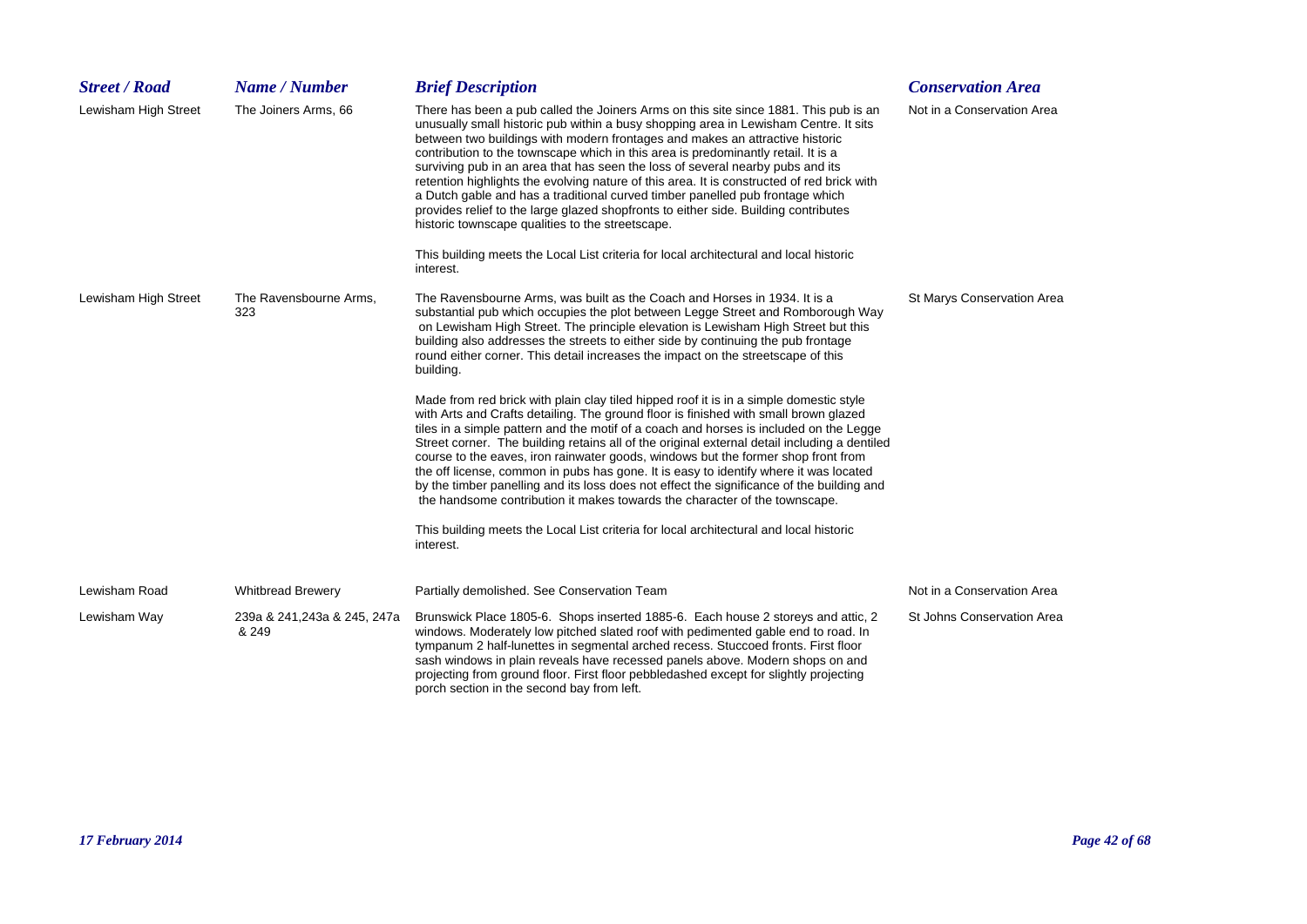| <b>Street / Road</b> | Name / Number        | <b>Brief Description</b>                                                                                                                                                                                                                                                                                                                                                                                                                                                                                                                                                                                                                                                                               | <b>Conservation Area</b>            |
|----------------------|----------------------|--------------------------------------------------------------------------------------------------------------------------------------------------------------------------------------------------------------------------------------------------------------------------------------------------------------------------------------------------------------------------------------------------------------------------------------------------------------------------------------------------------------------------------------------------------------------------------------------------------------------------------------------------------------------------------------------------------|-------------------------------------|
| Lewisham Way         | Albertines, 237      | An attractive Victorian corner pub built as the 'Clarendon Arms' in 1857 on the site of<br>the former Bricklayers' Arms of 1803/04. It was renamed the 'Malt and Hops' in 1992<br>before its current sign of 'Albertines'. Albertines is in a similar heavy classical style as<br>the Five Bells on New Cross Road (Grade II statutory listed) but without the finer<br>architectural detailing.                                                                                                                                                                                                                                                                                                       | Not in a Conservation Area          |
|                      |                      | Albertines is built of red brick with deep eaves with decorative corbels and a shallow<br>pitched roof. There is a full height bay to the Lewisham Way elevation and the<br>original timber sash windows to the upper floors remain, including large venetian<br>windows.                                                                                                                                                                                                                                                                                                                                                                                                                              |                                     |
|                      |                      | This building makes a positive contribution to the townscape and contributes towards<br>the setting of the nearby listed buildings, 160 -186 Lewisham Way and 239 Lewisham<br>Way.                                                                                                                                                                                                                                                                                                                                                                                                                                                                                                                     |                                     |
|                      |                      | This building meets the Local List criteria for local architectural and local historic<br>interest.                                                                                                                                                                                                                                                                                                                                                                                                                                                                                                                                                                                                    |                                     |
| Lewisham Way         | The Haberdashers, 44 | The Haberdashers is a classically inspired pub built as the Rosemary Branch around<br>1854. It is a three storey building built from yellow stock brick with stuccoed detailing.<br>Below the parapet is an ornate frieze and two channel jointed rendered pilasters with<br>an urn resting on a small corbel. The windows to the first floor are grandly<br>expressed with a solid cornice and corbel detail. The original windows to the upper<br>floors remain and the first floor has particularly decorative arched sashes.                                                                                                                                                                       | Not in a Conservation Area          |
|                      |                      | This pub reflects the architectural style of the surrounding residential area but has<br>enhanced the classical styling to create a beautifully ornate building. The<br>Haberdashers is an attractive building whose architectural merit make this a locally<br>important building.                                                                                                                                                                                                                                                                                                                                                                                                                    |                                     |
|                      |                      | This building meets the Local List criteria for local architectural and local historic<br>interest.                                                                                                                                                                                                                                                                                                                                                                                                                                                                                                                                                                                                    |                                     |
| Lloyds Place         | 2                    | House. Terrace. C18 (prior to 1780) with C19 alterations. Stucco, stone and slate.<br>Two storeys with attic, two bays. Truncated hipped roof. To left, canted two-storey<br>bay with two-pane sashes and dentilled cornice. To right, entrance with pilasters,<br>entablature and dentilled cornice surmounted by flat-arched two-pane sash in plain<br>reveal. Truncated cill string through bay and sash. Dentilled cornice and blocking<br>course to eaves, with flat-arched window in raised segmental surround. Later<br>recessed extension of two storeys and one bay to right. Originally called Suffolk<br>House. Clear illustration of historic development from C18 origins to present day. | <b>Blackheath Conservation Area</b> |
| Lloyds Place         | Southbank Cottage    | Early C19 cottage of one storey, 2 windows, probably originally a lodge. Fairly low<br>pitched, hipped slated roof. Painted brick walls. Original casement windows, One<br>storey, one-window set back right extension. Low gabled porch, with fishscale<br>slated roof, on wood posts and brackets.                                                                                                                                                                                                                                                                                                                                                                                                   | <b>Blackheath Conservation Area</b> |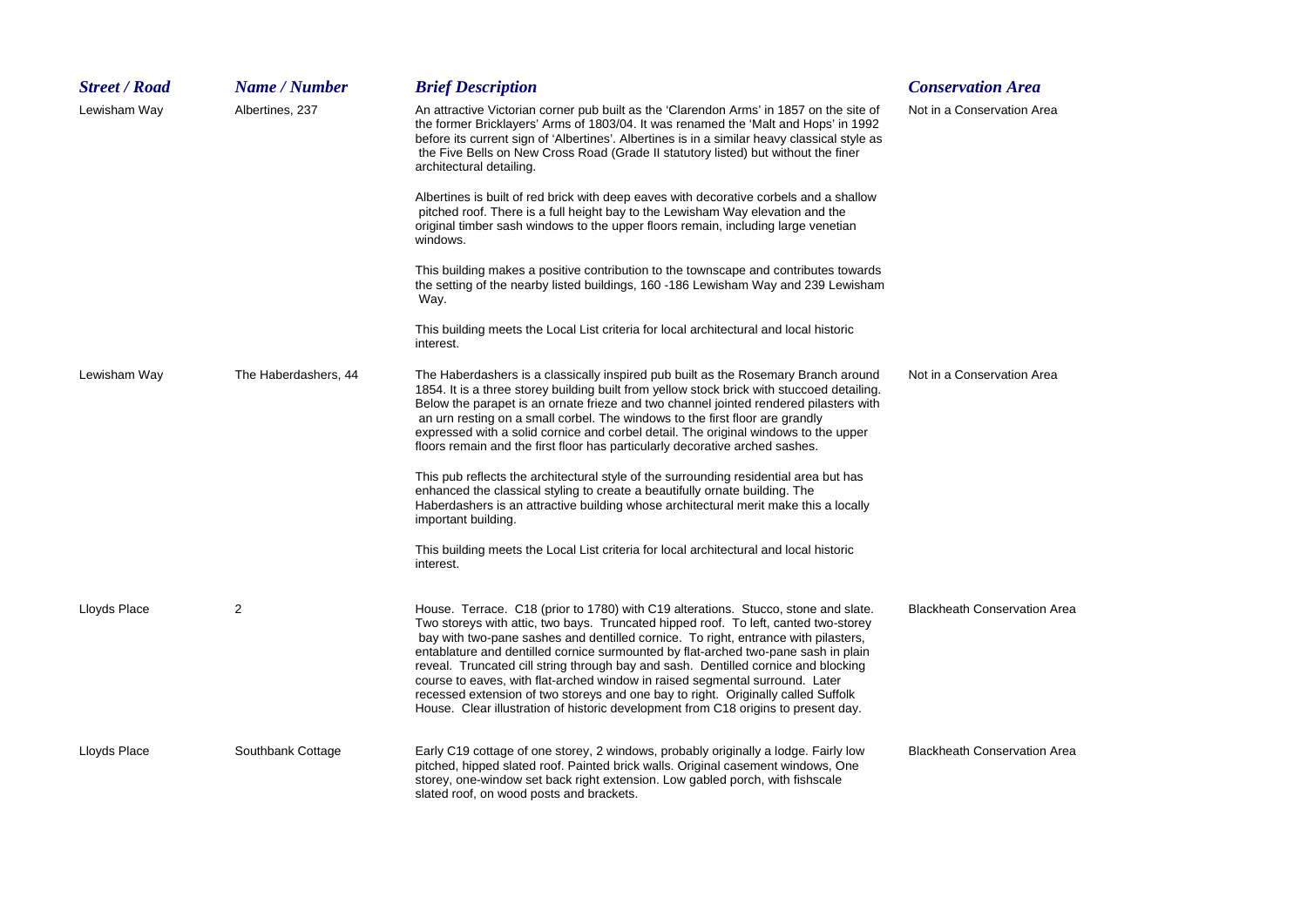*17 February 2014 Page 43 of 68*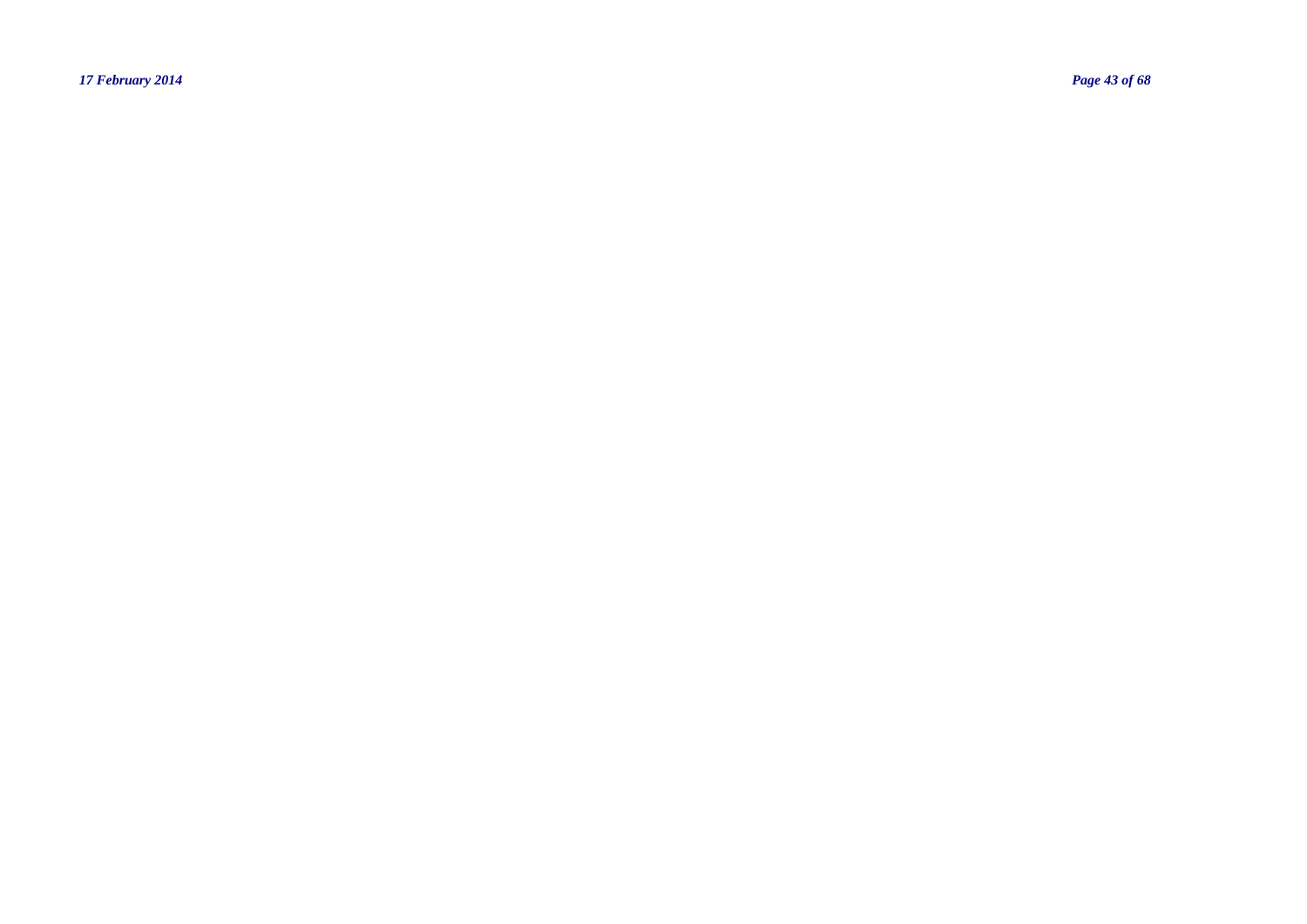| <b>Street / Road</b> | Name / Number                              | <b>Brief Description</b>                                                                                                                                                                                                                                                                                                                                                                                                                                                                                                                                                                                                                                                                                                                                                                                                                                                                                                                                                                                                                                                                         | <b>Conservation Area</b>             |
|----------------------|--------------------------------------------|--------------------------------------------------------------------------------------------------------------------------------------------------------------------------------------------------------------------------------------------------------------------------------------------------------------------------------------------------------------------------------------------------------------------------------------------------------------------------------------------------------------------------------------------------------------------------------------------------------------------------------------------------------------------------------------------------------------------------------------------------------------------------------------------------------------------------------------------------------------------------------------------------------------------------------------------------------------------------------------------------------------------------------------------------------------------------------------------------|--------------------------------------|
| London Road          | 101                                        | Villa, after 1843 formerly Silverdale Lodge. Italianate Style. Stucco and painted brick.<br>Double-pile arrangement with highly representative façade towards London Road.<br>Two storey, three bays with rear extension to the left. Two-bay single storey<br>extensions to both sides of later date. . Full height canted bays and central stucco<br>portico on Tuscan columns with twinned round-headed windows above. Sash<br>windows throughout. Bay windows on ground floor level have triangular pediments.<br>Dentilled eaves beneath deep cornice with parapet above. Pitched slate roofs. One of<br>the earliest surviving villas of the area and a local landmark.                                                                                                                                                                                                                                                                                                                                                                                                                    | <b>Forest Hill Conservation Area</b> |
| London Road          | 29 - 31 (Kings Garth and<br>Princes Garth) | C1840s. Remains of 'Prospect Place' a prestigious development of Italianate villas<br>which once stretched from the junction with Dartmouth Road as far as Park Hill.<br>Some of the earliest speculative high status housing development of the area<br>following the arrival of the railway in Forest Hill in 1839. The Dorrell Brothers, local<br>builders, acquired many of the buildings in the early 20th century and converted them<br>into flats. The central part of Nos. 29/31 (Kings and Princes Garth) illustrates best the<br>quality of the original 'Prospect Villas'. Edwardian extensions to both sides. Group<br>value with Nos. 67-81 London Road. Locally Listed for their architectural and<br>townscape quality to the area.                                                                                                                                                                                                                                                                                                                                               | <b>Forest Hill Conservation Area</b> |
| London Road          | $67 - 81$                                  | C1840s. Remains of 'Prospect Place' a prestigious development of Italianate villas<br>which once stretched from the junction with Dartmouth Road as far as Park Hill. Now<br>a housing estate called 'Dorrell Estate'. The buildings constitute some of the earliest<br>speculative high status housing development of the area following the arrival of the<br>railway in Forest Hill in 1839. The Dorrell Brothers, local builders, acquired many of<br>the buildings in the early 20th century and converted them into flats by infilling<br>between the individual houses. At Nos. 67-81 (odd) the projecting porches at first<br>floor level were once accessed by steps from the front gardens. Today, the infill<br>between the buildings incorporates the stairwell to the individual flats. Despite the<br>alterations, the buildings and the well kept garden and lawn to the front are of great<br>value to the townscape quality to the area. Locally Listed for their architectural and<br>townscape quality to the area. Group value with Nos. 29&31 (Kings and Princes<br>Garth). | <b>Forest Hill Conservation Area</b> |
| Longton Avenue       | 2 to 10                                    | Villas. Semi-detached and detached. 1860s. Stock brick, slate and stucco. 2 and 4<br>semi-detached. Two storeys, two bays. Central flat-roofed dormers. French door in<br>stucco surround with bracketed canopies at ground floor; margin pane sashes with<br>cambered arches at first floor. Deep eaves, hipped roof. 6 is detached. Two<br>storeys, three bays. Central stucco portico with Tuscan columns. Two over two<br>margin sashes with flat gauged arches. Deep eaves, hipped roof. 8 and 10 also<br>detached. Three storeys with basements, two bays. Right hand bow window<br>through two storeys and basement. Deep eaves, pyramidal roof. Steps up to<br>entrances in stucco surround with pilasters. First and second floor windows one<br>over one sashes in tripartite arrangement with flat gauged arches.<br>2 – 10 Longton Avenue have group value and the wide tree lined road contributes<br>towards the historic setting.                                                                                                                                                 | Not in a Conservation Area           |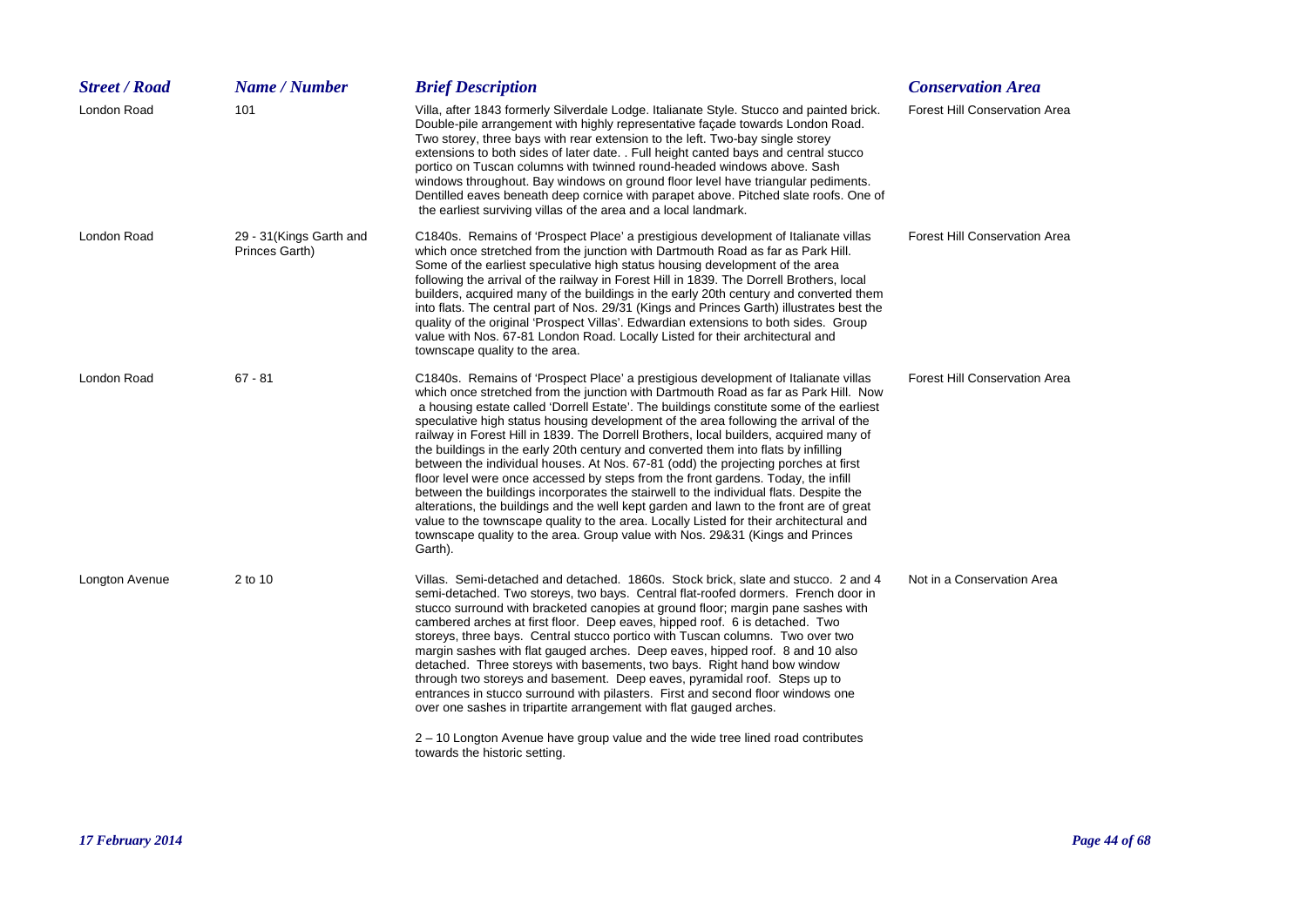| <b>Street / Road</b> | Name / Number                                  | <b>Brief Description</b>                                                                                                                                                                                                                                                                                                                                                                                                                                                                                                                                                                                                                                                                                                                                                                    | <b>Conservation Area</b>             |
|----------------------|------------------------------------------------|---------------------------------------------------------------------------------------------------------------------------------------------------------------------------------------------------------------------------------------------------------------------------------------------------------------------------------------------------------------------------------------------------------------------------------------------------------------------------------------------------------------------------------------------------------------------------------------------------------------------------------------------------------------------------------------------------------------------------------------------------------------------------------------------|--------------------------------------|
| Longton Avenue       | 7                                              | Villa. Detached. Late C19. Red brick and plain clay tile with stucco dressings. Two<br>storeys, three bays. Hipped roof with pyramidal element surmounting canted<br>projecting bay to right. To left, flat arched, three light casements. Central canopied<br>entrance surmounted by oriel that rises through eaves. Projecting bay has hung tiles.<br>Primarily of historic interest, formerly being C.S. Forester's house.                                                                                                                                                                                                                                                                                                                                                               | Not in a Conservation Area           |
| Longton Grove        | 70 to 72                                       | Villas. Semi-detached. C1860. Stock brick, slate and stucco. Two storeys, two<br>bays. Side entrances. Hipped roof, deep bracketed eaves. One over one sashes at<br>ground floor with corbelled canopies over cambered arches and stucco surrounds.<br>String course at arch level. Two over two sashes at first floor with cambered stucco<br>arches and keystone feature. 72 has square bay window in stucco.                                                                                                                                                                                                                                                                                                                                                                             | Not in a Conservation Area           |
| Lowther Hill         | 1&3                                            | 1866 Italianate stuccoed pair. Each 2 storeys one window in centre block(which<br>looks older and may have been built round) plus 3-storey, one-window, set back<br>tower wing. Low pitched, hipped slate roofs. Deep curved brackets to eaves soffits.<br>Rusticated ground floor with cornice. 3-light sash windows, with round heads, in<br>centre blocks, the ground floor ones in square bays. In towers 2-light round-headed<br>second floor windows; and square-headed first floor windows in moulded<br>architraves. Double doors of 6 panels under segmental arch, with moulded architrave<br>and keystone, resting on wide pilasters. Console bracketed cornice over.                                                                                                             | Not in a Conservation Area           |
| Malpas Road          | 52 to 98                                       | Three mid C19 terraces of eight cottages each. Each 2 storeys and basement. 2<br>windows. Multicoloured stockbrick with stucco frieze, cornice and blocking course.<br>Guilloche moulded first floor cill band. Gauged flatbrick arches to first floor sash<br>windows with vertical glazing bars. Moulded architrave's and console bracketed<br>cornices to similar ground floor windows. Paired four panel doors, with rectangular<br>fanlights, in stucco modified entablature surround. Cast iron spearhead area railings.<br>Some houses have been pebbledashed. Nos. 52 to 98 (even) form a group. One<br>replaced sash window and three casements of altered shape. Three and Four light<br>casement windows with transom mostly under segmental heads. First floor<br>pebbledashed. | Not in a Conservation Area           |
| Manor Lane           | Former Roman Catholic<br>Church of St Winifred | c1900-03 Single storey red brick Gothic building. Pitched slate roof behind gable with<br>terracotta finials. Large stone tracery window fronting Manor Lane. Setting is harmed<br>by temporary buildings in front of church.                                                                                                                                                                                                                                                                                                                                                                                                                                                                                                                                                               | Lee Manor Conservation Area          |
| Manor Lane           | Former St Winifred's Church                    | Former Catholic church built in 1910. Now a school hall.                                                                                                                                                                                                                                                                                                                                                                                                                                                                                                                                                                                                                                                                                                                                    | Lee Manor Conservation Area          |
| <b>Manor Mount</b>   | 1.5                                            | Villa. Late C19. Slate and stucco. Built through one-and-a-half to two storeys and two<br>bays. One storey extension to left. Projecting bay to right. Pitched roof with two<br>projecting gables. Saw-tooth ridge-tiles. Lean-to porch with slate roof set into return<br>of projecting bay. Decorative barge-boards. Variety of window designs; flat arched,<br>pointed, four-centred and triangular. Lodge or cottage style.                                                                                                                                                                                                                                                                                                                                                             | <b>Forest Hill Conservation Area</b> |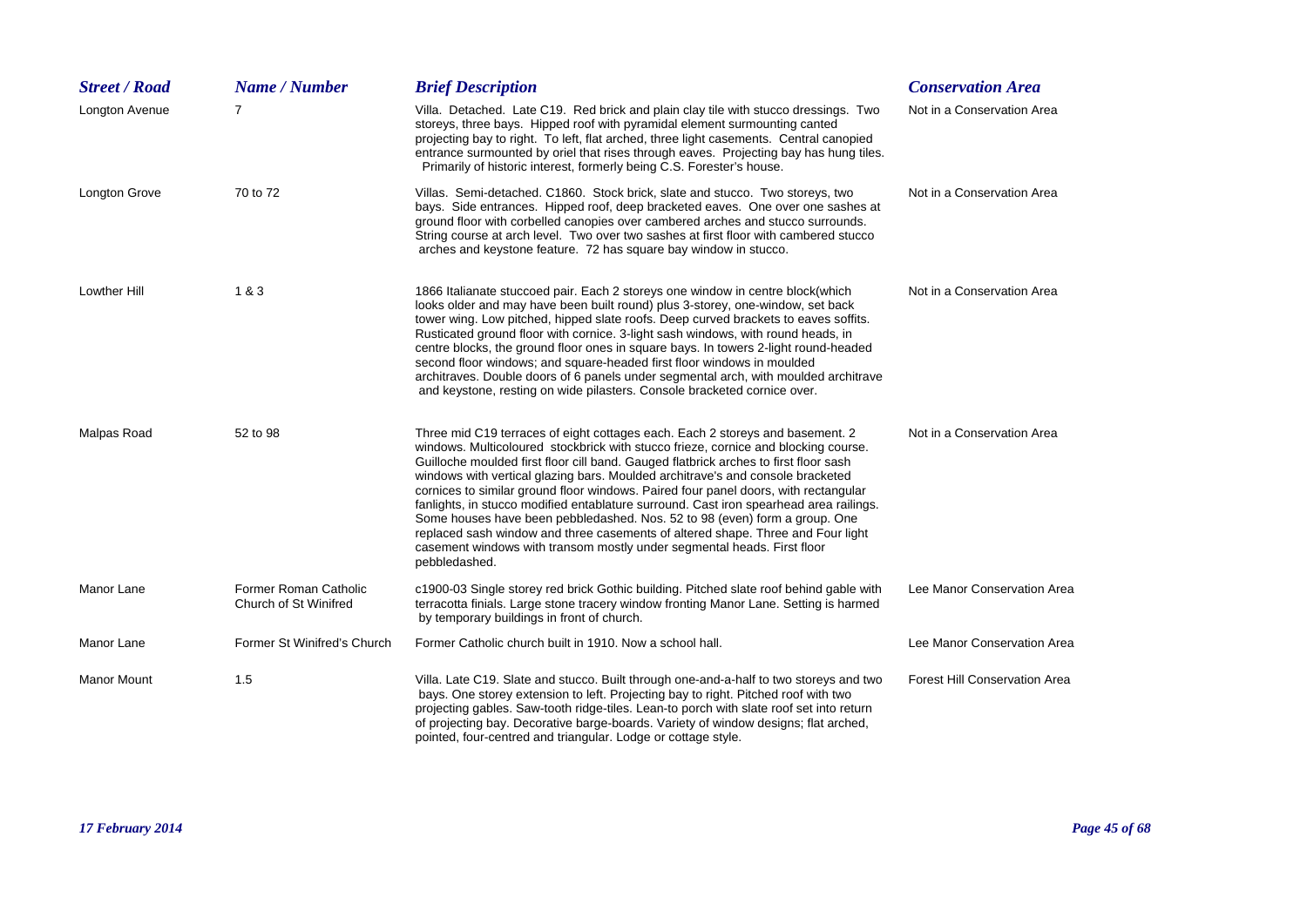| <b>Street / Road</b> | Name / Number          | <b>Brief Description</b>                                                                                                                                                                                                                                                                                                                                                                                                                                                                                                                                                                                                                                                                                             | <b>Conservation Area</b>             |
|----------------------|------------------------|----------------------------------------------------------------------------------------------------------------------------------------------------------------------------------------------------------------------------------------------------------------------------------------------------------------------------------------------------------------------------------------------------------------------------------------------------------------------------------------------------------------------------------------------------------------------------------------------------------------------------------------------------------------------------------------------------------------------|--------------------------------------|
| <b>Manor Mount</b>   | 10 to 18               | C1880s. One detached and two pairs of well-detailed brick villas two storeys plus<br>attics high. Stucco details. Symmetrically arranged with paired open porches.<br>Interesting details with elements of Italianate architecture (sash windows, modillioned<br>eaves cornice, stuccoed architraves) with references to the emerging Gothic style of<br>the period – pointed windows, foliage details on the porch and criss-crossed fretting<br>on the porch balustrade.                                                                                                                                                                                                                                           | <b>Forest Hill Conservation Area</b> |
| <b>Manor Mount</b>   | 8                      | 1883 (dated). Arts and Crafts style red brick house with sweeping tiled roofs and<br>prominent chimney stack at its centre. Mullioned and transomed leaded windows (not<br>original), central porch. Completely different in character from the surrounding<br>Italianate villas of the 1840-1870 period. Built as the vicarage to St Paul's Church and<br>designed by Edward Mountford, who exhibited his design at the Royal Academy in<br>1885. His best known work is the Central Criminal Court, Old Bailey. Locally Listed<br>for its architectural connections and intrinsic quality as a relatively unaltered example<br>of its kind.                                                                        | <b>Forest Hill Conservation Area</b> |
| Marvels Lane         | Grove Park             | Grove Park Hospital was designed by Thomas Dinwiddy and the foundation stone<br>was laid in 1899. Much of the site has been redeveloped and what remains today is<br>the gate house buildings, gate piers and a portion of the main block of a u-shaped<br>plan. The grounds have been redeveloped for housing.                                                                                                                                                                                                                                                                                                                                                                                                      | Not in a Conservation Area           |
|                      |                        | The buildings are of red brick construction with stone detailing and mullion and<br>transom windows to the gate house and wooden casement windows throughout.<br>The roof covering is slate and there are decorative copper bell roofs to the gate<br>house single storey turrets. The main block has three storeys and protruding gables.<br>The designs for this building were exhibited at the International Exhibition in Paris in<br>1900 and earned the Local Government Board a diploma of merit.                                                                                                                                                                                                             |                                      |
|                      |                        | Grove Park Hospital first opened in 1904 as a Workhouse subsequently becoming a<br>mobilisation and training centre for the Army Service Corps in the First World War and<br>then, in 1926, a TB hospital for the Metropolitan Asylums Board. From the 1970s until<br>the mid-1990s the building was a residential home for those with learning difficulties.<br>Much of the site was demolished in the 1990s, including the chapel, to make way for<br>a modern housing development. The administrative block was converted into flats and<br>the frontage and gatehouse became a health centre. What remains of the original site<br>is the Administrative block and frontage, including gates, walls and stables. |                                      |
|                      |                        | In spite of the erosion of much of the site and original setting, these buildings make a<br>strong contribution to the townscape and are a local landmark, with the scale and<br>nature of design in stark contrast to the surrounding 1930s suburban landscape.<br>There is a group value to these buildings with the view from Marvels Lane being<br>largely unaltered since the building was built in 1900. The significance of this building<br>lies in its polite architectural style, contribution towards the townscape and its strong<br>communal value to the local community.                                                                                                                              |                                      |
| Micheldever Road     | Parish Boundary Marker | Short square section stone marker on inside edge of pavement. Installed in the<br>second half of 19th century to mark the boundary between the parishes of St<br>Margaret's and Christ Church.                                                                                                                                                                                                                                                                                                                                                                                                                                                                                                                       | Lee Manor Conservation Area          |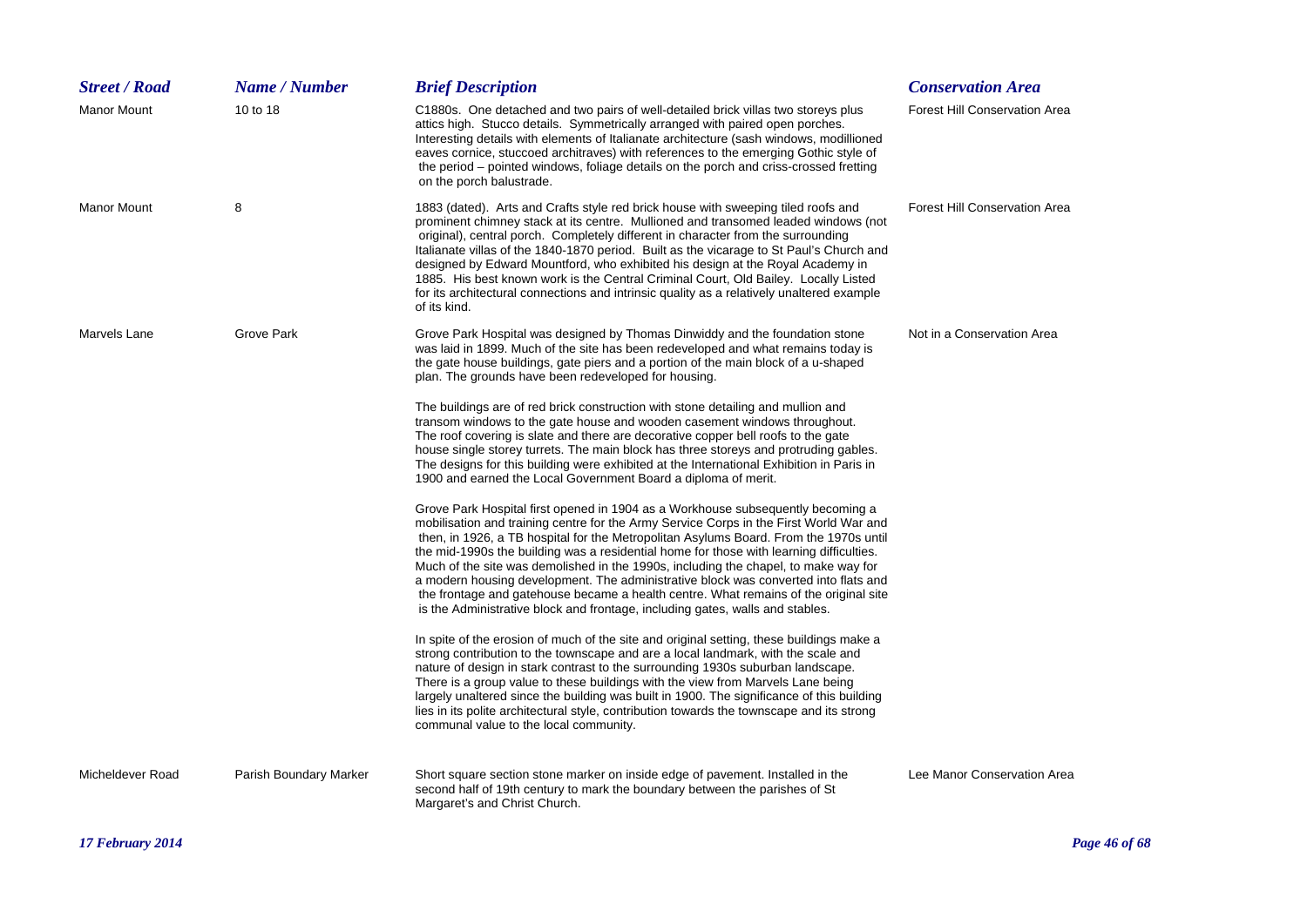| <b>Street / Road</b>  | Name / Number                          | <b>Brief Description</b>                                                                                                                                                                                                                                                                                                                                                                                                                                                                                                                                                                                                                                                                                                                                                                                                                                                                                                                                                                                                                                                                                                                                                                                                                                               | <b>Conservation Area</b>                 |
|-----------------------|----------------------------------------|------------------------------------------------------------------------------------------------------------------------------------------------------------------------------------------------------------------------------------------------------------------------------------------------------------------------------------------------------------------------------------------------------------------------------------------------------------------------------------------------------------------------------------------------------------------------------------------------------------------------------------------------------------------------------------------------------------------------------------------------------------------------------------------------------------------------------------------------------------------------------------------------------------------------------------------------------------------------------------------------------------------------------------------------------------------------------------------------------------------------------------------------------------------------------------------------------------------------------------------------------------------------|------------------------------------------|
| <b>Montpelier Row</b> | 21                                     | House. Detached. 1885. By Benjamin Tabberer. Red brick and slate with stone<br>dressings. Three storeys, three bays. Pitched roof forms faced by central,<br>conventional parapet flanked by stone-coped crow-step gables. Façade<br>progressively projects from left to right, comprised of three separate depths of plane.<br>To left, canted two-storey bay; to centre, flat-faced entrance bay through three<br>storeys and set over recessed porch; to right, rectangular two-storey bay. Inward<br>opening casements have saw-tooth edged tympanum beneath stone cambered<br>arches. Stone cills at first-floor have decorative iron balconets. Ornamental chimney<br>stacks. Mosaic floor. 'Alverstoke House' built by Tabberer - Fellow of the RIBA and<br>President of the District Surveyors Association - for his own use. Used as offices<br>from 1919 until recent conversion to flats. Cellars an early example of concrete walls<br>and floors. Scottish Baronial style.                                                                                                                                                                                                                                                                                | <b>Blackheath Conservation Area</b>      |
| <b>Montpelier Row</b> | 25                                     | Villa. Detached. 1873. Slate and stock brick with stone and stucco dressings. Three<br>storeys with half basement. Three bays with one-and-a-half storey recessed<br>entrance bay and porch to right. Arrangement of basement and entrance bay<br>respond to land-fall at this end of Montpelier Row. Hipped roof with projecting eaves<br>and dentil detail. Projecting canted bay to centre, from basement to first floor level.<br>Flat arched, two-pane sashes throughout. Stone heads and cills. Cill band at first<br>floor. Stucco surround to round-arched entrance porch with shoulders and flat-<br>bracketed cornice. Aspects west and north-west over Heath. Originally named<br>Heath End. Converted to flats in 1922.                                                                                                                                                                                                                                                                                                                                                                                                                                                                                                                                    | <b>Blackheath Conservation Area</b>      |
| <b>Montpelier Row</b> | The Prince of Wales                    | Public House. Façade c.1865 rebuild of original 1805 building. Stucco, brick and<br>slate. Three storeys, three bays with further 'canted' element of two bays. Banded<br>stucco to projecting ground floor level. Over stall-risers, multi-paned windows with<br>'Gothick' interlocking tracery to over-lights with cambered arches. On principal<br>facade, with the main entrance door, these surmounted by a contemporary<br>fascia/sign and flanked by pilasters further surmounted by decorative console<br>brackets. At first floor level, fenestration is flat-arched with console bracketed<br>cornicing. Over second floor profiled cill band, fenestration has pedimented<br>cornicing. Upper level original fenestration is comprised of two or three-light two-<br>pane sashes, although several have been replaced with poor-quality casements.<br>Bays divided by pilaster strips terminated by decorative brackets with pendant posts.<br>These flank friezes enriched with roundel/flower motif. This surmounted by<br>bracketed cornice to parapet. Formerly the "Prince of Wales" public house. May<br>incorporate some fabric belonging to its predecessor, built c.50 years earlier.<br>Aspects north-west over Heath from prominent corner site. | <b>Blackheath Conservation Area</b>      |
| <b>Mount Gardens</b>  | Ashtree Cottage & Rousselle<br>Cottage | Pair of weatherboarded cottages c.1815, each 2 storeys, one window on road front.<br>Low pitched, hipped slate roof with eaves soffit. Ground floor canted bay windows,<br>sashes with glazing bars. Ashtree Cottage has main front on south return, 2-bay.<br>One replaced sash window and 3 casements of altered shape. Modern louvered<br>shutters, trellis porch and door. Rousselle retains, on its main, 2-bay north front,<br>original sash windows with glazing bars and trellis porch, although door is altered.<br>Panelled external shutters.                                                                                                                                                                                                                                                                                                                                                                                                                                                                                                                                                                                                                                                                                                               | Sydenham Hill/Kirkdale Conservation Area |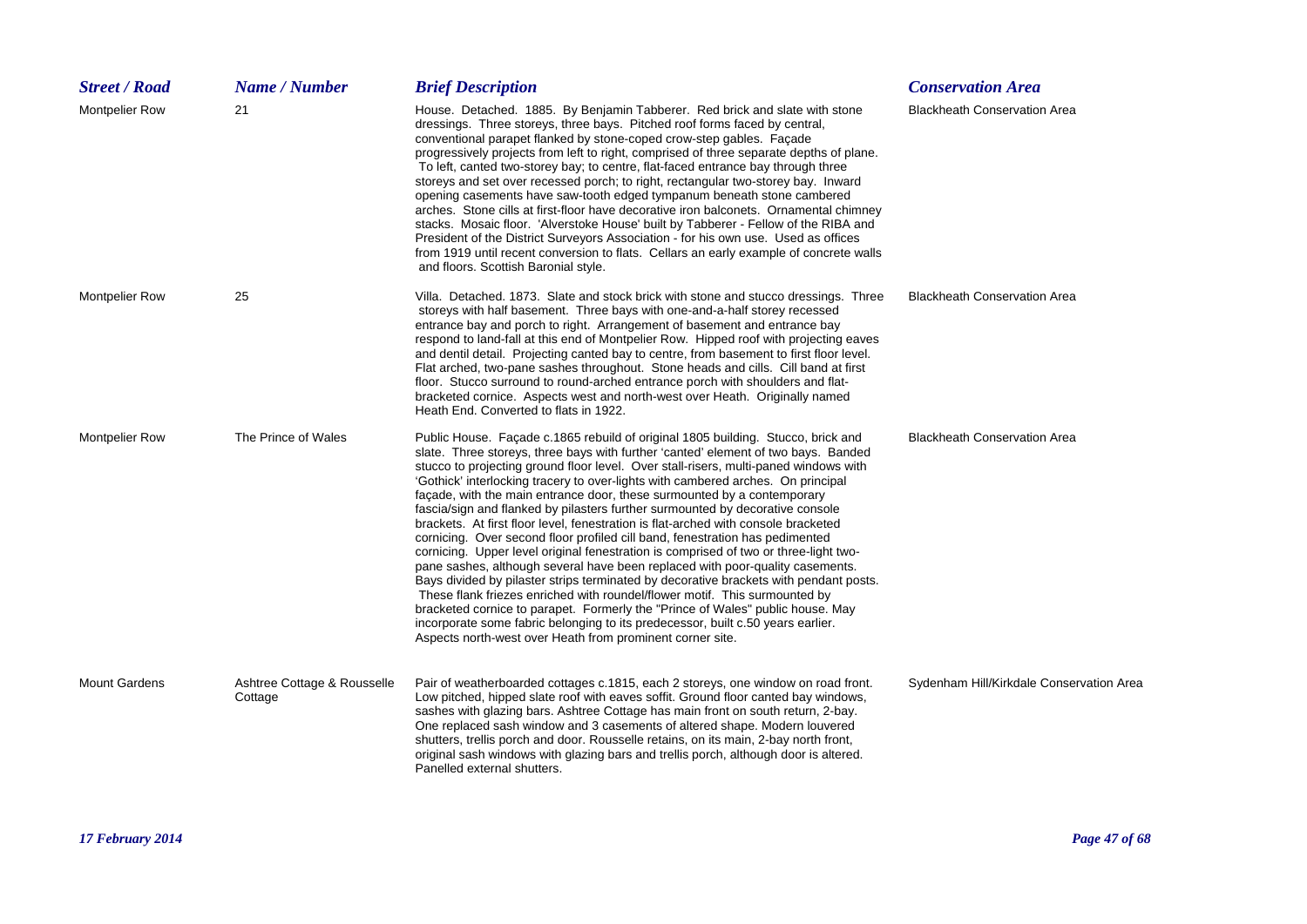| <b>Street / Road</b> | Name / Number                | <b>Brief Description</b>                                                                                                                                                                                                                                                                                                                                                                                                                                                                                                                                                                                                                  | <b>Conservation Area</b>                 |
|----------------------|------------------------------|-------------------------------------------------------------------------------------------------------------------------------------------------------------------------------------------------------------------------------------------------------------------------------------------------------------------------------------------------------------------------------------------------------------------------------------------------------------------------------------------------------------------------------------------------------------------------------------------------------------------------------------------|------------------------------------------|
| <b>Mount Gardens</b> | Lynton Cottage & The Cottage | Early-mid C19 pair, each 2-storeys, 2 windows. Low pitched slated roof, hipped over<br>2-bay centre, with subsidiary hips over slightly set back outer bays. The Cottage<br>roughcast, Lynton Cottage smooth rendered. The Cottage has plain reveals to sash<br>windows with vertical bars, modern French door at left and brick porch at right.<br>Lynton Cottage has original French door, with margin lights at left. Other windows<br>replaced casements. Later C19 trellis porch with bargeboard gable.                                                                                                                              | Sydenham Hill/Kirkdale Conservation Area |
| <b>Mount Gardens</b> | The Orchard                  | Detached villa originally circa 1830s with subsequent additions set within substantial<br>gardens. Stock brick with a stucco block and slate roof. Two storeys. Irregular plan<br>reflecting periods of development, including a conservatory and terrace. Unusual<br>grand order bay window with timber sashes. To rear, stock brick wing of two<br>storeys, three bays.                                                                                                                                                                                                                                                                 | Sydenham Hill/Kirkdale Conservation Area |
| New Cross Road       | 265                          | DEMOLISHED - Circa 1845 railway cottage. Two storeys, 2 windows. Multicoloured<br>stock brick with stuccoed front. Rounded angle to west return. Fairly low pitched<br>slated roof with rounded hip over angle. Three light sash windows on front and first<br>floor of return. Fixed light with moving pane on ground floor of return. Round arched<br>doorway with plain fanlight in later porch. Building abuts on railway carriage sheds to<br>north. Demolished.                                                                                                                                                                     | Telegraph Hill Conservation Area         |
| New Cross Road       | 338 to 350                   | 1851 terrace, each house 3-storeys, 2 windows. Multicoloured stock brick.<br>-Stuccoed parapet with inscription: "Harvey Terrace, 1851" Stuccoed quoins and<br>banded rusticated ground floor, up to first floor string. Gauged flat brick arches to<br>second floor windows; stucco surrounds, bracketed cornices and aprons to first<br>floor plain reveals to ground floor, all sashes with margin lights, except Nos. 348 and<br>350 with glazing bars. Two panel doors with plain rectangular fanlights. Nos. 340 and<br>348 have altered doors. Modern cafe front to ground floor of No.338. Nos.338 to 350<br>(even) form a group. | Not in a Conservation Area               |
| New Cross Road       | 396 to 414                   | Mid C19 terrace, each house 3-storeys, 2 windows. Multicoloured stock brick.<br>Stuccoed parapet, quoins and banded rusticated ground floor to first floor string.<br>Gauged flat brick arches to second floor windows; console bracketed cornices and<br>bracketed apron panels to first floor windows; plain reveals to ground floor<br>windows. All windows, sashes mostly with margin lights. Doors of 2 long panels<br>with plain rectangular fanlights. Some doors altered. Nos.396 to 414 (even) form a<br>group.                                                                                                                  | Not in a Conservation Area               |
| New Cross Road       | 44 to 50                     | Erith Cottages c.1828, each house 2-storeys, attic and basement, one window in<br>centre block, one in set back outer entrance bay. Stucco. Paired pilasters in centre<br>and single at sides support entablature below hipped, slated roof with 2 segment<br>headed dormers and eaves, soffit. Plain reveals to sash windows except in ground<br>floor centre which has casements with transoms and console bracketed cornices<br>over. Four-panel doors, that of No.44 modern. No.48 somewhat shabby, No.50 empty<br>and decayed.                                                                                                       | Not in a Conservation Area               |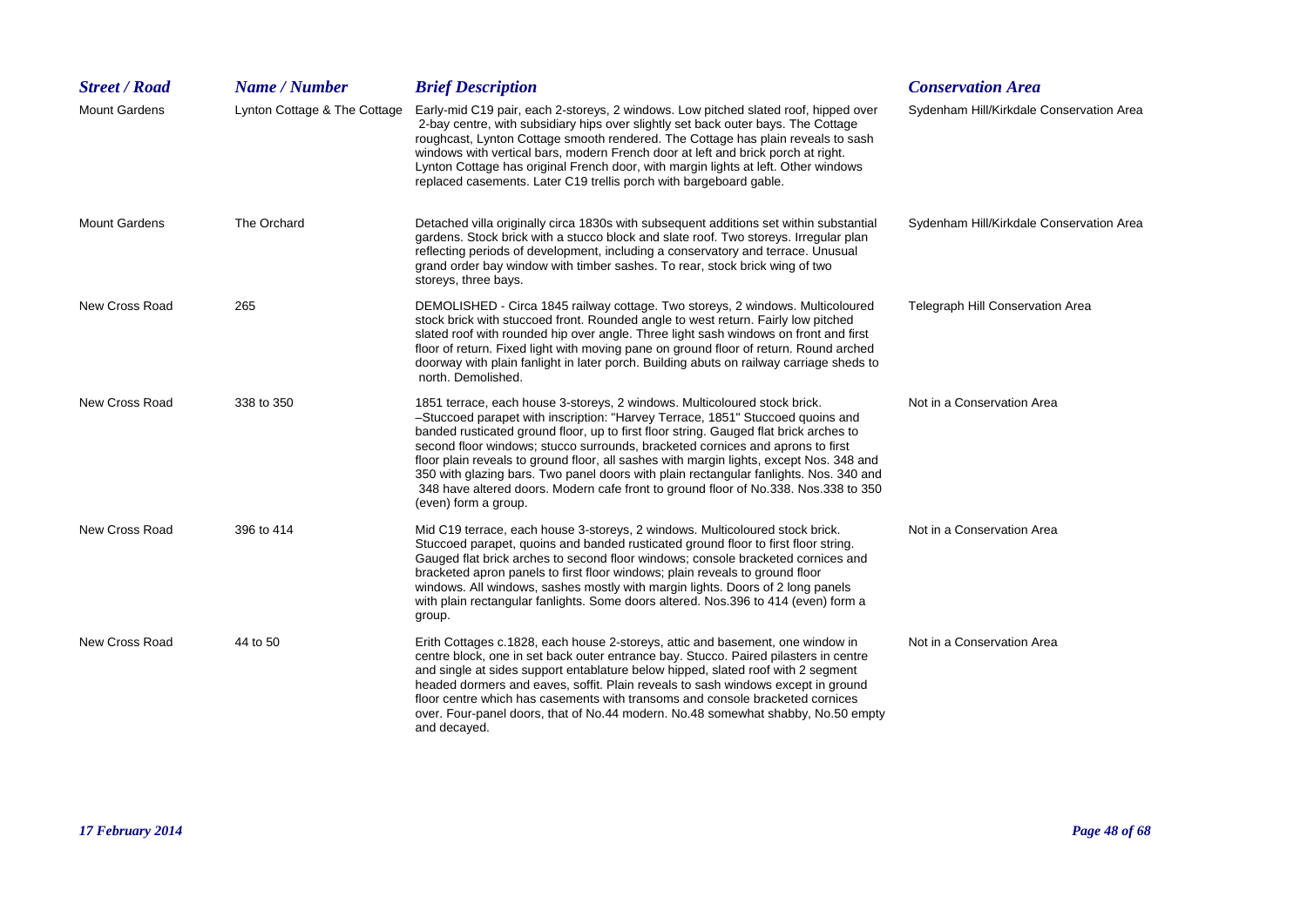| <b>Street / Road</b> | Name / Number            | <b>Brief Description</b>                                                                                                                                                                                                                                                                                                                                                                                                                                                                                                                                                                                                                                                                                                                                                                                                                                                                                                                                                                                                                                                                                                                                     | <b>Conservation Area</b>         |
|----------------------|--------------------------|--------------------------------------------------------------------------------------------------------------------------------------------------------------------------------------------------------------------------------------------------------------------------------------------------------------------------------------------------------------------------------------------------------------------------------------------------------------------------------------------------------------------------------------------------------------------------------------------------------------------------------------------------------------------------------------------------------------------------------------------------------------------------------------------------------------------------------------------------------------------------------------------------------------------------------------------------------------------------------------------------------------------------------------------------------------------------------------------------------------------------------------------------------------|----------------------------------|
| New Cross Road       | 459 to 471               | Group of houses of which some appear to be late C17 and early C18 origin, but with<br>considerable alteration in early C19 and later. Nos. 461, 463 and 471, 2 storeys and<br>attic; others 3 storeys. Multicoloured stock brick with parapet fronts. No.469<br>rendered, No.471 painted. N°s.461 and 463,2 windows; others one. N°.461 of early<br>C19 appearance, with gauged, near-flat brick arches to sash windows with glazing<br>bars. No.463 and 411 have slated, rounded mansard roofs with dormers and modern<br>first floor windows. Nos.465 and 461 have gauged, flat brick arches to sash<br>windows with glazing bars, but for long casements to first floor of No.465. No.469<br>has very high pitched roof, now slated. Replaced second floor sash windows with<br>glazing bars; early C19 round bow, with pilasters and entablature and 3 rounded<br>sash windows with glazing bars, on first floor. Modern shops on all ground floors.<br>No.459 is amid C19 stuccoed house of 2-storeys, 3 windows under hipped roof. It<br>shares a modern shop front with Nos. 461 and 463. Nos. 459 to 471 (odd) form a<br>group. Some houses rebuilt. | Not in a Conservation Area       |
| New Cross Road       | Former New Cross Library | A red brick three bay two storey building with green slate roof and Portland stone<br>dressings to the two protruding bays and window apertures. This building is<br>classically inspired with exaggerated dentil eaves detailing. The original cast iron<br>rainwater goods remain and are dated 1912. This building is interestingly adorned<br>with sculpture detail including an addorsed putti with books flanking the Carnegie<br>presentation tablet above the main entrance. There are metal windows with external<br>hinges and rectangular leaded panes. The Library also retains the front cast iron<br>railings to the front.                                                                                                                                                                                                                                                                                                                                                                                                                                                                                                                    | <b>Hatcham Conservation Area</b> |
|                      |                          | The building was built in 1911 by F.J. Forham and the architects were Castle and<br>Warren. The library was the result of a generous donation by Andrew Carnegie, a<br>industrialist and philanthropist, who funded many public and university libraries round<br>the world. In England there are 380 Carnegie libraries. The London Borough of<br>Deptford, established by the 1899 Act, adopted the Library Acts of 1900-1914 with<br>this library being built at this time. This library was the Central Library and his gift also<br>built two additional branch libraries in the Borough. The building is no longer a library,<br>having been sold by Lewisham Council in 1993.                                                                                                                                                                                                                                                                                                                                                                                                                                                                         |                                  |
|                      |                          | This building has local historic significance as an early library and local architectural<br>value in the ostentatious style often adopted when generous benefactions facilitate<br>civic buildings.                                                                                                                                                                                                                                                                                                                                                                                                                                                                                                                                                                                                                                                                                                                                                                                                                                                                                                                                                         |                                  |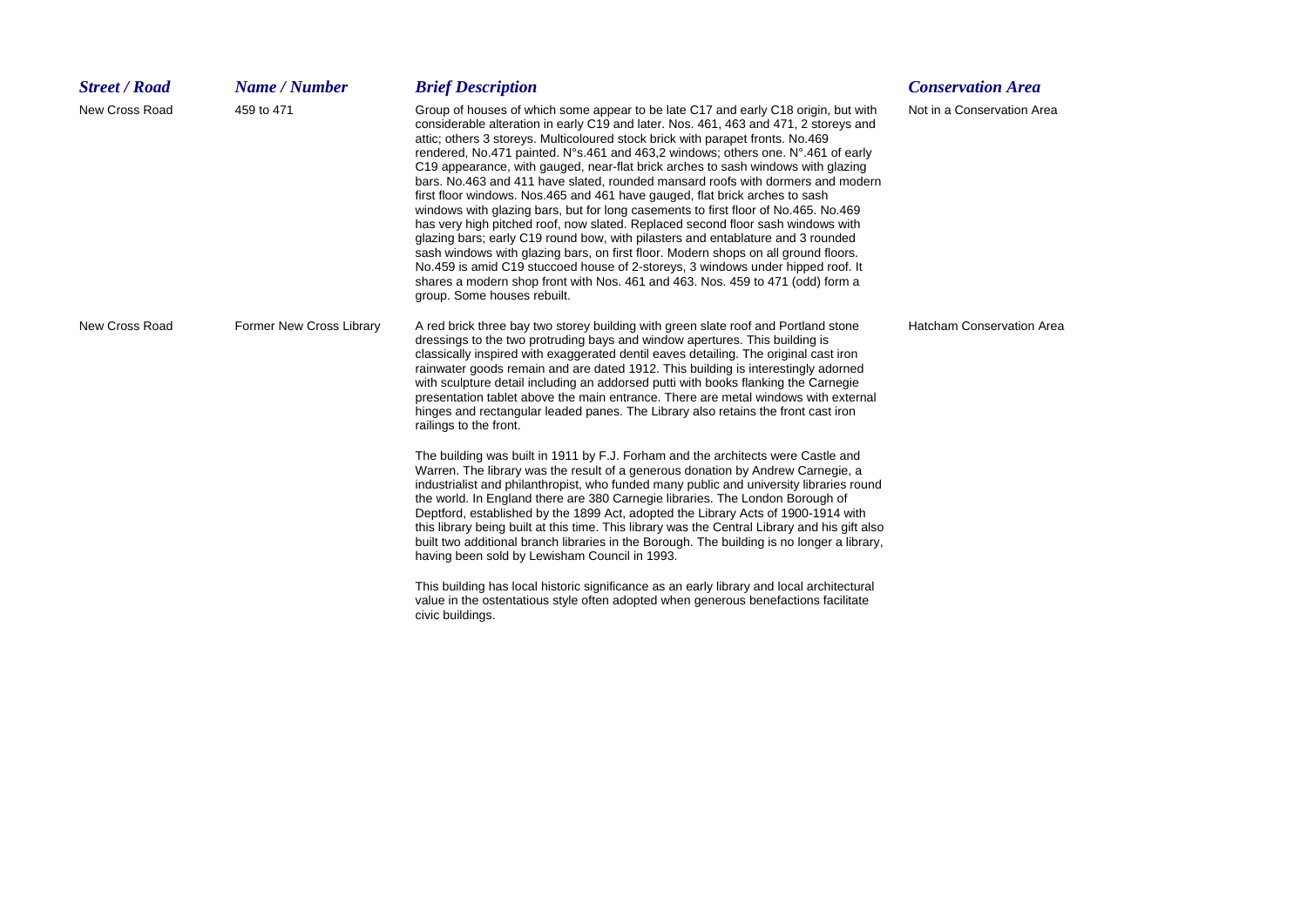*17 February 2014 Page 49 of 68*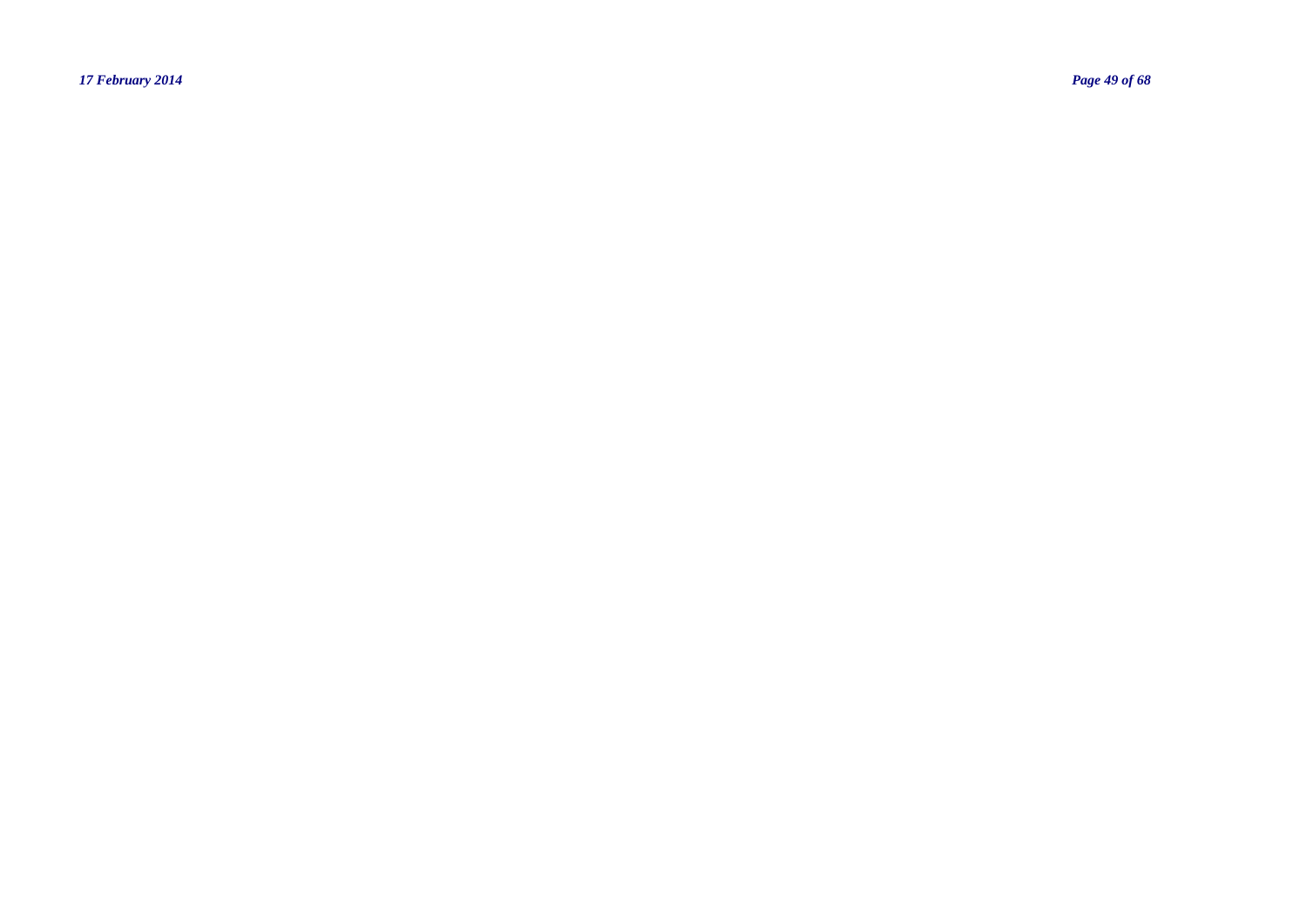| <b>Street / Road</b>    | Name / Number                                                    | <b>Brief Description</b>                                                                                                                                                                                                                                                                                                                                                                                                                                                                                                                                                                                                                                                                                                                                                            | <b>Conservation Area</b>               |
|-------------------------|------------------------------------------------------------------|-------------------------------------------------------------------------------------------------------------------------------------------------------------------------------------------------------------------------------------------------------------------------------------------------------------------------------------------------------------------------------------------------------------------------------------------------------------------------------------------------------------------------------------------------------------------------------------------------------------------------------------------------------------------------------------------------------------------------------------------------------------------------------------|----------------------------------------|
| <b>New King Street</b>  | The Harp, $2 - 4$                                                | Built in 1897, this is a large and attractive pub that sits facing down Deptford High St<br>from Evelyn Street. It is astride the two junctions with New King Street and Watergate<br>Street and has been designed to address these streets as well. It makes a<br>handsome contribution to the streetscape.                                                                                                                                                                                                                                                                                                                                                                                                                                                                        | Deptford High Street Conservation Area |
|                         |                                                                  | The pub is in an ornate classical style with Baroque influences and is rendered to the<br>upper floors with an unusual pink marble pub frontage. The roof is a dummy mansard<br>which falls to a simple pitched roof to the rear. There are two ornate dormers to the<br>roof with a circular window to one and a tablet of a harp to the other. There is an<br>ornate frieze that wraps around the building at eaves levels. The first floor windows<br>have decorative pediments and the proportions reveal a generously proportions<br>rooms internally. To the ground floor the two original entrances have been converted<br>into windows but the pediments above the fascias revealing the original locations. All<br>the original timber windows remain to the upper floors. |                                        |
|                         |                                                                  | This building meets the Local List criteria for local architectural and local historic<br>interest.                                                                                                                                                                                                                                                                                                                                                                                                                                                                                                                                                                                                                                                                                 |                                        |
| <b>North Several</b>    | 1 to 7                                                           | Houses. 1963. By Royston Summers. Concrete frame, brick and glass. Three<br>storey, one full-width, floor to ceiling bay of nine lights. Plain brick elevation to side.<br>Box metal window framing comprised of storey-height mullions and single balustrade-<br>height transom. Flat roof. Open-plan interior. Pure Modern style. Intentioned<br>departure from - and resulting contrast with - surrounding context. Conscious<br>distinction between strong linear quality of buildings with soft landscaping of<br>collectively managed communal gardens. Co-operative experiment between<br>playwright and journalist Michael Frayn and six other families. Of group value. Corner<br>location with aspects north and east over Heath.                                         | <b>Blackheath Conservation Area</b>    |
| Pepys Road              | Church of St Catherine                                           | 1894 Simple Gothic style church built of rubblestone with ashlar dressings. Saint<br>Catherine is the patron saint of haberdashers. Rebuilt 1913 after a fire and again after<br>bomb damage in 1940.                                                                                                                                                                                                                                                                                                                                                                                                                                                                                                                                                                               | Telegraph Hill Conservation Area       |
| Pepys Road / Vesta Road | Haberdasher's Aske's<br>Hatcham College (former<br>boys' school) | 1875 Group of fine Gothic Revival style school buildings in stock brick with red brick<br>and stone detailing. Main building is two storeys in symmetrical design with a central<br>square tower rising up from the entrance. Steep hipped and gabled slate roofs and<br>and tall timber sash windows. Chapel to east has hipped slate roof, central porch to<br>east with stone carving over and Early English style tracery windows. Built for the<br>Worshipful Company of Haberdashers using an endowment given my their member,<br>Robert Aske. It became a boy's school after the girls moved to the 1890 building at the<br>bottom of Jerningham Road. The statue of Robert Aske in the forecourt is statutorily<br>listed (Grade II).                                       | Telegraph Hill Conservation Area       |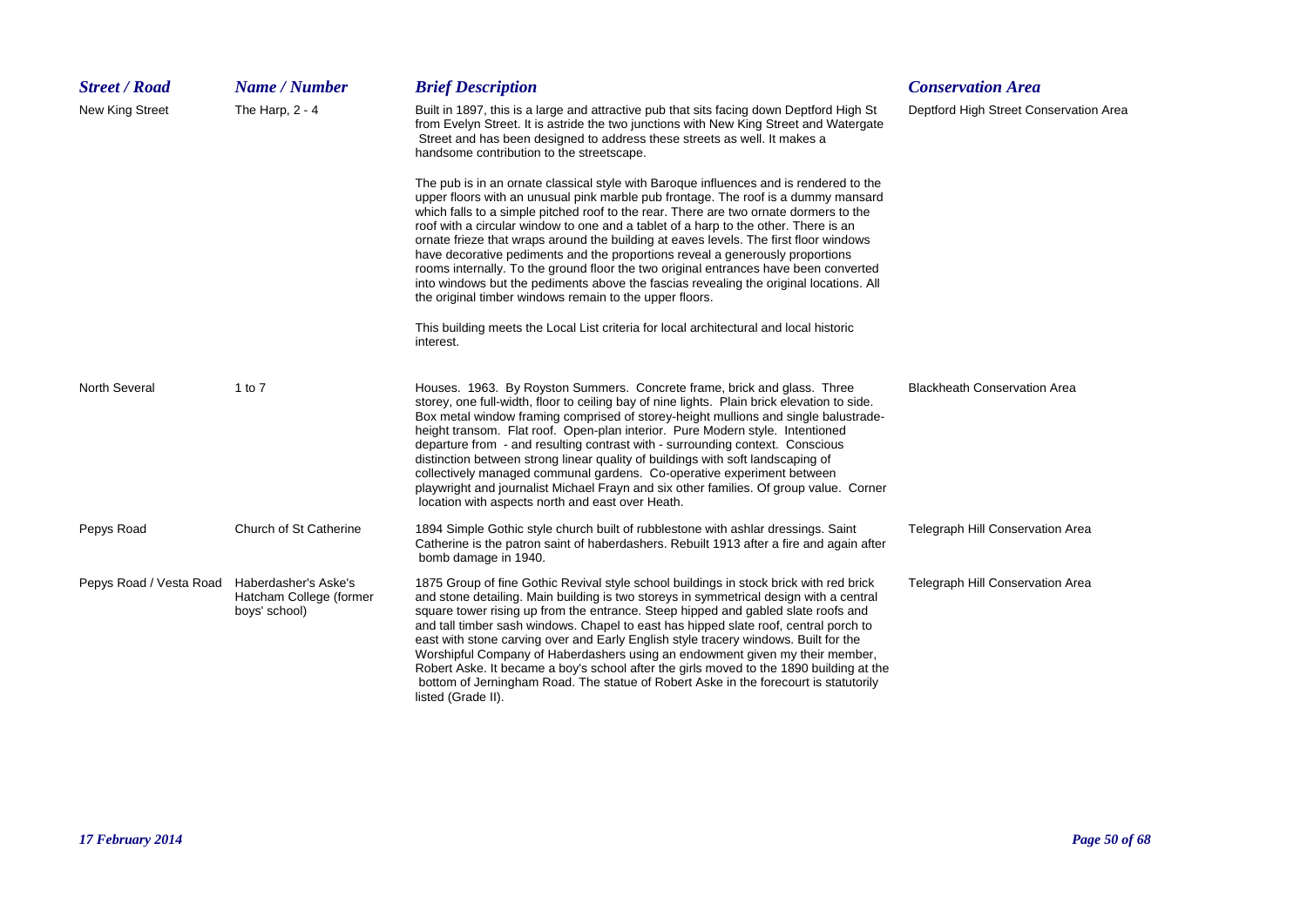| <b>Street / Road</b> | Name / Number             | <b>Brief Description</b>                                                                                                                                                                                                                                                                                                                                                                                                                                                                                                                                                                                                                                                                                                                                                                                | <b>Conservation Area</b>         |
|----------------------|---------------------------|---------------------------------------------------------------------------------------------------------------------------------------------------------------------------------------------------------------------------------------------------------------------------------------------------------------------------------------------------------------------------------------------------------------------------------------------------------------------------------------------------------------------------------------------------------------------------------------------------------------------------------------------------------------------------------------------------------------------------------------------------------------------------------------------------------|----------------------------------|
| Perry Hill           | The Perry Hill, 78-80     | There has been an inn called the Two Brewers on this site since 1746. In the early<br>1800s the Landlord was Mr Sykes a noted horticulturalist who grew famous flowers<br>and became a meeting place for city merchants who travelled out to view the flowers<br>on a Sunday. This could have been related to the nearby Botanic Gardens. Another<br>landlord opened a sideline in cycles on land adjacent.                                                                                                                                                                                                                                                                                                                                                                                             | Not in a Conservation Area       |
|                      |                           | The pub as seen today was built in 1926 with further alterations in the 1970s. The<br>Perry Hill is a suburban pub built in a domestic style and proportions to reflect the<br>surrounding suburban development whilst at the same time channelling the<br>fashionable Arts and Crafts style with hanging tiles, deep eaves and plain tile roof.<br>The pub is two storey and brick built on a substantial plot. The pub retains its original<br>timber casement windows to the ground floor and multi-paned sash to the first floor.                                                                                                                                                                                                                                                                   |                                  |
|                      |                           | This pubs reflects the evolution of the suburb of Lewisham and makes an attractive<br>architectural contribution to the streetscape.                                                                                                                                                                                                                                                                                                                                                                                                                                                                                                                                                                                                                                                                    |                                  |
|                      |                           | This building meets the Local List criteria for local architectural and local historic<br>interest.                                                                                                                                                                                                                                                                                                                                                                                                                                                                                                                                                                                                                                                                                                     |                                  |
| Perry Vale           | $2 - 14$                  | Built between 1875 and 1880 and formerly known as 'The Pavement'. This building is<br>made up of seven individual units. The building is located within a triangular space,<br>known locally as the Waldram Triangle. The building is Venetian Gothic in style<br>popular in the Victorian era and championed by the architectural critic and social<br>thinker, John Ruskin. This style can be identified by the gothic lancet windows and<br>steep pointed gables with a Byzantine/Arab influence, like the Venetian windows,<br>decorated pedimental arches and carved stonework.                                                                                                                                                                                                                    | Not in a Conservation Area       |
|                      |                           | Built in stock brick with red brick and carved stone detailing and a slate roof. This<br>building has landmark quality fronting the bend of Stanstead Road as it approaches<br>the centre of Forest Hill.                                                                                                                                                                                                                                                                                                                                                                                                                                                                                                                                                                                               |                                  |
| Perry Vale           | Rose Cottage No. 118-118a | Villa. Detached. Core from after 1774 with later additions in C19 and C20. Stucco and<br>slate. Large south wing dates from 1925. Pitched roof building with flat-roofed<br>extension to left. Two storeys. Original element five bays. Stucco string at first<br>floor. Large modern/altered portico/port cochere. Much altered ground floor has<br>canted bays with French doors alternated with smaller square bays, irregularly<br>spaced and sized. Margin panes at first floor.                                                                                                                                                                                                                                                                                                                   | Not in a Conservation Area       |
| Queens Road          | 397, 397a, 399 & 401      | Early C19 group. No.397, 3-storeys, 3 windows. Painted brick. Stucco frieze, cornice<br>and parapet. Gauged brick arches to recessed sash windows with glazing bars.<br>Modernised shop front on ground floor. Front obscured by signs, but not damaged.<br>No.397A is a small door at right. Nos. 399 and 401. Early-mid C19 composition<br>together 3-storeys, 3 windows. Painted brick. Stucco quoins, frieze, dentil cornice<br>and parapet. Outer 3-light sash windows are rounded to fit round bows of full height.<br>Stucco surrounds, console bracketed cornices and bracketed cills to all windows<br>except that on second floor centre which has moulded architrave only. Dentil cornice<br>of original door visible behind modern ground floor shop fronts. Low grade because<br>of these. | <b>Hatcham Conservation Area</b> |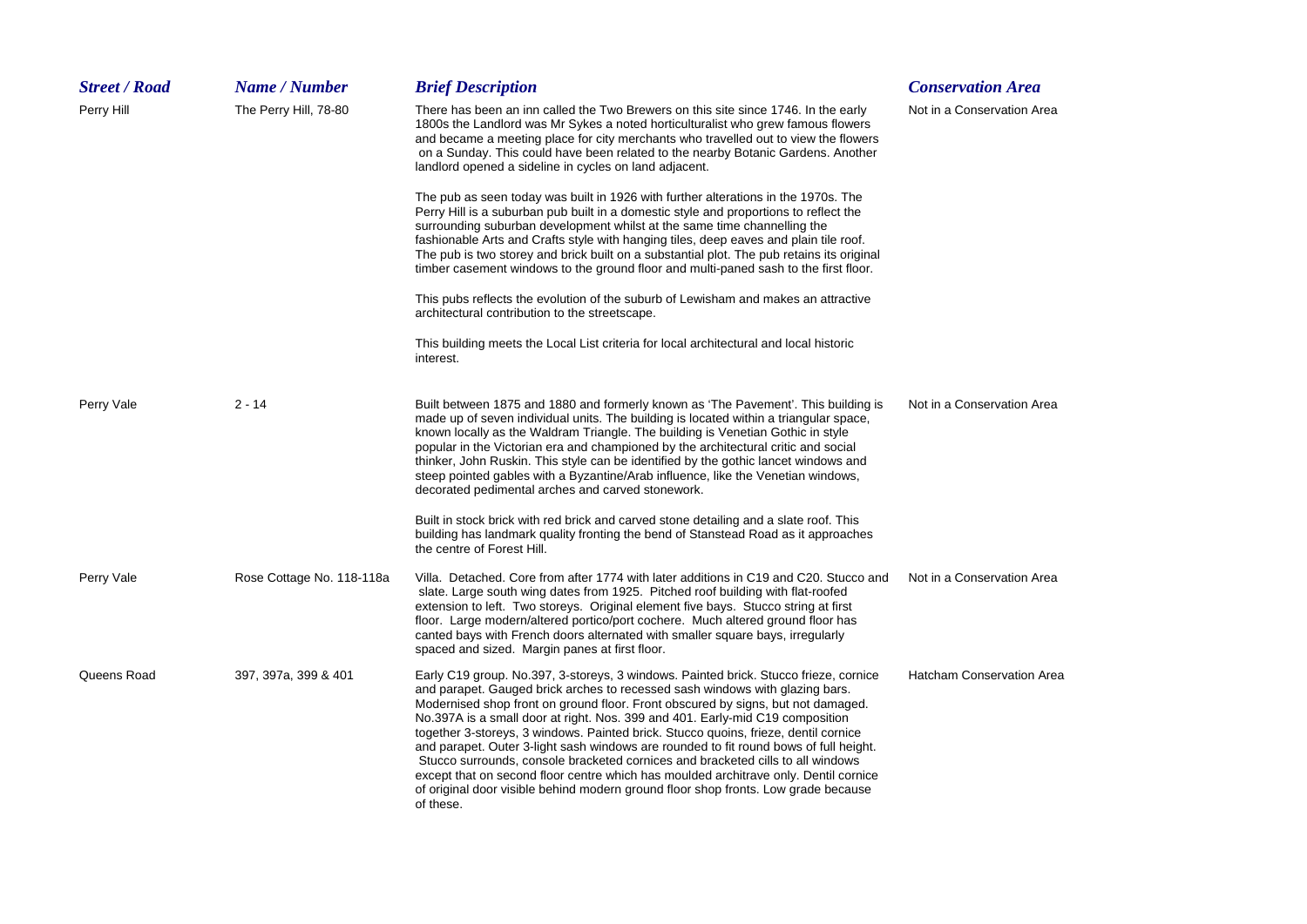*17 February 2014 Page 51 of 68*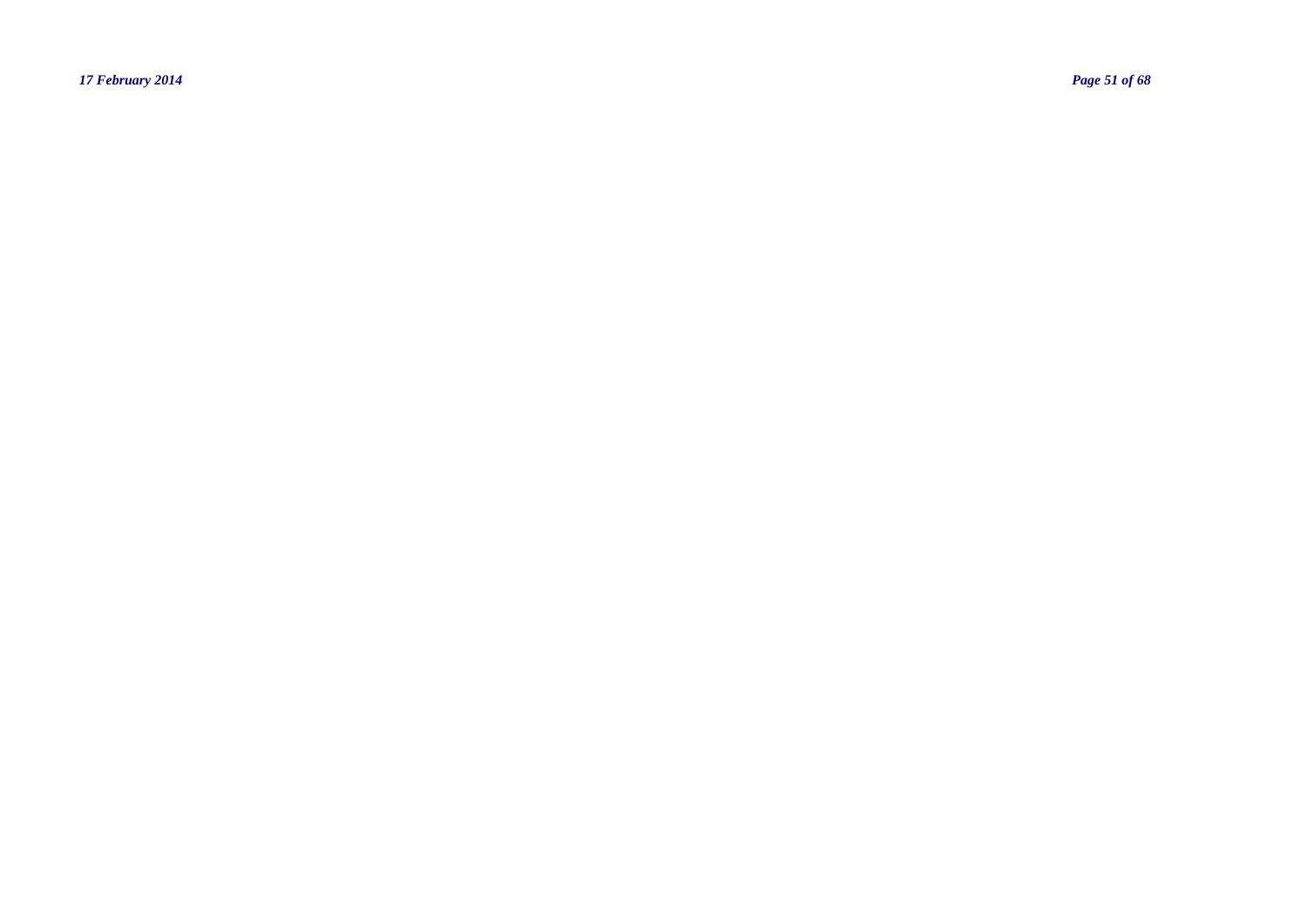| <b>Street / Road</b> | Name / Number       | <b>Brief Description</b>                                                                                                                                                                                                                                                                                                                                                                                                                                                                                                                                                                                                                                                                                                                                                                                                                                                                                                                                                                                                                                                                                                                                                                                                                                                                                                                                                                                                                                                                                                                                               | <b>Conservation Area</b>                |
|----------------------|---------------------|------------------------------------------------------------------------------------------------------------------------------------------------------------------------------------------------------------------------------------------------------------------------------------------------------------------------------------------------------------------------------------------------------------------------------------------------------------------------------------------------------------------------------------------------------------------------------------------------------------------------------------------------------------------------------------------------------------------------------------------------------------------------------------------------------------------------------------------------------------------------------------------------------------------------------------------------------------------------------------------------------------------------------------------------------------------------------------------------------------------------------------------------------------------------------------------------------------------------------------------------------------------------------------------------------------------------------------------------------------------------------------------------------------------------------------------------------------------------------------------------------------------------------------------------------------------------|-----------------------------------------|
| Queen's Road         | <b>Fire Station</b> | 1894 Landmark building in a crossover Queen Anne Revival / Scottish Baronial style.<br>L shaped plan with two slim round turrets to corners on Queen's Road. Tall Queen<br>Anne style chimneys and windows. Gablets over windows piercing roofline. All with<br>stone dressings.                                                                                                                                                                                                                                                                                                                                                                                                                                                                                                                                                                                                                                                                                                                                                                                                                                                                                                                                                                                                                                                                                                                                                                                                                                                                                       | <b>Telegraph Hill Conservation Area</b> |
| <b>Quentin Place</b> | 1 & 2               | Houses. Semi-detached (comprising the whole of Quentin Place). 1848. Slate and<br>stock brick with stone and stucco dressings (no. 2 has replacement concrete tiles).<br>Two storeys, two bays with flanking flat-roofed extensions. Pitched roofs. Central,<br>slightly projecting gabled bays with serrated bargeboards. Both recessed porches<br>with splayed and stepped buttressing, porch to no. 1 has crenulated parapet. Both<br>are surmounted by hybrid pointed / four-centred arch windows with bifurcated<br>mullions, drip moulds and cills. Ground floor fenestration also of hybrid nature and<br>surmounted by flat-arched windows with flat drip moulds. Formerly named Gothic<br>Cottages on the former Swiss Cottage Road. Gothic Revival with pseudo Tudor /<br>Elizabethan elements.                                                                                                                                                                                                                                                                                                                                                                                                                                                                                                                                                                                                                                                                                                                                                              | <b>Blackheath Conservation Area</b>     |
| Quentin Road         | 2 to 16             | Houses. Terrace. 1880-82. Slate and stock brick with stone and stucco dressings.<br>Two storeys with dormered attics. Mansard roofs with bracketed eaves detail in<br>brick resting on fine brick cill course. Projecting central porticos with Tuscan columns<br>surmounted by flat-headed two-pane sash with bracketed cill and cornice. Central<br>bay flanked through two storeys by three-light two-pane sashes, again with<br>bracketed cills and cornice.                                                                                                                                                                                                                                                                                                                                                                                                                                                                                                                                                                                                                                                                                                                                                                                                                                                                                                                                                                                                                                                                                                       | <b>Blackheath Conservation Area</b>     |
| Randlesdown Road     | The Fellowship Inn  | This is a typical Tudorbethan style pub built in the house style of Barclay Perkins<br>(now Courage) and designed by their in house team, lead by F M Newnham. The pub<br>was the first public house built on a London County Council estate and sparked<br>criticism from social housing reformers and the temperance movement. The pub was<br>officially opened in 1926 by the Chairman of the LCC Housing Committee. Attached to<br>the rear is a two-storey hall built in brick with modest classical references that<br>contained multi-functioned rooms on each floors used as ball rooms, theatre, cinema<br>and other functions. The room on the ground floor was also used by the boxer, the<br>late Henry Cooper OBE, who grew up on the estate in a Council house on Farmstead<br>Road, for boxing events. The room above features a viewing 'balcony' to the rear<br>allowing views into the boxing ring directly below.<br>The pub was conveniently placed at the end of the main shopping parade to the<br>estate right next to the station allowing residents to drop in for a drink on their way<br>home from work. Its scale and architectural style sets is apart from the rest of the<br>estate and naturally make it the key building within the streetscape of Randlesdown<br>Road in approaches from both sides.<br>The building is well preserved retaining most of its original features including<br>extensive internal timber panelling. This building meets the Local List criteria for local<br>architectural and local historic interest. | Not in a Conservation Area              |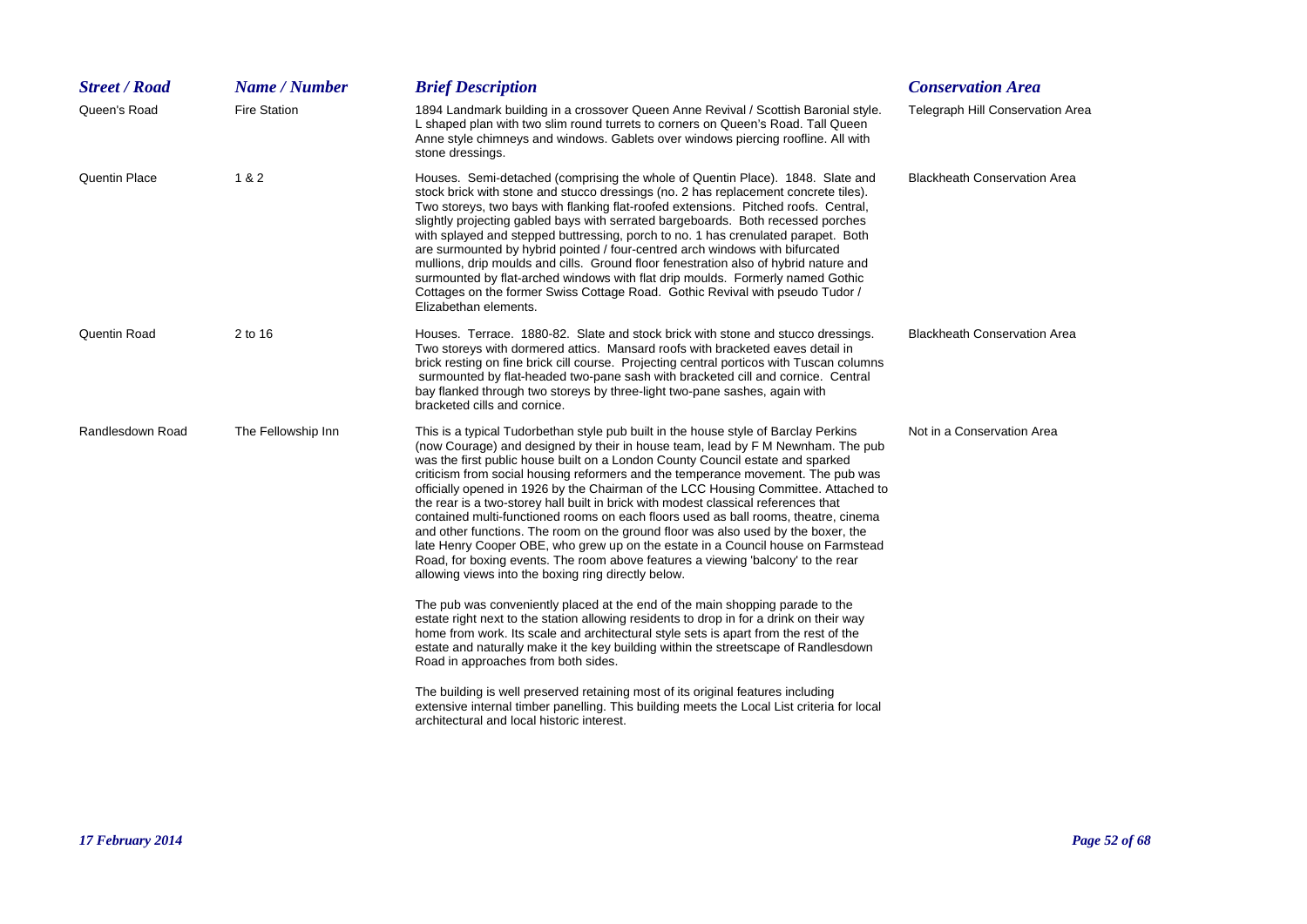| <b>Street / Road</b>  | Name / Number   | <b>Brief Description</b>                                                                                                                                                                                                                                                                                                                                                                                                                                                                                                        | <b>Conservation Area</b>          |
|-----------------------|-----------------|---------------------------------------------------------------------------------------------------------------------------------------------------------------------------------------------------------------------------------------------------------------------------------------------------------------------------------------------------------------------------------------------------------------------------------------------------------------------------------------------------------------------------------|-----------------------------------|
| <b>Redberry Grove</b> |                 | Villa. Detached. C. 1870. Stock-brick, red-brick and stucco with clay tiles. Two<br>storeys, three bays. Square bay with twin lights. Pitched roof and coped parapeted<br>gable with kneelers. Wide red-brick string at ground-floor (transom level). One over<br>one sashes. Scalloped clay tiles. Chamfered stone arches and cills.                                                                                                                                                                                           | Sydenham Park Conservation Area   |
| <b>Redberry Grove</b> | 2               | Villas. Semi-detached. 1840s. Two-and-a-half storeys, two bays. Stucco and slate.<br>Pitched roof, right-angled plan with gables. Coped parapet with kneelers. Ground<br>floor canted bay with French doors. Shallow surround to two over two pane sashes.                                                                                                                                                                                                                                                                      | Sydenham Park Conservation Area   |
| <b>Redberry Grove</b> | 3               | 1843-49. Semi-detached. Two-storeys, 3 windows, yellow stock brick. Fairly low<br>pitched, hipped, slated roof with eaves soffit. Narrow stucco first floor band. Gauged<br>brick arches to sash windows, some with glazing bars, those on ground floor round<br>arched with keystones. Four panel door (the 2 upper panels glazed), with rectangular<br>fanlight, well set back behind Doric doorcase with end triglyphs in frieze, and mutule<br>cornice.                                                                     | Sydenham Park Conservation Area   |
| <b>Redberry Grove</b> | $\overline{4}$  | Early-mid C19 villa. Two-storeys, 3 windows, yellow stock brick. Fairly low pitched,<br>hipped, slated roof with eaves soffit. Narrow stucco first floor band. Gauged brick<br>arches to sash windows, some with glazing bars, those on ground floor round<br>arched with keystones. Four panel door (the 2 upper panels glazed), with rectangular<br>fanlight, well set back behind Doric doorcase with end triglyphs in frieze, and mutule<br>cornice.                                                                        | Sydenham Park Conservation Area   |
| <b>Redberry Grove</b> | Gates and piers | Painted gates and gate piers at the entrance to Redberry Grove. A very unusual<br>feature that contributes towards the historic character of the streetscene and the<br>historic context of Redberry Grove.                                                                                                                                                                                                                                                                                                                     | Sydenham Park Conservation Area   |
| Rokeby Road           | 37 & 37a        | No.37A is back part of building. Mid C19 3-bay villa. Two-storeys and basement.<br>Stucco. Low pitched slated roof. Flat surrounds and console bracketed cornices to<br>first floor sash windows with vertical glazing bars. Moulded architrave's to ground<br>floor sash windows with vertical bars. Altered door, with rectangular fanlight, in<br>moulded wood architrave with stucco surround and cornice. Three steps to loggia all<br>along front, with ornamental cast iron railing and hood renewed in corrugated iron. | <b>Brockley Conservation Area</b> |
| Rokeby Road           | 70              | Early-mid C19. Two storeys, 3 windows. Yellow stock brick with stucco end<br>pilasters. Low pitched, double-span hipped slate roof. Flat stucco surround and<br>bracketed cills to sash windows with glazing bars, those on ground floor with<br>cornices. Modified entablature surround to 4 panel door with plain rectangular fanlight.                                                                                                                                                                                       | <b>Brockley Conservation Area</b> |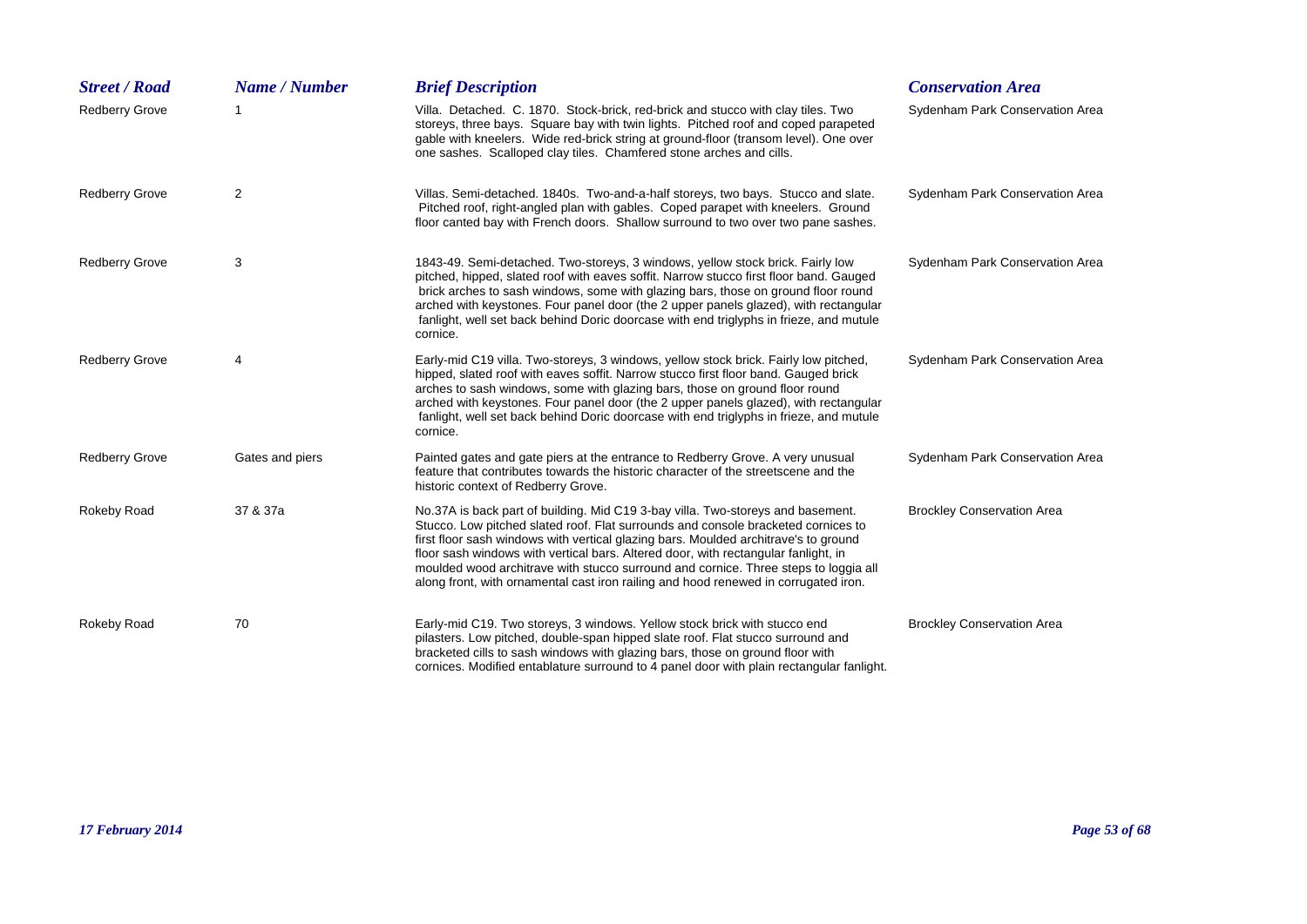| <b>Street / Road</b>              | Name / Number                                  | <b>Brief Description</b>                                                                                                                                                                                                                                                                                                                                                                                                                                                                                                                                                                                                                                                                                                                                                                                                                                                                                                                                                              | <b>Conservation Area</b>            |
|-----------------------------------|------------------------------------------------|---------------------------------------------------------------------------------------------------------------------------------------------------------------------------------------------------------------------------------------------------------------------------------------------------------------------------------------------------------------------------------------------------------------------------------------------------------------------------------------------------------------------------------------------------------------------------------------------------------------------------------------------------------------------------------------------------------------------------------------------------------------------------------------------------------------------------------------------------------------------------------------------------------------------------------------------------------------------------------------|-------------------------------------|
| Round Hill                        | $2 - 10$                                       | A terrace of five brick suburban houses with slate roofs and clay ridge tiles. Built by<br>Edward. C. Christmas in 1927/28, No. 2 Round Hill was first occupied by his son,<br>Edward Hayward Christmas.                                                                                                                                                                                                                                                                                                                                                                                                                                                                                                                                                                                                                                                                                                                                                                              | Not in a Conservation Area          |
|                                   |                                                | These house are simple bay fronted terraces with leaded windows. The canopies<br>above the front doors have decorative iron brackets.                                                                                                                                                                                                                                                                                                                                                                                                                                                                                                                                                                                                                                                                                                                                                                                                                                                 |                                     |
|                                   |                                                | Edward Christmas was a local business man turned prolific builder in the Forest<br>Hill/Sydenham area. His work is characterised by Arts and Crafts influenced<br>suburban homes. His homes have very good attention to detail and are of high design<br>and build quality notable because of his lack of formal architecture training.                                                                                                                                                                                                                                                                                                                                                                                                                                                                                                                                                                                                                                               |                                     |
|                                   |                                                | Externally largely unaltered and of excellent group value. They are opposite the flats<br>that Christmas converted called Courtside.                                                                                                                                                                                                                                                                                                                                                                                                                                                                                                                                                                                                                                                                                                                                                                                                                                                  |                                     |
| <b>Rushey Green</b>               | Black Horse & Harrow pub                       | 1897. Highly decorative 3 storey pub building with turret and decorative gable, now<br>the Goose on the Green.                                                                                                                                                                                                                                                                                                                                                                                                                                                                                                                                                                                                                                                                                                                                                                                                                                                                        | Not in a Conservation Area          |
| <b>Rushey Green</b>               | Town Hall Chambers                             | <b>Statutorily Listed</b>                                                                                                                                                                                                                                                                                                                                                                                                                                                                                                                                                                                                                                                                                                                                                                                                                                                                                                                                                             | Not in a Conservation Area          |
| Rycullf Square / Off Pond<br>Road | <b>Ryculff Square Estate</b>                   | Apartment blocks. Housing Estate. 1954. By Sir Albert Richardson, FRIBA. Principal<br>elevations, three storeys, eight bays flanking principal entrance. Minor, end<br>elevations, two bays flanking minor entrance. Brown brick with stone dressings and<br>concrete tiles. Hipped roof. Deep projecting eaves. Fine cill string to second floor<br>fenestration. Wide profiled head band to first floor fenestration. Stone cills and flat<br>arches to ground floor fenestration. Central entrance flanked by two windows<br>beneath flat canopy with rounded corners. Five well-spaced blocks set in open-<br>ended (at south) square arranged around large, simply planted green. Four sited on<br>an north-south axis while one provides visual stop at north end (this sited on east-<br>west axis). Many replaced windows, but otherwise intact. Of group value. Principal<br>interest comprised of good quality planned post-war development with generous<br>amenity space. | <b>Blackheath Conservation Area</b> |
| Sandbourne Road                   | Haberdasher's Estate<br><b>Boundary Marker</b> | Square cast iron boundary marker on round post with hipped roof style detail to top of<br>marker.                                                                                                                                                                                                                                                                                                                                                                                                                                                                                                                                                                                                                                                                                                                                                                                                                                                                                     | Telegraph Hill Conservation Area    |
| Sangley Road                      | $22 - 26$                                      | Excellent historic shopfront for a builders' merchants within a rendered block. The<br>building was originally built as a warehouse in 1904 by James Watt a local builder and<br>subsequently expanded and remodelled. Shopfront thought to date from 1933 when<br>a large front extension was built doubling the front elevation. It is a metal shopfront<br>with low level stallriser, painted dark green. Stained glass transom lights state the<br>products sold.                                                                                                                                                                                                                                                                                                                                                                                                                                                                                                                 | Not in a Conservation Area          |
| Scawen Road                       | 35 & 36                                        | Two late Victorian end of terrace houses. Stock brick with stucco mouldings. The<br>two houses are set back from the main terrace and built at an angle to form the<br>corner which is an unusual treatment.                                                                                                                                                                                                                                                                                                                                                                                                                                                                                                                                                                                                                                                                                                                                                                          | Not in a Conservation Area          |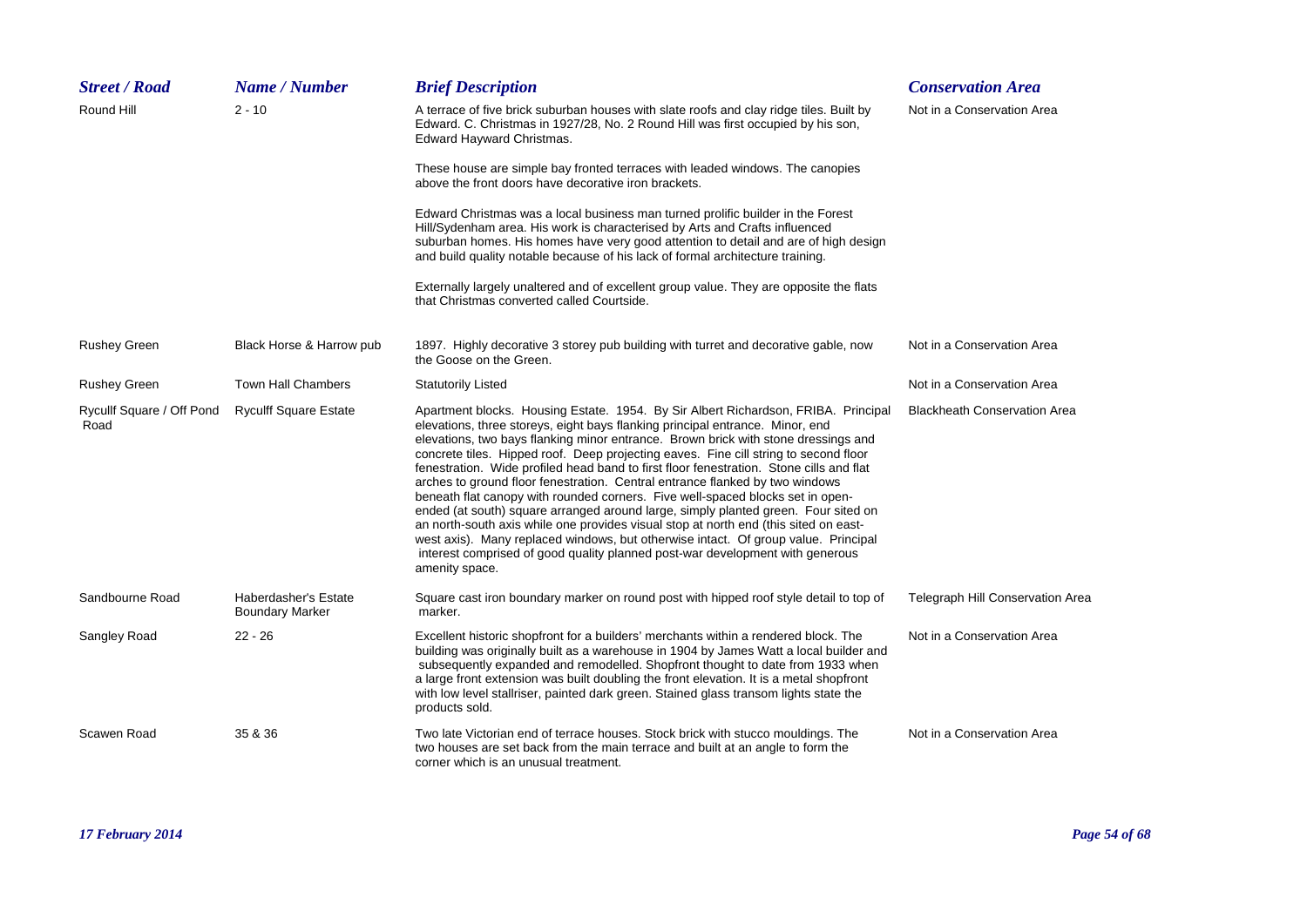| <b>Street / Road</b>   | Name / Number                                                   | <b>Brief Description</b>                                                                                                                                                                                                                                                                                                                                                                                                                                                                                                                                                                                                                                                                                                                                                                                                                                        | <b>Conservation Area</b>            |
|------------------------|-----------------------------------------------------------------|-----------------------------------------------------------------------------------------------------------------------------------------------------------------------------------------------------------------------------------------------------------------------------------------------------------------------------------------------------------------------------------------------------------------------------------------------------------------------------------------------------------------------------------------------------------------------------------------------------------------------------------------------------------------------------------------------------------------------------------------------------------------------------------------------------------------------------------------------------------------|-------------------------------------|
| Silverdale Road        | Post Sorting Office                                             | 1896. The Post sorting office is single storey red brick late Victorian building with<br>sash windows with vertical central glazing bars; "VR" carved in stone above and<br>carved brick aprons below. Crow stepped gable to front with slate roof behind,<br>rooflights and two Victorian ventilation cowls. Entrance door to right hand side. Inside<br>is one large space covered by an iron framed roof. Viewing room with window onto<br>working space and ladder leading up into tiny room. To the rear, an original covered<br>walkway (enclosed in recent years) leads to a separate stock brick ancillary building,<br>probably originally used for catering or social activities. Simple detailing including<br>sash windows, stone lintels and bull-nose engineering brick quoins. A third building<br>on the site is post WWII and not of interest. | Sydenham Thorpes Conservation Area  |
| Southbrook Road        | Parish Boundary Marker                                          | Short square section stone marker on inside edge of pavement. Installed in the<br>second half of 19th century to mark the boundary between the parishes of St<br>Margaret's and Christ Church, erected in the 1860s. Present in 1894 - 96, but not in<br>$1863 - 68.$                                                                                                                                                                                                                                                                                                                                                                                                                                                                                                                                                                                           | Lee Manor Conservation Area         |
| Southbrook Road        | Southbrook Mews                                                 | c1870s Two storey former stables built of stock brick with plain pitched roof and solid<br>gable end containing arched detail in brickwork fronting Southbrook Road. Seven<br>regularly spaced units with sash windows to first floor.                                                                                                                                                                                                                                                                                                                                                                                                                                                                                                                                                                                                                          | Lee Manor Conservation Area         |
| <b>St Austell Road</b> | The Coach House                                                 | House. Detached. Built as stable block to the now demolish 16 Eliot Park. 1873. By<br>Edward H Badger. Two storey, three bays. Brick and slate. Pyramidal roof with<br>dormer springing from eaves and large window rising from first floor. Gauged<br>brick/splayed flat arched arches to ground floor with twelve-pane sashes. Small flat-<br>arched single-pane casements to second floor. Deep corbelled eaves springing from<br>light brick band. Light brick band also at first-floor level. Much altered.                                                                                                                                                                                                                                                                                                                                                | <b>Blackheath Conservation Area</b> |
| St Johns Vale          | Forecourt Wall and Wall to<br>west of the church of St<br>John. | Third quarter of C19. Random rubble walls with dressed stone coping and raised,<br>tapered stone blocks at intervals.                                                                                                                                                                                                                                                                                                                                                                                                                                                                                                                                                                                                                                                                                                                                           | St Johns Conservation Area          |
| St Margaret's Passage  | Dacre Cottage                                                   | House. Detached. 1846. Stock brick and slate with stone details. Three storeys.<br>Pyramidal roof. At second floor, six pane sashes close under deep eaves. At first<br>floor, twelve pane sashes surmounted by splayed brick arches. Stone cills.                                                                                                                                                                                                                                                                                                                                                                                                                                                                                                                                                                                                              | <b>Blackheath Conservation Area</b> |
| <b>Stainton Road</b>   | <b>Remains of Mountsfield</b><br>House, Mountsfield Park        | DEMOLISHED - Circa 1800. One-storey, 2 window building, probably the former<br>billiard room, now refreshment room. Low pitched, hipped slate roof. Greyish yellow<br>stock brick with stone frieze and plinth. Moulded architrave's to sash windows with<br>glazing bars. Two-window north return with small door inserted at right. South and<br>West front blank, but for one small door inserted at West. Stable buildings (which<br>were formerly included in this listing) demolished after fire of 1969. Prostyle Ionic<br>porch with dentil cornice and pediment. Four panel door with plain rectangular<br>fanlight. First floor windows round headed with pilasters and double architrave's,<br>round and square. Moulded architrave's and console bracketed cornices to ground<br>floor windows. Demolished.                                         | Not in a Conservation Area          |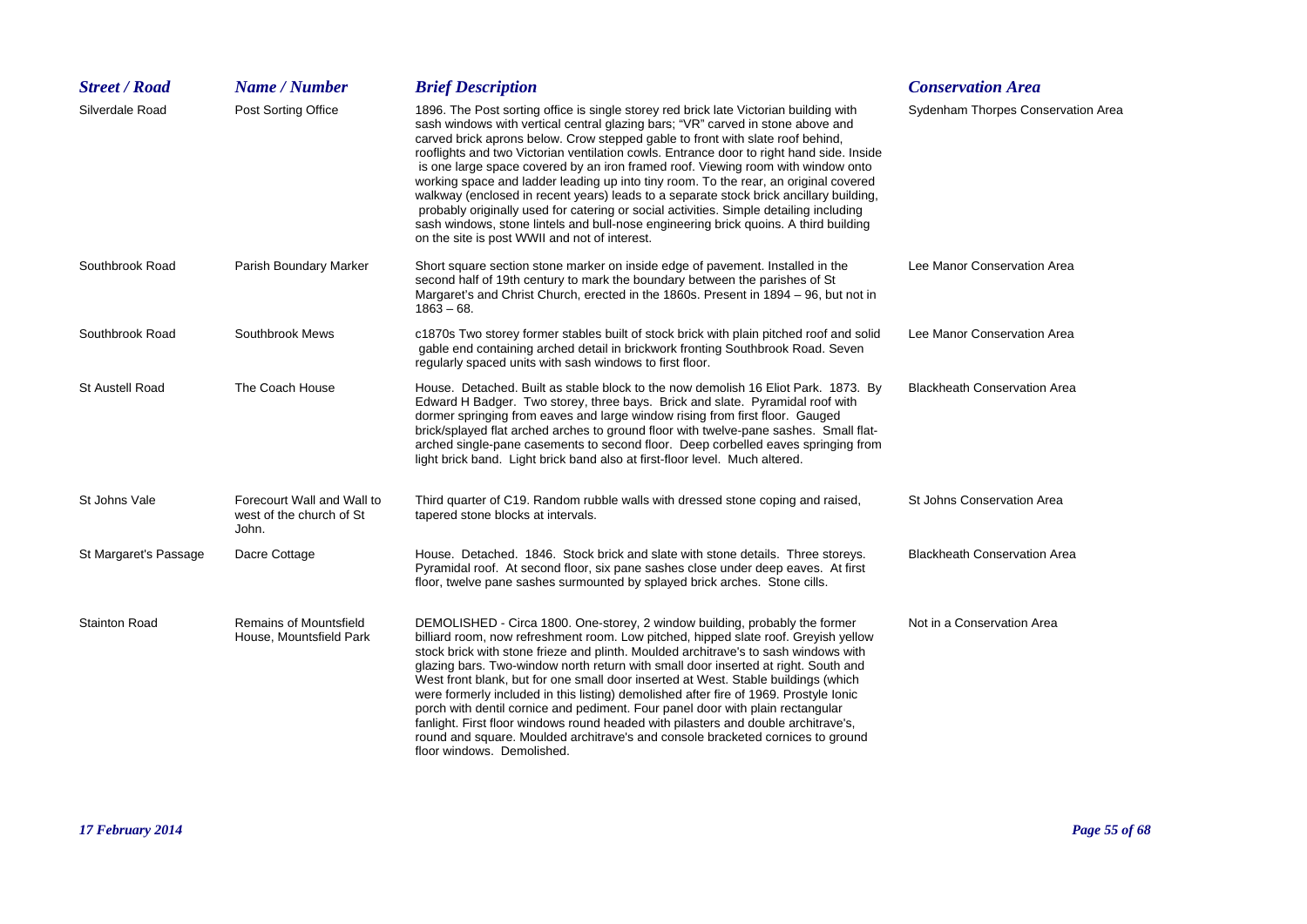| <b>Street / Road</b>  | Name / Number                       | <b>Brief Description</b>                                                                                                                                                                                                                                                                                                                                                                                                                                                                                                                                                                                                                                               | <b>Conservation Area</b>   |
|-----------------------|-------------------------------------|------------------------------------------------------------------------------------------------------------------------------------------------------------------------------------------------------------------------------------------------------------------------------------------------------------------------------------------------------------------------------------------------------------------------------------------------------------------------------------------------------------------------------------------------------------------------------------------------------------------------------------------------------------------------|----------------------------|
| <b>Stanstead Road</b> | 177 & 179                           | 1850s. Each 2-storey and basement, 3 windows. Outer bays set back. Low pitched,<br>hipped slated roof. Stucco, with recess on axis and ground floor band. No.111 has<br>moulded architrave's with keystones to Bash windows. Seven rebuilt steps with cast<br>iron rail, to trellis porch with ogee curved roof. No.177 has plain reveals to sash<br>windows with margin lights. Louvered shutters and modern glazed porch added.                                                                                                                                                                                                                                      | Not in a Conservation Area |
| <b>Stanstead Road</b> | 185 & 187                           | 1850s Each 2-storeys and basement, 3 windows. Fairly low pitched, hipped slate<br>roof. Stucco. Moulded architrave's and bracketed cills to replaced sash windows in<br>No .185, and console bracketed cornices to ground floor windows. Plain reveals to<br>replaced sash windows of No.187. Seven steps to doors of 3 narrow, round<br>headed, glazed panels above and one wide beaded panel below. No.185 has frieze,<br>with mask and wreaths, over door and console bracketed cornice above.                                                                                                                                                                      | Not in a Conservation Area |
| <b>Stanstead Road</b> | Forest Hill Methodist Church        | Stock brick with stone decoration and large Gothic arched stained glass window to<br>the front. This methodist church has had many incarnations starting in 1866 as a small<br>chapel, this was then replaced/extended in 1881 by a larger building to cope with the<br>expanding population of the area. In 1913 this was added to in the form of a new<br>façade built by Architect JWF Philipson - this is the façade that can be seen today,<br>despaite a few alterations and additions in the 1970's                                                                                                                                                             | Not in a Conservation Area |
| <b>Stanstead Road</b> | Railway Telegraph, 112              | Public House. Mid to Late C19, first licensed 1853. Stucco and slate. Two storeys<br>with dormered attics, three bays. Hipped roof. Projecting ground floor with parapet<br>and central bow widow flanked by large windows. Canted corner entrances flanked<br>by pilasters accessed by steps. First floor windows have cambered arches and set<br>into elliptical reveals with keystone feature. Fine stucco strings at first floor arch and<br>keystone levels.                                                                                                                                                                                                      | Not in a Conservation Area |
| <b>Stanstead Road</b> | St Dunstan's College Dining<br>Room | Satellite dining room for St Dunstan's College. Erected in 1961 and designed by<br>Verner, Rees, Laurence and Mitchell Architects working with the engineer Jan<br>Bobrowski. The building was designed to accommodate 860 diners in two sittings as<br>well as incorporating kitchens and service accommodation. It is largely glazed with<br>metal frames (mtg this week!)                                                                                                                                                                                                                                                                                           | Not in a Conservation Area |
|                       |                                     | The building has a striking hyperbolic paraboloid concrete roof described by Interbuild<br>magazine as, "a soaring quoit of a roof on slender columns".(1961) The building is<br>mainly glazed, brickwork and Fural aluminium sheeting. The hall stands on stilts to<br>align with the ground floor of the main school building. There is a glass bridging<br>corridor connecting the modern structure to the Victorian school. The building is in<br>stark contrast to the historic brick main school building which is also locally listed. This<br>is a significant piece of modern design in the Borough and as such has significant<br>local architectural value. |                            |
| <b>Stanstead Road</b> | St Dunstan's School                 | 1888. Fine red brick chateau style school building with contemporaneous boundary<br>wall and gatehouse. Interesting round dining hall with hyperbolic paraboloid roof.<br>1960 by Philip Lawrence.                                                                                                                                                                                                                                                                                                                                                                                                                                                                     |                            |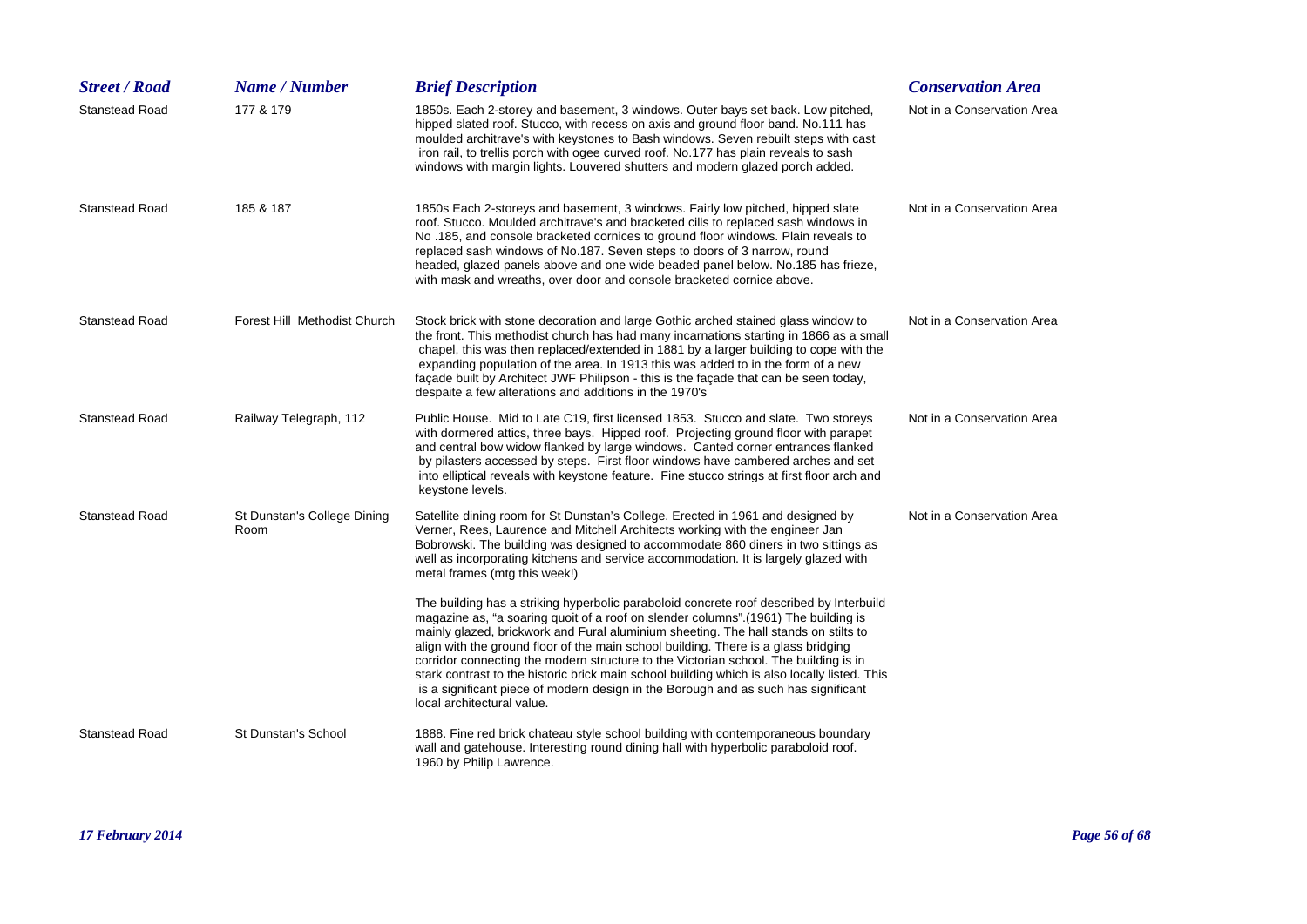## *Street / Road*

Station Approach Catford Tavern The Catford Bridge Tavern, formerly the Copperfield and the Railway Tavern is a Not in a Conservation Area public house adjacent to the Victorian Catford Bridge railway station on the corner of Station Approach and Catford Road.

> It was built in 1930 by Courage Brewery who were undertaking a large-scale rebuild of smaller less attractive public houses with the intention of creating up to date larger venues which would be able to cope with the new 'rush hours' brought about by the limiting of trading hours in the Licensing Act of 1921. Under the management of Commander A.V. Courage and the company's surveyor, F.M. Kirkby Courage used their in house team of architects, surveyors, builder and decorators to begin the project. They began with The Grove Tavern in Dulwich which included tea and saloon lounges and tennis courts and bowling greens. The rebuilding of the Catford Tavern was part of this programme and resulted in a large catering trade for the pub. The plans show the large kitchen with a Refreshment Room and Club Room along side the Saloon and Public Bars. The pub was built with an off license, as was common and it still remains to the rear of the building with its original decorative timber shop front.

Courage built the Catford Tavern in their house style of 'Tudorbethan', which was a popular style for public houses of this period. It is built on the bridge with two storeys and rooms within the roof. There is also an externally accessible basement to the rear and a garden and yard area. It has three dominant gables that address the key views; down Catford Hill; along Catford Road and from the Station.

The ground floor has a smooth fiaence blockwork and the upper levels are mainly clad in timber bracing and decorative motifs, although there are small areas of red brick some with diachromatic detail. There are substantial red brick chimneys which rise from the first floor in some cases and are topped with decorative diamond profiled stacks. The windows are leaded casements to the upper floors and clear glazed timber casements to the ground floor. The entirety of the pitched roof and dormer pitches are plain clay tiles. Much of the detailing is typical of the Arts and Craft style with extended eaves, dormer windows and bold chimney stacks. There is good use of quality materials with copper clad cheeks to dormers and flashings, both of which now show the distinctive green patina of aged copper.

Internally, the main bar area is largely still intact with the original layout set out in the original planning application below. The walls retain the panelling and the original beams and flooring is still in situ.

The Catford Bridge Tavern is a local landmark building and identifies the location of the station from the main road. It is a good quality example of an early twentieth century public house and makes a handsome and positive contribution to the streetscape in this area.

# *Name / Number Brief Description Conservation Area*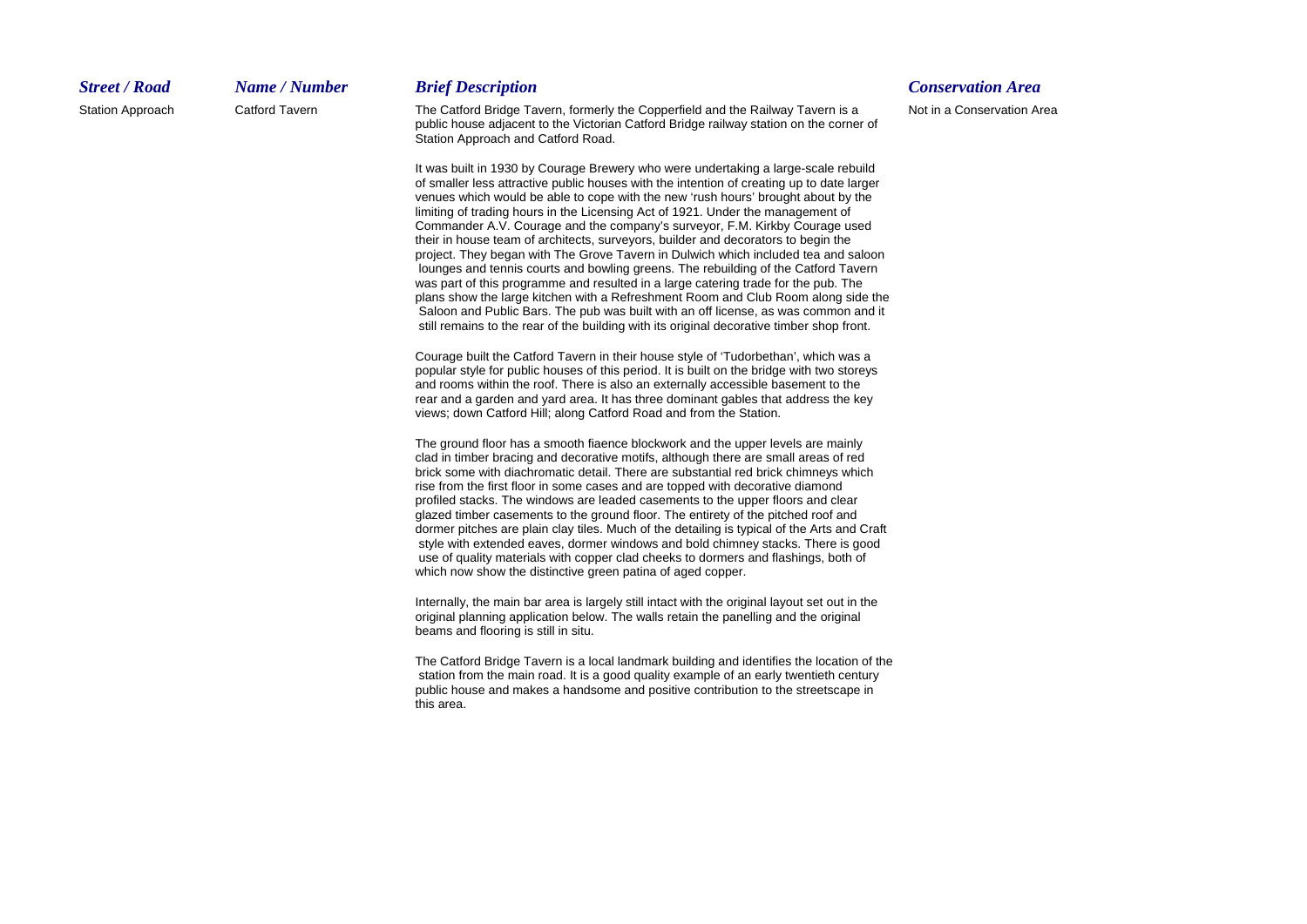*17 February 2014 Page 57 of 68*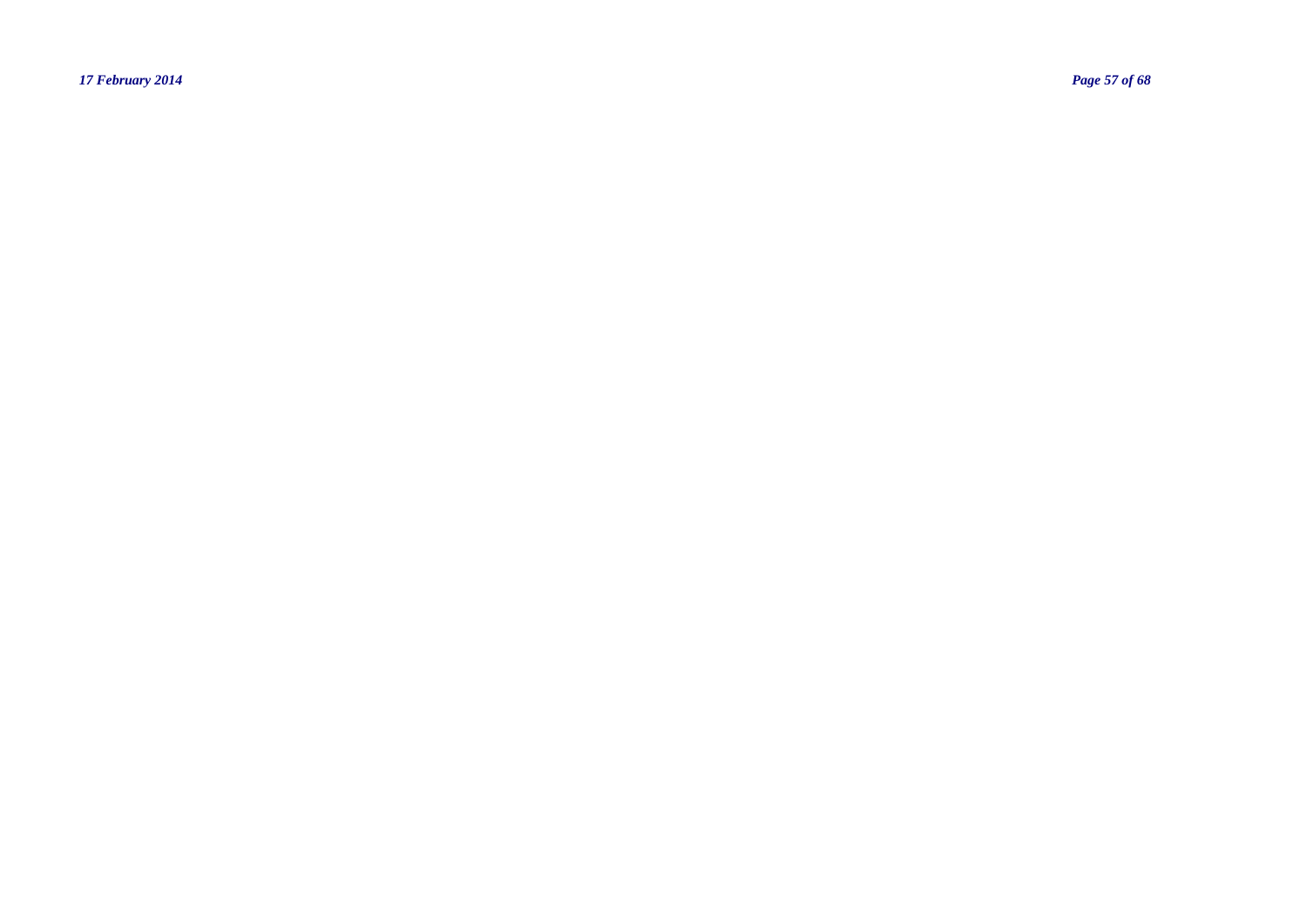| <b>Street / Road</b> | Name / Number            | <b>Brief Description</b>                                                                                                                                                                                                                                                                                                                                                                                                                                                                                                                                                                                                                                                                                                                        | <b>Conservation Area</b>                 |
|----------------------|--------------------------|-------------------------------------------------------------------------------------------------------------------------------------------------------------------------------------------------------------------------------------------------------------------------------------------------------------------------------------------------------------------------------------------------------------------------------------------------------------------------------------------------------------------------------------------------------------------------------------------------------------------------------------------------------------------------------------------------------------------------------------------------|------------------------------------------|
| Sydenham Hill        | 14                       | Villa. Detached. Circa 1845. Red brick with blue-brick and stucco dressings, and<br>slate. Two-and-a-half storeys, three bays with two storey element to left. Pitched<br>roofs. Central projecting porch with pitched roof. To left, canted bay window set<br>onto projecting bay. Stucco quoins. Decorative barge-boards. Flat arched, mullioned<br>casements. Diaper work in blue brick. Originally called 'The Firs'.                                                                                                                                                                                                                                                                                                                       | Not in a Conservation Area               |
| Sydenham Hill        | 18                       | The Elms. 1830s, west wing added in 1894-5. Stuccoed house. Two-storeys, 5<br>windows, irregular. Right bay set back and blank on ground floor. Fairly low pitched,<br>slated roof. Plain reveals to sash windows. Three left ground floor windows in<br>projecting square bay with cornice. At right of door projecting canted bay with<br>modified entablature and 3 sash windows. Modernised door in trellis porch with<br>pointed swept roof. Projecting cill with ornamental wrought iron railing.                                                                                                                                                                                                                                         | Not in a Conservation Area               |
| Sydenham Hill        | 28                       | Mid C19 villa, still in classical style. Two-storeys and basement, 3 windows.<br>Multicoloured stock brick. Moderately low pitched, hipped slate roof with deep eaves<br>soffit. Narrow moulded cornice below. Angle pilasters and slightly projecting centre<br>bay. Moulded string at first floor cills. Gauged brick arches to sash windows with<br>glazing bars, segmental on first floor and round on ground floor. Ground floor<br>openings in round arched recesses with keystones rising to first floor cill band. Half<br>glazed double door with plain fanlight.                                                                                                                                                                      | Not in a Conservation Area               |
| Sydenham Hill        | 34a                      | Villa. Detached. 1899. Built for Theodore Schlund, architect Lionel Littlewood. Red<br>brick with stone dressings and plain clay tiles. Three to four storeys. Irregular plan<br>form. To left, oriel rising through two storeys with parapet. Surmounted by gable.<br>Numerous stone strings. Stone entrance bay, with round-arched entrance. Again<br>with two-storey oriel, crenulated. Surmounted by square tower with stone balcony.<br>One-and-a-half storey element to right of entrance, surmounted by off-set storey<br>with further stone balcony. To right-hand corner, two-storey window tower with<br>parapet. Gable is surmounted by segmental pediment.                                                                          | Sydenham Hill/Kirkdale Conservation Area |
| Sydenham Hill        | 6 (St Margaret's Hostel) | DEMOLISHED - 1850s. Three-storeys, attic and basement, 7 windows, the outer<br>ones in groups of 3. Slated mansard roof with tall end chimneys and 4 square<br>dormers. Greyish yellow brick with stucco dressings. Four pilasters support enriched<br>entablature at second floor level. Shorter pilasters support frieze and cornice at<br>eaves level. Round arched sash windows, those on second floor in moulded<br>architrave's, those on first floor in stuccoed panels with pilasters and patterned<br>spandrels. Similar, but richer, treatment on ground floor where windows also have<br>blind cases and projecting cills with fancy stucco guards. Double doors, under plain<br>fanlight in projecting porch with similar ornament. | <b>Forest Hill Conservation Area</b>     |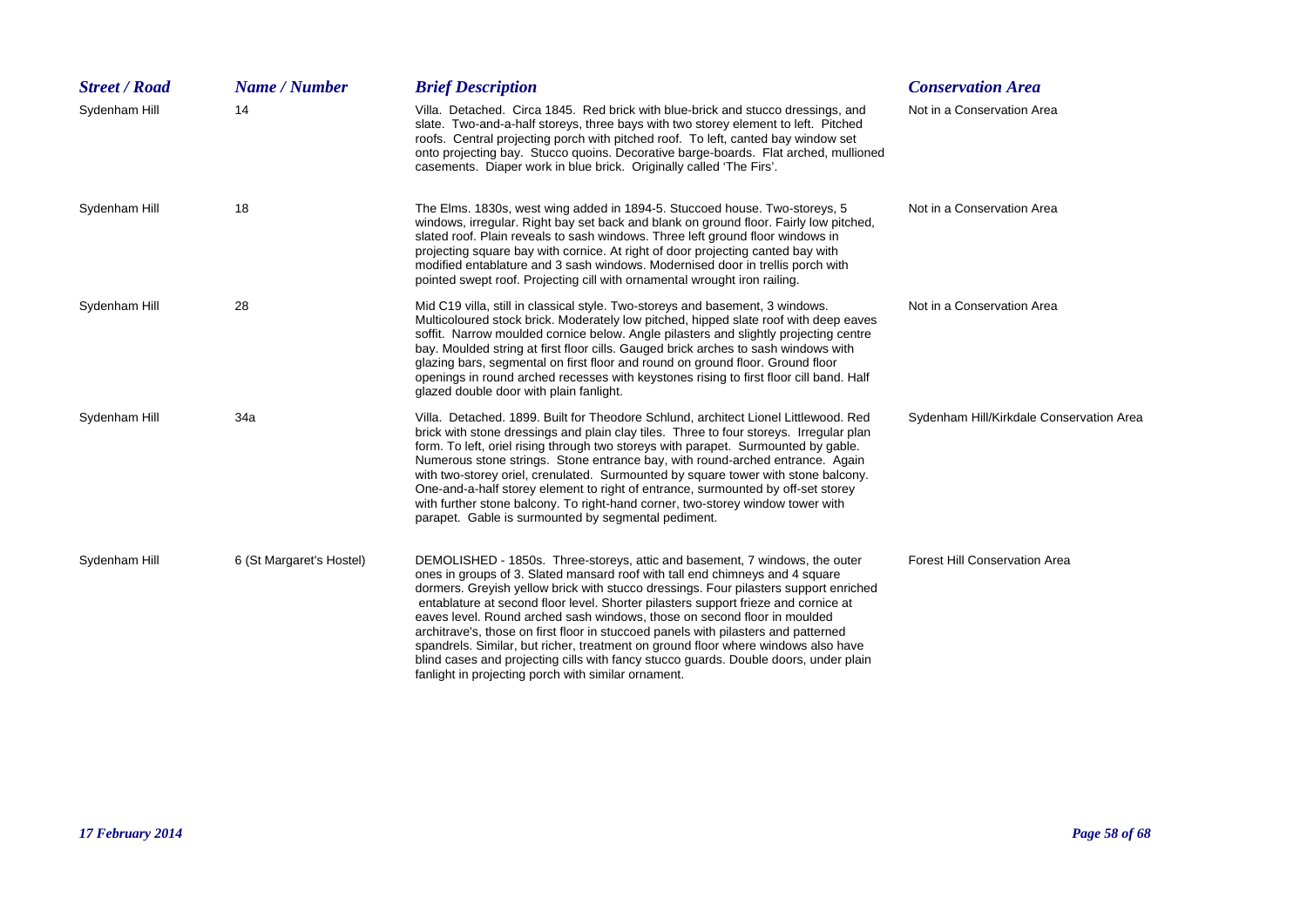| <b>Street / Road</b> | Name / Number                          | <b>Brief Description</b>                                                                                                                                                                                                                                                                                                                                                                                                                                                                                                                                                                                                                                                                                                                                                                                                                                | <b>Conservation Area</b>                 |
|----------------------|----------------------------------------|---------------------------------------------------------------------------------------------------------------------------------------------------------------------------------------------------------------------------------------------------------------------------------------------------------------------------------------------------------------------------------------------------------------------------------------------------------------------------------------------------------------------------------------------------------------------------------------------------------------------------------------------------------------------------------------------------------------------------------------------------------------------------------------------------------------------------------------------------------|------------------------------------------|
| Sydenham Hill        | Castlebar, 46                          | Large detached high status Victorian villa, built 1879 for Walter Lazenby a fish sauce<br>manufacturer and wine and spirits merchant in Wigmore Street, London. His widow<br>lived in the house until 1931 when, upon her death, the house became the home of<br>the National Children's Adoption Association and the Princess Alice Nursery Training<br>School. In the 1960s it became an old peoples home.                                                                                                                                                                                                                                                                                                                                                                                                                                            | Sydenham Hill/Kirkdale Conservation Area |
|                      |                                        | Striking Gault brick, stucco, and stone. Plain clay tiles. Two-and-a-half to three<br>storeys. Irregular plan, varied roof-forms. Bracketed eaves. Stone portico with lonic<br>columns. Slightly projected entrance bays have flat stone arches with curved and<br>rebated intrados to first floor windows, and rebated reveals to second floor<br>windows. One over one sashes. Fine stone strings. Windows of flanking bays have<br>flat arches and profiled mullions and transoms. Gate piers have ornate carved<br>capitals.                                                                                                                                                                                                                                                                                                                        |                                          |
| Sydenham Hill        | Pillar box (30 yard SW of<br>Junction) | DEMOLISHED - Later C19 hexagonal pillar box with initial VR. Low ogee top and<br>cornice with balls in place of dentils.                                                                                                                                                                                                                                                                                                                                                                                                                                                                                                                                                                                                                                                                                                                                | Not in a Conservation Area               |
| Sydenham Hill        | The Cedars, 34                         | Villa. Detached. 1898-9. For Charles Ash Body, architect John Donkin. Stock brick<br>with stone dressings and slate. Three storeys with two and one storey wings to left,<br>and small one storey wing to right. Asymmetrical facade. Canted bay window rising<br>through two storeys to left, with balustrade. Surmounted by twin-light dormer rising<br>through eaves with pediment. Dentilled eaves. Coloured, leaded stair lights with<br>ornate stone surrounds culminate in asymmetrical Venetian window. At first floor<br>"CAB" monogram. Ornate projecting stone porch with round-arch surmounted by<br>balustrade with ball finials. To right, projecting, three-light square bay surmounted by<br>balustrade. This surmounted by twin sashes, in turn surmounted by segmental<br>pediment with swags set into pedimented gable with dentils. | Sydenham Hill/Kirkdale Conservation Area |
|                      |                                        | The Cedars was purchased by the Salvation Army in 1944 initially to accommodate a<br>children's home although this did not come to fruition. The property became the war<br>officees of the Salvation Army Fire Insurance Corporation Ltd and later, in 1950, the<br>Internation Staff College. The building is still in the ownership of the Salavtion Army<br>and is a residential in-service training centre.                                                                                                                                                                                                                                                                                                                                                                                                                                        |                                          |
| Sydenham Park        | 26 & 28                                | Mid C19, pair, each 2-storeys and basement, 2 windows. Fairly low pitched slated<br>roof with eaves soffit and high, narrow chimney stack across ridge on axis.<br>Multicoloured stock brick. Stucco frieze and eaves cornice resting on wide central<br>pilaster with arched recess. Gill bands on both floors. Ground floor below cill band,<br>and basement, stuccoed. Moulded architrave's and console bracketed cornices to<br>sash windows with margin lights, those on ground floor with segmental pediments.<br>Segment arched basement windows. Ten steps to 4-panel doors, with plain<br>rectangular fanlight, in prostyle Ionic porch with modillion cornice. No.26 has lost<br>architrave moulding and cornice from porch.                                                                                                                  | Sydenham Park Conservation Area          |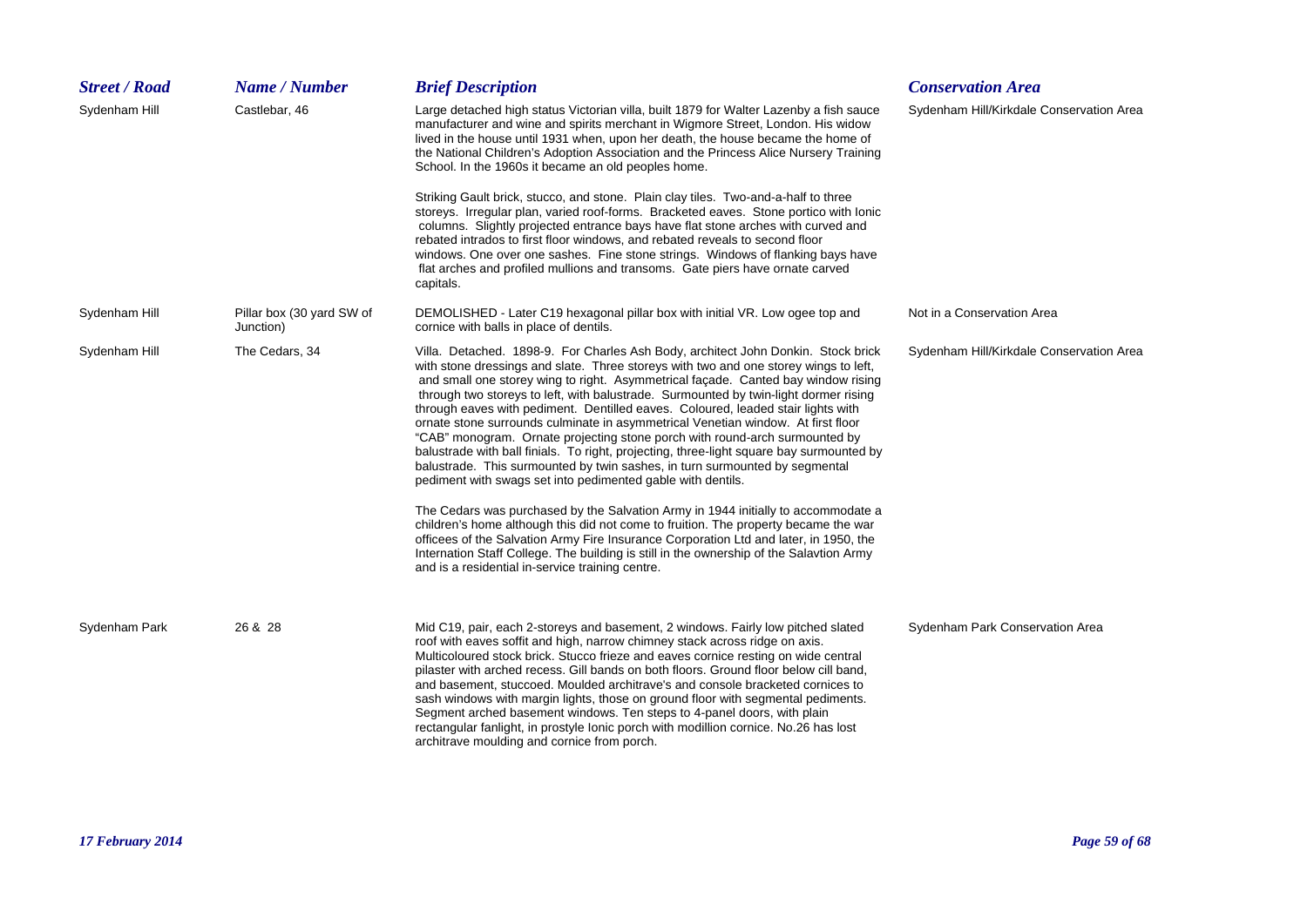| <b>Street / Road</b> | Name / Number       | <b>Brief Description</b>                                                                                                                                                                                                                                                                                                                                                                                                                                                                                                                                                                                                                                                                                                                                                                                                                                                                                                                                                                                                                                                                                                                                                                                 | <b>Conservation Area</b>        |
|----------------------|---------------------|----------------------------------------------------------------------------------------------------------------------------------------------------------------------------------------------------------------------------------------------------------------------------------------------------------------------------------------------------------------------------------------------------------------------------------------------------------------------------------------------------------------------------------------------------------------------------------------------------------------------------------------------------------------------------------------------------------------------------------------------------------------------------------------------------------------------------------------------------------------------------------------------------------------------------------------------------------------------------------------------------------------------------------------------------------------------------------------------------------------------------------------------------------------------------------------------------------|---------------------------------|
| Sydenham Park        | 37 to 43 (odd)      | Built as two semi-detached pairs c.1847. Extended to a terrace late 1850, early<br>1860s. Each 2-storeys and basement, 3 windows (except No.37, 2 windows only).<br>Yellow stock brick; bays defined by plain stucco pilasters in symmetrical design with<br>narrower central bay, containing entrance. Fairly low pitched slated roof with<br>overhanging eaves. Gauged brick arches to first floor recessed sash windows with<br>glazing bars, the centre window round arched. Stucco lined reveals. Flat stucco<br>surrounds and cornice to ground floor windows. Stuccoed basement. Round stucco<br>arches, chamfered, to well set back doors. Short pilasters support frieze and cornice<br>at eaves level. Round arched sash.                                                                                                                                                                                                                                                                                                                                                                                                                                                                      | Sydenham Park Conservation Area |
| Sydenham Park Road   | 14                  | Villa. Detached. Late 1840s. Stock brick, stucco and slate. Two storeys with attics,<br>three bays. Pitched roof, two pitched roof dormers and central gable over slightly<br>projected bay. Quatrefoil panel set into gable with decorative bargeboards.<br>Projecting stucco porch with crenulated pinnacles and drip-mould over four-centred<br>arch. Porch flanked by three-light mullioned windows with drip-moulds and flat<br>arches. Three two-light, two over four sashes at first floor, again with drip-moulds<br>and flat-arches.                                                                                                                                                                                                                                                                                                                                                                                                                                                                                                                                                                                                                                                            | Sydenham Park Conservation Area |
| Sydenham Park Road   | 18 to 22            | Three villas, early-mid C19. Each 2-storeys and basement, 3 windows. Hipped, slated<br>roofs of moderately low pitch, with eaves soffits, that of No.18 bracketed. Yellow<br>stock brick with stucco dressings. No.18: Stucco frieze, vermiculite quoins and<br>moulded architrave's to sash windows, those on ground floor shouldered and with<br>cornice over. Prostyle Ionic porch with dentil cornice and pediment. Four-panel door<br>(the 2 upper panels glazed) with plain rectangular fanlight. No. 20: Banded, rusticated<br>brick ground floor with stucco blocking course. First floor windows round headed<br>with pilasters and double architrave, round and square. Moulded architrave's and<br>console bracketed cornices to ground floor windows. Porch has round arch flanked<br>by Doric Order with segmental pediment over. No.22: Stucco frieze band and slightly<br>projecting centre "bay. Moulded stucco architrave's and bracketed cills to sash<br>windows, some with glazing bars. Ground and centre first floor windows round<br>arched that on first floor 2-light. Central prostyle Doric porch with pilasters and<br>entablature extended along wall to frame side lights. | Sydenham Park Conservation Area |
| Sydenham Park Road   | Park Cottage No. 59 | Villa. Detached. 1843. Stock brick, stucco and slate. Two storeys with attic and<br>basement, three bays. Pitched roof. Deep eaves. Central entrance bay slightly<br>projected with stucco string at first floor and pedimented eaves-line. Projecting<br>stucco porch with pitched roof. Stucco quoins. Round-arched stucco window<br>heads to ground floor two over two sashes. Flat, splayed brick arches to flanking,<br>first floor six over six sashes with corbelled cills.                                                                                                                                                                                                                                                                                                                                                                                                                                                                                                                                                                                                                                                                                                                       | Sydenham Park Conservation Area |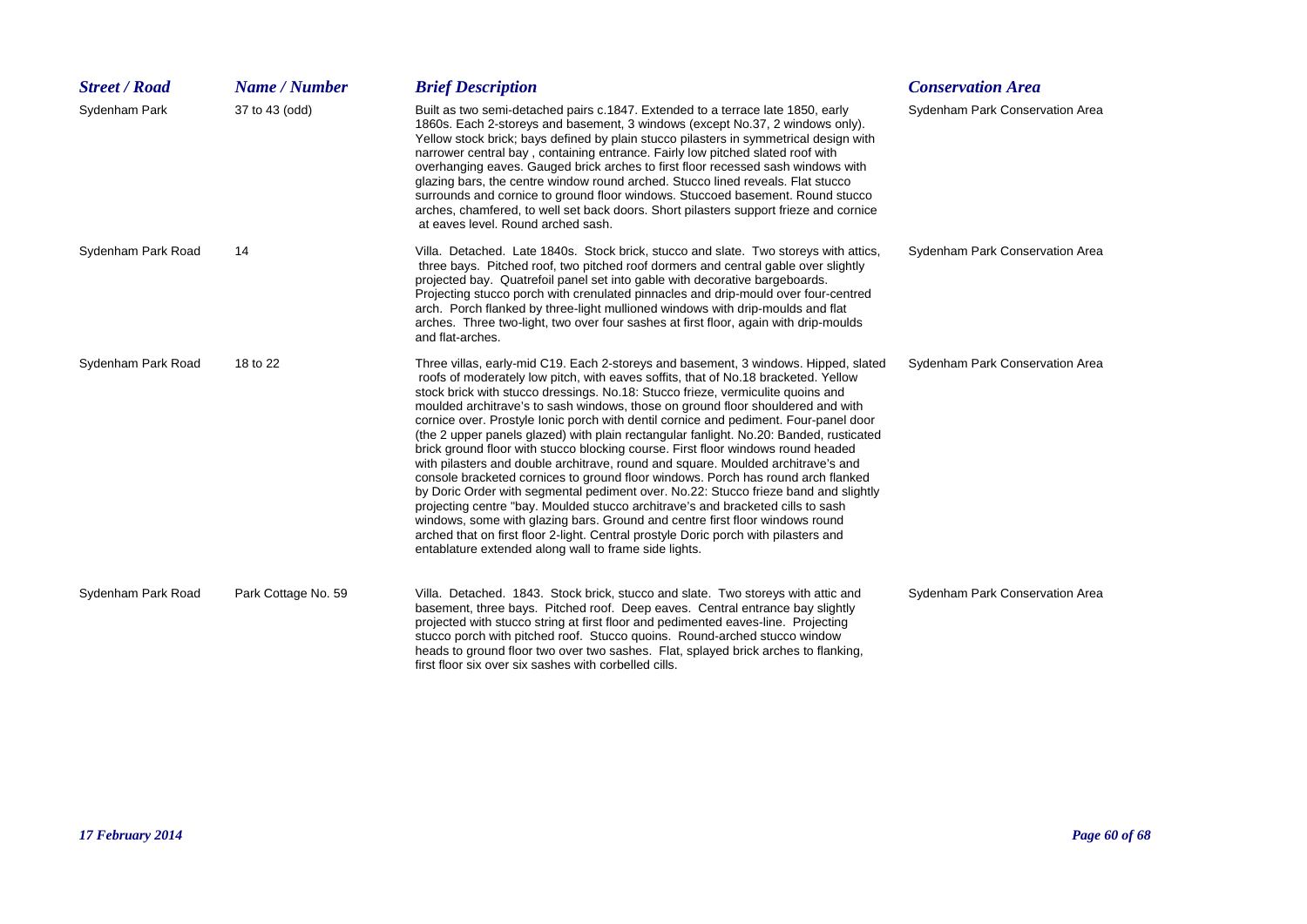| <b>Street / Road</b> | Name / Number    | <b>Brief Description</b>                                                                                                                                                                                                                                                                                                                                                                                                                                                                                                                                                                                                                                                          | <b>Conservation Area</b>   |  |
|----------------------|------------------|-----------------------------------------------------------------------------------------------------------------------------------------------------------------------------------------------------------------------------------------------------------------------------------------------------------------------------------------------------------------------------------------------------------------------------------------------------------------------------------------------------------------------------------------------------------------------------------------------------------------------------------------------------------------------------------|----------------------------|--|
| Sydenham Road        | Sydenham library | The library was built in 1904 by Perry Brothers and the architect was Albert L Guy<br>who also designed Crofton Park Library. It was built with a donation from Andrew<br>Carnegie, a industrialist and philanthropist, who funded many public and university<br>libraries around the world. In England there are 380 Carnegie libraries.                                                                                                                                                                                                                                                                                                                                         | Not in a Conservation Area |  |
|                      |                  | The building is single storey red brick with stone detailing including to quoins and<br>windows. It has a double plan with the gables forming the front elevation. There are<br>large venetian windows with leaded panes. The original portico entrance was<br>reduced in depth and became a large window in 1973 when a new side extension<br>incorporated a new entrance. The former entrance retains a decorated segmented<br>pediment, columns and carved 'Public Library' sign.                                                                                                                                                                                              |                            |  |
|                      |                  | Sydenham Library is locally important and has historical value as a Carnegie library<br>and also architectural value as a piece of well studied architecture in a municipal<br>building.                                                                                                                                                                                                                                                                                                                                                                                                                                                                                          |                            |  |
| Sydenham Road        | The Dolphin, 121 | A pub was first recorded on this site in 1733 Parish Register as 'Ye Dolphin'. A<br>former coaching house was rebuilt in its current form in 1937 in the popular<br>Tudorbethan style with faience blockwork to the ground floor and mock black bracing<br>to the upper storey although this appears to have been painted over recently. The<br>chimneys are charmingly flashed with copper. It has a steeply pitched roof and the<br>former stables to the rear were demolished to accommodate a beer garden.                                                                                                                                                                    | Not in a Conservation Area |  |
|                      |                  | This pub was built in the house style of the Barclay Perkins brewery in the 1930s and<br>other good quality examples can be found in Lewisham, namely The Catford Tavern<br>and the Fellowship Inn. The quality of the design reflected the new ambition of the<br>brewery to create a destination that reflected the aspirational ethos of the period.<br>This is a smaller scale than the other examples but demonstrates the same design<br>qualities of the larger pubs. It is an excellent example therefore of the use of Barclay<br>Perkins' house style on a smaller and lower profile site and The Dolphin makes a<br>handsome contribution to the Sydenham High Street. |                            |  |
|                      |                  | This building meets the Local List criteria for local architectural and local historic<br>interest.                                                                                                                                                                                                                                                                                                                                                                                                                                                                                                                                                                               |                            |  |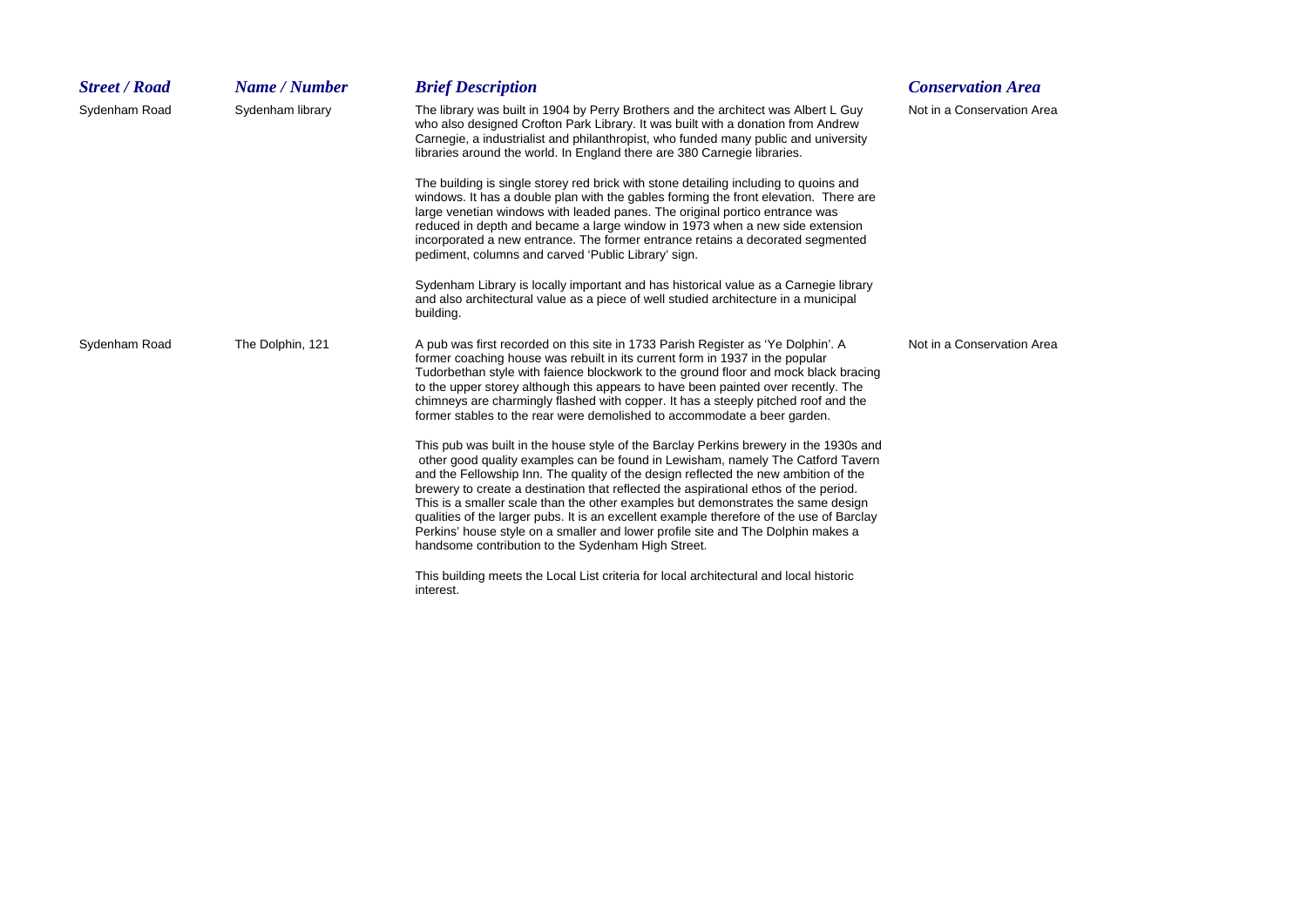*17 February 2014 Page 61 of 68*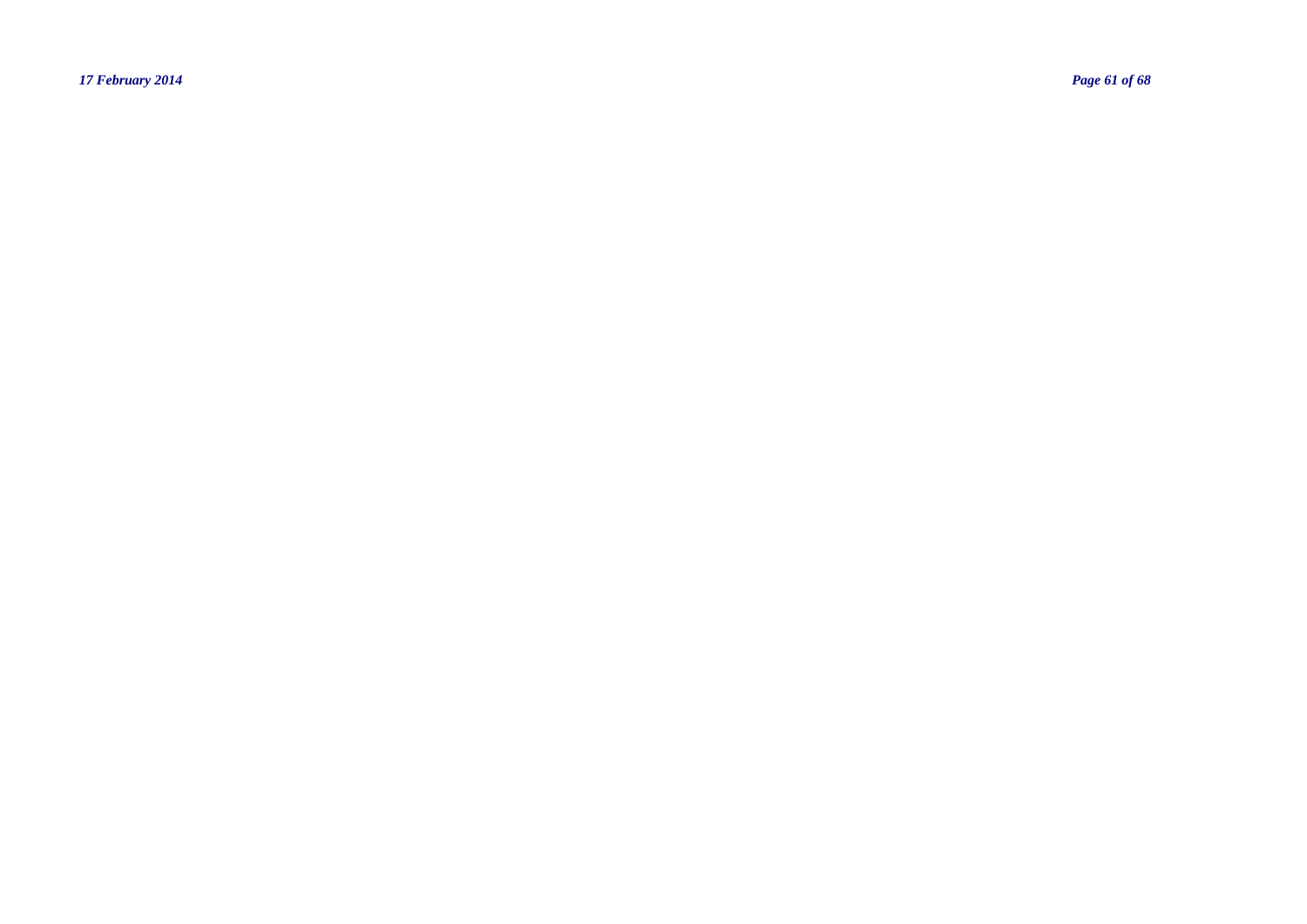| <b>Street / Road</b> | Name / Number                            | <b>Brief Description</b>                                                                                                                                                                                                                                                                                                                                                                                                                                                                                                                                                                                                                                                                                                                                                                                                                                                                                                                                                                                                                                        | <b>Conservation Area</b>             |
|----------------------|------------------------------------------|-----------------------------------------------------------------------------------------------------------------------------------------------------------------------------------------------------------------------------------------------------------------------------------------------------------------------------------------------------------------------------------------------------------------------------------------------------------------------------------------------------------------------------------------------------------------------------------------------------------------------------------------------------------------------------------------------------------------------------------------------------------------------------------------------------------------------------------------------------------------------------------------------------------------------------------------------------------------------------------------------------------------------------------------------------------------|--------------------------------------|
| Sydenham Road        | The Golden Lion, 116                     | One of Sydenham's oldest pubs with records showing a landlord in 1743. Largely re-<br>built in the 1850s when a large music hall of 60ft long was also included. There was<br>also a bowling green and quoits and skittle grounds, in fact by the end of the 1800s it<br>was known as the 'Golden Lion and the Palace of Varieties'. It was also the<br>headquarters of the Sydenham Albion Cricket Club whose ground was behind the<br>pub. It was unusual for such a small area, as Sydenham was in the mid-1800s, to<br>have a Music Hall.                                                                                                                                                                                                                                                                                                                                                                                                                                                                                                                   | Not in a Conservation Area           |
|                      |                                          | The pub is made from yellow stock brick with channel jointed stucco to the ground<br>floor and an elegant pediment entrance. There is a deep rendered band to the eaves<br>which is likely for a painted signage.                                                                                                                                                                                                                                                                                                                                                                                                                                                                                                                                                                                                                                                                                                                                                                                                                                               |                                      |
|                      |                                          | This building meets the Local List criteria for local historic interest.                                                                                                                                                                                                                                                                                                                                                                                                                                                                                                                                                                                                                                                                                                                                                                                                                                                                                                                                                                                        |                                      |
| <b>Tanners Hill</b>  | <b>Brunswick House</b>                   | Originally built in 1789 for Thomas Slade. Now largely obscured by no. 126. The<br>current frontage was remodelled in the 3rd quarter of the 19th century. In the 19th C<br>the building was used as an industrial school. Described in Pevsner. Added to list by<br>committee in 1997.                                                                                                                                                                                                                                                                                                                                                                                                                                                                                                                                                                                                                                                                                                                                                                         | Not in a Conservation Area           |
| <b>Taymount Rise</b> | Queen's Court and Queen's<br>Court Lodge | Villa and associated outbuilding. Ca 1850. Double pile arrangement built in stock brick<br>that has been painted. Pitched slate roofs. Two storeys plus attic with asymmetrical<br>window bays. Projecting bay to the left with canted bay window on ground floor<br>level. Flat canopies on console brackets above first floor windows at south-east<br>elevation and at projecting bay. Pointed attic windows wit drip-moulds. Sash<br>windows of various glazing pattern, some modern replacements. Decorative barge-<br>boards.<br>Queen's Court Lodge appears to be a cottage-style former outbuilding to Queen's<br>Court. Painted brick and pitched slate roof. One storey with attic. Decorative barge-<br>boarding to three gabled dormers and end gable. Locally listed for its group value with<br>Queen's Court.<br>The two buildings are remainders of the earliest development phase of the area. Their<br>unspoilt setting illustrates best the rural quality Forest Hill had at the very beginnings<br>of its development into a London suburb. | <b>Forest Hill Conservation Area</b> |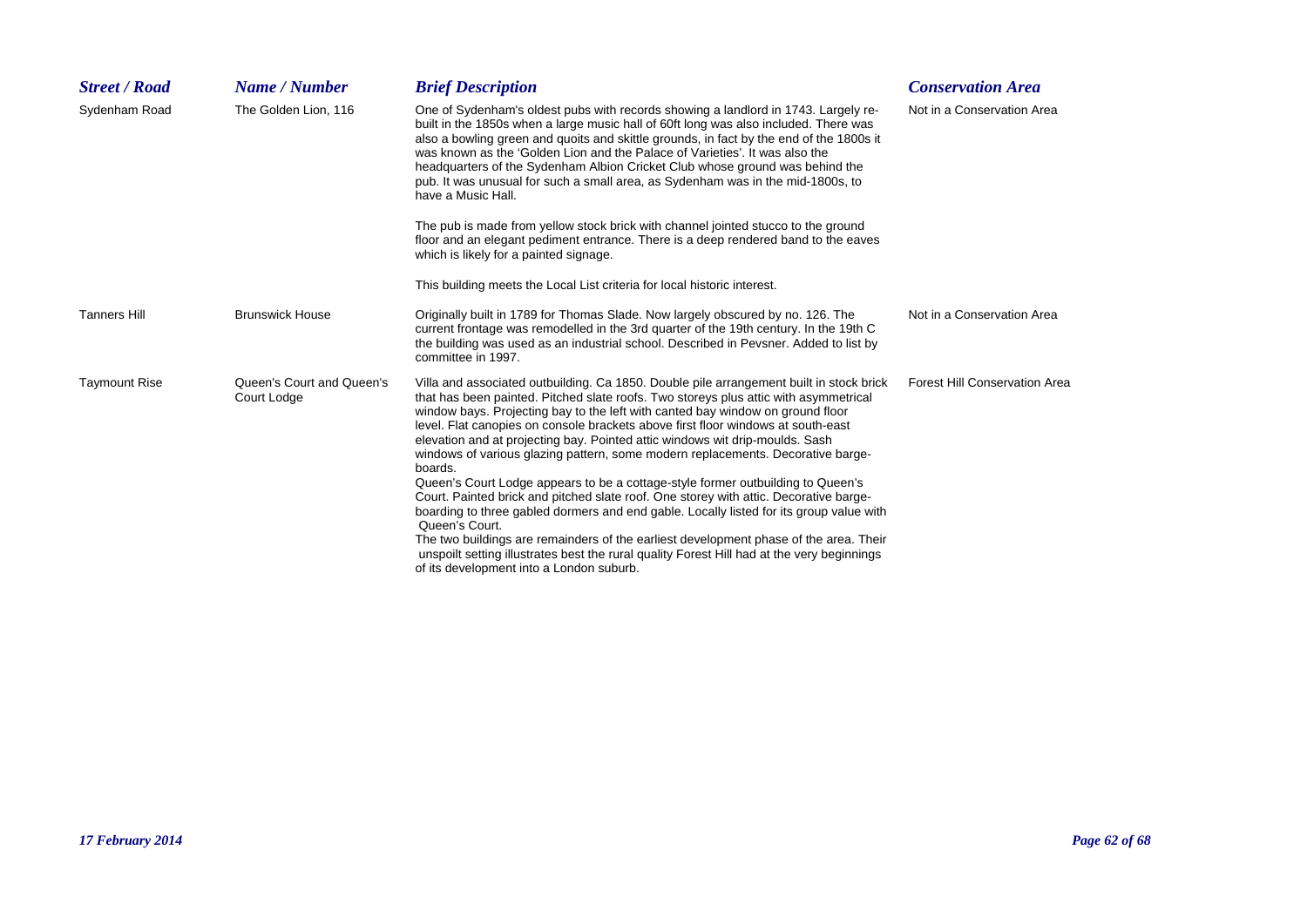| <b>Street / Road</b>     | Name / Number           | <b>Brief Description</b>                                                                                                                                                                                                                                                                                                                                                                                                                                                                                                                                                                                                                                                                                                                                                                                                                                                                                                                                                                                                                                                                                                                                                                                                                                                                                                | <b>Conservation Area</b>             |
|--------------------------|-------------------------|-------------------------------------------------------------------------------------------------------------------------------------------------------------------------------------------------------------------------------------------------------------------------------------------------------------------------------------------------------------------------------------------------------------------------------------------------------------------------------------------------------------------------------------------------------------------------------------------------------------------------------------------------------------------------------------------------------------------------------------------------------------------------------------------------------------------------------------------------------------------------------------------------------------------------------------------------------------------------------------------------------------------------------------------------------------------------------------------------------------------------------------------------------------------------------------------------------------------------------------------------------------------------------------------------------------------------|--------------------------------------|
| <b>Taymount Rise</b>     | <b>Taymount Grange</b>  | Taymount Grange is an excellent example of a moderne movement building within the<br>borough. It was designed by George Bertram Carter and built in 1935 for the<br>developer Sir Malerham Perks. The site had formerly been occupied by a mansion<br>known as Taymount, latterly the clubhouse of the Queen's Tennis Club. The new flats<br>were intended as serviced accommodation for single professional people or young<br>couples commuting into central London; a number of service staff lived on site, and<br>there was originally a dining room on the ground floor and a swimming pool, tennis<br>courts and a putting green (features inherited from the sports club) in the grounds.<br>These facilities were gradually phased out from the 1950s onwards, with the<br>restaurant giving way to additional flats and the tennis courts to car parking. George<br>Bertram Carter (1896-1986) trained at the Blackheath School of Art and the Royal<br>College of Art before entering Edwin Lutyens' office as a pupil in 1919. He set up his<br>own practice in 1929, and went on to design factories in Tottenham and Whitechapel<br>and a block of flats known as Lichfield Court on Sheen Road, Richmond (the latter<br>listed Grade II). His post-war work includes the former Dunn's store at Bromley. |                                      |
| The Glebe                | 12 to 14                | Mid C19. Long, irregular stuccoed front with gables of varying sizes and different<br>eaves levels. High pitched slated roof with fishscale band in parts. Tall, stuccoed<br>chimneys. Three storey tower with hipped roof in second bay from left. No.12 has<br>casement windows, No.14 sashes with vertical bars, all in plain reveals. Heavily<br>bracketed projecting cills to No.14. Upper tower window has balustraded balcony.<br>No.12 has entrance under sloping bracketed hood. No.14 has pent porch, with wood<br>posts and railings, on Lee Terrace return, in base of tower. To left of this a projecting<br>square window bay with balustraded balcony over.                                                                                                                                                                                                                                                                                                                                                                                                                                                                                                                                                                                                                                              | <b>Blackheath Conservation Area</b>  |
| <b>Thorpewood Avenue</b> | $60 - 92$               | Two rows of terraces, a detached house and a pair of semi-detached properties.<br>Known as 'Christmas Houses' from Ted Christmas, the local builder who developed<br>them and whose houses in the area distinguish themselves in terms of quality and<br>detailing. Good quality buildings of their time in the vernacular tradition with interesting<br>architectural detailing, including the original small leaded lights, external joinery, oriel<br>windows etc and the use of furnace slag for garden boundaries and retaining walls                                                                                                                                                                                                                                                                                                                                                                                                                                                                                                                                                                                                                                                                                                                                                                              | <b>Forest Hill Conservation Area</b> |
| <b>Torridon Road</b>     | <b>Methodist Church</b> | DEMOLISHED -                                                                                                                                                                                                                                                                                                                                                                                                                                                                                                                                                                                                                                                                                                                                                                                                                                                                                                                                                                                                                                                                                                                                                                                                                                                                                                            |                                      |
| <b>Torridon Road</b>     | Public Library          | Grade II - 1907 by Henry Hopton. One-storey, 3-bay building of red brick with ashlar<br>dressings. Side bays gabled. Centre bay has parapet front, raised in centre, with<br>domed cupola over. This rests on octagonal drum with concave sides and projecting<br>dentilled cornice. Windows on alternate faces and scrolled buttresses between,<br>those in front resting on extended pilasters of centre parapet. Upper walls banded in<br>stone, Rusticated half-columns, flanking central round arched doorway and attached<br>columns and pilasters of side quasi - venetian windows, support entablature in<br>several planes, with mutule cornice, broken to hold window heads. Decorative<br>carving in tympana. Borough arms in panel on parapet. Inscription: "Public Library" in<br>frieze over door. Small date panels, flank doorway. Six-bay south return has 2-light<br>windows, those in middle bays in Ionic Order. Scrolled, stepped buttresses divide<br>bays.                                                                                                                                                                                                                                                                                                                                       | Not in a Conservation Area           |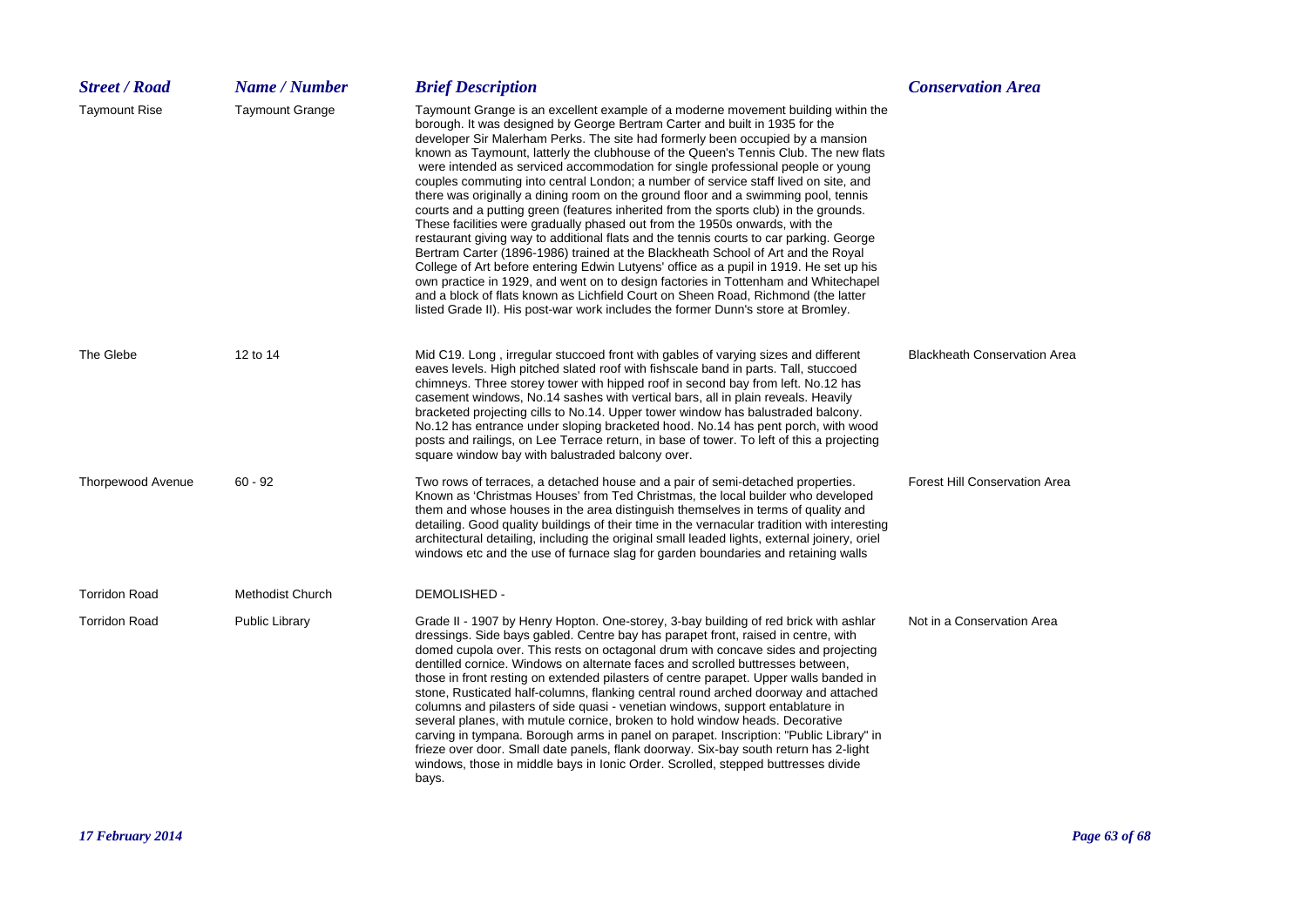| <b>Street / Road</b>    | Name / Number        | <b>Brief Description</b>                                                                                                                                                                                                                                                                                                                                                                                                                                                                                                                                                                                                                                                                                                                                                                                                                                                                                                                                                      | <b>Conservation Area</b>            |
|-------------------------|----------------------|-------------------------------------------------------------------------------------------------------------------------------------------------------------------------------------------------------------------------------------------------------------------------------------------------------------------------------------------------------------------------------------------------------------------------------------------------------------------------------------------------------------------------------------------------------------------------------------------------------------------------------------------------------------------------------------------------------------------------------------------------------------------------------------------------------------------------------------------------------------------------------------------------------------------------------------------------------------------------------|-------------------------------------|
| <b>Tranguil Passage</b> | <b>Tranquil Hall</b> | Former All Saints Church School (until 1939). 1852. One-and-a-half storeys, three<br>bays. Brick and plain clays with stone and stucco dressings. Steeply pitched roofs<br>in plain clay tiles with fish-scale bands. Projecting porch with pointed-arch entrance<br>and steeply pitched roof springing from splayed buttresses. To left, two flat-arched<br>windows with single crossed mullion and transom with chamfered stone surround.<br>To right, stone-coped gable with central flat-arched window with single crossed<br>mullion and transom with chamfered stone surround. Stone plinth. Iron railings.<br>Unfortunate skylight. Following a number of alternative uses (library, recording<br>studio) it has latterly been returned to use as a school (Heath House Prep-School).                                                                                                                                                                                  | <b>Blackheath Conservation Area</b> |
| <b>Tranquil Vale</b>    | 16                   | Bank and residence. 1888. By Edward Herbert Bouchier. Slate and red brick with<br>stone dressings. Three-and-a-half storeys, one bay. Projecting ground-floor unit.<br>Corner building to Tranquil Vale/Blackheath Grove. Principal elevation onto Tranquil<br>Vale. Ground-floor, three-light window with flat-arched, moulded stone surround and<br>contemporary fascia/signage surmounted by stone pediment. First floor three-light<br>window with flat-arched moulded stone surround surmounted by panel flanked by<br>garlands, in turn surmounted by segmental pediment. Second floor three light<br>window with flat-arched moulded stone-surround surmounted by blank fascia panel.<br>Two-pane sashes throughout. First floor cornice at arch level. Deep dentilled eaves<br>cornice and parapet. Stone bands at cill, transom and arch levels throughout. To<br>truncated hipped roof, one-light aedicule and pediment dormer flanked by two further<br>pilasters. | <b>Blackheath Conservation Area</b> |
| <b>Tranquil Vale</b>    | $18 - 22$            | Shops and residences. 1903. Red brick with stone dressings. Four storeys. Three<br>bays. Projecting shop units with contemporary shop-fronts flanked by original<br>pilasters. Central bay has flat-arched, two-light casements flanked by engaged<br>octagonal stone columns. Central bay flanked by canted bays with parapets rising<br>through first and second floors with round-arched windows flanked by flat-arched<br>windows. Projecting cornice at third floor level. Bays surmounted by three-light<br>casements flanked by engaged octagonal stone columns. Triangular gables rise from<br>parapet to surmount bays. Stone finials rise from engaged columns to project from<br>parapet. A pediment surmounts first floor central window, while a central segmental<br>pediment surmounts the central bay.                                                                                                                                                        | <b>Blackheath Conservation Area</b> |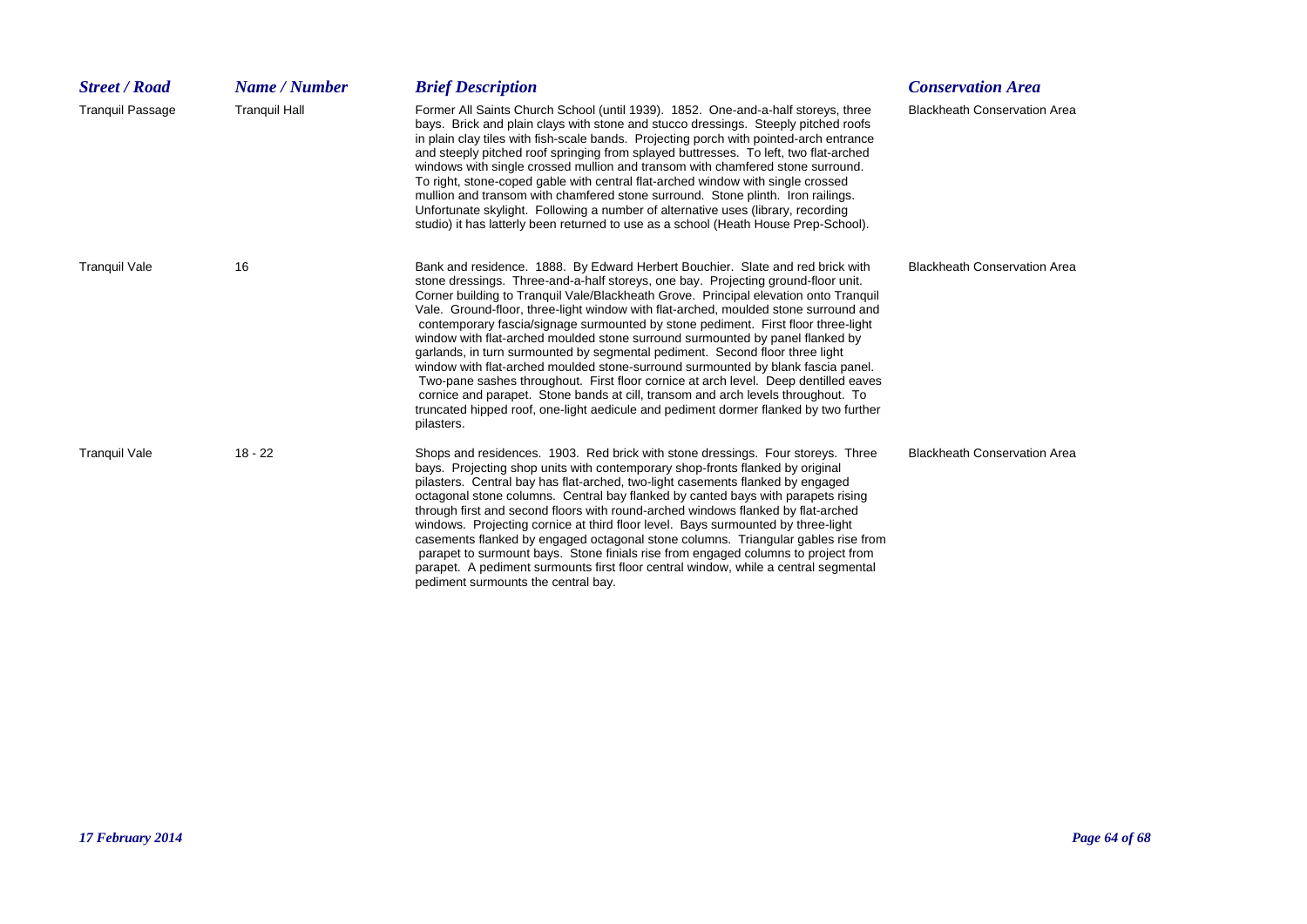| <b>Street / Road</b> | Name / Number                       | <b>Brief Description</b>                                                                                                                                                                                                                                                                                                                                                                                                                                                                                                                                                                                                                                                                                                                                                                                                                                                                                                                                                                                                                                                                                                                                                                                                                                                            | <b>Conservation Area</b>            |
|----------------------|-------------------------------------|-------------------------------------------------------------------------------------------------------------------------------------------------------------------------------------------------------------------------------------------------------------------------------------------------------------------------------------------------------------------------------------------------------------------------------------------------------------------------------------------------------------------------------------------------------------------------------------------------------------------------------------------------------------------------------------------------------------------------------------------------------------------------------------------------------------------------------------------------------------------------------------------------------------------------------------------------------------------------------------------------------------------------------------------------------------------------------------------------------------------------------------------------------------------------------------------------------------------------------------------------------------------------------------|-------------------------------------|
| <b>Tranquil Vale</b> | 37                                  | Bank and residence. Semi-detached. 1869. By Alfred Gilbert. Red brick with stone<br>and stucco dressings. Three storeys, three and four bays. Round-arched corner<br>entrance with foliage enriched pediment over cornice with ball detail. Entrance<br>surmounted by corbelled bell housing rising through first and second floors to<br>surmount eaves level stucco cornice. Entrance door jambs have decorative<br>'escutcheons' for building number. To right, glazed, faux arcade of two round-<br>arched, full height windows and one round-arched door. Similar arrangement to left,<br>although with four arches; the third being blind and the fourth half-blind (two<br>windows above this are also blind). All ground-floor arches have chamfered stucco<br>surround. First floor fenestration is round-arched with casements, while second<br>floor fenestration is similarly arched and glazed but with decorative iron screens to<br>tympanum. Second floor fenestration has brick and stucco cill cornice. Prominent<br>building turning the corner between Tranquil Vale and Collins Street the site of which<br>closely follows the street edge creating a distinctive footprint and subsequent building<br>in terms of elevations and façade planes. Former bank. | <b>Blackheath Conservation Area</b> |
| <b>Tranguil Vale</b> | 63 & 65                             | Shops and residences. 1775 with early C19 re-facing. By John Lamb. Stock brick<br>with stone and stucco dressings. Three storeys, four bays. Corner shop-front with<br>panelled stall-risers and curved fascia/signage articulating full-height curved and<br>relieved corner. Flanked by pilasters terminated by elaborate consoles with wheat-<br>sheaf motif. Important streetscape feature turning corner with Tranquil Vale and<br>Camden Row, whilst re-establishing street edge following leakage beginning at<br>junction of Southvale Road. Former bakery.                                                                                                                                                                                                                                                                                                                                                                                                                                                                                                                                                                                                                                                                                                                 | <b>Blackheath Conservation Area</b> |
| <b>Tranquil Vale</b> | All Saints Parish Hall No.51        | Former parish hall. Detached. 1927-8. By Charles Canning Winmill. Brick in Flemish<br>bond with stone dressings and plain clay tiles. Between one and two-and-a-half<br>storeys. Pitched roofs. Flat arched windows. Oculus windows to one-storey<br>element. Leaded lights. One storey entrance porch has double doors in pointed arch<br>doorway in chamfered stone surround beneath dentil eaves. Principal gable<br>(surmounting three storey element) has central flat arched rectangular window.<br>Gable has diamond pattern comprised of red clay and rough-cast render. This set<br>into deep pointed-arch reveal edged with roundel/flower motif. Reveal springs from<br>brick corbelling. Now the Mary Evans Picture Library                                                                                                                                                                                                                                                                                                                                                                                                                                                                                                                                             | <b>Blackheath Conservation Area</b> |
| <b>Tranquil Vale</b> | The Crown Hotel and Public<br>House | Public House and hotel. C18 with C19 alterations. Stucco, brick and slate. Two and<br>a half storeys, four bays. To right, small one storey, flat-roofed extension under plain<br>brick gable with central, flat arched sashes and high stone-capped chimneys.<br>Truncated hipped mansard with dormers. Ground floor has two large rectangular<br>bays with multi-paned windows. This surmounted by full-width contemporary<br>signage beneath first floor cill string. Cambered-arch margin sashes in plain reveals<br>to first floor fenestration beneath eaves-level cornice and parapet. Reputedly, (see<br>Neil Rhind "Blackheath Village & Environs, 1780-1990, Vol.1" page 111) the Crown<br>may be the oldest surviving building in Blackheath Village, its footprint appearing on<br>Rocque's map of 1741-6, and The Crown public house appearing in licensing lists by<br>1780. Minor alterations were carried out after a fire in 1965. Important in views<br>south from Heath into Tranguil Vale.                                                                                                                                                                                                                                                                      | <b>Blackheath Conservation Area</b> |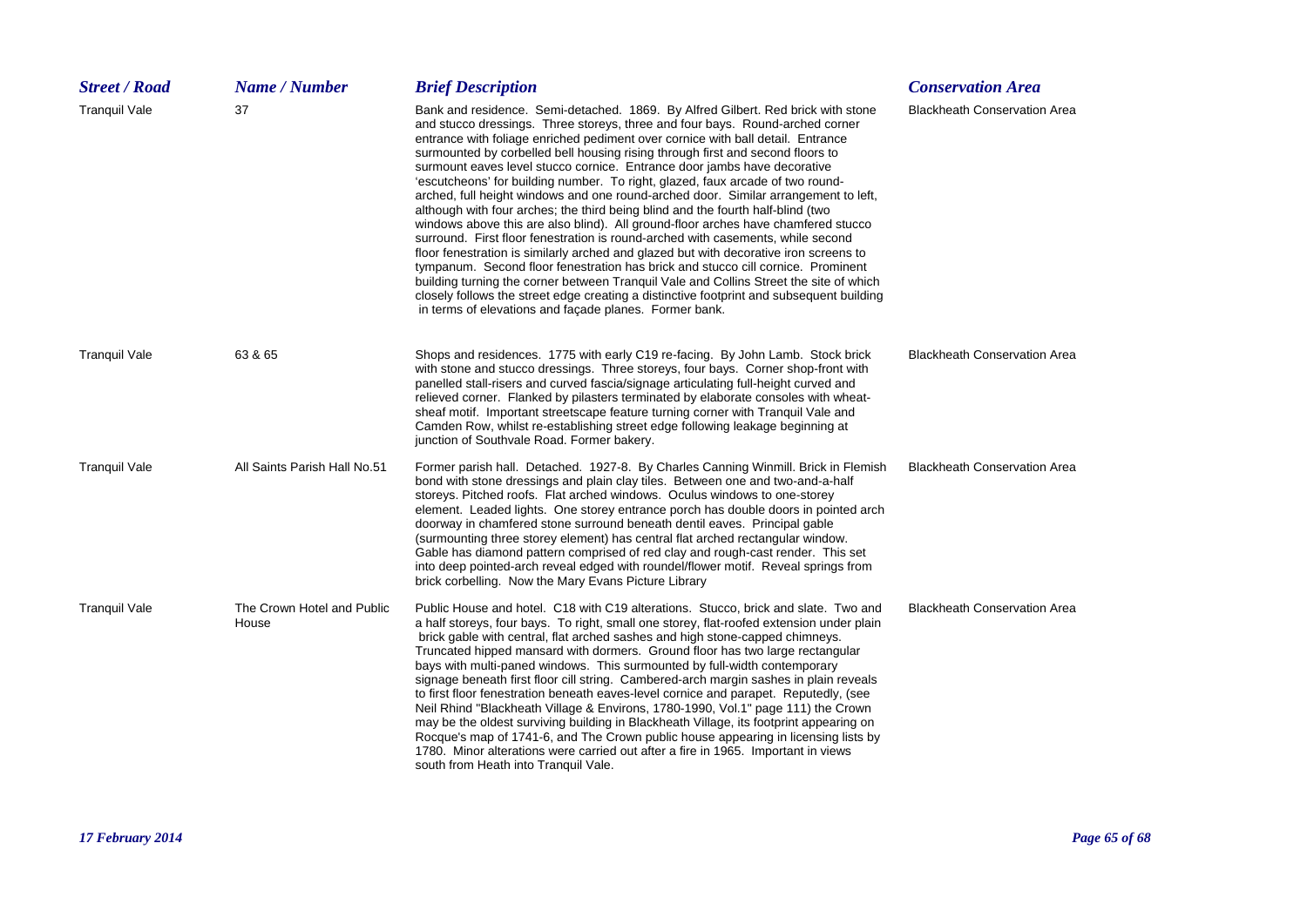| <b>Street / Road</b>                     | Name / Number                                                     | <b>Brief Description</b>                                                                                                                                                                                                                                                                                                                                                                                                                                                                                                                                                                                                                                                                                                                                                                                                                                      | <b>Conservation Area</b>            |
|------------------------------------------|-------------------------------------------------------------------|---------------------------------------------------------------------------------------------------------------------------------------------------------------------------------------------------------------------------------------------------------------------------------------------------------------------------------------------------------------------------------------------------------------------------------------------------------------------------------------------------------------------------------------------------------------------------------------------------------------------------------------------------------------------------------------------------------------------------------------------------------------------------------------------------------------------------------------------------------------|-------------------------------------|
| <b>Tranquil Vale and Royal</b><br>Parade | No.74 Tranquil Vale and<br>No.17 Royal Parade (Highland<br>House) | Shops and residences. 1874. Slate and red brick with stone dressings. Three-and-<br>a-half storeys. Four bays face north, three bays face east. Bays comprised of two-<br>light projecting bays and gables. Stone flat-arched windows with chamfers,<br>shoulders, and projecting flat stone cill-bands. Brick quoins. Corner entrance to No.<br>74, with shop-fronts facing north and west. Plain barge boards. In addition to no.<br>74, two further shop units face west (70 & 72), with one further shop unit facing<br>north. Square pilasters with composite capitals and dentil detail to fascia. Important<br>corner landmark dominating approach to Village along Goffers Road. Formerly<br>"Highland House".                                                                                                                                        | <b>Blackheath Conservation Area</b> |
| Venner Road                              | 88                                                                | Third quarter of C19 villa, of 2-storeys and attic, 3 windows. Rusticated stucco --with<br>parapet. Hipped slate roof with raised central attic. Round or-elliptical-headed sash<br>windows, 3-1ight at sides with column mullions, those on ground floor in canted<br>bays. Half glazed central door with rectangular fanlight and side lights. Parapet<br>crowned with ornamental cast iron railing. On ground floor full width decorative cast<br>iron loggia with slated roof resting on pairs of slender twist columns linked by lattice<br>work at base. Included for cast ironwork.                                                                                                                                                                                                                                                                    | Not in a Conservation Area          |
| Vesta Road                               | County Boundary Marker,<br>outside 61                             | Square cast iron boundary marker on round post with hipped roof style detail to top of<br>marker. Painted black and white at time of local listing. Reads "Kent".                                                                                                                                                                                                                                                                                                                                                                                                                                                                                                                                                                                                                                                                                             | Telegraph Hill Conservation Area    |
| Vesta Road                               | Haberdasher's Estate<br>Boundary Marker outside 61                | Square cast iron boundary marker by wall.                                                                                                                                                                                                                                                                                                                                                                                                                                                                                                                                                                                                                                                                                                                                                                                                                     | Telegraph Hill Conservation Area    |
| <b>Waller Road</b>                       | Edmund Waller Infants &<br><b>Primary Schools</b>                 | 1887 Low lying single storey stock brick buildings in an Arts & Crafts style. Long<br>catslide slate roof pierced by tall windows finished with gables containing the date<br>1887. Tall chimneys have lost their pots.                                                                                                                                                                                                                                                                                                                                                                                                                                                                                                                                                                                                                                       | Telegraph Hill Conservation Area    |
| <b>Walters Way</b>                       | $1 - 13$                                                          | A development of thirteen timber frame clad houses with flat roofs from 1987. The<br>buildings vary in layout and plan but all are built of the same materials and to the same<br>design. Walters Way was named after the architect, Walter Segal.                                                                                                                                                                                                                                                                                                                                                                                                                                                                                                                                                                                                            | Not in a Conservation Area          |
|                                          |                                                                   | One of four phases of a pioneering self-build initiative by Lewisham Council for<br>Borough residents which began in the 1970s and was the brainchild of the architect<br>Walter Segal. Segal's vision was a simple modular design that avoided the use of the<br>'wet trades' like bricklaying and plastering and utilised a timber frame clad in standard<br>size materials that were available from builder's merchants. The simplicity of the<br>design and the use of standard material sizing was to enable easy alterations and<br>enlargements. The beauty of his design meant that these houses, built on deep but<br>narrow concrete foundations, could be built on ground not traditionally suitable for<br>development. The houses were designed to be built by one to two people with extra<br>help required for larger jobs like frame lifting. |                                     |
|                                          |                                                                   | Walter's Way is one of the self largest self-build sites in the Borough and is significant<br>as a representation of Lewisham's innovative schemes that launched social self-<br>build housing in England. The houses on Walter's Way have been largely altered<br>which is entirely in the spirit of the original concept and in no way detracts from their<br>local historic and illustrative significance.                                                                                                                                                                                                                                                                                                                                                                                                                                                 |                                     |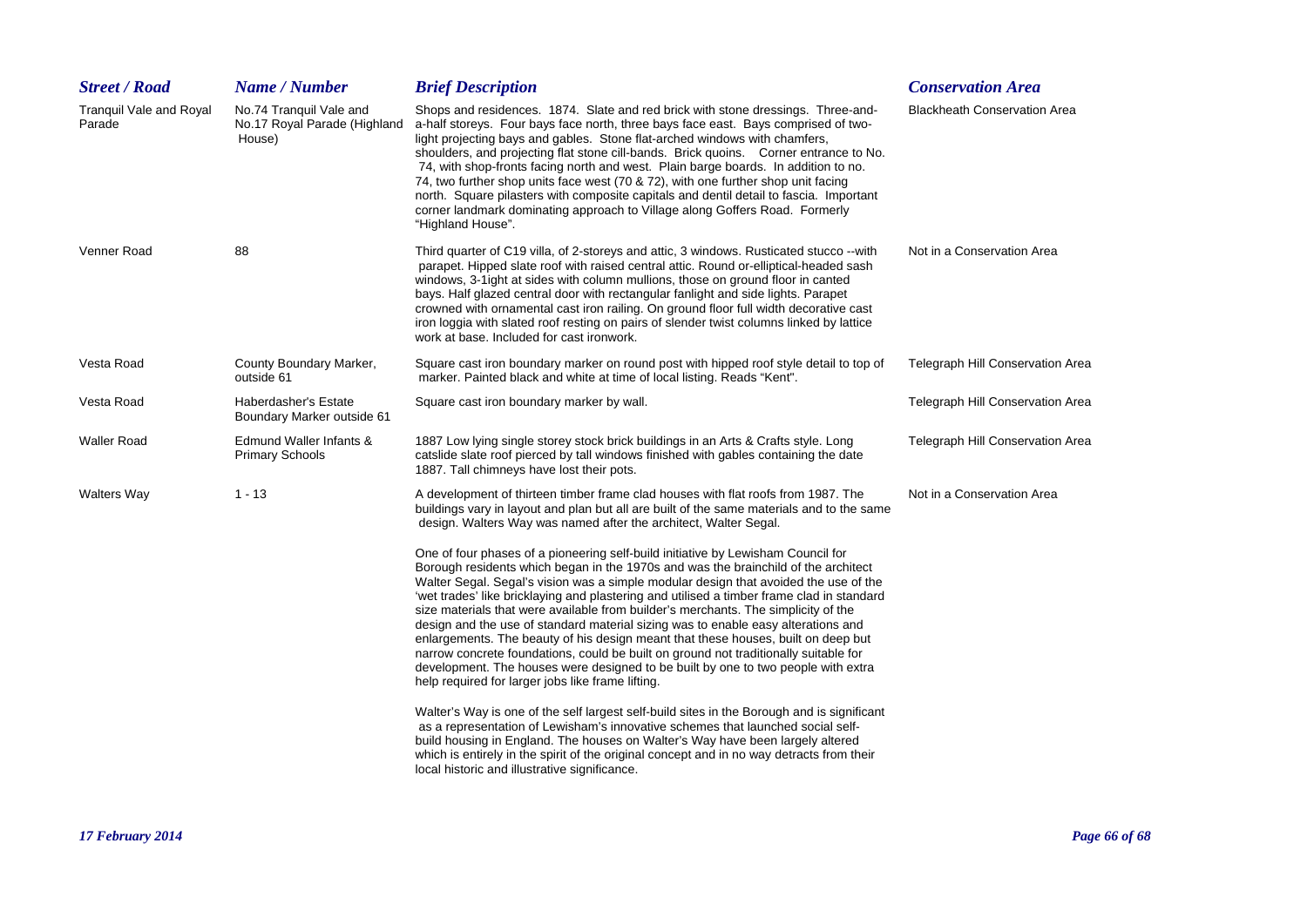| <b>Street / Road</b> | Name / Number                                                    | <b>Brief Description</b>                                                                                                                                                                                                                                                                                                                                                                                                                                                                                                                                                                                                                                                                                                                                                                                                                                                                                                                                                                                                                                                                                                                                                                                                                                             | <b>Conservation Area</b>             |
|----------------------|------------------------------------------------------------------|----------------------------------------------------------------------------------------------------------------------------------------------------------------------------------------------------------------------------------------------------------------------------------------------------------------------------------------------------------------------------------------------------------------------------------------------------------------------------------------------------------------------------------------------------------------------------------------------------------------------------------------------------------------------------------------------------------------------------------------------------------------------------------------------------------------------------------------------------------------------------------------------------------------------------------------------------------------------------------------------------------------------------------------------------------------------------------------------------------------------------------------------------------------------------------------------------------------------------------------------------------------------|--------------------------------------|
| Wat Tyler Road       | Hollyhedge House (part of the<br><b>Territorial Army Centre)</b> | House. Detached. c.1743-1744. Largely post-war re-building. Slate and red brick<br>with stone dressings. Two storeys, five asymmetrical bays. Hipped roof. Projecting<br>bay, near central over round-arched doorway with rusticated half-columns flanked<br>by attached columns and pilasters. Large round-arched stair light in brick surround<br>with stone keystone. Projecting stone cornice and blocking course. Stone cills to<br>splayed, flat-arched sash windows with twelve-pane sashes. Substantial original<br>survival to interior. Several oak doors of six fielded panels. Original staircase with<br>cut string and carving below tread ends. Alternate twist and fluted balusters, fluted<br>column newels and handrail with spiral end. Panelled dado with occasional fluted<br>pilasters. Rusticated half columns, flanking central round arched doorway and<br>attached columns and pilasters on the side. Originally part of Heath encroachment<br>centred around windmill. Substantial extension in early C19 by Edward Legge, Vicar<br>of Lewisham and Bishop of Oxford. From 1888 use by the Volunteer Rifles. During<br>two World Wars used as a recruitment centre. Bomb damage and subsequent<br>demolition in 1946 prior to rebuilding. | <b>Blackheath Conservation Area</b>  |
| Wat Tyler Road       | Monument to South of<br><b>Hollyhedge House</b>                  | Portland stone wide round column, possible late C18, on rusticated stepped base. No<br>visible inscription                                                                                                                                                                                                                                                                                                                                                                                                                                                                                                                                                                                                                                                                                                                                                                                                                                                                                                                                                                                                                                                                                                                                                           | <b>Blackheath Conservation Area</b>  |
| Wemyss Road          | 36                                                               | House. Detached. 1884. Slate and stock brick with stone and stucco dressings.<br>Between two and two-and-a-half storeys with half-basement. Three bays.<br>Pyramidal roof with pitch extension to right over lower one-storey bay. Principal<br>element with deep cavetto eaves detail. Projecting bay to left rising to form tower<br>feature with pyramidal roof. Two-light window at ground floor with bracketed stone<br>cills, stone flat-arched, chamfered heads flanked by square brick columns with<br>plinths and corniced capitals. Reflected by smaller, two-light window at first floor.<br>Small one-light, two-pane sash projects from front elevation, rises through deep<br>projecting eaves to create a flat-roofed dormer. Stucco arch bands at ground floor,<br>stucco cill bands at first floor. Important landmark building signifying turn in Wemyss<br>Road.                                                                                                                                                                                                                                                                                                                                                                                  | <b>Blackheath Conservation Area</b>  |
| <b>Westwood Park</b> | $\overline{2}$                                                   | Second quarter of C19. Two storey, 4 - window stuccoed house. Moderately low<br>pitched slated roof with flat top. Box eaves cornice. First floor cillband. Impost band to<br>round arched ground floor windows. Recessed, replaced sash window, those on<br>first floor with glazing bars. Half -octagonal bay at right with 3 windows. Entrance,<br>on left return, has prostyle Doric porch with blocking course and hipped, pent roof.<br>Four panel door (the 2 upper panels glazed) with pilasters and patterned fanlight.                                                                                                                                                                                                                                                                                                                                                                                                                                                                                                                                                                                                                                                                                                                                     | <b>Forest Hill Conservation Area</b> |
| Wickham Road         | The Walls to the front of the<br>church of St Peter.             | Late 1860s. Low wall of snecked random rubble. Taller rectangular piers at intervals.                                                                                                                                                                                                                                                                                                                                                                                                                                                                                                                                                                                                                                                                                                                                                                                                                                                                                                                                                                                                                                                                                                                                                                                | <b>Brockley Conservation Area</b>    |
| Woodyates Road       | 1                                                                | 1883. Two storey red brick building with stone dressings which stretches back into<br>this now residential site. 1 Woodyates Road, 24-28 Jasmine Court and the former<br>postmen's office on Woodyates Road form a group.                                                                                                                                                                                                                                                                                                                                                                                                                                                                                                                                                                                                                                                                                                                                                                                                                                                                                                                                                                                                                                            | Lee Manor Conservation Area          |